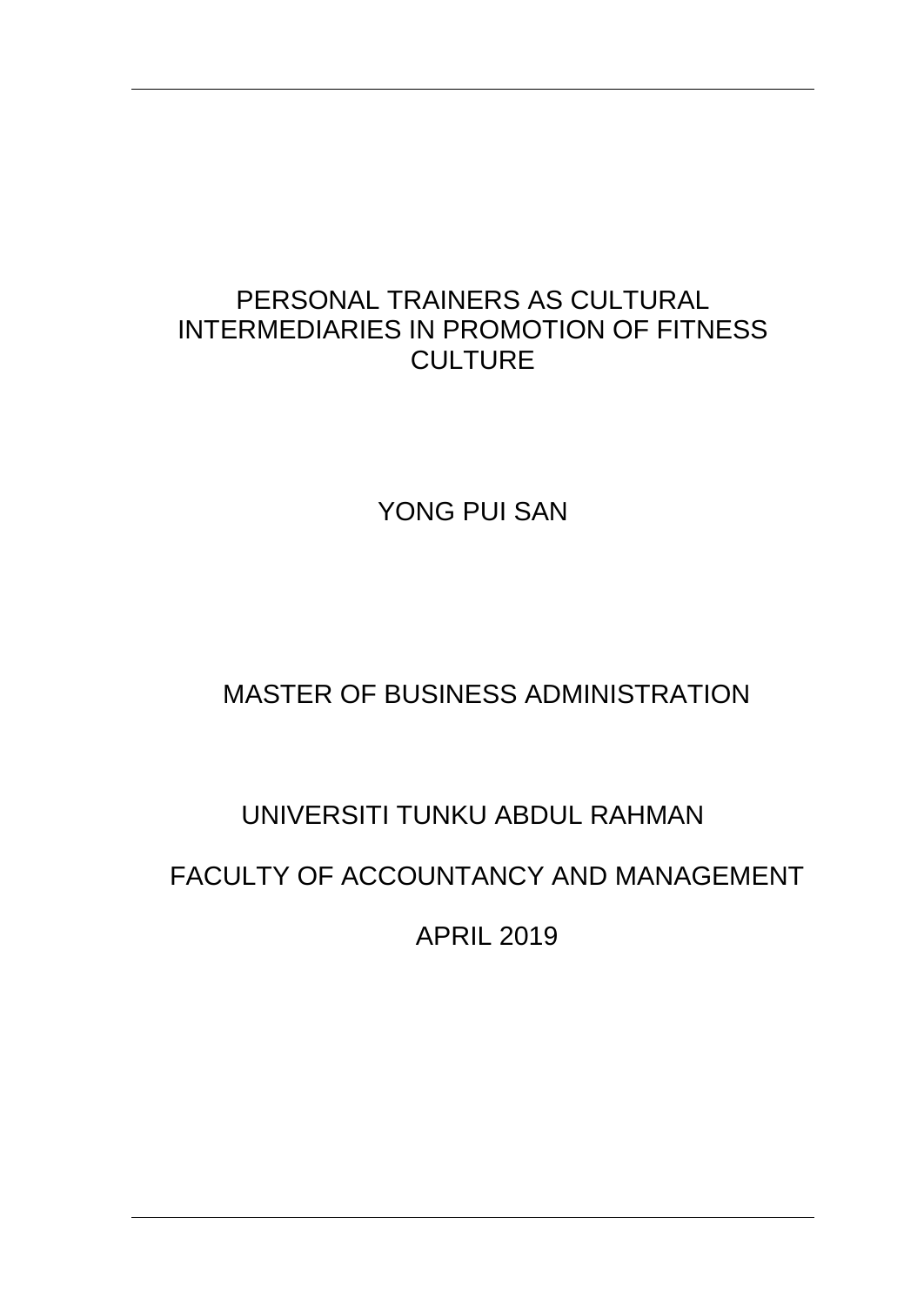# Personal Trainers As Cultural Intermediaries In Promotion of Fitness Culture

Yong Pui San

A research project submitted in partial fulfillment of the requirement for the degree of

Master of Business Administration

Universiti Tunku Abdul Rahman

Faculty of Accountancy and Management

April 2019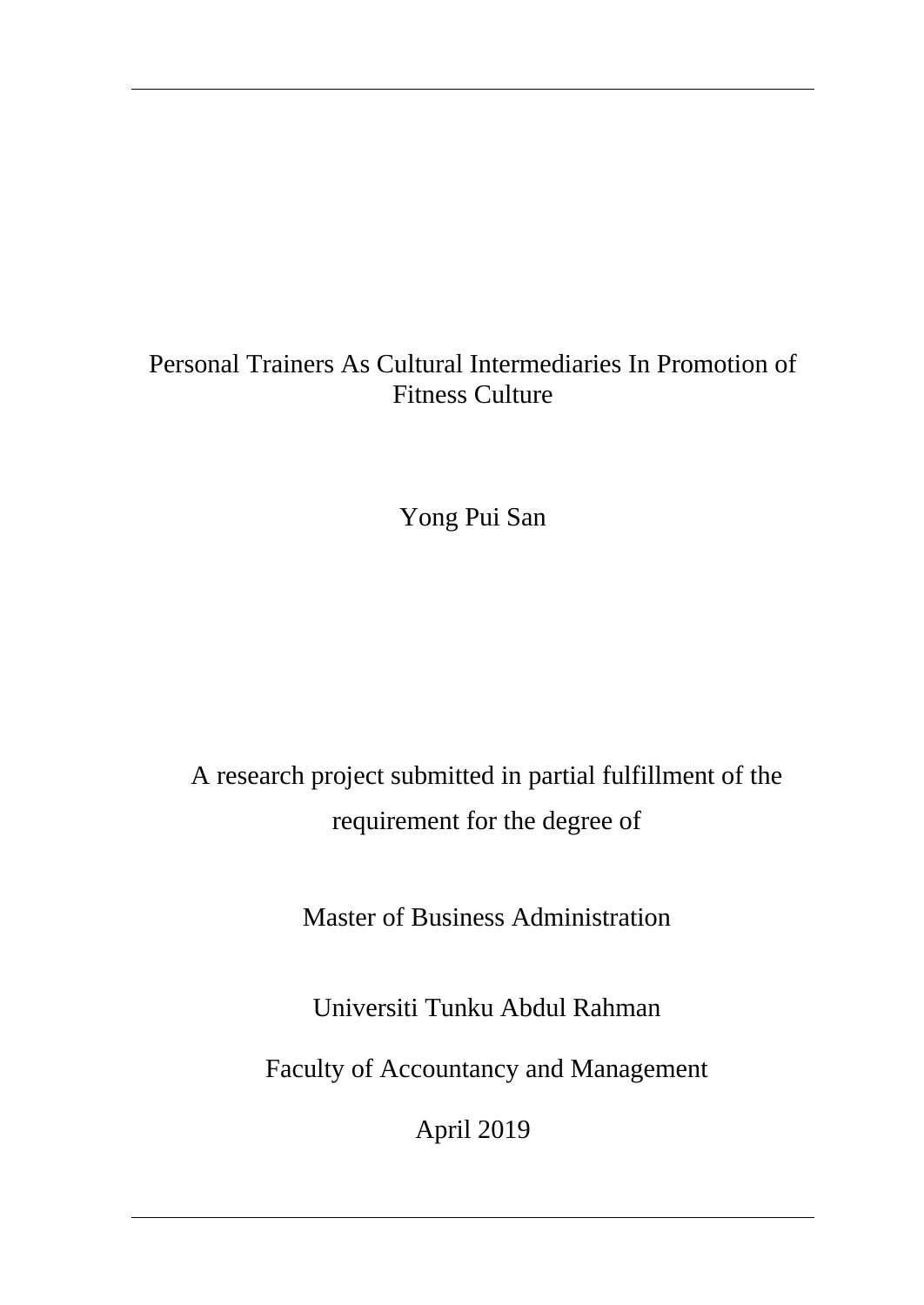## Personal Trainers As Cultural Intermediaries In Promotion of Fitness Culture

By

Yong Pui San

This research project is supervised by:

Mr Lee Yoon Heng

Lecturer

Department of International Business

Faculty of Accountancy and Management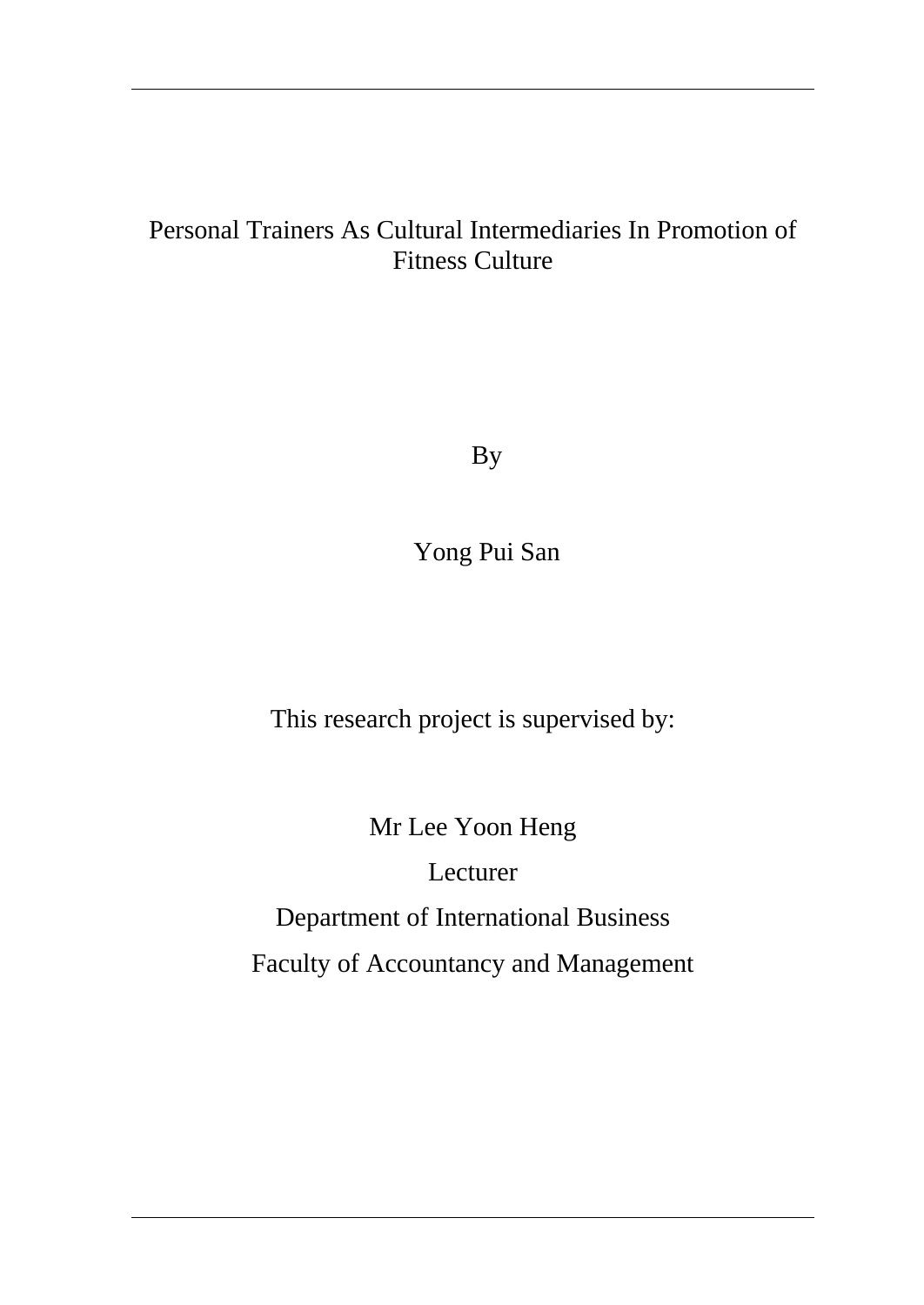Copyright @ 2019

ALL RIGHTS RESERVED. No part of this paper may be reproduced, stored in a retrieval system, or transmitted in any form or by any means, graphic, electronic, mechanical, photocopying, recording, scanning, or otherwise, without the prior consent of the authors.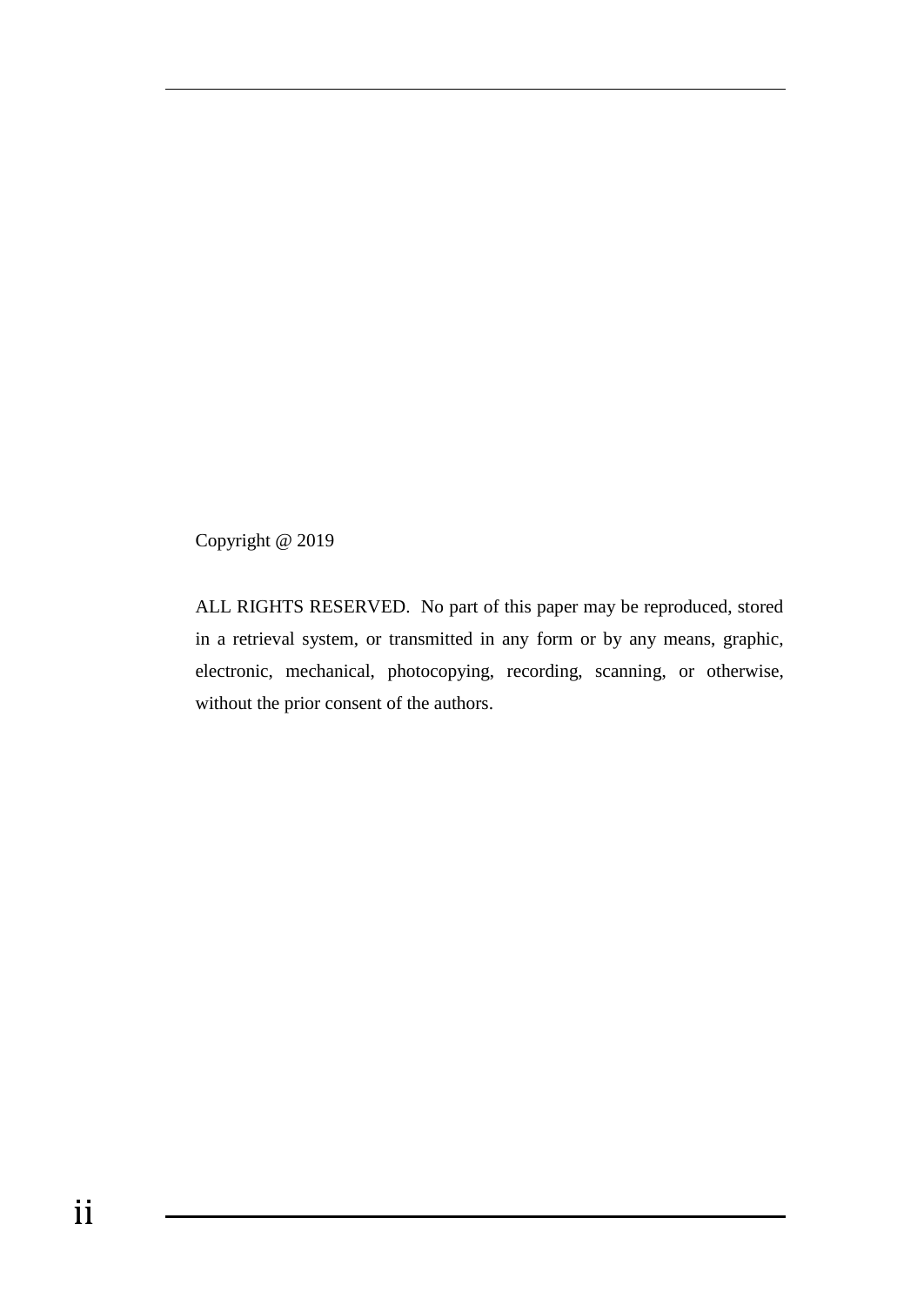#### DECLARATION

I hereby declare that:

- (1) This Research Project is the end result of my own work and that due acknowledgement has been given in the references to all sources of information be they printed, electronic, or personal.
- (2) No portion of this research project has been submitted in support of any application for any other degree or qualification of this or any other university, or other institutes of learning.
- (3) The word count of this research report is 17608.

Name of Student: YONG PUI SAN

Student ID: 16UKM07617

Signature:

Date: 23.05.2019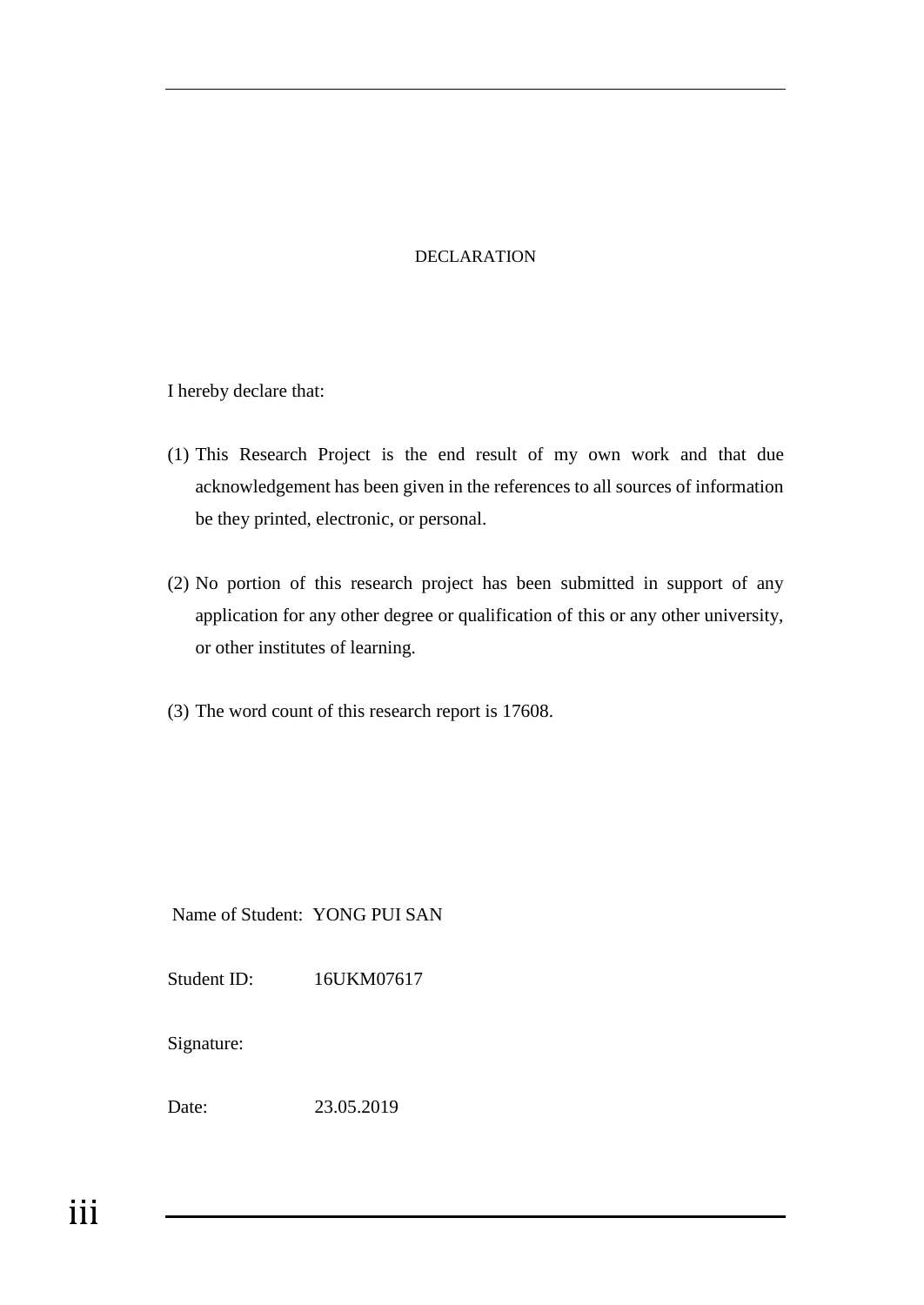#### Acknowledgement

After several months with dedication and hard work I am finish with my final year project. It has been a challenging process of experimental and learning process. And I would like to thank take this opportunity to thanks those people around me for helping go through such hard and challenging period.

To Mr Lee Yoon Heng , thank you for all your patience and guidance. Thank you for your honest feedback those have pushed and motivated me during these months, and your explanation marks will always remind me to do my best, and that everything is possible. I feel thankful for having you as my supervisor and for sharing your knowledge with me; it has made me grow as a student and person.

There are someone that are very important to me in pursuing of this study which is my family and friends. I would like to thank my parents, whose love and guidance are with me in whatever I pursue. To all my friends for support and motivation especially for your patience and lending your support when I need it the most.

I will also like to thanks the informants that participate in this study, appreciate for sharing your thoughts and experience because this couldn't be done without all of you.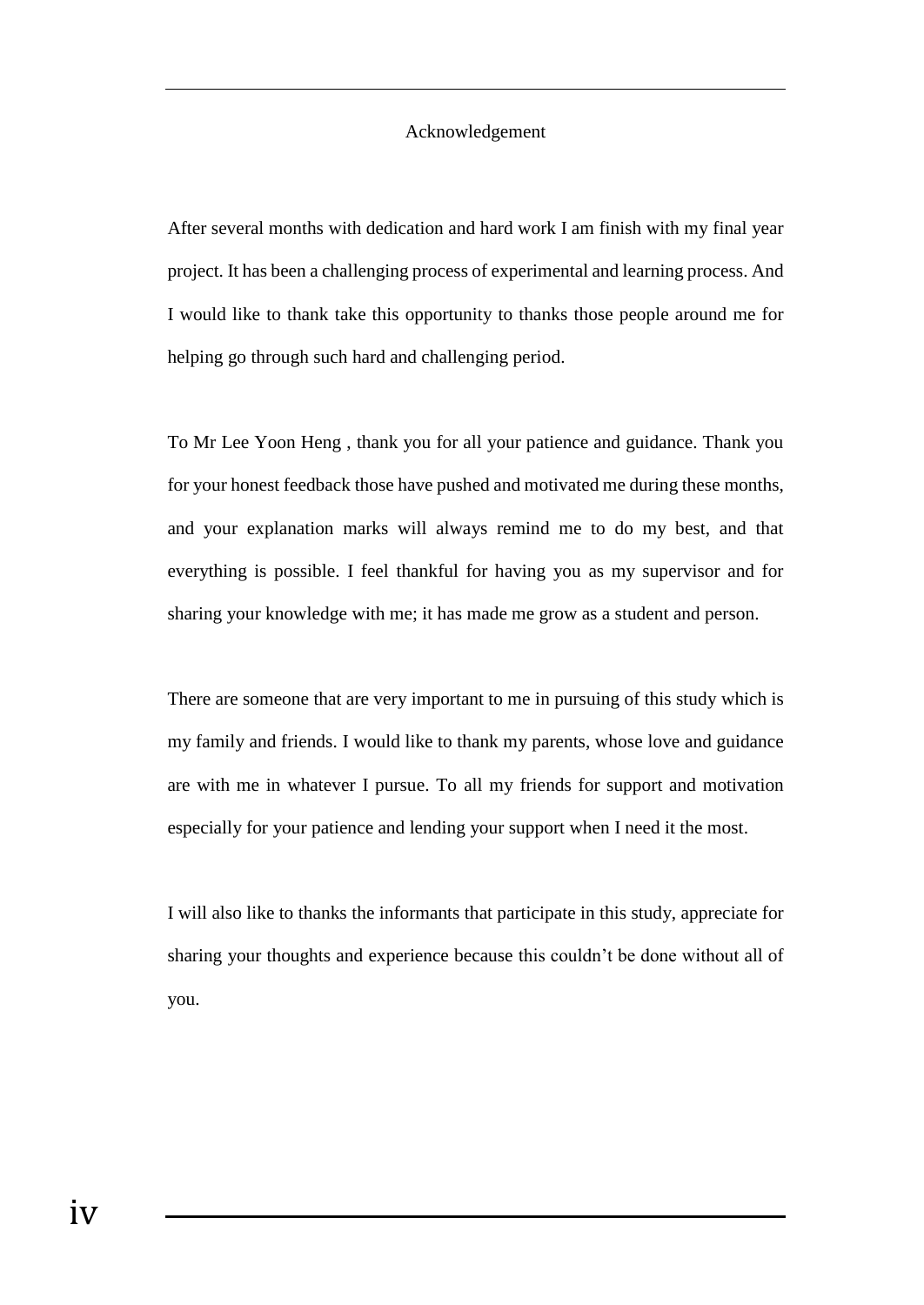#### DEDICATION

This research paper is devoted to my grandfather who passed away during my journey in pursuing this program. Besides that I would like to dedicate this research paper to my beloved parents and siblings who has motivated me attentively with their fullest and genuine care to complete my study with self-confidence.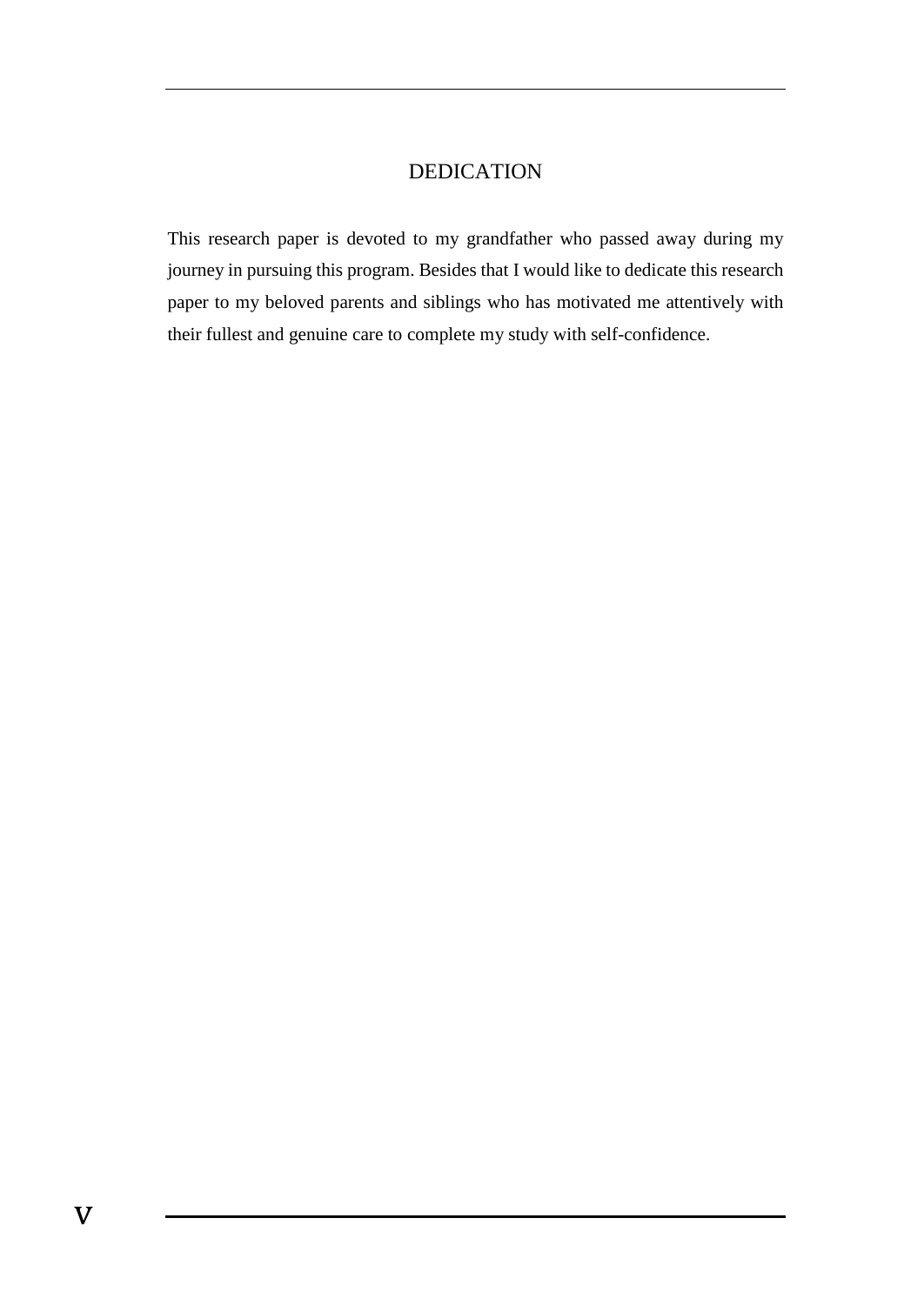#### **TABLE OF CONTENTS**

| Page |
|------|
|      |
|      |
|      |
|      |
|      |
|      |
|      |
|      |

## **CHATPER 1 INTRODUCTION**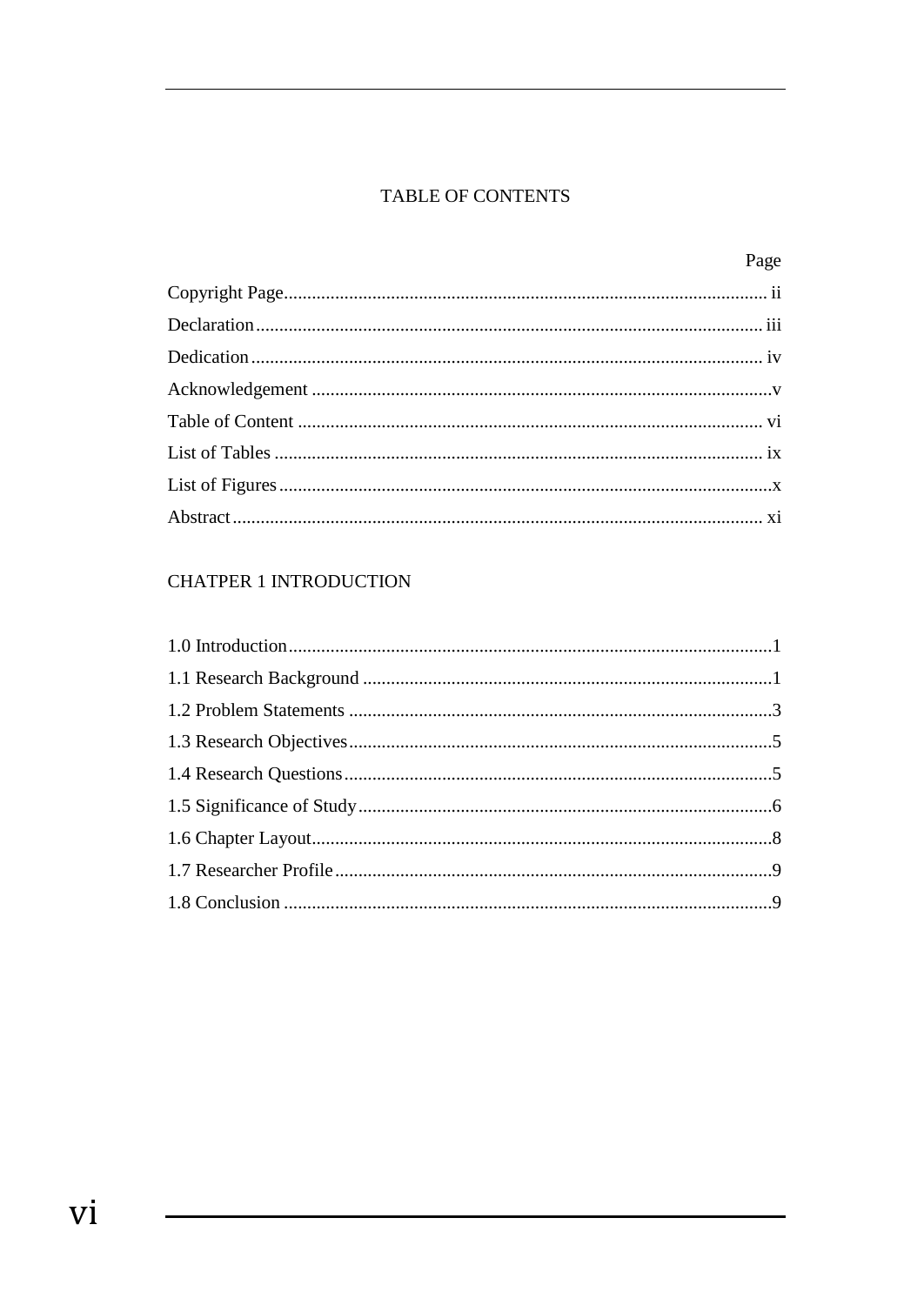#### **CHAPTER 2 LITERATURE REVIEW**

#### CHAPTER 3 RESEARCH METHODOLOGY

## CHATPER 4 ANALYSIS AND DISCUSSION

| 4.1.2 How Fitness Consumer Affect Fitness Instructor Training Offerings39 |  |
|---------------------------------------------------------------------------|--|
|                                                                           |  |
|                                                                           |  |
|                                                                           |  |
|                                                                           |  |

 $\blacksquare$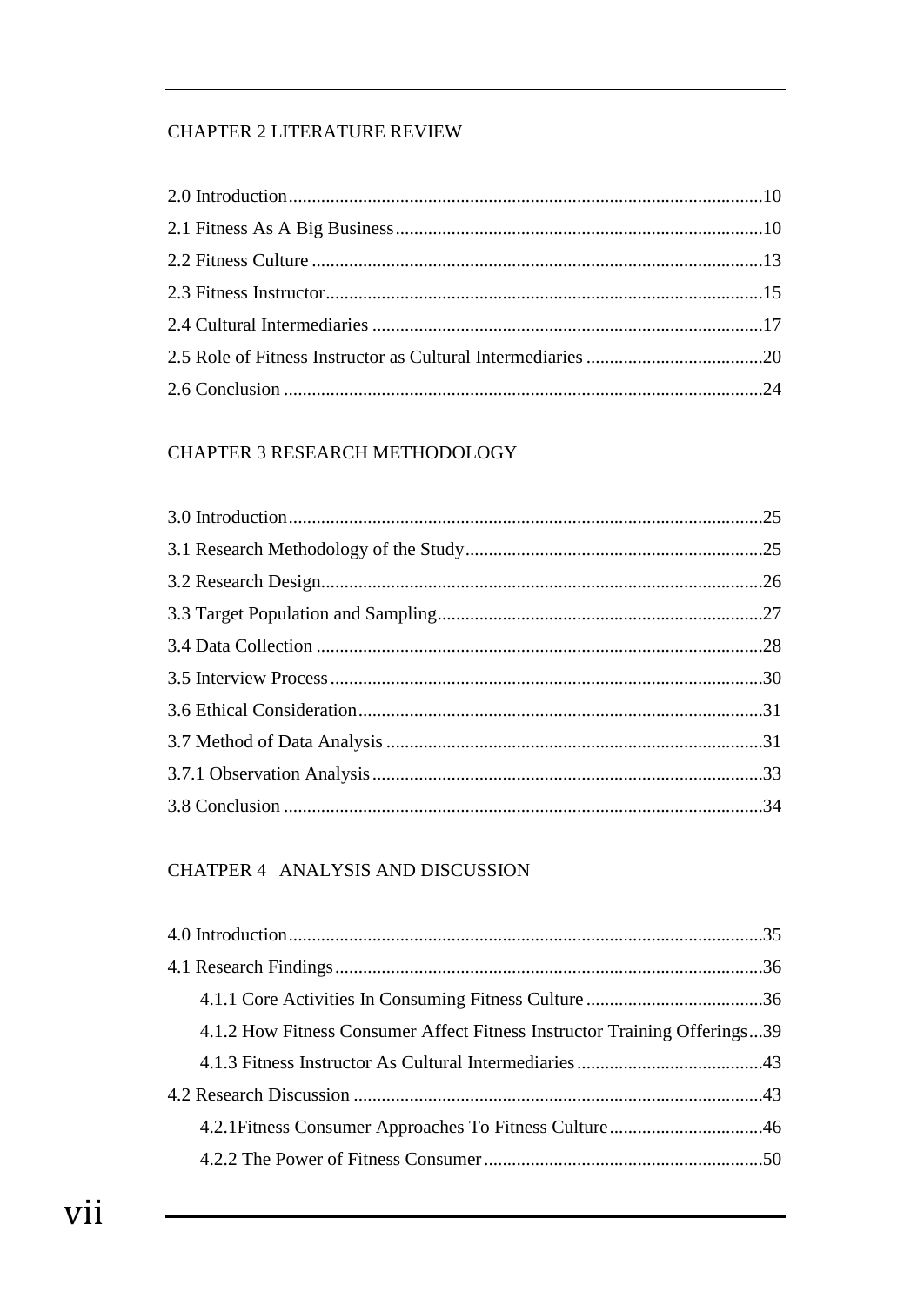| 4.2.3 Process of Fitness Instructor's Role Changes as Intermediaries 53 |  |
|-------------------------------------------------------------------------|--|
|                                                                         |  |

## CHAPTER 5 CONCLUSION, LIMITATIONS AND RECOMMENDATIONS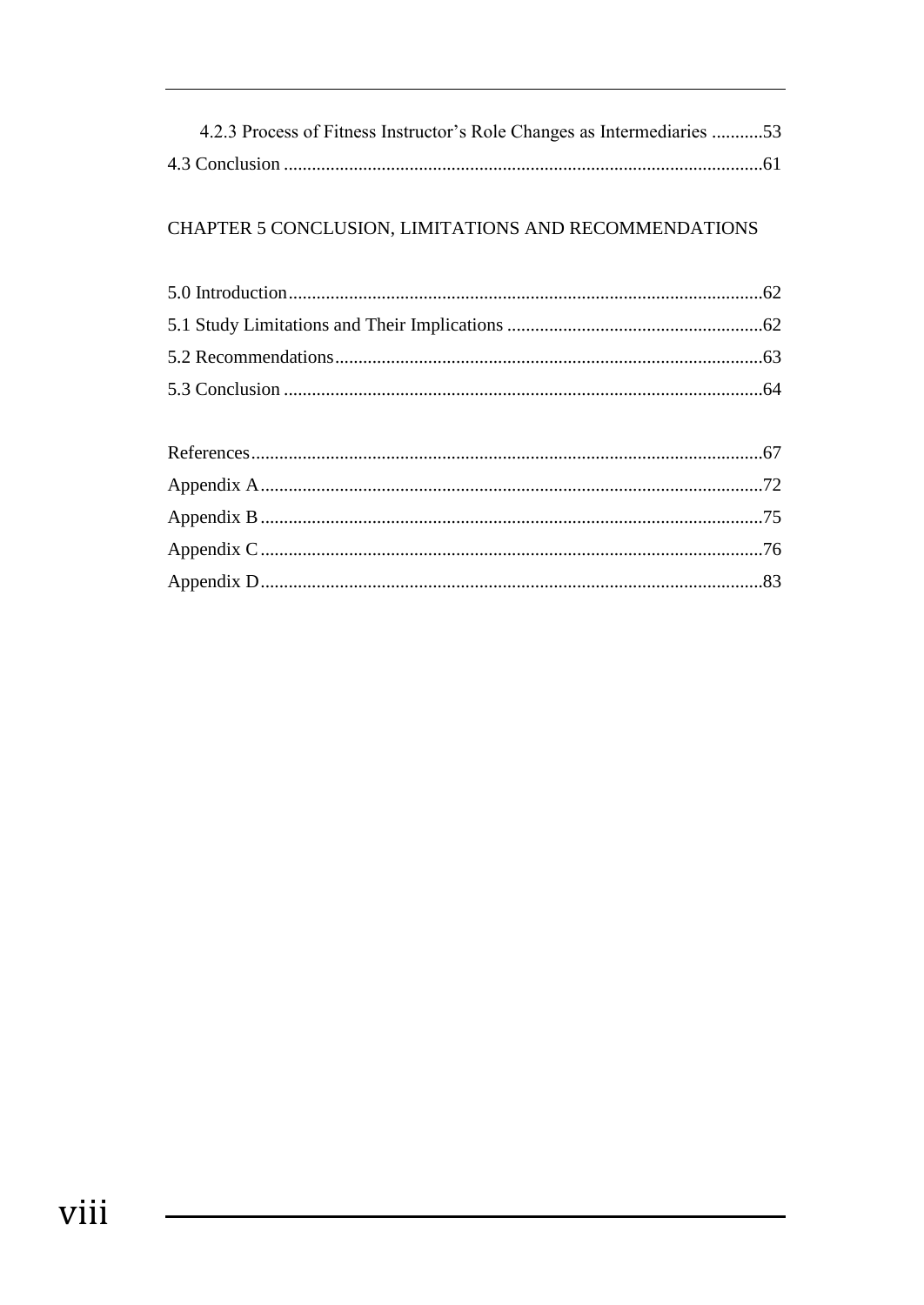#### LIST OF TABLES

| Page |
|------|
|      |
|      |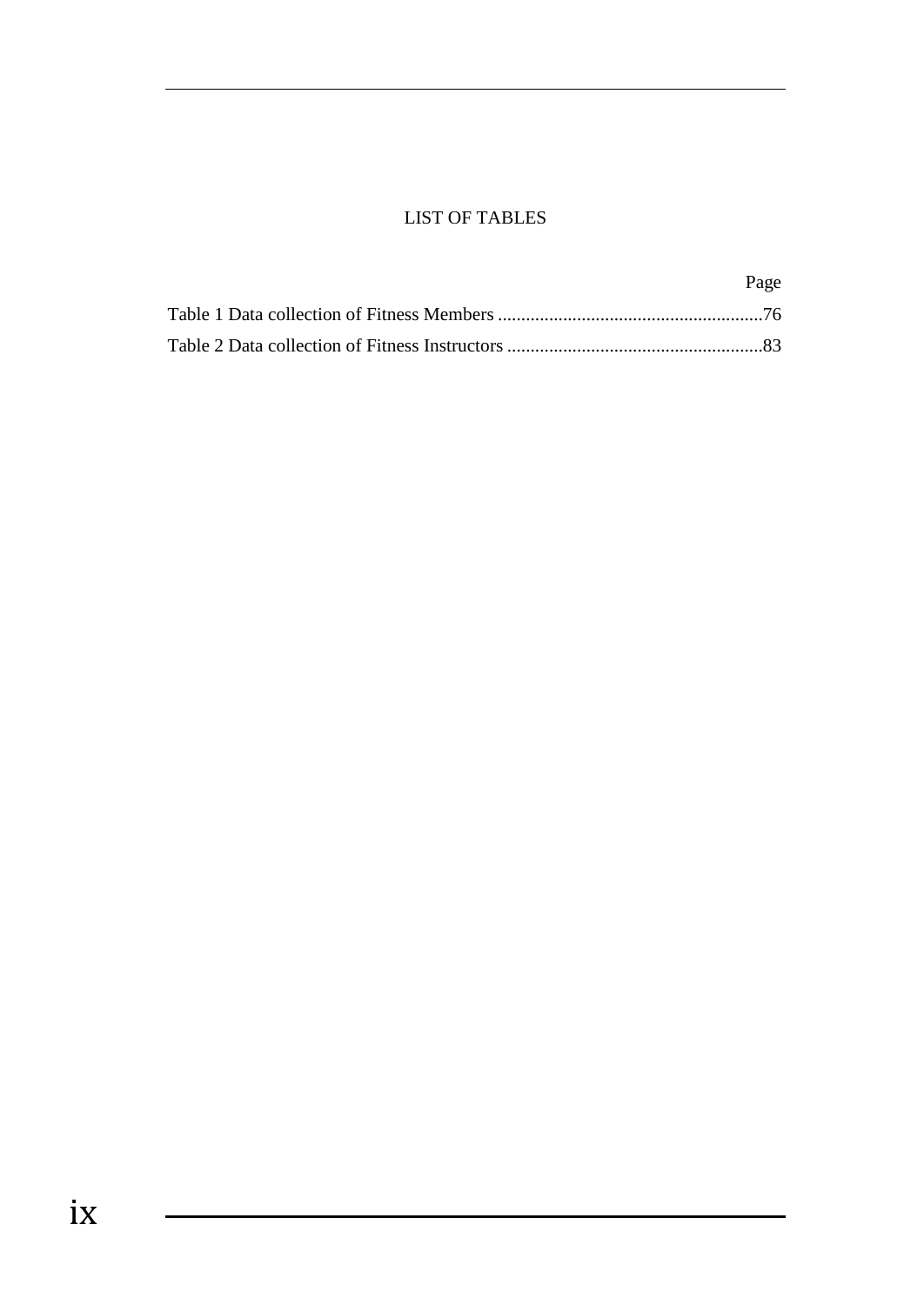### LIST OF FIGURES

| Page                                                                              |
|-----------------------------------------------------------------------------------|
|                                                                                   |
| Figure 2 Overlapping Relationship Between Exercising, Socializing, and Using of   |
|                                                                                   |
| Figure 3. Fitness instructor offering changes when faced different stages fitness |
|                                                                                   |
| Figure 4 Types of Fitness Consumer And Activities Towards Fitness Culture 50      |
| Figure 5 Changes in Fitness Instructor Training Offerings When Encounter          |
|                                                                                   |
| Figure 6 Role Changes of Fitness Instructor as Intermediaries When Encounter      |
|                                                                                   |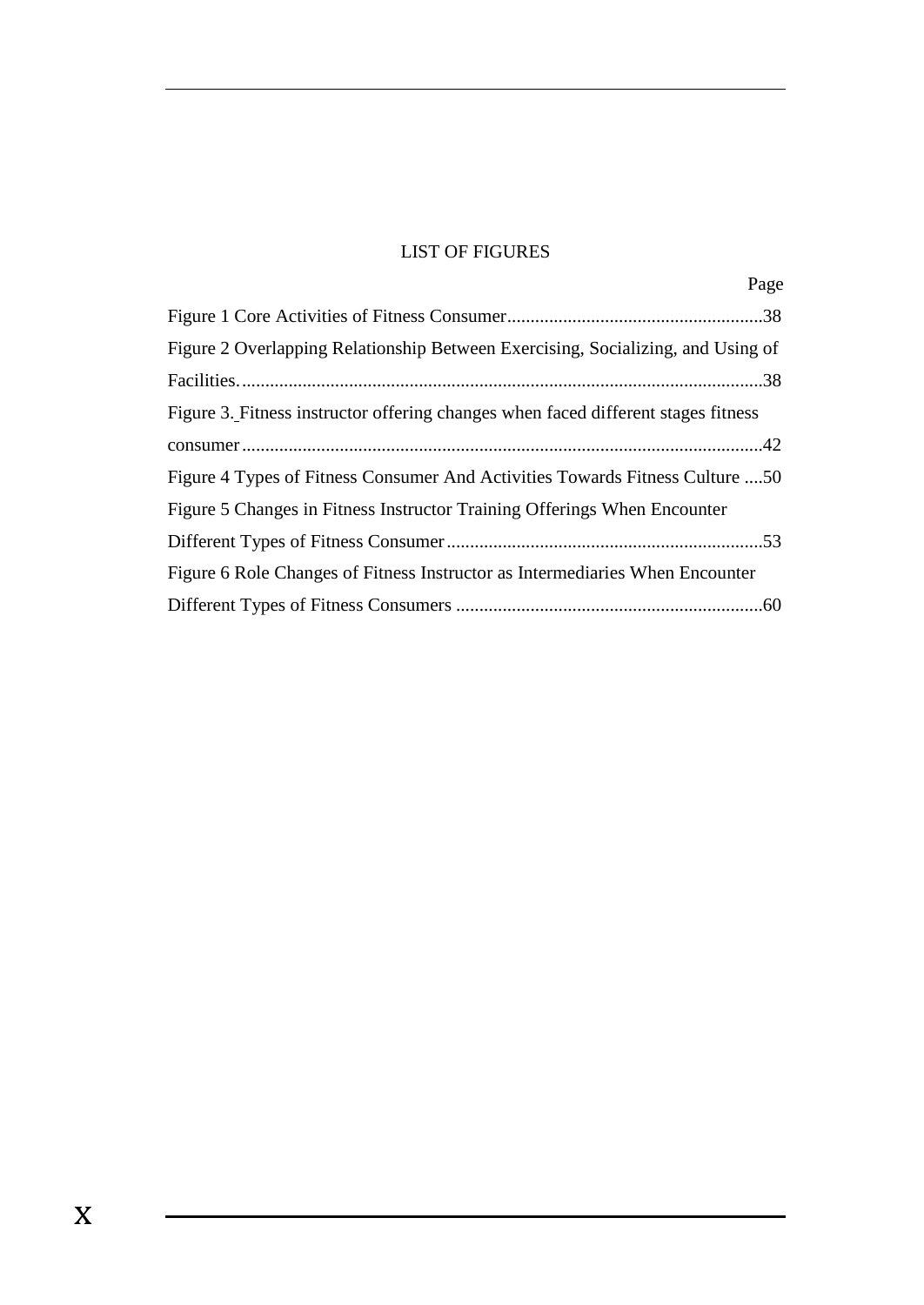#### ABSTRACT

Determined towards achieving a healthy body shape has become an important agenda of many individual. Fitness instructor are facilitating between fitness production and consumption, they show the ability of transferring fitness knowledge, exercise techniques, and the capability to use interpersonal influence in promoting fitness culture. This study investigates the role of personal trainer as cultural intermediaries in promoting fitness culture. Besides that ,to examine how their role changes as intermediaries when facing different types of fitness consumer and also how fitness consumer affect their training offerings. In this study, focus group interview and informant's observations is used during data collection. Information and thoughts from 24 members of fitness centre and 14 fitness instructors were collected via semi-structured in- depth group interviews. The findings also reveal that fitness instructor are not the only influences in promoting fitness culture. Social media platform, search engine (Google), technology appliances and mobile fitness applications also contribute in influencing fitness consumer in pursuing fitness culture. Furthermore the finding deliberate on how fitness consumer pursuing fitness culture, explore on how dialectic relationship between fitness consumer and fitness instructor that lead towards fitness culture and how fitness instructor's role as cultural intermediaries.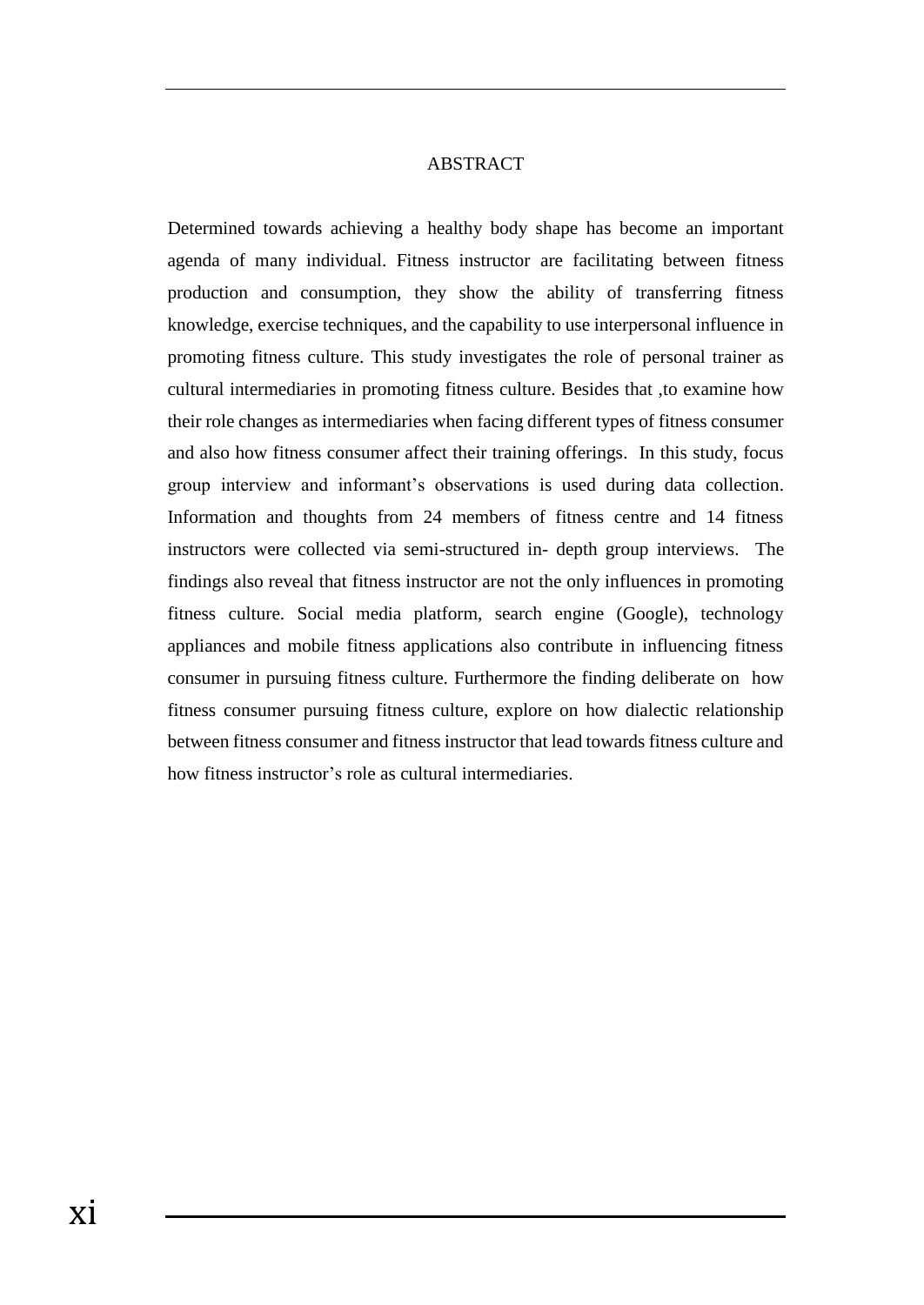## **CHAPTER 1**

## **INTRODUCTION**

#### **1.0 Introduction**

The study focuses on personal trainers as cultural intermediaries in promoting fitness culture. The beginning of this chapter deals with the research background, problem statements, and research objectives, research questions, significant of the study, and chapter layout.

#### **1.1Research Background**

Nowadays social milieu, being fit or physically in good shape is increasingly significant due to the sense of moral value and social acceptance that accompany with fit appearance. Fitness culture is becoming increasingly globalized in relation to body principles, body performances, practices and philosophies of the physique (Andreasson & Johansson,2015) . Determined towards achieving a healthy body shape have become an important agenda of many individuals. One of the most practical methods for individuals to achieving a healthy body shape is through physical activity. The fitness centre is one of the most popular and functional places that individuals go to address their requirement.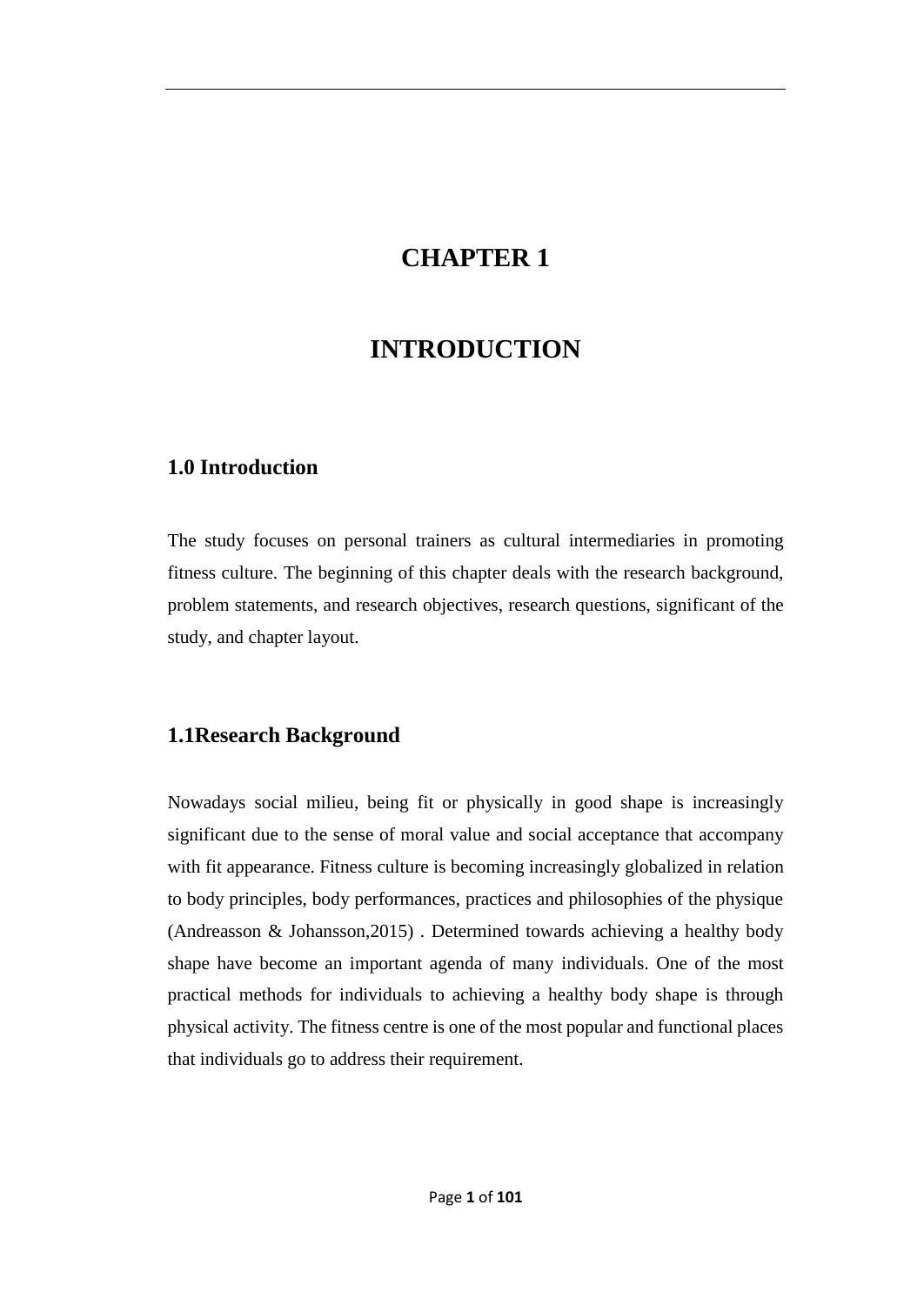Social and cultural norms are directions, expectations of behaviour and opinions according to shared principles in a specific cultural or social community. Different social and cultural norms influence how fitness consumer respond to fitness. Moral values are standards that should be separated from other principles because it is different from other principles especially fitness values that are related with body shape appearance. Moral values are mediating or behaving attitude that one applied to others and society which evaluate them. Therefore it able to nurture fitness consumer in following fitness culture in order to blend in social acceptance. Besides that, moral values and cultural conceptions on beauty, strength and body appearances become an individual's responsibility for taking care of and cultivating the body shape with the support of fitness instructors or other fitness resources.

Social acceptance is considered as an important process of a community (Buunk & Gibbons, 2017) that compares oneself with others, it is also an adaptive mechanism to estimate self-acceptance and status within the community. The process of acceptance is evaluated in relative of strength, power and aggressiveness and of physical attractiveness and talent of an individual.

Fitness instructor as cultural intermediaries worker, they expose moral commitments that challenge the popular model of the self-interested and express their creativity in providing fitness related solutions. Furthermore, they represent in the records were motivated by the general acceptance that fitness culture can and should be an agent for social change. Fitness instructors often occupy a precarious situation in cultural businesses by generating value and promoting fitness culture through their cultural assets.

Fitness culture is a significant part of the process in approaching a healthy lifestyle in every individual. Social acceptance is one of the causes that individual practice and mould to specific directions through the process of accepting or rejecting fitness beliefs, attitudes and societal norms (Andreasson & Johansson, 2015). This phenomena also described as fitness community effect or fitness group effect which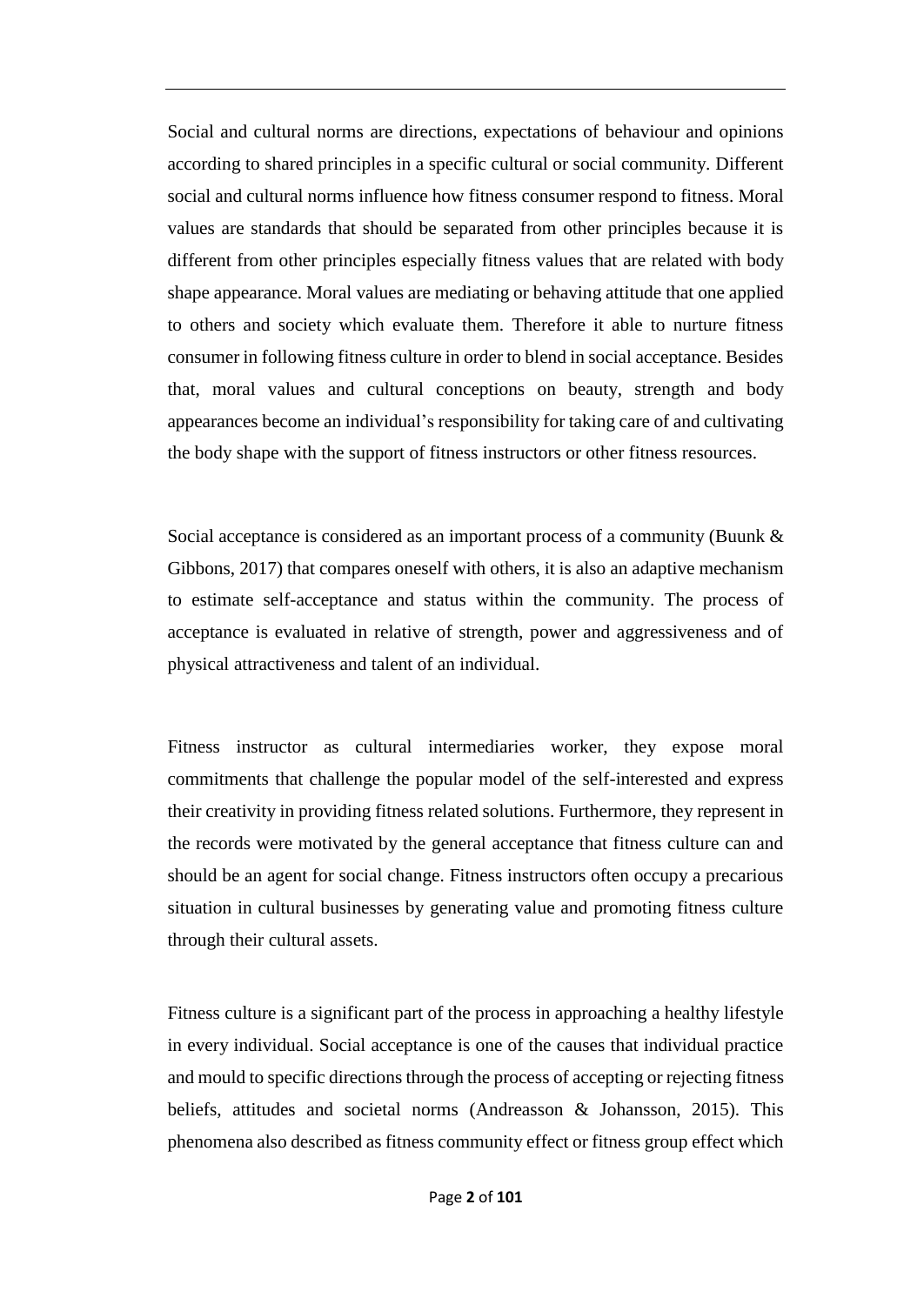refers to the circumstance of fitness consumers who achieve their fitness objectives, they will get inspiration and acceptance from those who shared the similar fitness culture. This social connection allows fitness consumers believed that the community shared mutual interests in pursuing fitness culture and deepen an existing relationship that forms around fitness.

Physically fit and active have been an indicator of social resources and reproductive potential in fitness culture therefore, physical appearance becomes not only a central self-evaluative measurement but also how an individual accepted in society. Acceptance and promotion of training methods, body appearance and exercises performances that been directed to these evolutions surrounded by fitness culture. Progressing toward a fitness culture been looked as uniform and standardized due to the improved connection and fitness centre involvement from both genders is symbolic (Andreasson & Johansson, 2014). This type of lifestyle was straightforwardly and easily accepted for international and commercialized lifestyle perceptions. Current cultural evolution was presented by widespread of fit and strong body shape principles, philosophy and attitude of the physique, exercise and training methods (Andreasson & Johansson, 2014).

#### **1.3 Problem Statements**

In Malaysia, fitness instructor is a recognized and established professional within the development of the fitness industry. The demand and responsibilities for fitness instructors have been stressed and highlighted, however academic discussion and understanding of the fitness industry have not been completely established. There are insufficient and inadequate studies and researches examining the relationship of cultural intermediaries, fitness instructors and fitness industry in Malaysia. Researchers in Malaysia are more focused on experimental and practical researches with marketing-related themes and issues. For instance, the customer satisfaction in fitness centres, personal training quality services, service quality in the fitness centre, factors of job satisfaction and turnover rate of personal trainers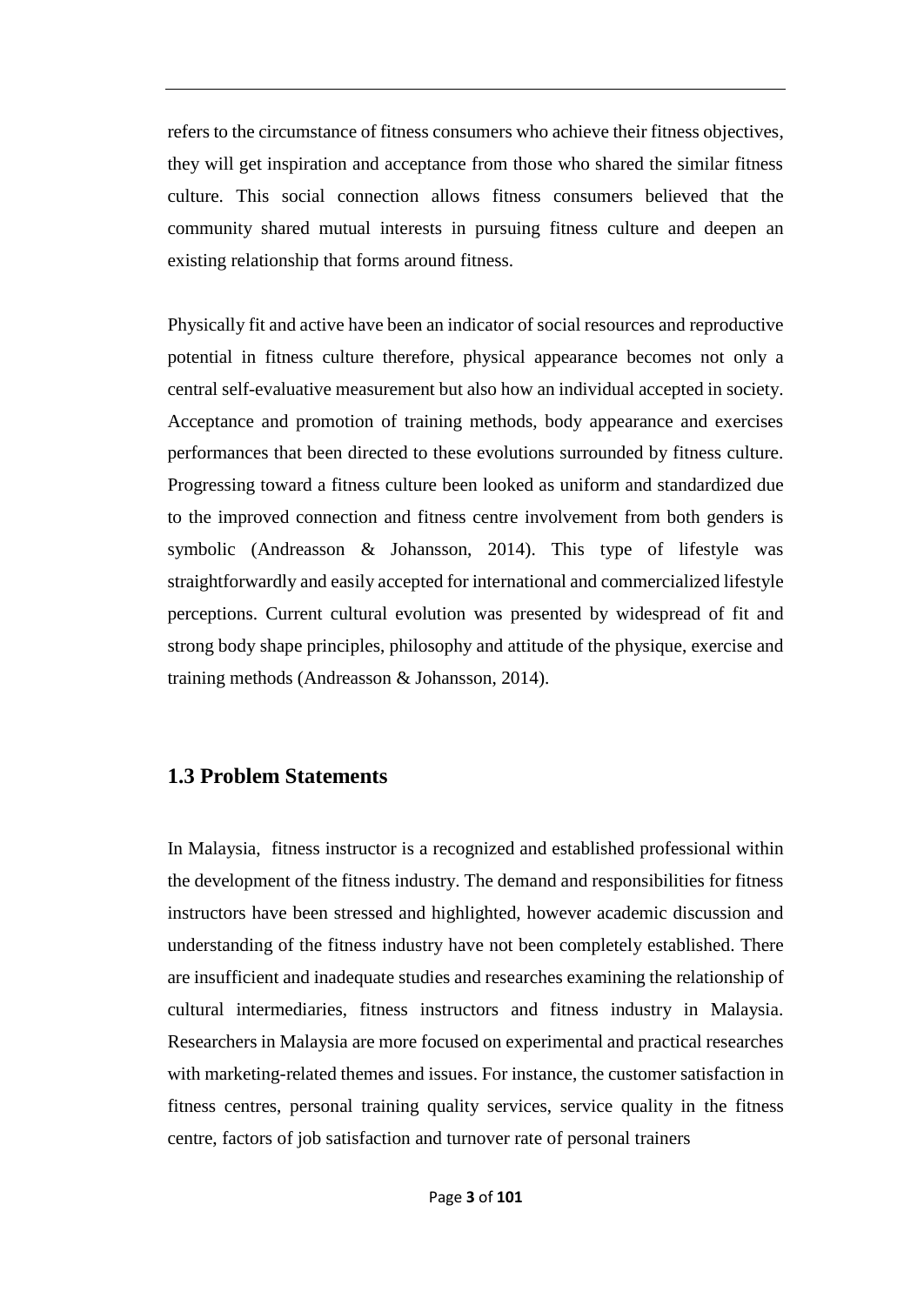(Derek, 2014, Kim, 2014;). Nevertheless, there are lacking qualitative studies that explain the occupational identity and socialization of fitness instructor in Malaysia through in-depth interviews.

Furthermore, there are plenty of scholars that established and proved the influence of social media and technology appliances on fitness consumer. For example, due to certain influence or factors fitness consumer could arouse and stimulate the mindset that they would think and feel the achievement of fit body shape and healthier lifestyle. In fact, this is something common to some level through the mass distribution and broadcasting of open online information, fitness text, lifestyle media, self-support books materials, training workout handbooks, magazines, mobile and social media fitness applications, self-tracking technologies and more. With the development of the fitness industry, new technology appliances gadgets and materials emerge and used by fitness consumers. However, there are no systematic efforts has been investigating to propose connection between fitness consumers on these new emerging technology and mass media platforms that play a significant role as intermediaries in promoting fitness culture.

Besides, absence of researches and studies which focused on the academic backgrounds and the development of different forms of fitness culture within the cultural framing in the fitness centre in Malaysia context. Nowadays fitness centres lean towards a display of fit and strong body appearances fitness instructor can be the intermediaries that transfer the culture from Yoga class, Zumba dances, or from one on one basic personal training to BodyPump group exercise classes. Therefore how fitness instructor as cultural intermediaries is yet to be further investigated.

Given this fact, the importance and necessity of this study to emerge different point of view on cultural intermediaries. Primarily this study provides specific understanding and insights of consumers in fitness centre towards fitness and its culture under the influences from fitness instructors. Secondly, will consumer affect fitness instructor marketing and service training offering will be drawn based on those discoveries and findings.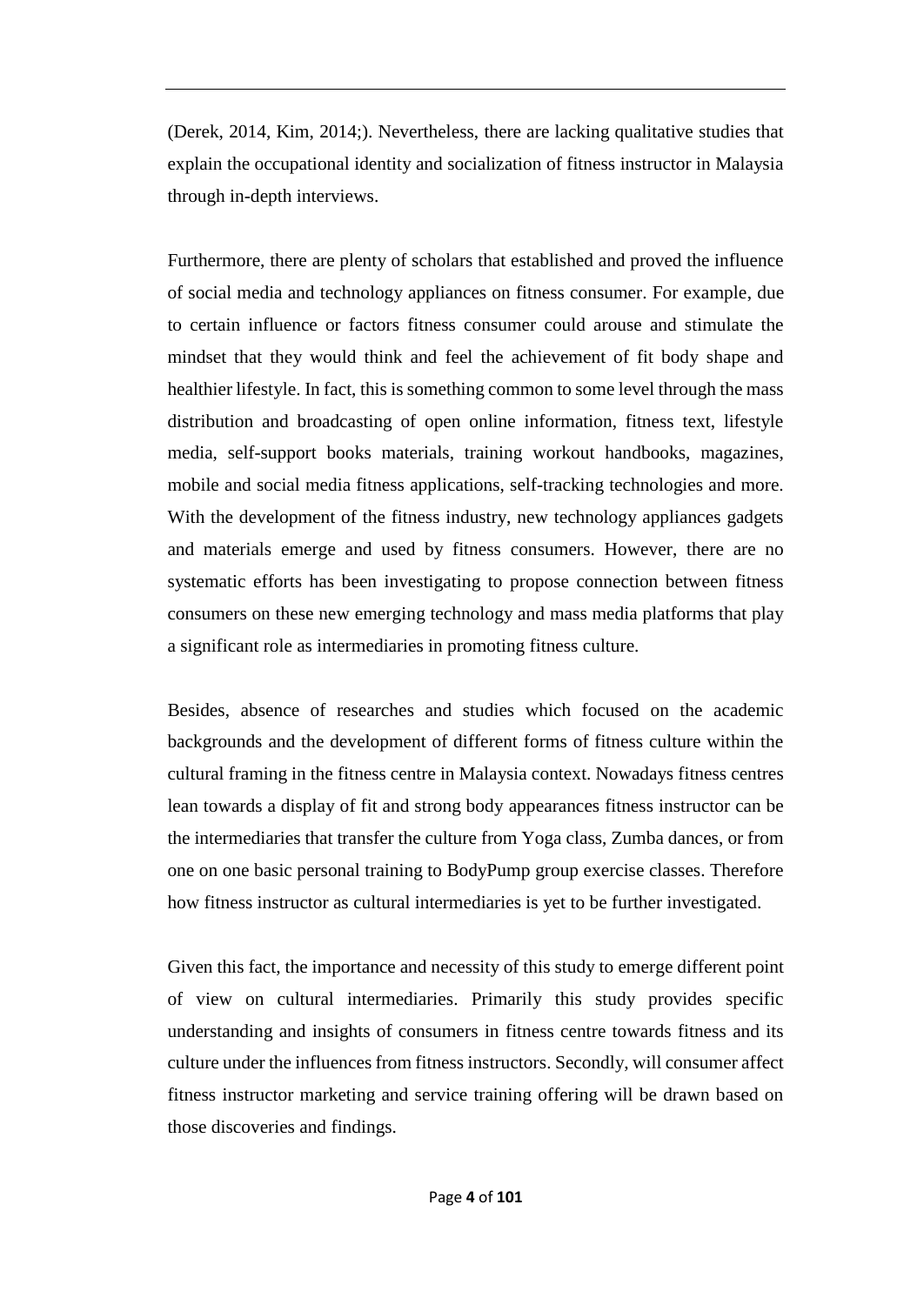### **1.4 Research Objectives**

For this topic, the need to have deep and profound knowledge about fitness instructors, fitness consumers and fitness culture. The key objective of the research is to look into the aspect of fitness industry both supply and demand, in this context fitness instructors who work in the fitness centre and conducting training session or group exercise classes as well as the fitness consumer that is a member of the fitness centre that consumes the service in pursuing the culture. The fitness culture is evolving body physical standards in men and women as it promotes toned and wellbuilt appearance in both. Through qualitative research methods, this research aims to discover how fitness instructor as a cultural intermediaries influence consumer towards fitness culture and in what manner consumer impact on fitness instructor service offering. Below are the research objectives for this study:

- 1. To explore on how fitness consumer pursues fitness culture.
- 2. To explore how the dialectic relationship between fitness consumer and fitness instructor that lead towards fitness culture.
- 3. To explore how fitness instructor role as cultural intermediaries.

#### **1.5 Research Questions**

Below are the research questions that been developed and designed to address current researching issues:

Fitness is considered as a cultural field where fitness instructor perceived as a producer that promotes fitness culture to fitness consumers by providing practice to improve their body shape, enhancing their healthy lifestyle, improve fitness level and promote social acceptance and self-moral value (Maguire, 2008). Fitness instructor becomes cultural intermediaries that their role is to bring out the cultural value and allow fitness consumer to follow it. The most persuasive discussion behind the recommended concern of fitness instructor as cultural intermediaries are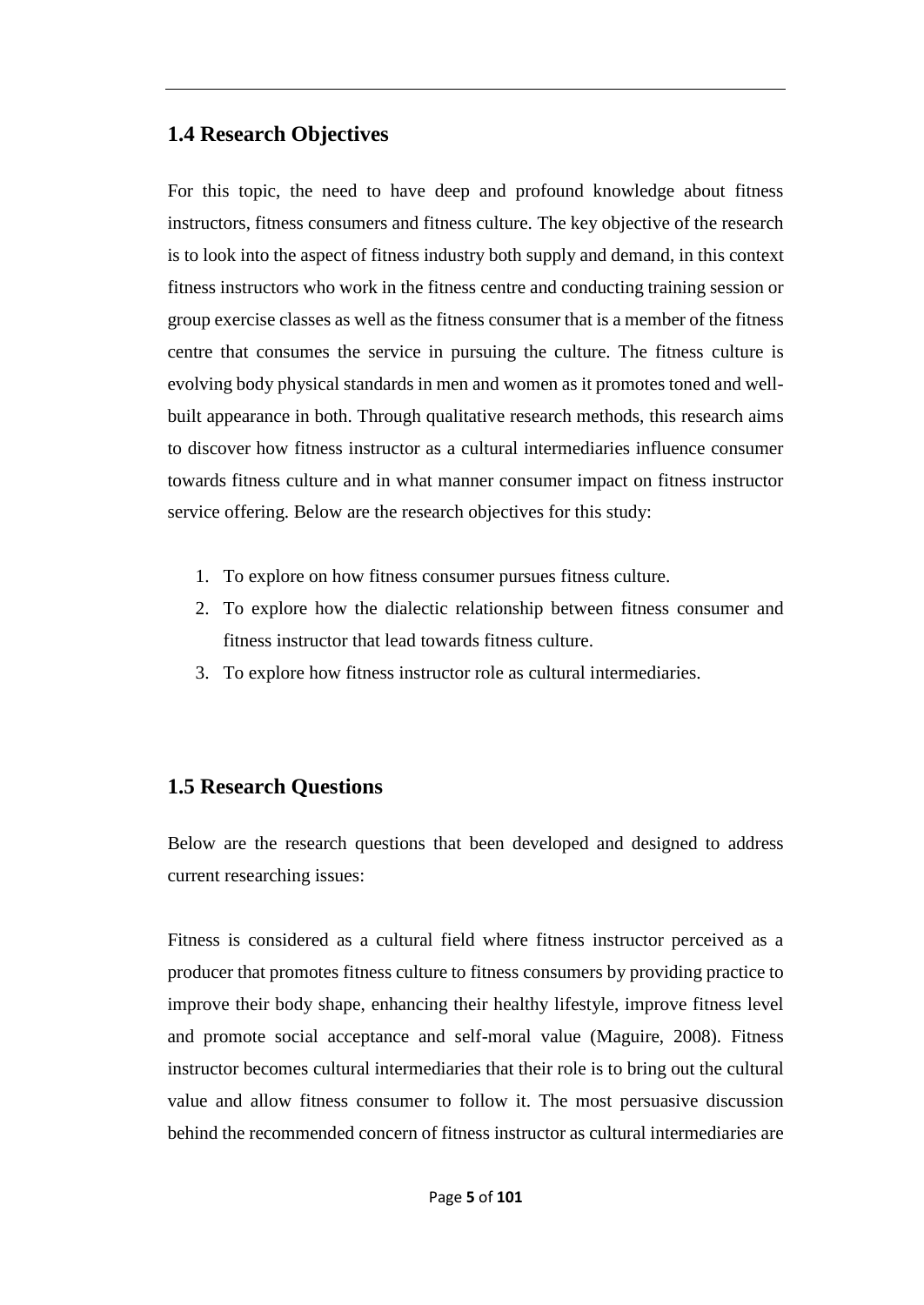the effective terms that been recognized by the research of Bourdieu's skilled and trained description (Bourdieu, 1984).

Aims of this study are to theoretically observe:

- 1. The basis on how fitness instructor can be considered as cultural intermediaries in promoting fitness culture.
- 2. How fitness instructor influence consumer in fitness consumption and following training program.
- 3. A process on how fitness instructor influenced fitness as consumer's lifestyle
- 4. How consumer affects fitness instructor training program offers.

## **1.6 Significance of The Study**

This study will explore how fitness instructor shapes consumer fitness culture and was associated with transferring of knowledge, impacts upon the health of consumer in the fitness centre (Peerson & Saunders, 2015). In spite of the progression and development of the fitness workforce and the entire industry, there are reasonably few researches and definitely no comprehensible research outline on the how fitness instructors as cultural intermediaries can impact on fitness consumer in pursuing fitness culture. In subsequent and understanding the effect of fitness instructor as intermediaries, this study creates original, innovative and significant influence to the wide-ranging field of cultural intermediaries and fitness literature. Besides that, this study suggests a new viewpoint and perceptions inconsiderate the cultural and social influences on fitness instructor. This benefit the behaviours within how fitness instructor impact that can shape understandings of consumer's fitness culture and lifestyle.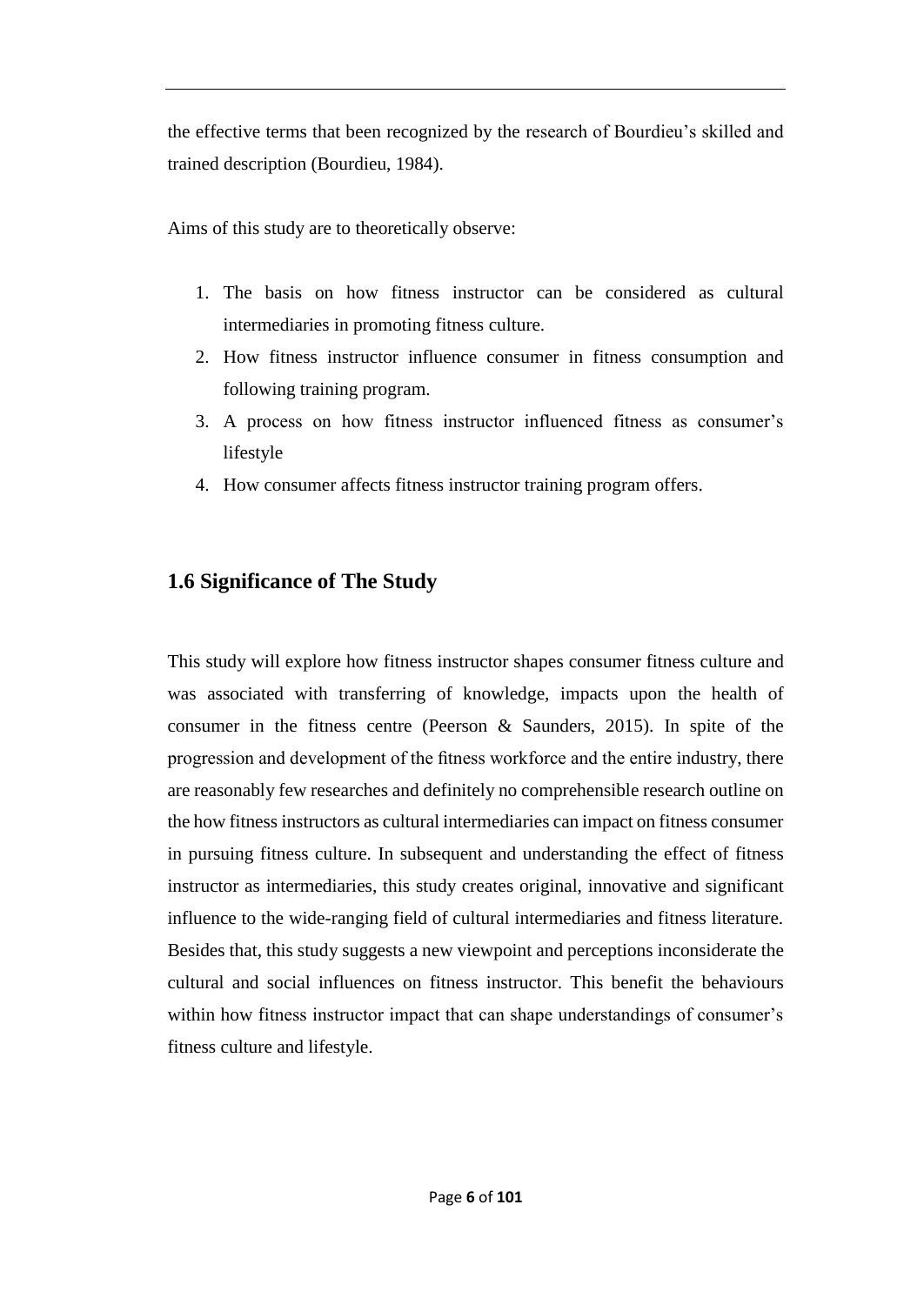The study shows how fitness culture changes, transform through a combination of cultural intermediaries, technology appliances and mass media and social media platforms. By understanding the process of cultural changes helps to support fitness consumer consuming fitness in communicable and non-communicable methods.

Fitness organization can take initiative in moving forward in setting fitness trend by using fitness instructors and technology appliances in motivating fitness consumer that were resisted to the fitness centre or lose interest in traditional ways to get fit. It benefits the fitness organizations in preparing and launching the latest fitness movement or exercise programs that fitness consumer have an interest in. For example the devotion in transforming aerobics, bodybuilding and traditional exercise techniques, into new trends of exercises such as Ariel flow yoga, [spinning](https://en.wikipedia.org/wiki/Indoor_cycling) cycle, [kickboxing,](https://en.wikipedia.org/wiki/Kickboxing) Zumba dance and outdoor boot camps training. Fitness organization can plan ahead in setting fitness benchmark by combining technological appliances into exercises such as virtual class. This study helps fitness organizations and cultural intermediaries in understanding cultural changes, how to stay ahead of industry trends, and support fitness consumers in achieving their fitness goals in a stimulating and interactive environment.

This study brings out different viewpoints and understandings of cultural processes that contribute to fitness organizations in understanding on how fitness cultures attain stability and how it changes with the combination of cultural intermediaries, technological appliances and social media platforms. With the understanding of dynamic and process of cultural changes, helps the management of fitness organizations in setting new fitness directions and increase varieties of fitness centre offerings or develop new fitness technologies that can change fitness consumers value, beliefs and behaviours towards fitness culture. Management of fitness centre can provide fitness related training or courses for fitness instructors to improve their cultural capitals. This helps fitness instructor effectively spread cultural practices to fitness consumers in order to maintain a high retention rate.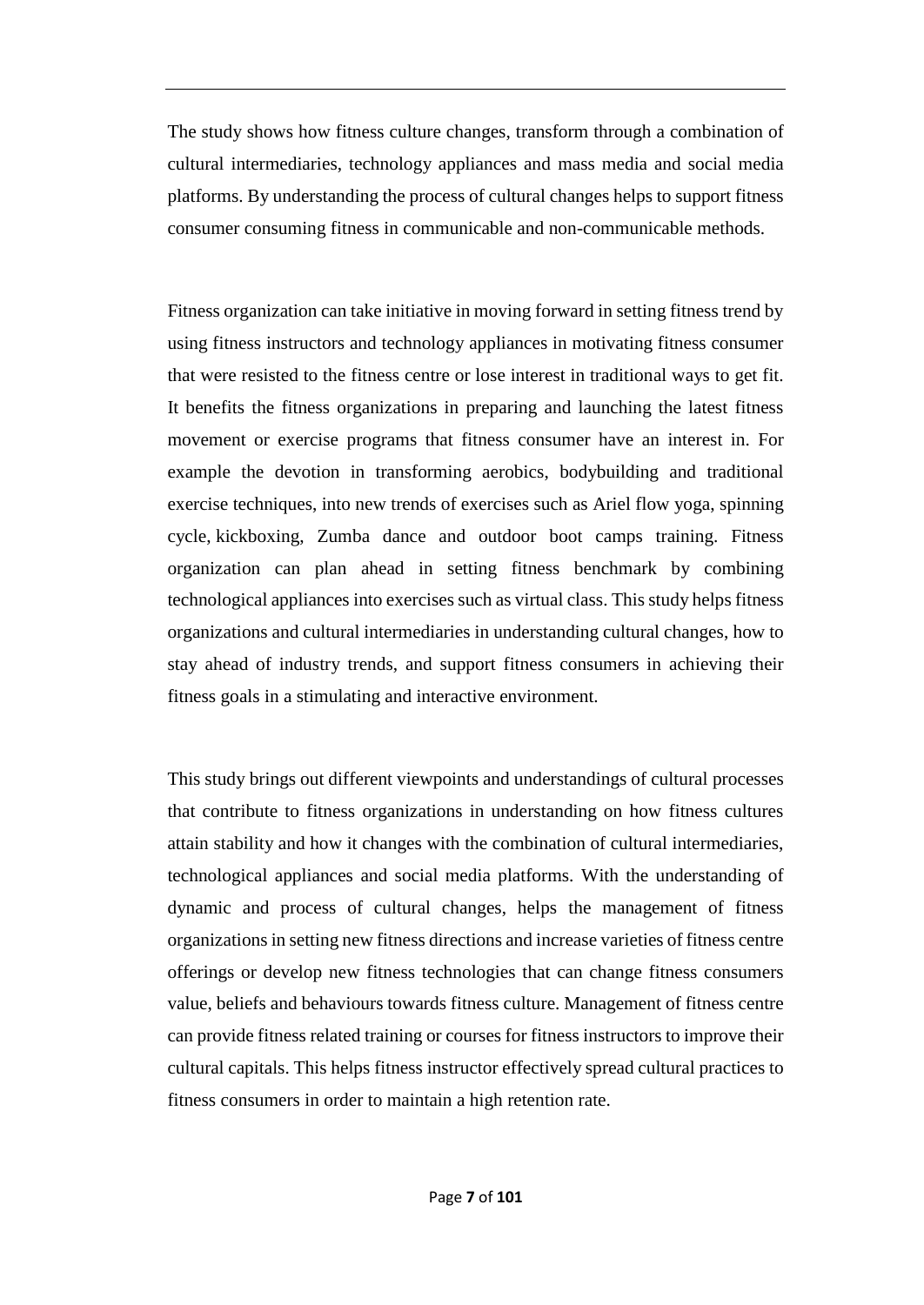## **1.7 Chapter Layout**

For the study, the chapters will be discussed as follows:

Chapter 1 consists of a brief discussion on the general background of moral value, social acceptance, fitness culture and fitness instructor as cultural workers. The problem statements, research objectives, research questions, the significance of the study and researcher profile is highlighted in this chapter.

Chapter 2 will be focusing on the literature review of the research topic. This chapter consists of the documentation of a fitness industry as a big business, fitness culture, fitness instructors, cultural intermediaries and role of fitness instructor as intermediaries.

Chapter 3 will be emphasizing on the research methodology applied in this study. Besides that, the chapter describes the process of conducting research design, collection of data, sampling of data, analysis of data and ethical consideration.

Chapter 4 will be focusing on the data findings and the discussion will be interpreted in this section as well. Data finding will be focused on core activities in fitness consumers, fitness consumer affect fitness instructor offerings and fitness instructors as cultural intermediaries. Following by research discussion on the above findings that related to fitness consumer in pursuing fitness culture and relationship of fitness consumer and fitness instructor.

Chapter 5 will consist of the conclusion. It also consists of the implications and limitations of this study. Besides, the recommendation for research in the future will be pointed out in this chapter.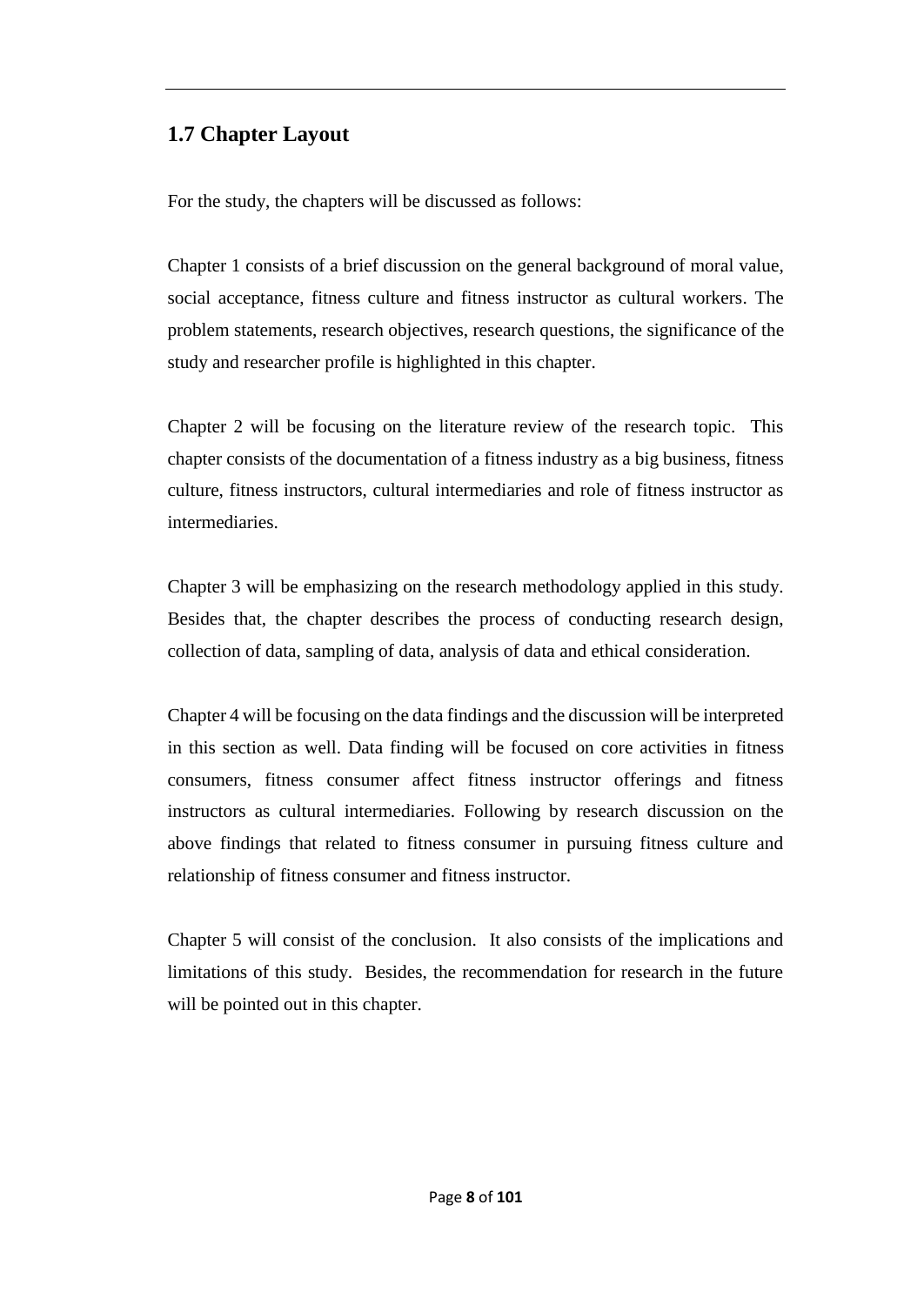#### **1.8 Researcher Profile**

The researcher is a personal trainer for 6 years besides that, she also a part-time tutor teaching exercise science gymnasium classes at the college level. The researcher is a certified personal trainer with a qualification of Bachelor Degree in Sport and Exercise Science. The researcher has established and kept good relationships of both fitness members and personal trainers and is aware the matters surrounding with this profession. The researcher is an industry-related expertise that familiar with materials being to evaluated and have the knowledge to interpret responses that been collected.

## **1.9 Conclusion**

This section expounds on the background of the study on fitness industry cultural intermediaries, fitness culture and fitness instructor, problem statement, research objectives, research questions significance of the study and researcher profile. The following second chapter presents literature reviews for this research directed by the research's objectives.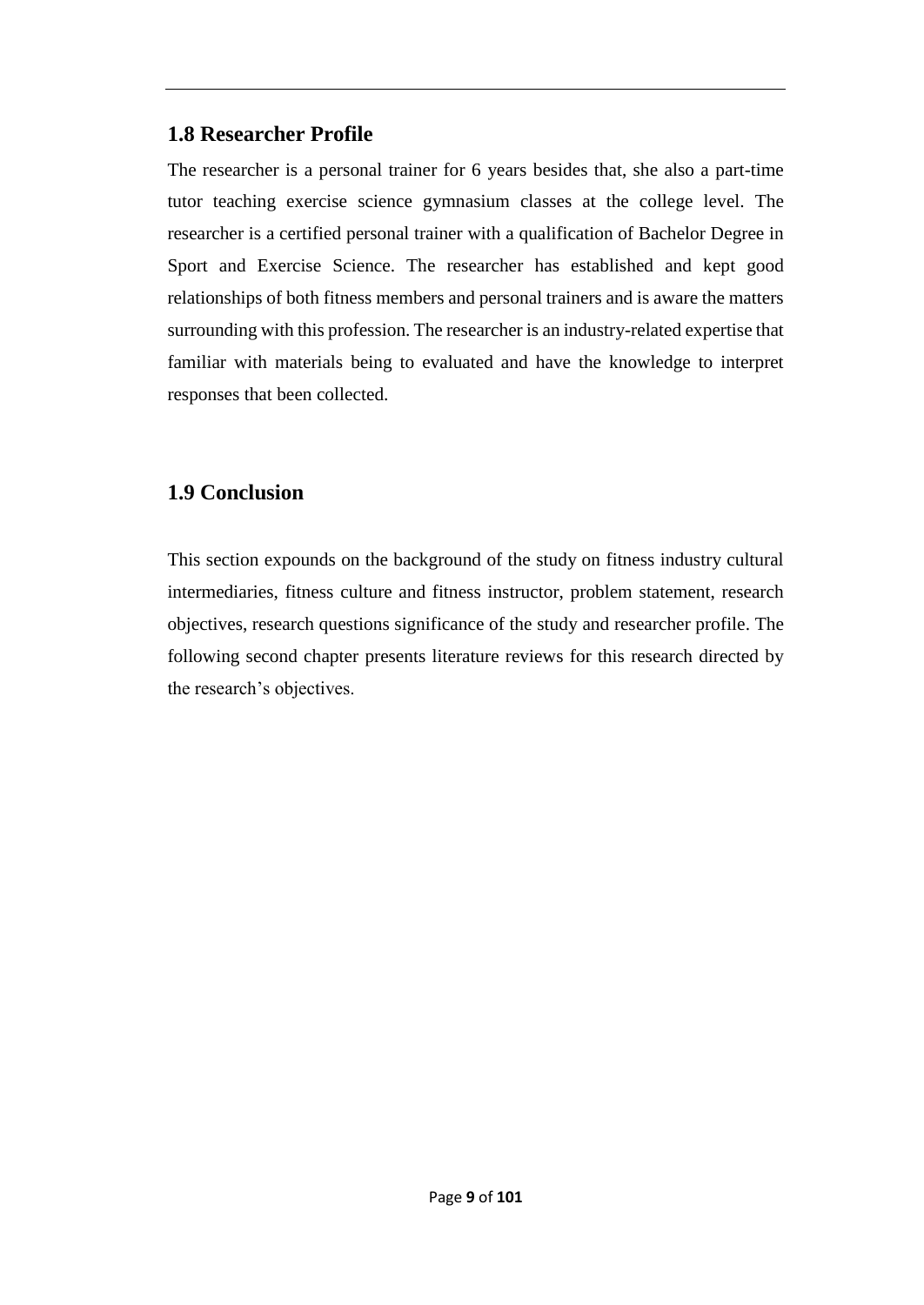## **CHAPTER 2**

## **LITERATURE REVIEW**

#### **2.0 Introduction**

This chapter will describe the literature review in this research. Furthermore, this chapter will mention fitness is a big business, fitness culture, cultural intermediaries, fitness instructors, and the role of fitness instructor as a cultural intermediary.

#### **2.1 Fitness Is a Big Business**

Based on Bourdieu (1984), a community's culture is not a hierarchical pyramid of classes or a disorderly collection of groups and individual but fairly involves in a different dimension of location that combined countless industry that is interrelated and influences each other. An investigation of cultural production in various fields, the following facts are as follows.

Primary one must completely deliberate the organizations, administrations, foundations and employees in the fields of cultural production. Additional,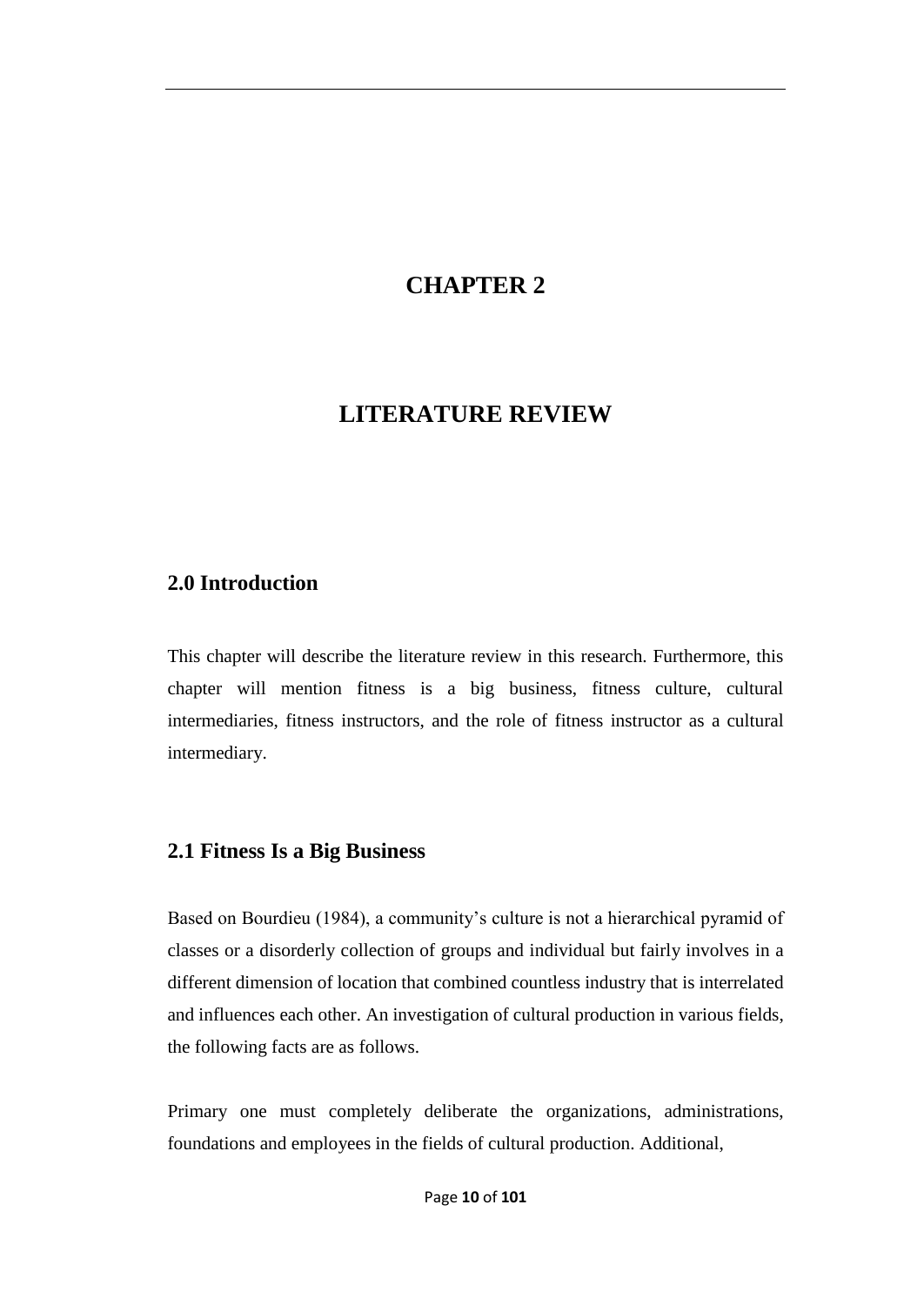understand their particular internal characteristics and types of communication during production. Besides that the explanation for of mutual influence and locations between the fields of cultural production in the whole social capacity (Bourdieu, 1993). In view of the above facts, the examination of the field is suitable for limited studies from these attentions are limited to particular service, products and practices within determined location and time, relatively than general relations among the consumption and physical (Maguire, 2008).

Based on Smith Maguire (2008) research shows that the fitness industry was in cultural terms consumed and produced in New York City. This express by keeping people's social participation with the production of innovative product and reassure their common cultural awareness. In another way, the field's rise and development involve social involvement and the public's awareness. In contrast, external motivations are essential for disruptions from customs and organizations.

Malaysia's fitness industry has developed through several phases, such as the development of the fitness industry, bodybuilding, group exercise studio, cross fit gym, gym boutique, health clubs, and current fitness centres. In Malaysia's fitness industry is slowly developed into the dimension where individual's physiques are shaped and designed by new cultural settings that categorized by increasing leisure relaxation time and reduce in employed working hours, with individuals willing to invest in their health and body (Shim, et al., 2006). Subsequent, a field of culture is required general interests. Based on Flew (2013), the industries can be assumed into four methods which are production, consumption, markets and places. A fitness market is a form by service providers and fitness consumers who are influenced to rely on the guidelines and benefits of the fields are effective, useful and valuable in order to form fitness cultural fields.

Nowadays, almost everything is operate by technology, fitness being one of sector that blossomed. Emerging wearable technology able to help consumer to track and monitor their fitness and health targets. Technology appliances and wearables is a blooming business toward incorporating personalized health and fitness statistics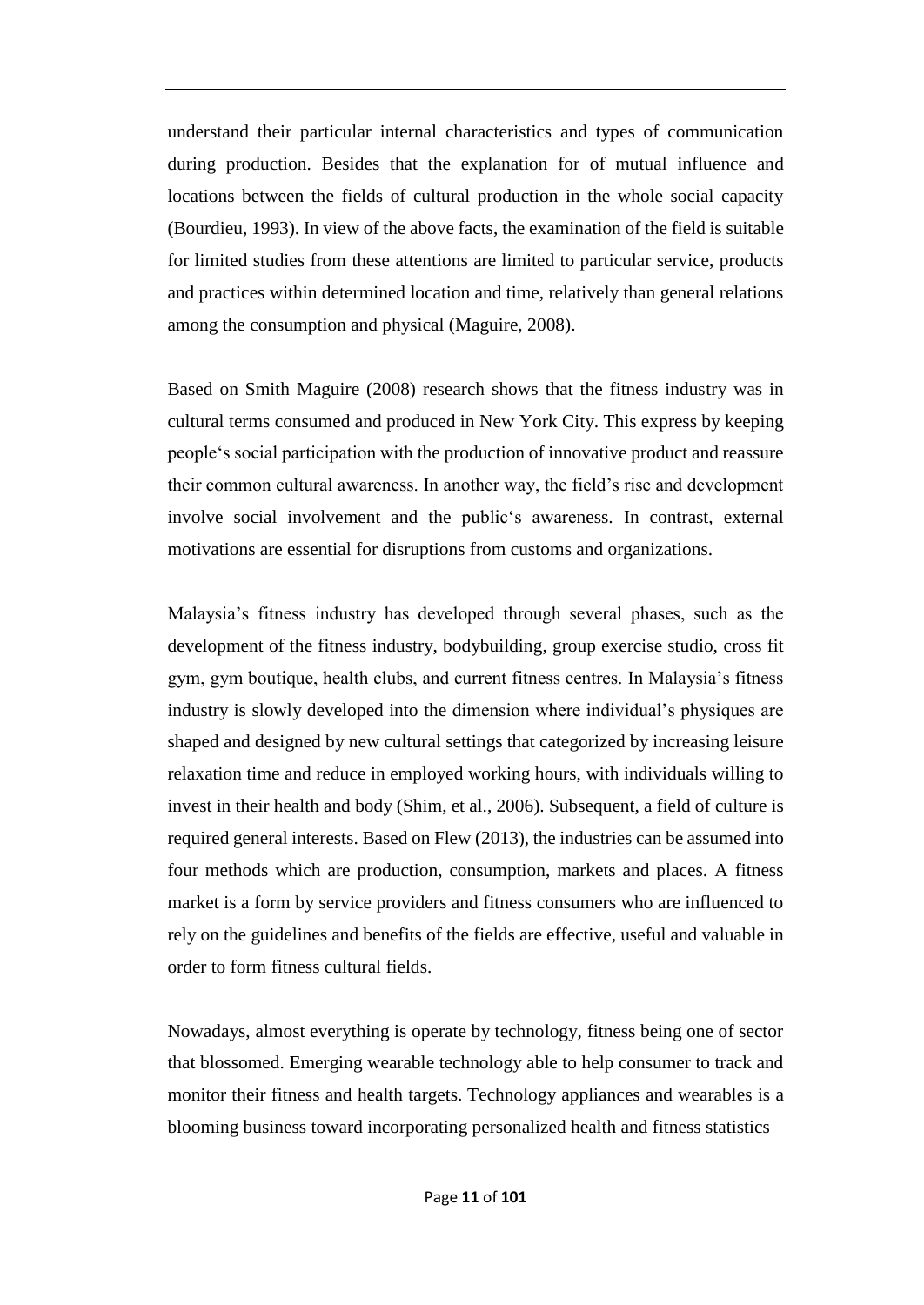data into consumer daily lives. Technology devices that implant personalized biometric health statistics at consumers 'fingertips such as Apple Watch, Fitbit, Miband Garmin, and smartphones that consumer carry around daily (Midgley, 2018). The device enables consumer to monitor they are taking how many steps daily, how many calories burn from daily activities, how many heart beat per minutes and sleeping pattern. This empower consumer to be more aware with how their body works and how they can improve their health and fitness condition.

Online Streaming subscriptions for exercises training sessions is a trending business where it cater for consumer that are busy with working schedules. This enable consumer to workout anytime and anywhere with the online streaming program without going to fitness centre (Horvath, 2019). There are no constraints and limitations, consumer can stream an exercise session in to the television, smartphones or tablets. in their living room anytime when they are free. Subscribing to a digital fitness service tends to cost lesser than fitness centre memberships, letting consumer to get fit appearance *and* save cost at the same time.

Cost friendly fitness gym recently becoming a dominant force in fitness industry. Boutique fitness studios and international chain fitness centres are two segments of the fitness industry that experience significant growth in fitness members and number of facilities. International chain fitness centre such as Anytime Fitness entered Malaysia fitness market and operated twenty eight fitness centres in five years. Anytime Fitness focused on simple gym settings, 24 hours a day and 365 days a year where fitness members able to enter the premises by using security pass tag (Foo, 2014). Anytime fitness also provide occasional group exercise classes, personal trainers and club consultants' services during its daytime operating hours (Anytime Fitness, 2019). This concept of fitness centre able to attract consumers who were on-the-go at different times of the day to increase visits to the fitness centre. In another hand, boutique fitness studios has been growing rapidly all over the country. These studios are typically small in size and specialized in certain training program. For example, cycling spinning classes, high-intensity interval training (HIIT) classes, freestyle circuit training, Yoga, and Pilates. Boutique fitness studio provide competitive prices and specialized program for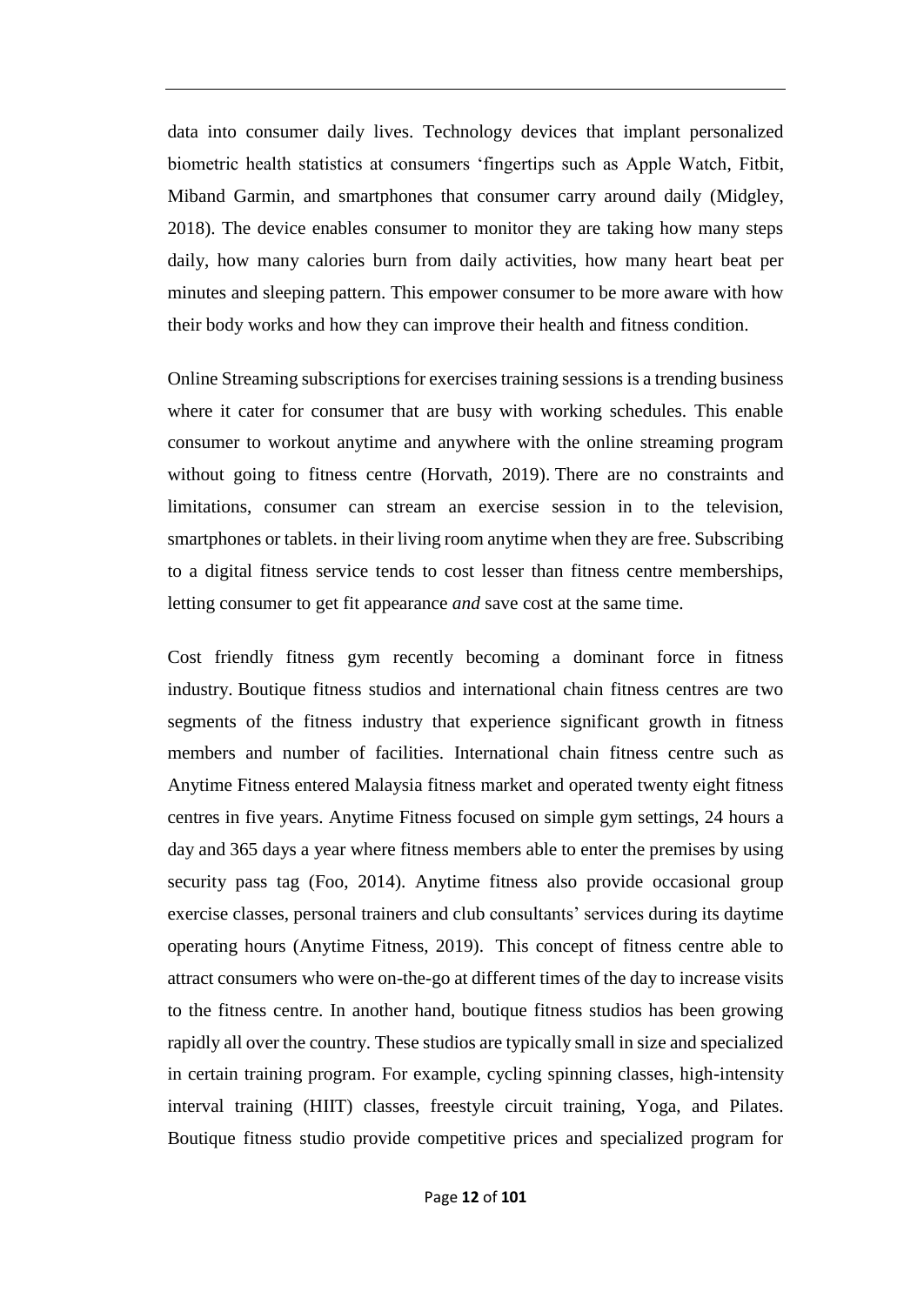consumer to choose. Selling points for these boutique studios strategic locations, specialization of offerings, and competitive prices.

#### **2.2 Fitness Culture**

Culture of fitness is a phenomenon of sociocultural that refers to the culture surrounding [with exercises.](https://en.wikipedia.org/wiki/Physical_exercises) When observing physiques, movements, and postures in the fitness centre and fitness backgrounds, it becomes clear it becomes a performative culture. Therefore, the fast development of fitness has lead into the change of a number of fitness practice in order to achieve sense of moral value and social acceptance. For example, dieting approaches, supplement choices, technology fitness tracking devices and a wide variation of training methods that fit into the range from bodybuilding to group exercise activities. Studying the topic regarding the consumer culture can be known as "fitness culture", fitness culture is rising through comprehensive viewpoints and influenced by several factors based on most of the literature.

The rising industry for fitness applications in the technology sector shows that fitness-related awareness and resolutions are undergoing development and social media usage in is widely used by fitness consumers. In recent years, growth in the digital world which regularly rises a countless volume of fitness applications for smartphones consumers have grown the fitness culture (Andreasson & Johansson, 2015). Therefore with a single button fitness consumer can have information about fitness related information such as fitness programs for the recommended meal plan, fitness tracking or online training program to achieve better body shape. Online media platforms play a fundamental role in helping fitness consumer to express and discover their moral value and lifestyles.

This phenomena also described as fitness community's effect or outcome of fitness group that refers under the circumstance of fitness consumer who loves to share personal fitness accomplishment, they will fell sense of encouragement from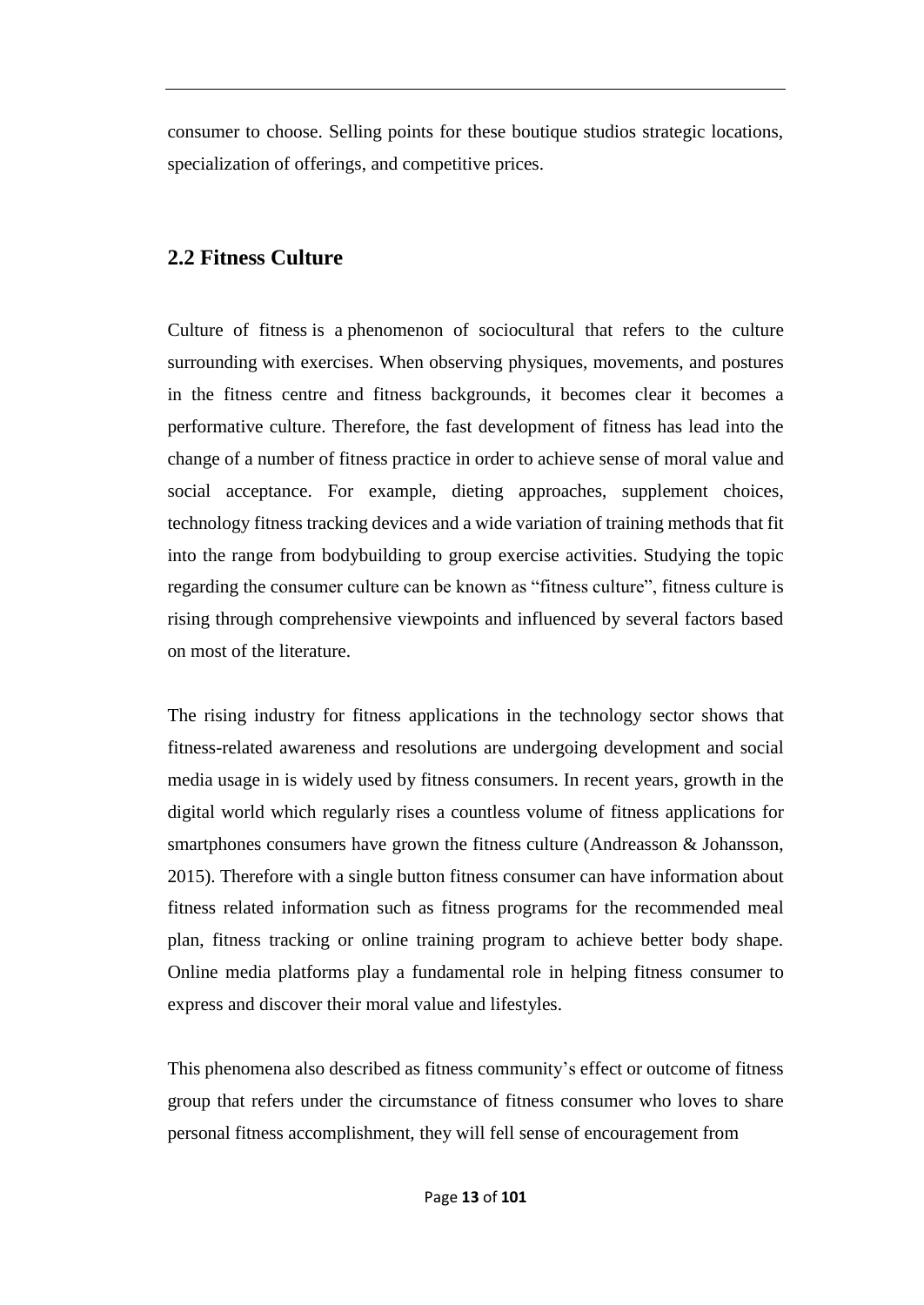individuals who shared the alike fitness-related activities (Ilina, 2015). Moreover, urbanization has increased in modern societies will lead to healthier fitness lifestyle culture according to Sassatelli (2015).

Fitness centre has engaged in a vital part of the fitness culture's history, the physical principles, training, methods, techniques, and the fitness education have developed progressively creativity (Andreasson & Johansson, 2014) because it been known as the ordinary and regular resolution to the inactivity city lifestyle. Fitness centre provides a totalsetup for the transformation of inactive into an active lifestyle routine this serve as an exchange of fitness culture through urban lifestyle setting. Fitness centre becomes the mandatory place which serves all requirements for transforming an individual towards a healthy lifestyle and achieving fitness objectives, by harmonizing performance between the physically and psychologically. In a nutshell, exercising in the fitness centre and consuming fitness related services, products and culture able to encourage consumer about fitness culture in a daily routine city life setting, social acceptance and moral value.

Besides, in order to progress the concept of fitness culture among fitness gym members, fitness instructors engage in an important role. Daily communication and interaction with fitness instructor can build up consumer fitness related culture and behaviours. Several scholars discovered that source about fitness information and knowledge heavily depends on fitness instructors. As fitness instructors able to improve individual health and lifestyle by encouraging active physical activity and providing fitness knowledge, inspiration, and support for them (De Lyon, et al 2016). Environment of fitness centre, interaction and social codes, consumers and fitness instructors framing of fitness activities, the interrelationship of discipline and enjoyment, that promote the culture of the fit body appearance into consumer daily lifestyle.

Another research shows that in the fitness industry there are cultural and consumption of physical such as topics included purpose and health of consumption capital commercialization, surrounding influence mechanisms that are raised up and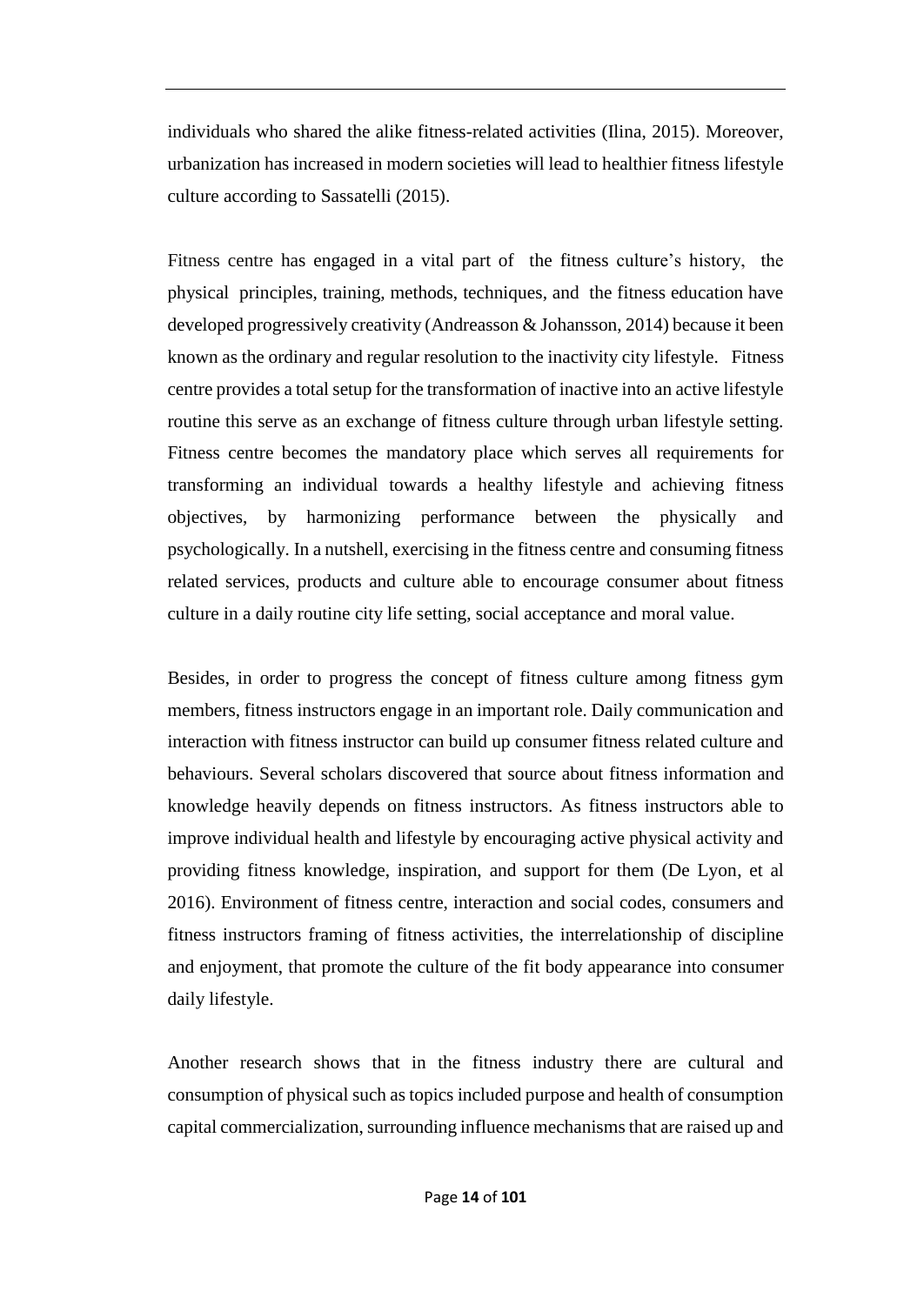cultural pressure towards the fit physique (Maguire, 2008). According to Spielvogel (2002), the discipline of power happen inside fitness centre discussed matters going on such as the separation of space, experiences, inconsistencies and exposure.

#### **2.3 Fitness Instructor**

In this study, personal trainers and group exercise instructors are labelled as a fitness instructor. Fitness instructors work in the service industry as they communicate and deal with consumers (members in the fitness centre) in day to day basis. A personal trainer is a fitness qualified professional who practices diverse types of training methods of exercises to improve clients' overall physical fitness level and guide them towards a healthy lifestyle. A personal trainer can be a friend, educator, cheerleader, disciplinarian, equipment representative, therapist and wellness mentor. (Michael & Formichell 2004).

One of the responsibilities of personal trainer is guide client or members of the fitness centre to achieve a healthier lifestyle and better physical outlook. Personal training is not only about fitness training but it is also a growing fitness industry that includes proper business structures, accounting, human resources, legal issues, marketing, customer service, certification and more (Michael & Formichelli, 2004).

Personal trainer enthusiastically inspires potential clients to take part and follow specialize designed training program and employed suitable and effective motivational approaches to achieve a targeted fitness goal. Personal trainer is responsible for designing, implementing and evaluating a training program for a variety of individual clients. They will analyze client background, fitness level and goals in order to ensure the effectiveness of personalizing training programs. Personal trainers perceive their responsibilities as an ideal model, therefore personal trainer's lifestyle and physique serve as suggested guidelines for members of fitness centre and clients.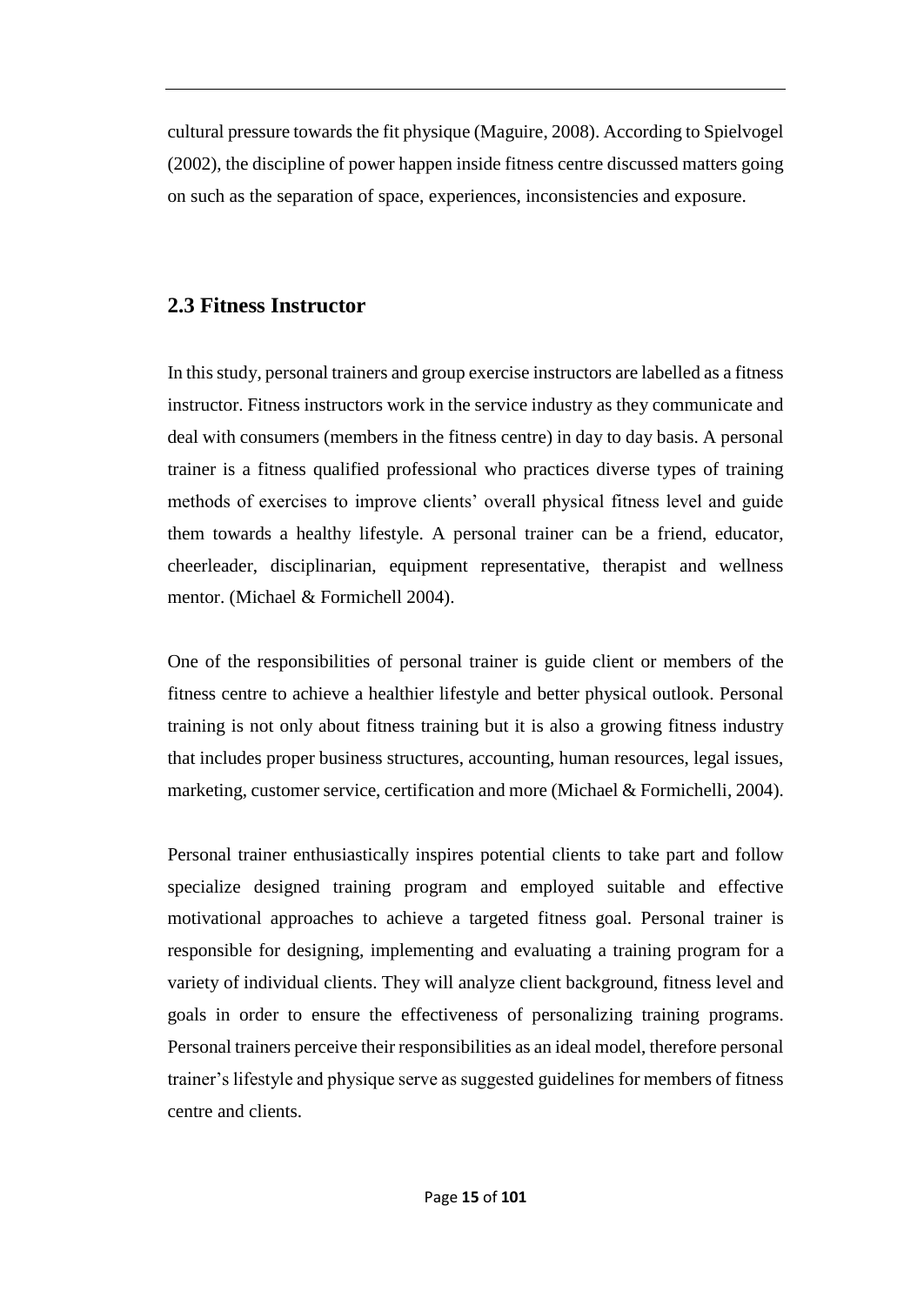Communication, the ability to transfer fitness knowledge and exercise techniques, and the capability to use interpersonal influence are crucial in conducting a one on one training session. A personal trainer must encourage client and build trust by appearances, sounding and portraying as a fitness professional, thus the client is convinced to participate in a personal training session. Technical knowledges such as technique using gym equipment at the fitness centre are fundamental and personalities of personal trainers enhance importance and values, and distinguish themselves from other trainers.

Based on the American College of Sports Medicine (ACSM), group exercise instructor means exercise or workout accomplished in a group of individuals that conducted by an instructor (Dolan, 2008). Group exercise programs are a prearranged, organized and varied interesting movements with music that helps to improve individual's fitness related component such as muscular strength, endurance and improvement of mind and body. In this context, group exercise training class can be also defined as a group exercise instructor as the leader of a group of individuals with mutual objectives of working out.

Group exercise instructors are knowledgeable in sports and exercise science or have certification to conduct group workout classes such as Les Mills, ACE group fitness instructor certificate and more (Brehm, 2003). Classes have different resolutions to allocate individual's goals, such as Body Attack classes that improve cardiorespiratory fitness, Body Pump classes that help in improve muscular endurance and strength, and Yoga classes for improving flexibility, sense of balance and stability (Kennedy & Yoke, 2009).

Group exercise training allows members to receive instant response and advice from group exercise instructor regarding their posture and performance of the workout. This ability to encourage an effective workout and helps to prevent injuries during workout. Group exercise instructor's responsibility to monitor and provide immediate response and feedback when participants performing in a wrong posture. Group exercise instructors will also mix, socialize and produce a sense of the group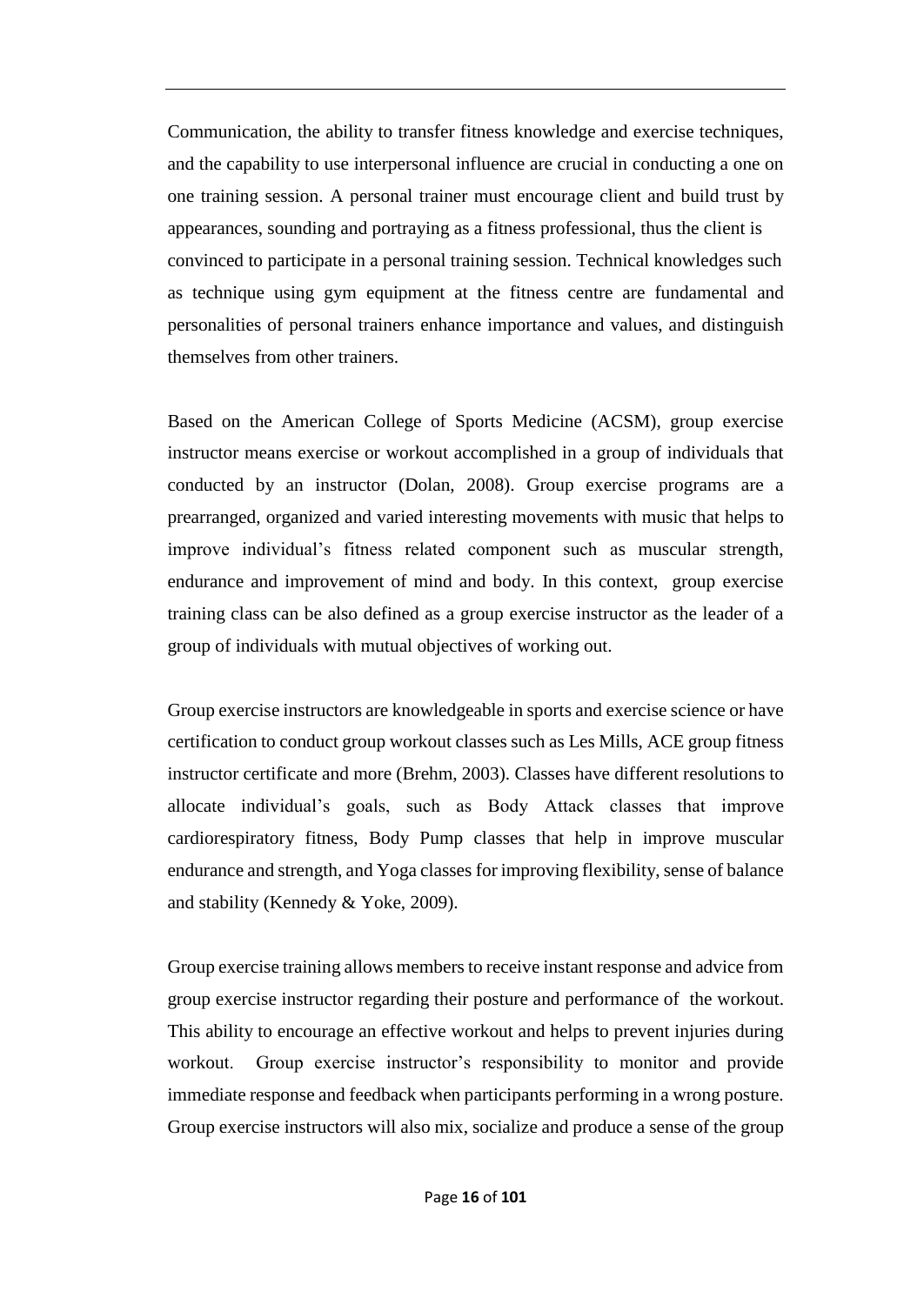as a community with participants, which increases workout faithfulness and devotion (Burke, et al., 2005).

#### **2.4 Cultural Intermediaries**

Cultural economy is about the production that concentrates on a combination of creative employees daily applications, approaches on occupational responsibilities and individual characteristics in respective fields (du Gay& Pryke, 2002). Cultural intermediaries' production aspect is a valuable abstract standpoint to explore. Literature regarding cultural intermediary that provide understanding on value development, definitions and determines of value production and cultural should further explore due to the complex associations between the market players that established potential influences on value and in event of culture.

A theory of cultural intermediaries is well-meaning of thought connection that related to the cultural production of products, services and value. This is a vital factor of culture approach with professions that positioned apprehensive with the establishment of products and services. Cultural intermediaries responsibilities in producing sense and value to products and services with development of production will be more significant (du Gay et al, 1997). As cultural intermediaries further explore the restrictions and responsibilities of limitations, the illustrations they portray as a consumer, in understanding the procedures of consumption and production. Guidelines in the progression of culture also reflect potential interactions of cultural intermediaries in various ways.

The mass production and creative industry have grown significantly from the mid-20th century, strategies and planning from international to local stages have gradually established on philosophy which the economic value could remove from traditional labour (Maguire & Matthews, 2010). This type of individuals can accomplish through demonstration of independence, speciality and collection of certificates that become specialists with the qualification that control on the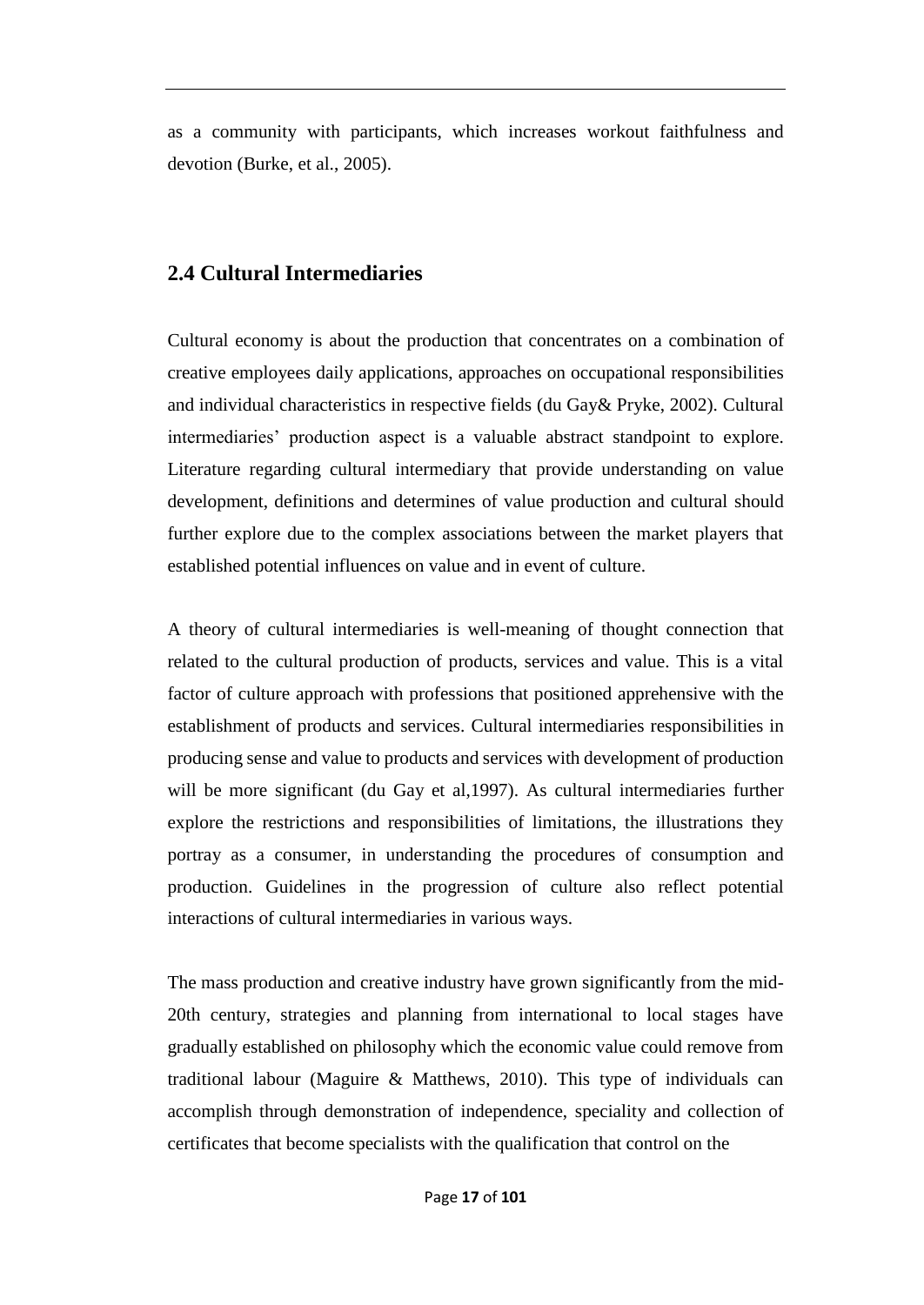resource part of the industry (Maguire & Matthews, 2014). Taste-makers is part of cultural intermediaries who influence by their individual understandings into workrelated capitals to legitimate definite methods of culture over the rest (Bourdieu, 1984).

The dominant principle of cultural intermediation that emphasize on workers that occur in the connection between realism and target audience's expectation. This constantly involved in creating a connection between production and consumption. The attention is focused on the effective roles and taste-making of the employees who engaged in public relations professions such as advertising, promotion, design and broadcast media (Bourdieu, 1991).

There are scholars about taste-making in cultural intermediation through advertising (Kelly, 2014), fashion (Skov, 2014), and lifestyle broadcasting media (Lewis, 2014), which means that connecting diverse stakeholder groups between mediators. For this framework, cultural intermediaries are particular in the way of sourcing innovation and create forms of cultural productions that able to reach out to a greater audience. This allows consumers and producers to take part in a mutual communication as producers are open to unconventional, and extremely innovative that performs by non-professional inspired consultants (Hutchinson 2015).

This has a broadly educational purpose, influencing the preferences and awareness of consumers in order to organize their arrangements along with preferred directions. To help smoothen the communications in the production process of product and service exchange, cultural intermediaries provide services such as meditation, consulting on any disputes or issues, financial management, planning, designing, marketing, and resolution. They get in responses to the request for the social union of labour. Furthermore, they become a crucial part in encouraging social consumption that serving as a connection between producers and consumers that became a leader of a new consumer lifestyle (Lai, 2013; Lee, 2014).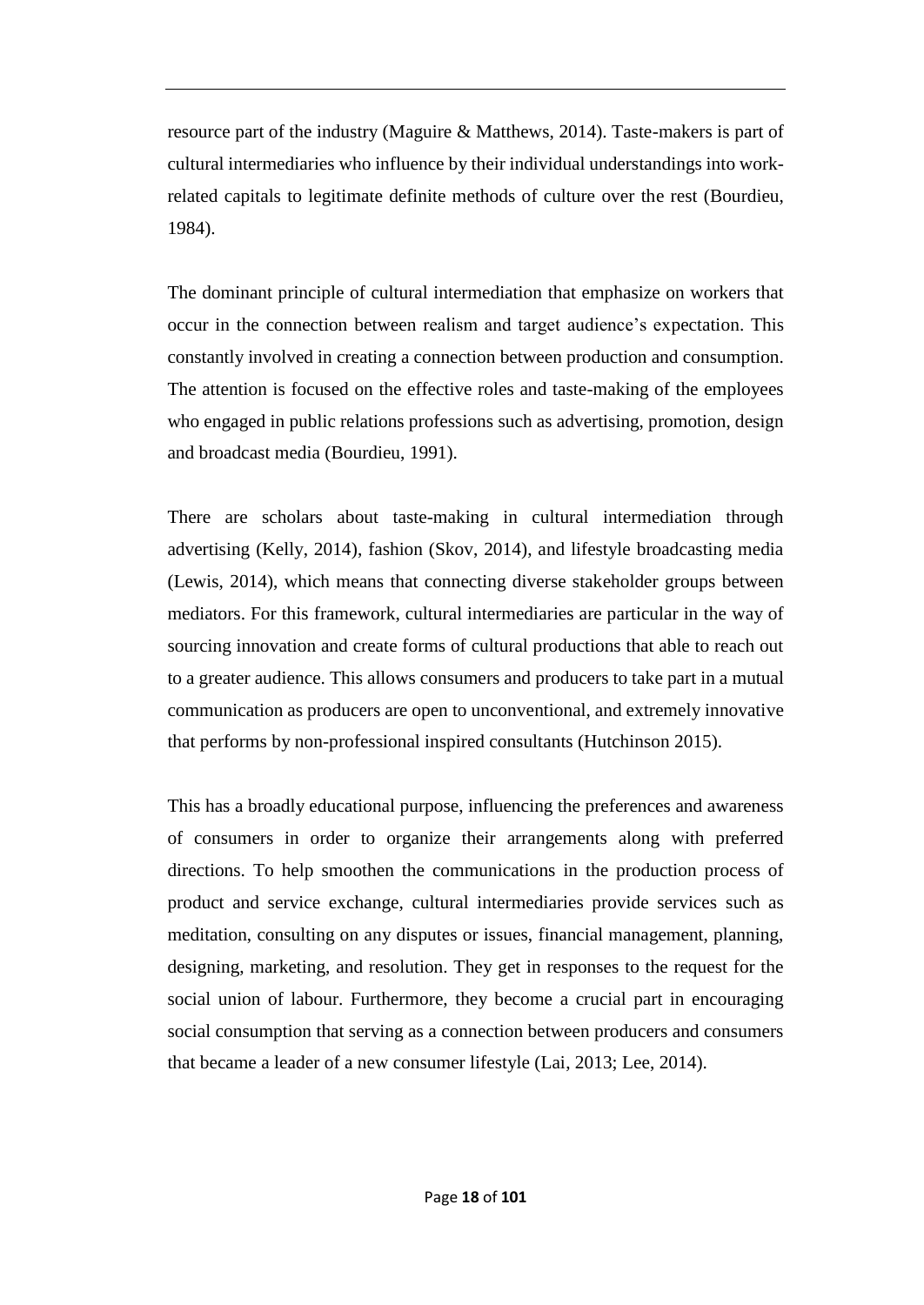A new lower middle class composed of people that involved in presentation and representation posed as intermediaries for example accounting, secretarial, advertising, marketing, public relations, fashion designing, art decoration and more that provide a representative of goods and services. Cultural intermediator includes trading opportunities, providing information, media interactions, and mediator and agent, among other services which heavily depending on consumer interest and need (Xu, 2015). The Cultural Intermediaries Reader (2014), Maguire and Matthews detail a variety of professions engaging in this cultural intermediation, from fitness trainers who promote a particular lifestyle to the winemakers and tasters who communicate good tastes in wine consumption.

Intermediaries can be in a practical and proactive responsibility, which has previously been neglected (Agogué, Yström & Le Masson, 2013). At the same time intermediaries face with numerous purposes and becomes an organizer by planning, creating and empowering of collective information creation in open revolution: Intermediaries do not only accomplish the acknowledged roles of arranging and interacting, but also discovering. That is organizing collective examination events such as introducing association, exploring new philosophies and producing original and innovative knowledge.

According to Dell'Era & Frattini (2015), the researcher formed a typology of four intermediaries among the dimensions of access and provided unspoken knowledge between "know-who" or "know-how". Below is the breakdown of the four intermediaries:

- 1. Collectors bring out explanations and offer solutions to their consumer by inspiring their network to provide solutions.
- 2. Brokers do deliver solutions as well, but it is on their own deep admission to knowledge resources and foundations (also known as knowledge broker).
- 3. Mediators are not seeking solutions, but interactions for their client. Mediators observe promising revolution alternatives and establish a relationship between the resources and their consumer.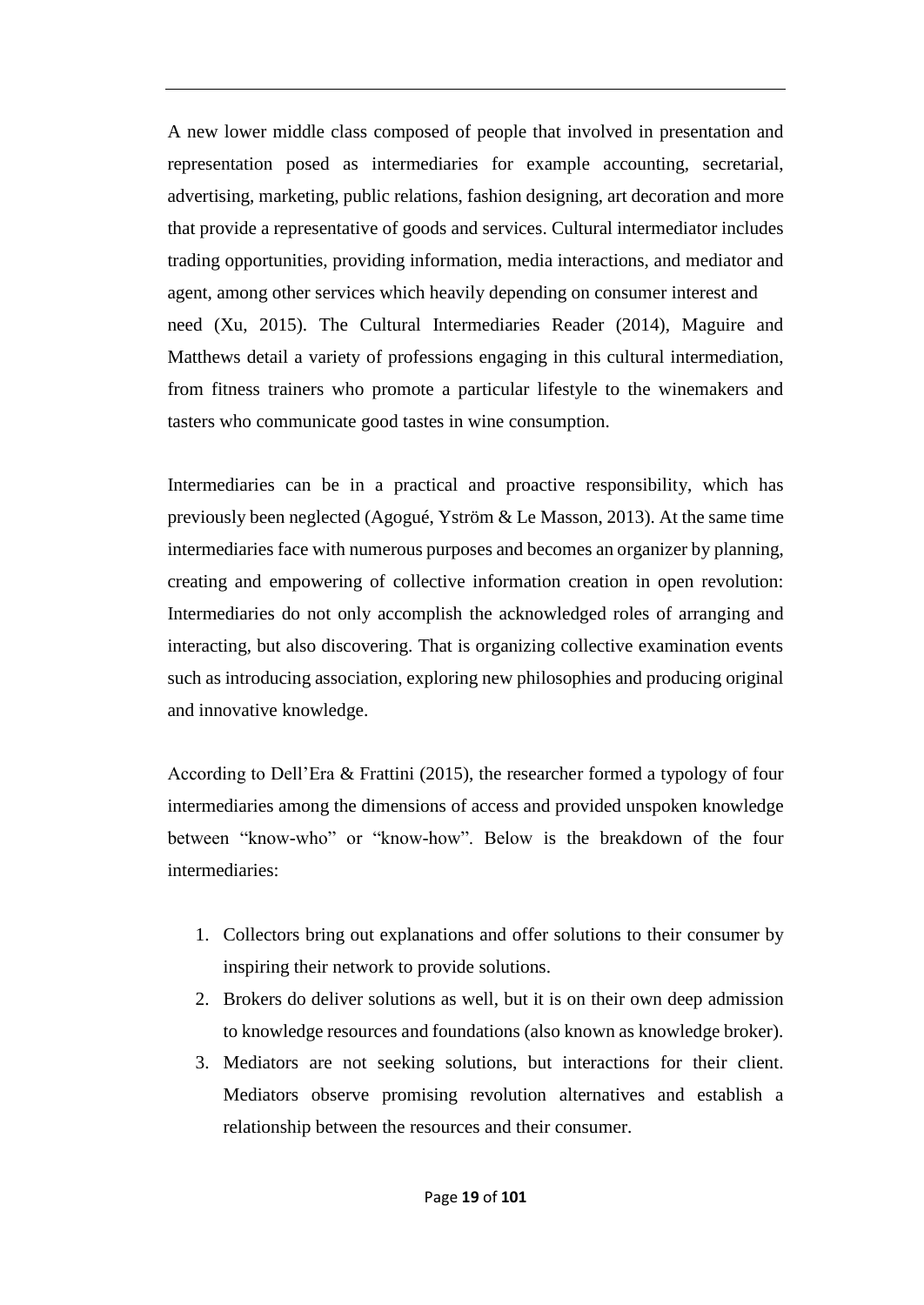4. Connector offers connections and network to the consumer but does not establish a relationship between the connections and the consumer meaning that the connector just brings out the contacts' offerings, which do not involve any solutions and explanations.

#### **2.5 Role of Fitness Instructor as Intermediaries**

Cultural intermediaries refer to an individual in between organizational and community cultures. It investigates that fitness instructor principally as cultural intermediaries where individual and professional knowledge and preferences influence their effort in cultural production (duGay, 2004). Depending on fitness instructor degree of social position within fitness field, their expert knowledge in health and fitness, and the equivalent level of authority they can claim, as cultural intermediaries individuals have different levels of acceptability (Maguire & Matthews, 2014).

Cultural intermediaries such as fitness instructor use their expertise in order to legitimize their position as trendsetters and taste-shapers. Within modern society, experts play an increasingly important role as cultural intermediaries, and this is linked to the professionalization phenomenon. Fitness instructor is set as a cultural intermediary that performing as being appointed to make sure that the client's fitness goals being achieved in a specialized training program and could act as a role model to ensure that client is convinced to the services. O'Connor stresses that intermediary's work in such fictions that define regular of activities which could become the intention that are related to strategy measurement and intervention (O'Connor, 2015).

Fitness instructor has frequently been branded as working within in a professional's interest, the domain of culture, formalized, to everyday inattention and language cultural practices (Edensor et al., 2010). This proposes to the specific type of cultural employee, in pursuit of economic and figurative return, demonstrating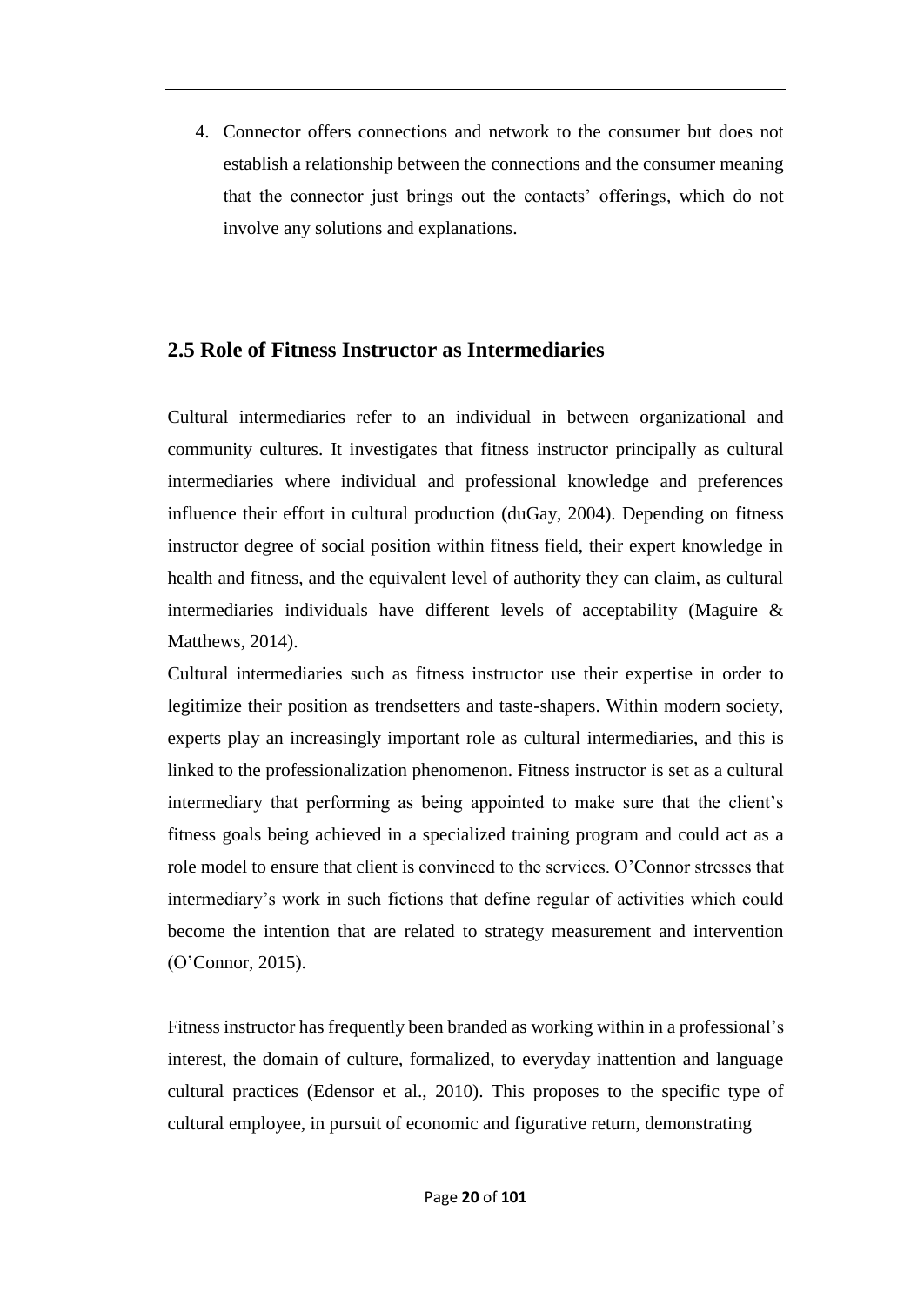interaction and relationship, characteristic in modern-day cultural production, between creating new lifestyle and protecting conventional hierarchies of cultural value.

In a process of creating economic value such as improving financial value, becoming a mediator, providing goods and services to market showed that fitness instructor is facilitating between fitness production and consumption. Fitness instructor shows the ability to transfer fitness knowledge, exercise techniques, and the capability to use interpersonal influence are crucial in conducting a one on one training session with the client. This recommends the ambitions and characters of a comprehensive variety of employees facilitating between production and consumption in diverse cultural and inventive perspectives essential to be in depth cross-examined (Edensor et al., 2010).

Besides that, understanding on innovation intermediaries by categorized them as performers who create opportunities and space for adoption and production of developing practical, technical or cultural products and services by others who might be described as consumer and users.

A dependent achievement refers to the professional skill of cultural intermediaries is. Cultural intermediaries show certain characteristics of fresh and innovative approaches of business professionalization, for any occupational validation is direct in commercial relations rather than in ethical forms, and proved capability is acknowledged together with or subsequently of qualifications (Muzio et al., 2011). In this context of the service industry, personal trainer able to consider themselves as the frontline worker (Maguire, 2014). Fitness instructor adjusts their personality and service offerings according to a different client and gym members. They try to provide their client with positive motivations and approaches in order to achieve their personal fitness goals.

In Smith Maguire (2014) research, based on an interview with personal trainers concluded that personal trainers are the influences over fitness consumption in the United States. This study proved that personal trainer becomes an advisor and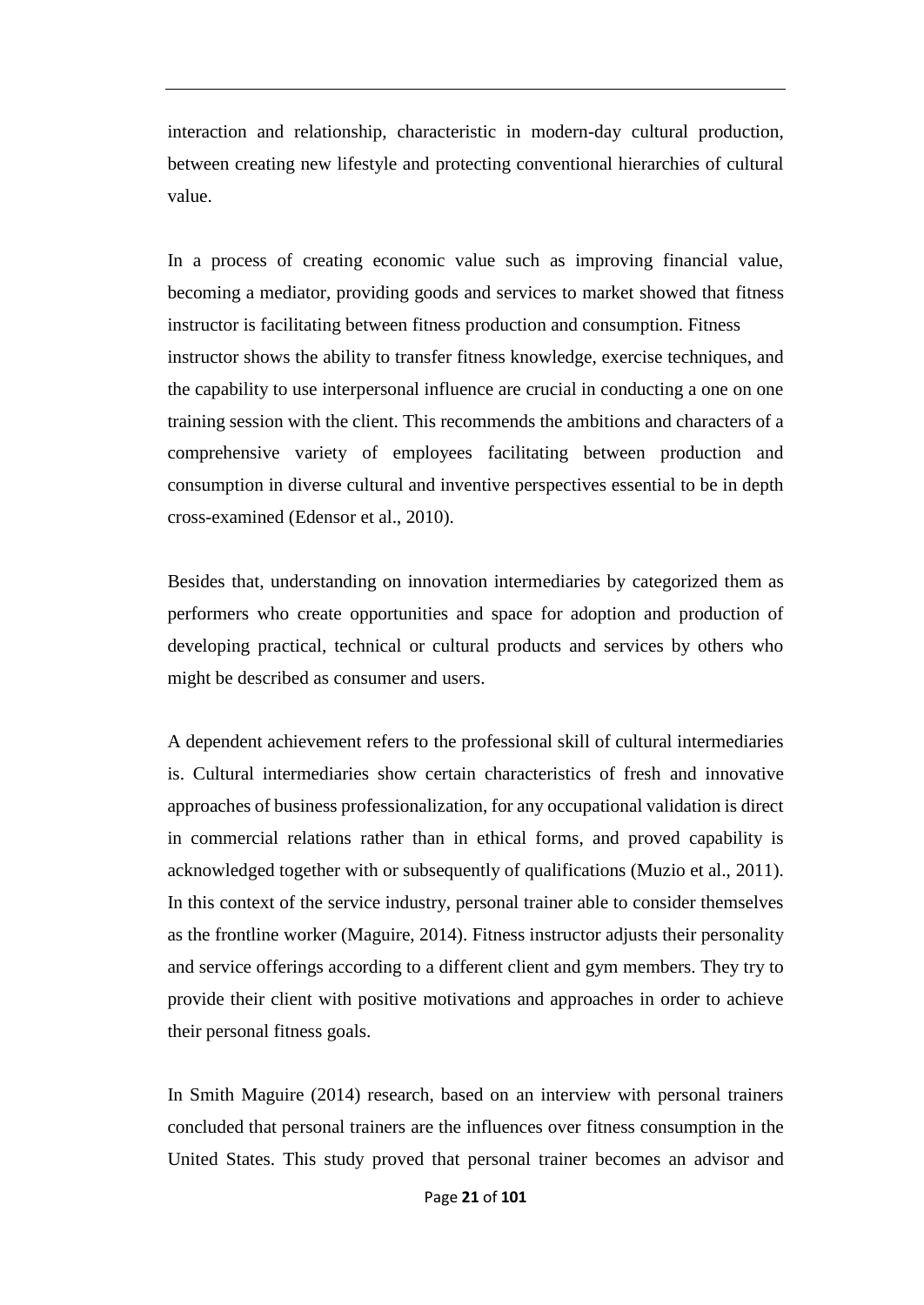representative of a fitness centre that able to excites fitness consumers by working frontline service job, encouraging them to consume fitness services, and carrying out emotional connections. Within the related framework, during the post-industrial labour market, personal trainer designated that the profession understood as expert, professional and skilled service work (George, 2013). Otherwise, the work can be labelled as a personalized deal that offers every consumer with open inspiration, motivation and positive health and fitness information through the training session. Participant observations and in-depth interviews were conducted with twenty personal trainers that work in a fitness gym. From the following studies, it concluded that personal training session taking up a scope someplace in between the service and education industry in modern or postmodern culture with a personal trainer as a profession with semi-professional characteristics and physical appearance (Maguire, 2014).

Similar cultural intermediaries are typically simultaneously participated in both production and consumption end, supporting to create an experience of particular goods and activities for others whereas adopting their creative tasks and thus validating those goods and activities through an investment of specific belief. Fitness instructors facilitate in between domains naturally considered as mutually limited such as production and consumption; culture and economy; professional and entrepreneurial. The term "instructor" is often used to describe a trainer in healthand fitness club setting, that offers supervised exercise one-to-one or in groups exercise setting. Besides, fitness instructors are commonly certified through commercial educational courses, but this is not a legal health profession (Anderson et al., 2010). Nowadays, health- and fitness centres offer personal training sessions to members, and charge extra payments per session.

According to Melton et al. (2010), a personal trainer requires both interpersonal skills and theoretical and technical competence, as they develop exercise programs and supports their clients over a longer time-period. They instruct proper execution and exercise technique, correct the incorrect technique, control the intensity and serve as motivators and educator (Melton et al., 2010). To ensure the safety and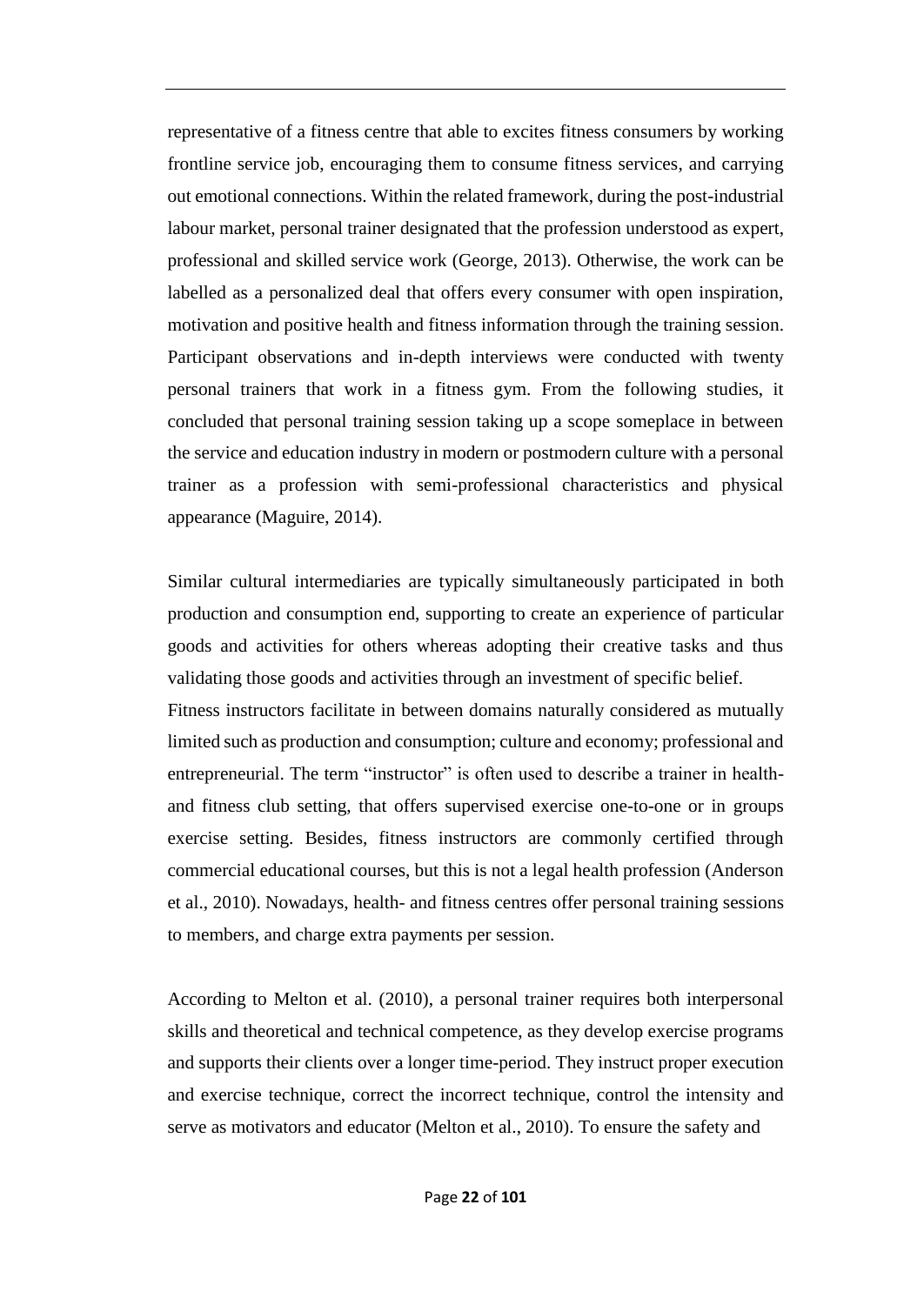effectiveness of the exercises, personal trainers monitor their client's progress, which refers to assistance and hands-on to complete a repetition if needed, or the trainer's guidance in lifting technique (Fleck & Kraemer 2014). Furthermore, most health and fitness centres offer 1 to 3 supervised exercise sessions for free trials when beginners sign their membership, including technique guidance, before they continue the non-supervised exercise. Moreover, the inactive and overweight member needs information and motivation to overcome their inactive lifestyle, as well as guidance and support to initiate and maintain an exercise program (Melton et al.,2010).

A personal trainer may provide a part of the solution to the client's health and fitness issues. Personal trainer as an intermediaries shows the ability to transfer fitness knowledge, exercise techniques, and the capability to use interpersonal encouragement to provide an effective solution for clients to achieve their fitness objectives.

The noticeable roles and responsibilities of fitness instructor include matching clients with the organization, communication and monitoring. These intangible roles contain building confidence and trust between the clients and the organization by understanding, connecting, and explaining (Antal, 2014). A fitness instructor can be known as designers as they participate in a comprehensive design discourse of client's fitness training program. This shows the organization how fitness instructor gives purpose to clients and how sociocultural standards advance in certain areas.

Fitness instructor undertakes various connecting responsibilities and some become more like an intermediary, others fulfil the role and responsibilities of a fitness negotiator, providing knowledge about fitness culture and knowledge (Verganti & Öberg, 2013). Additionally, fitness instructor also serves as influencers and trendsetters on people and their meaning of fitness creation. They monitoring the latest fitness movement, transferring knowledge, foreseeing the potentials of latest training program developments. Fitness instructor observes, studies and reproduces changes and potentials of the innovative in a specific field of a highly complex and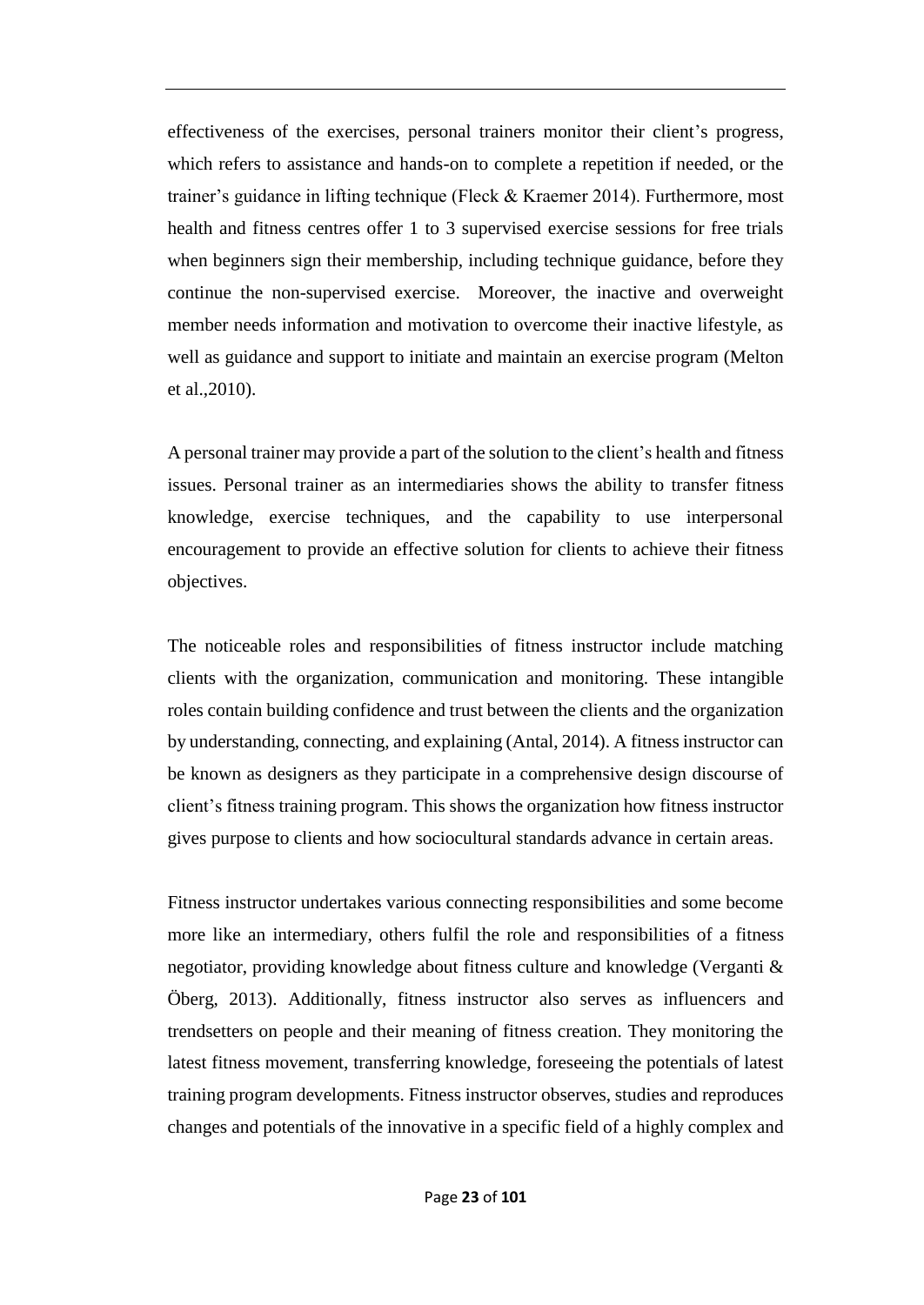distinguished method (Heuschneider & Herstatt, 2016). Based on some scholars shows that fitness instructor as a trend receiver has characteristics of broadly connected and attentive, having sharp opinions and understanding in health and fitness, being empathic, interested, self-conscious, open-minded, and being able to learn and absorbed knowledge from themselves.

Fitness instructor is able to drives through a process of accessing, gaining, absorbing, and retrieving of knowledge and creativity in handling different type of clients. They have the ability to explain fitness related information and combine existing concepts and equipment in the fitness centre to provide a fundamental innovations training program that helps the client to achieve their fitness goal (Maguire & Matthews, 2014).

### **2.6 Conclusion**

This chapter summarized the literature reviews in this research that covered fitness as a big business, fitness culture, cultural intermediaries, fitness instructor, fitness instructor as cultural intermediaries and role of fitness instructor as intermediaries. Fitness instructor undertakes multiple responsibilities and becomes more like an intermediary, others fulfil the role and responsibilities of education negotiator, providing knowledge about fitness culture and exercise knowledge. Fitness instructor influenced fitness consumer in leading their lifestyle related to fitness while improve consumer sense of moral value and social acceptance. The research method, research design, sampling design and data analysis plan for the study will be further discussed in the next chapter.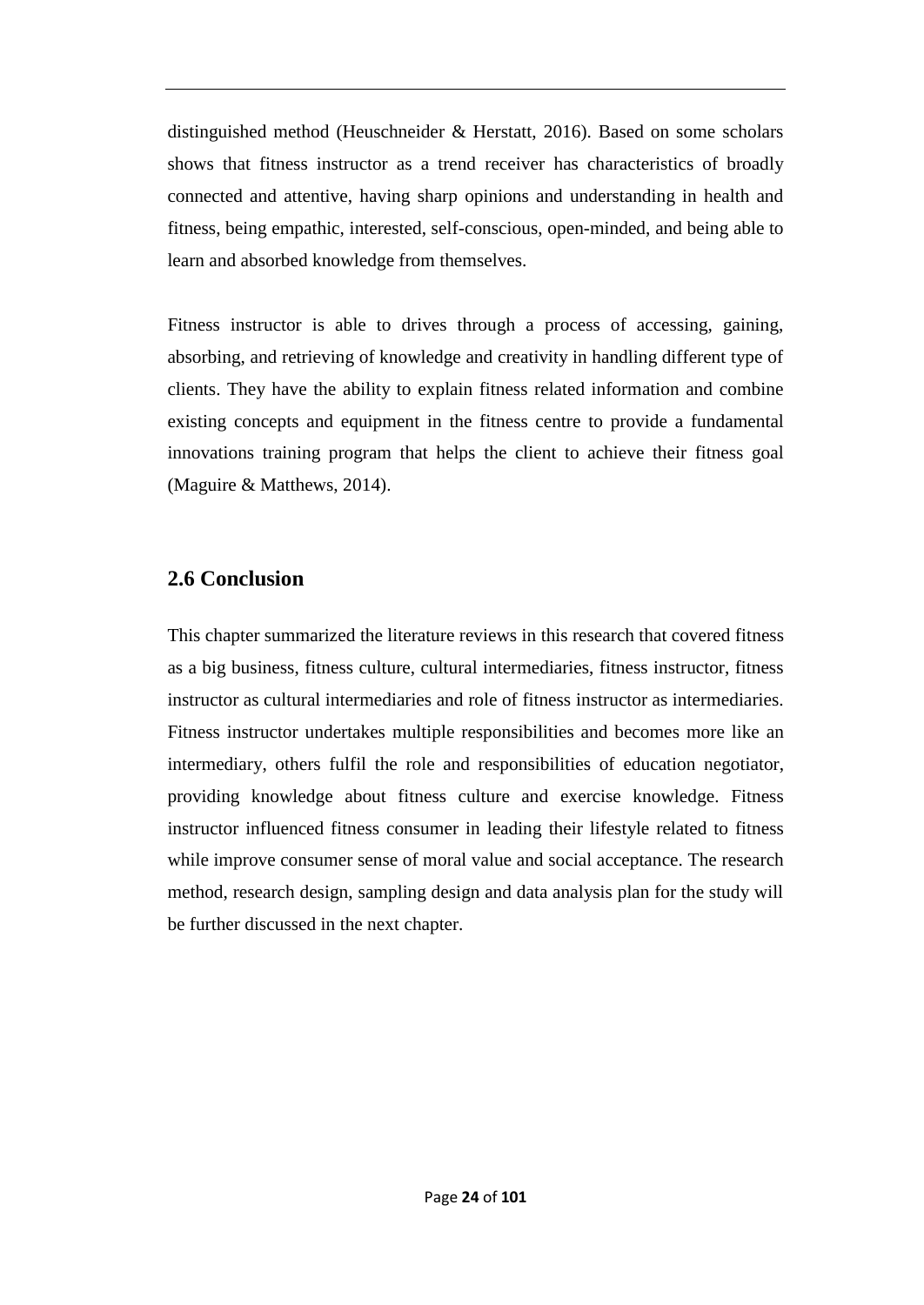## **CHAPTER 3**

## **RESEARCH METHODOLOGY**

### **3.0 Introduction**

Chapter 3 describes the methods and procedures used in the study and described in two sections: the research methodology (research design, data collection, the population of the study, the process of group interview, method of data analysis, and other issues it will examine and the conclusion of this chapter.

### **3.1 Research Methodology of the Study**

A qualitative research method was employed and more specifically the interview and observation approach was adopted. Qualitative research design when one aims to understand the social and cultural environment, through an investigation of the interpretation of the environment by its participation (Bryman, 2012). Qualitative research method is able to enhanced the usage of the qualitative model that improve psychological investigation into two ways which is the generation of new themes and discovery of an individual's experiences.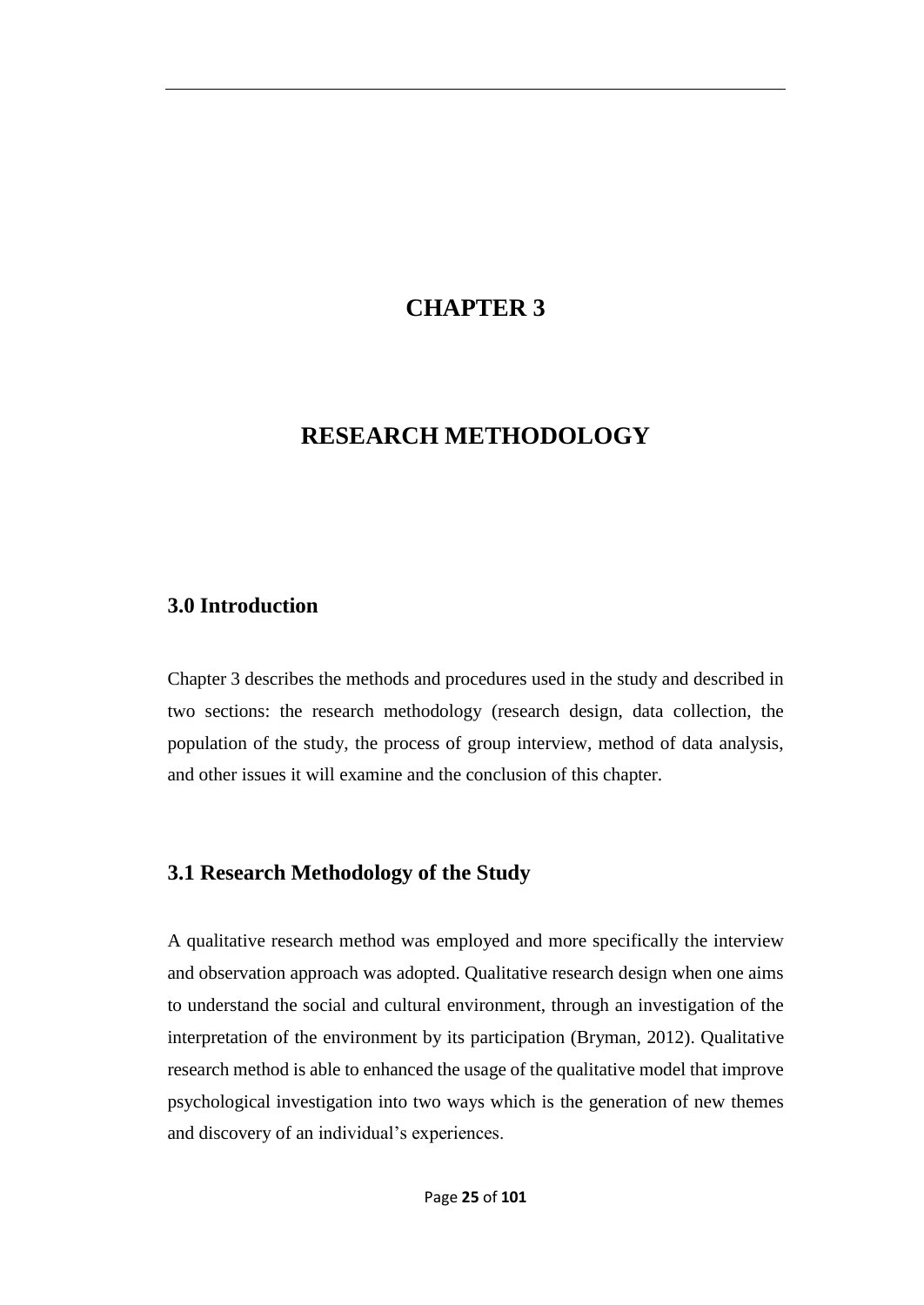Initially, by implementing the qualitative method encourages the creation in exploring on For example, simply directing to validate the role of intermediaries in fitness instructor and how fitness consumer perceived value of fitness, the qualitative research method gives new possible predictions to develop and hence, new concepts can be generated regarding how fitness consumer pursuing fitness culture. Furthermore, explore how the dialectic relationship between fitness consumer and fitness instructor that lead towards fitness culture and how fitness instructor role as cultural intermediaries. Next, implementing the qualitative method enables the investigation of individual experiences in a certain phenomenon, rather than only produce logical descriptions. Qualitative research method allows fitness instructor's intermediaries role and consumer impact on offerings to be discovered.

There are two parts that are correlated as the investigation of understandings creates a brand new knowledge, and later new philosophy could develop and to be generated in the future study. In this study, there are a needs to empower the development of new themes which can recommend further predictions. Furthermore, it was required to be fully planned and organized in order to be examined while also being adaptable to allow creating new themes and following potential understanding of cultural intermediaries roles of fitness instructors and consumers.

#### **3.2 Research Design**

In qualitative research that uses interviews for data collection, the interviewer is observing participant's feelings, opinions, behaviours and the belief (Kvale & Brinkmann, 2009). This approach was chosen in this study because of the nature of the research scope. The aim was to learn and understand how fitness instructor as a cultural intermediaries influence fitness consumer in consuming fitness service and in what manner fitness consumer impact on fitness instructor's service offering.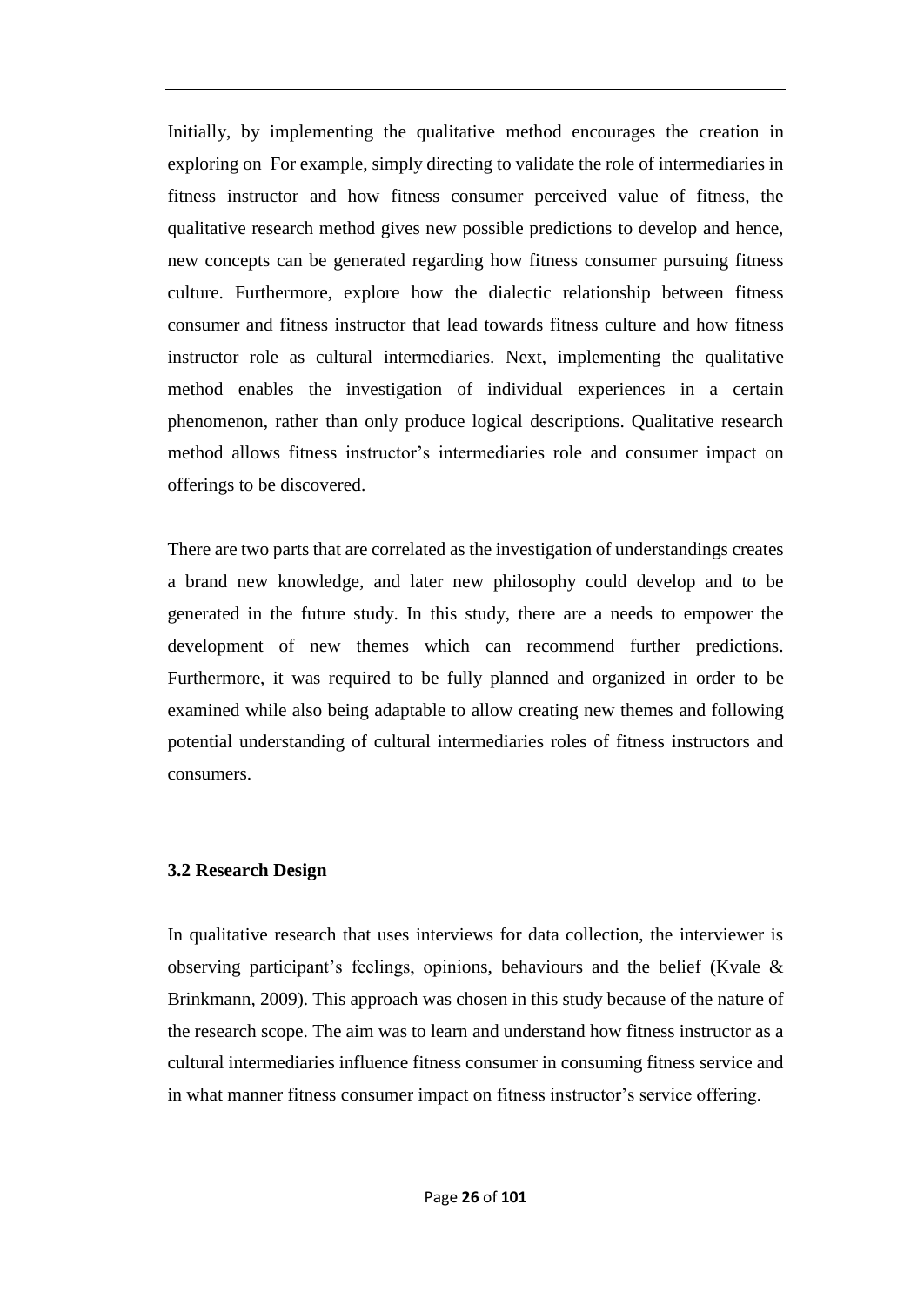For this study, the interview method was employed. The interview method is a process of identifying the point of view from consumer and fitness instructors that work in the fitness centre. The justification for using this method is to allow the researcher to discover fitness consumer's observance, how consumer reflect and perceive about fitness consumption and how fitness instructor role in becoming cultural intermediaries. This study objective is to gather information received from interviewing certain numbers of fitness centre's member and fitness instructors.

#### **3.3 Target Population and Sampling**

In this study, purposeful sampling method for the selection of the participants was applied. This sampling method is to introduce deliberately select a sample according to the requirements of the study. Besides that, this sampling is generally applied in qualitative research used to selection and identification of rich information study related to the interesting background. Likewise, a purposeful sampling strategy enables to collect related and valuable information to answer the research question (Palinkas et al., 2011).

Therefore the population in this study are consists of the following groups of informants or interviewees:

- 1. A member of a fitness centre.
- 2. Fitness instructors that work in the fitness centre, which either a personal trainer or a group exercise instructor.

Saturation is a method to apply for ensuring that quality and adequate data are being collected to support the objectives of the study. When the data reached a saturation point which means no new themes and idea generated by informants the sample size stopped at twenty four fitness members and fourteen fitness instructors.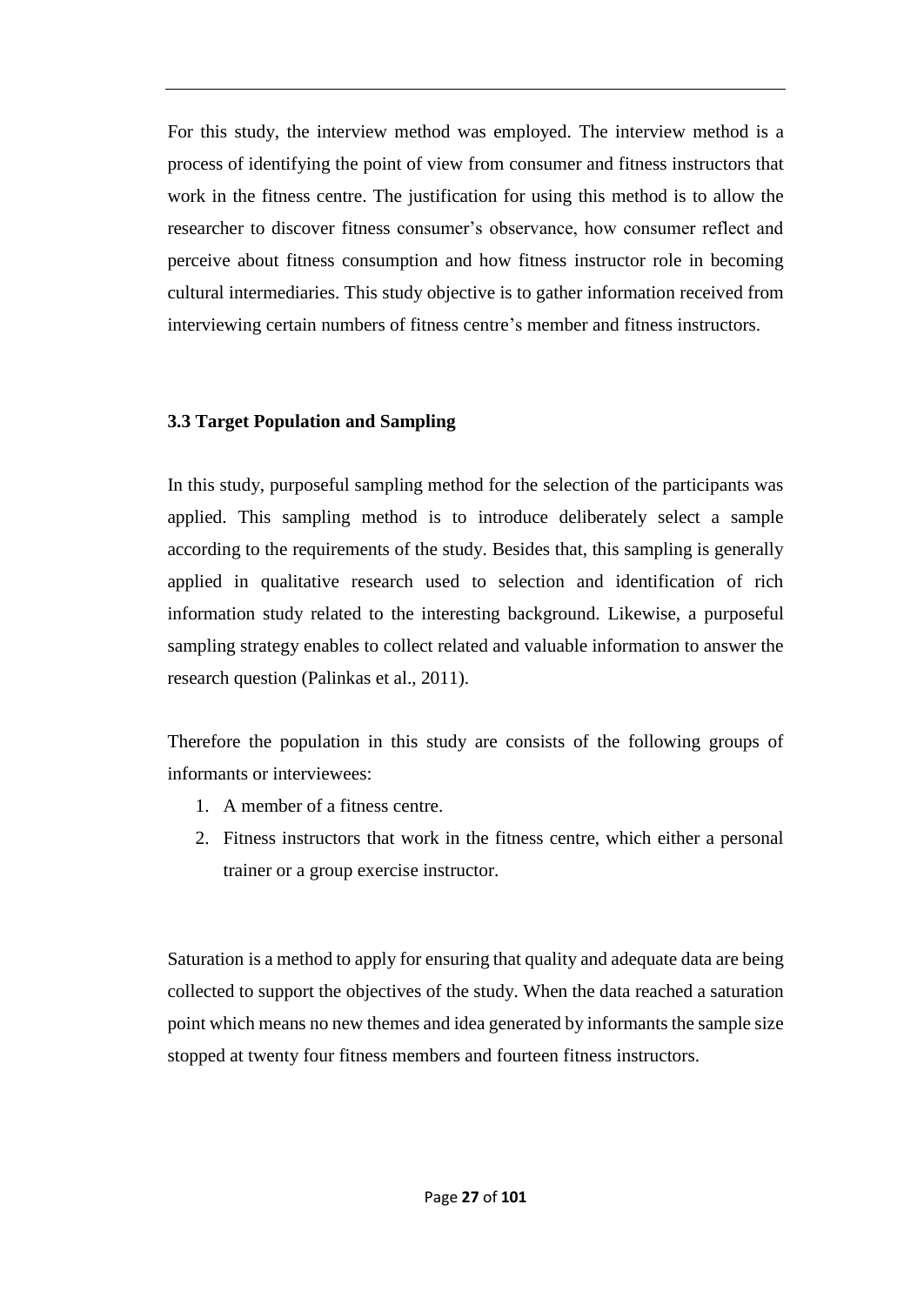#### **3.4 Data Collection**

The qualitative interview was the instrument used to collect information about the informants, in this study is fitness members and fitness instructors of fitness centre, with a deeper focus on the interpretation how both sides influencing each other in fitness consumption and service offering.

Focus group or group interview is a qualitative technique for data collection. This is a group comprised of individuals with certain characteristics who discussions on fitness consumer point of view and fitness instructor perspectives. Focus group consists of a small group of people, usually between six and nine in number, who are brought together by the researcher to explore attitudes and perceptions, feelings and ideas about a topic (Denscombe, 2007).

A focus group interview provides a setting for the relatively homogeneous group to reflect on the questions asked by the researcher. Furthermore, non‐verbal data rely on the behaviours and actions of respondent's pre‐focus group discussion, during and post-focus group discussion (Saunder, Lewis, & Thornhill, 2015). The main methods of data collection during the focus group discussion include audio and tape recording, note-taking and participant observation.

In this study, information and thoughts from twenty four members of the fitness centre and fourteen fitness instructors were collected via semi-structured in-depth group interviews. As a first timer conducting a group interview, there are a few challenges in controlling and handling group dynamic during the interview. Besides that, it posed a challenge for me as an interviewer to ensure that all informants are comfortable and involved in the discussion and that their opinions are being heard.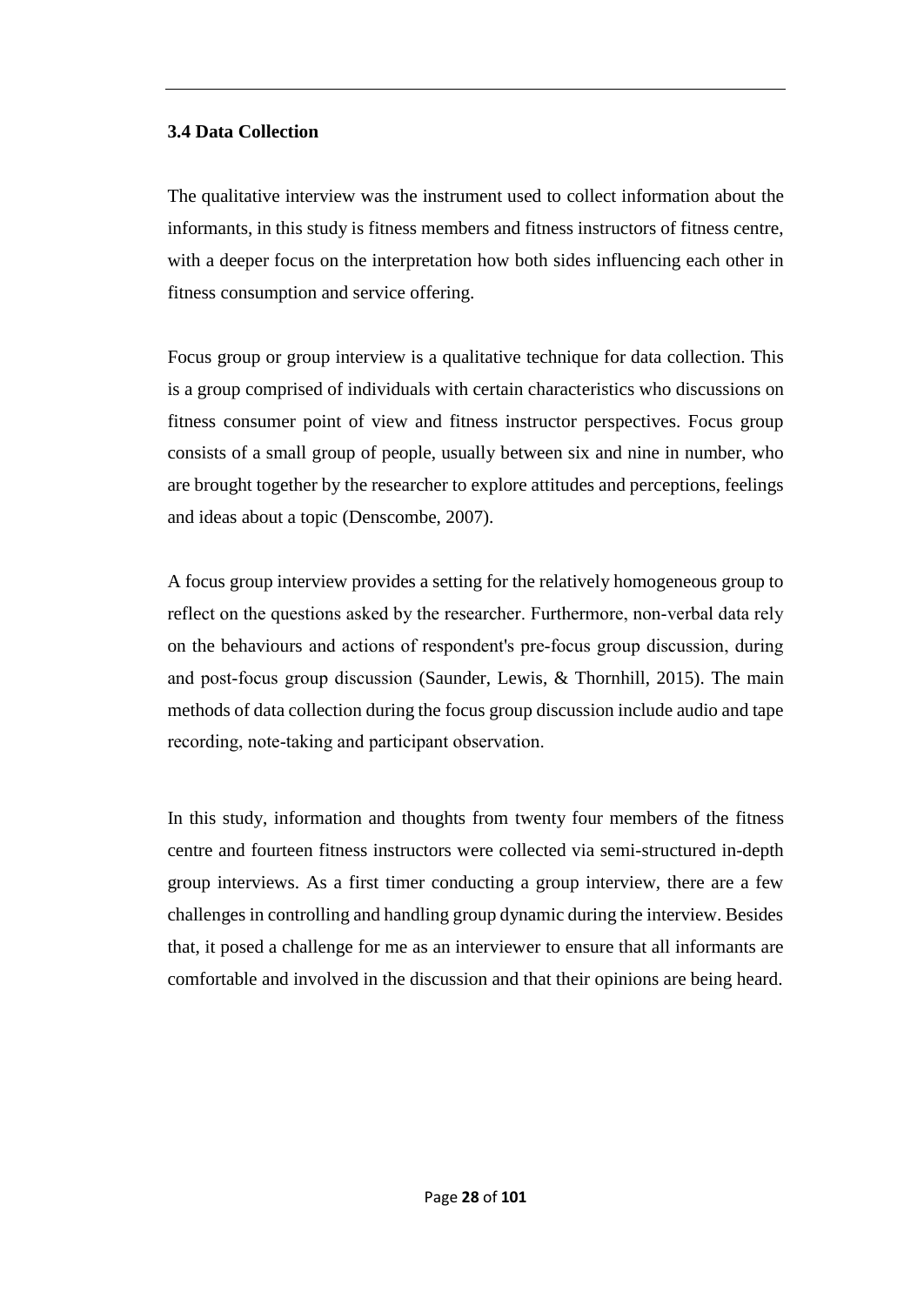Following are some of my challenges in conducting a group interview:

- When faces several shy informants in the group, at the beginning researcher dint know how to make the informants share more information on the related questions and how to break the awkwardness to start the discussion. It is a learning process for the researcher to learn and make responses and ask them directly like Can you tell me more about it? Or Can you give me an example on your explanation? It required more time and patient as a researcher have to remain neutral to ensure that the researcher didn't lead the informants to a biased expressing of their opinion.
- Understanding what informants are trying to express. In some group interview, there are some informants who gave a long and unclear opinion on one of the question. It became a researcher's duty to paraphrase or summarize those long and unclear explanations by informants. It can be a challenge for the researcher to actively listening, and try to understand all the informant's statement while have to observe. It became multi-tasking on listening, digesting information, note‐taking and observation on informants during each group interview session which sometime researcher lost attention on some informant's responds and didn't manage to ask more indepth questions or offering thoughts to advance the discussion*.*

Each individual possesses differences, as an interviewer, there is a need to showed openness for new and unforeseen setting in their exercise situation. Besides, critical to own knowledge, intuitions and hypotheses about what the interviewee trying to conveying during the interview (Kvale & Brinkmann, 2009). A qualitative interview can be a learning process where the interviewee changes descriptions and attitudes about the circumstances; during the interview, they may realize new aspects they didn't notice earlier.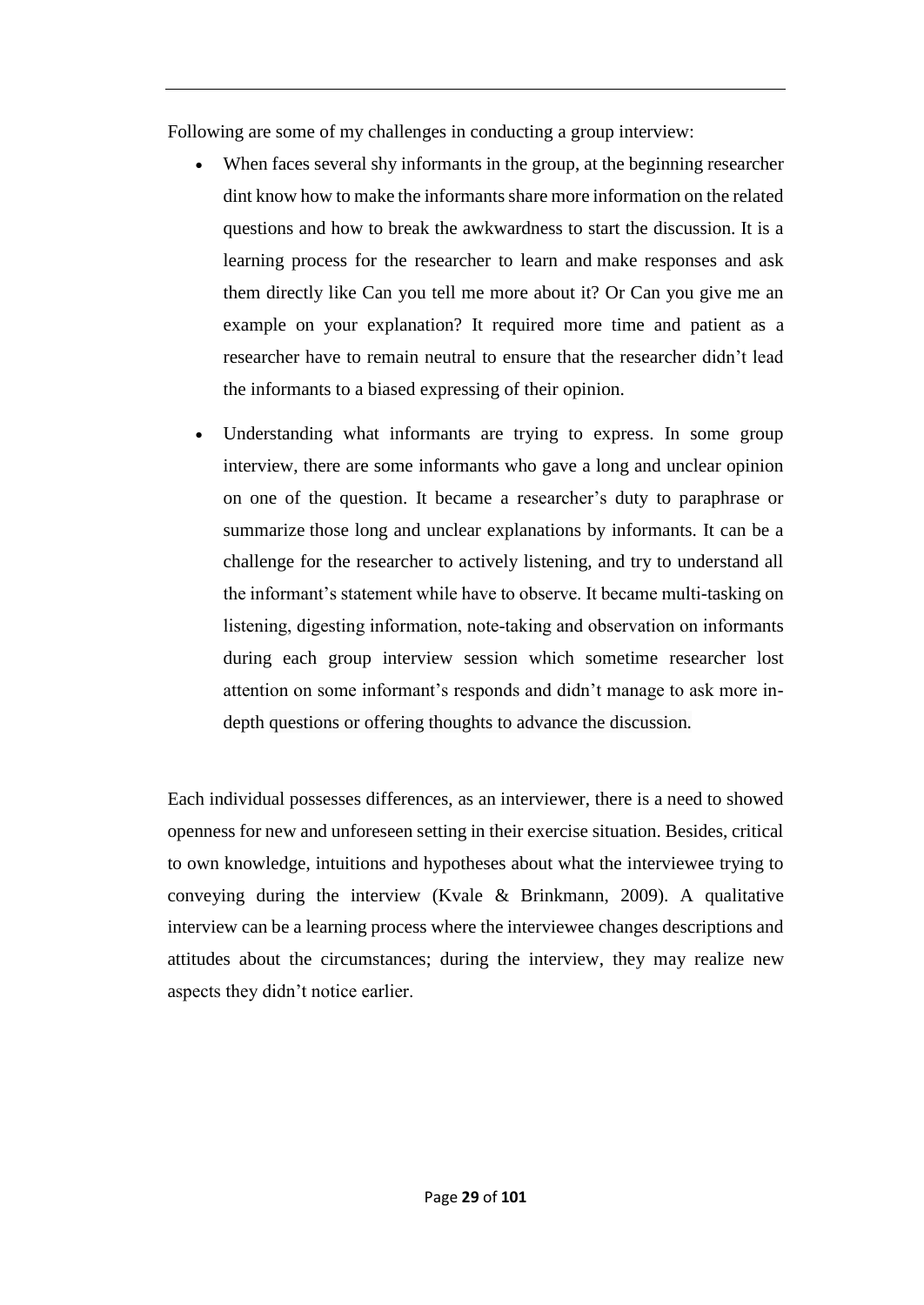#### **3.5 Interview Process**

All interviews were conducted in the fitness centre in Klang Vallley with approximately thirty minutes to forty-five minutes for each interview session that consists of four to six fitness centre members. The interviews were conducted in a group setting. Guide of the interview and question of the interview can be referred at Appendix A. First and foremost, the research aim and theme was presented and the objectives of the study were shortly brief. During the interview, there were a set of twelve questions about various subjects, which consist of personal background of informants (age, years of joining fitness centre, etc.), attendance of coming to fitness centre, activities in fitness centre, type of fitness consumptions, how fitness become lifestyle in their point of view and other questions related to the research questions was asked . By each question being deliberated, the discussion explored and explained the viewpoint of informants about the observation toward fitness instructors and the process of changing an individual fitness lifestyle, where all the data was collected. Every interview sessions were recorded, then code it into specific themes and codes.

In another hand, interviews were conducted in the fitness centre in Klang Valley with approximately thirty-five to fifty minutes for each interview session that consists of three to seven fitness instructors that worked fitness centre in Klang Valley. The interviews were conducted in groups setting. Guide of the interview and question of the interview can be referred in Appendix B. First and foremost, the research aim and theme was presented and the objectives of the study were shortly brief. During the interview, there were a set of ten questions about various subjects, which consist of personal background of informants (age, years of experience in fitness industry, etc.), client management, how to deal with clients request and to what certain extend client/member influenced fitness instructor service offering and other questions that related to the research questions. By each question being deliberated, the discussion explored and explained the viewpoint of interviewees about the impact that influenced by clients/members towards fitness instructor offering and the process of instructor's roles changes through and the process of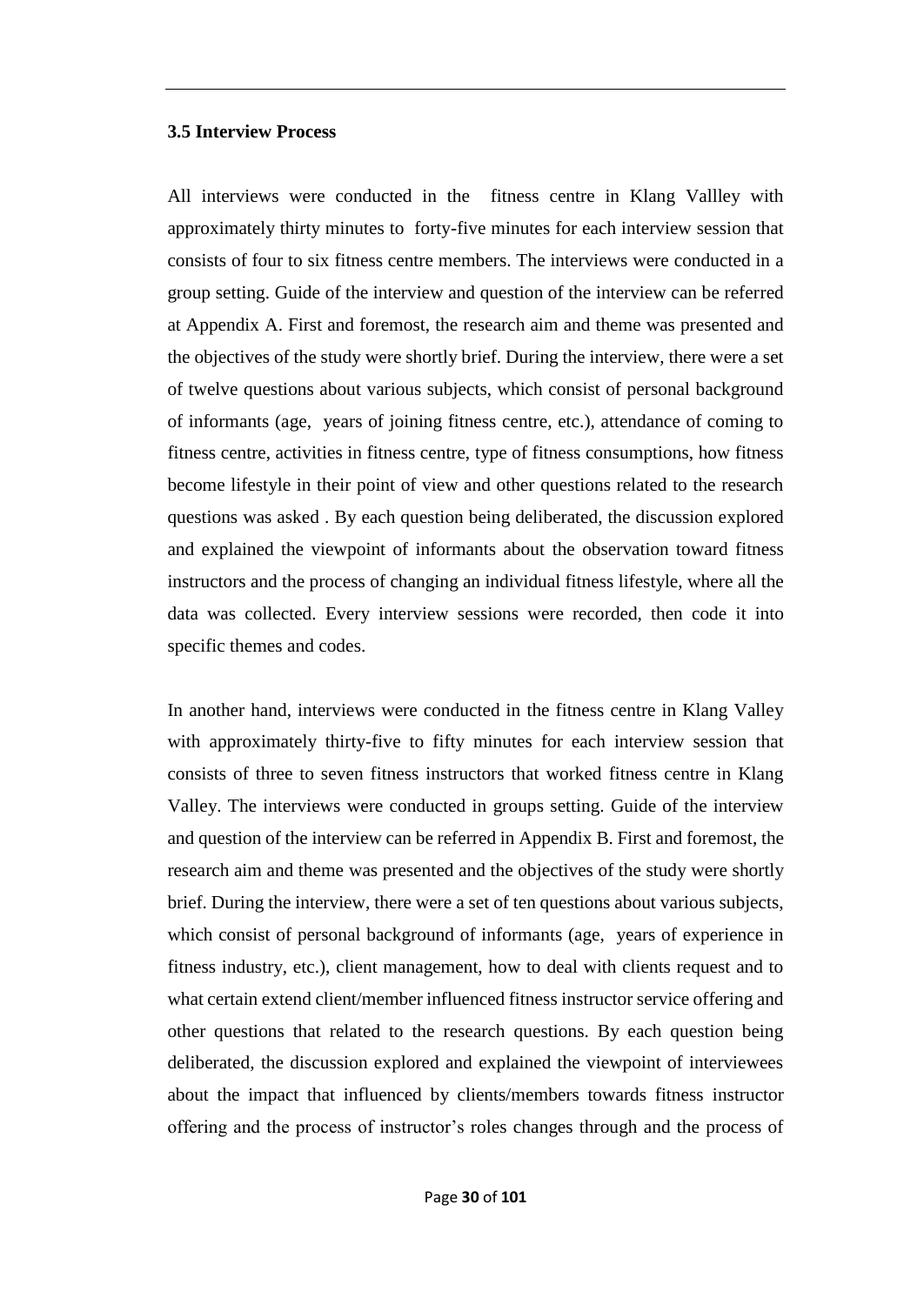changing an individual fitness lifestyle, where all the data was collected. Every interview sessions were recorded, then code it into specific themes and codes.

#### **3.6 Ethical Consideration**

For the ethical consideration, the researcher did not go through personal information beyond age, working experiences and years joining the fitness centre. Researcher treated what been observed and expressed with the utmost privacy confidentiality. Besides that, informants are assured of the comprehensive confidentiality of their responses by using aliases. At the beginning of the focus group interview, the consensus of each instructor and fitness member was secured after briefly explain the purpose of the study and the results of the information will be used in the study.

During the interviews and observations, attention was taken not to invade and offend the privacy of informants. It was highlighted that informants in this focus group interview were voluntary, unrestricted and informants could choose to leave from the discussion if they felt uneasy with the process of interviewing.

#### **3.7 Method of Data Analysis**

Thematic analysis is the process of recognizing and categorizing themes within qualitative data. There are many different ways to approach the thematic analysis (Javadi & Zarea, 2016), this variety means there is also some confusion about the nature of thematic analysis, including how it is distinct from a qualitative content analysis. The reason to select this analysis because it is a method used for identifying, analyzing, and reporting themes within the data. This is arguably the most influential approach, in the social sciences at least, probably because it offers such a clear and usable framework for doing thematic analysis. A common pitfall is to use the main interview questions as the themes (Clarke & Braun, 2013).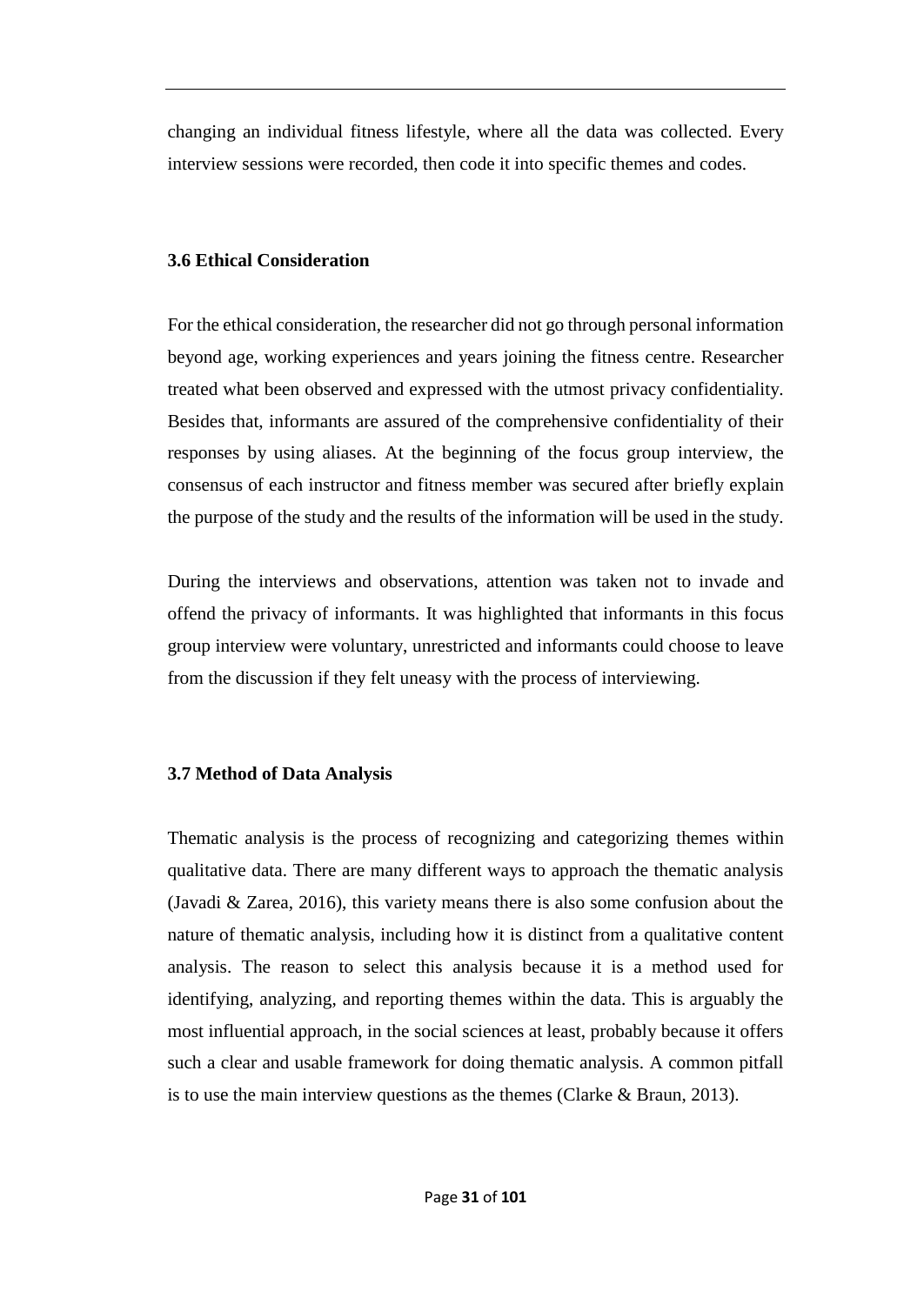During the analysis, listen to the recorded interview session, go through the informant statements and categorized it with a keywords that highlighted in each of the statement. In the process of thematic analysis, the researcher tries to capture the words that occur most frequently because it represents what the informant is trying to express. In my opinion, these techniques are typically fast and efficient method to start categories all the themes. As a novice researcher, it's a challenge to found it particularly useful at early stages of theme identification. Additionally, it helps to establish clear connections between the research objectives and the summary findings derived from the informant's statements.

In the finding, it has been divided into three themes that related back to the research objectives. Firstly, on how fitness consumer pursuing fitness culture. Data categorized on what type of activities and the interaction in and outside the fitness centre. Besides that, types of technological appliances and activities in pursuing fitness culture.

Secondly, how the dialectic relationship between fitness consumer and fitness instructor that lead towards fitness culture. Data categorized on the attendance of the fitness consumer and perspective influenced on fitness instructor on their attendance based on the stage the fitness consumer are.

Thirdly, on how fitness instructor role as cultural intermediaries. Data shows on the communication skills of fitness instructors in bring out explanations and offer solutions to fitness consumer by using capital assets to provide fitness solutions. Besides offer solutions, it also depends on their own deep admission to knowledge resources and foundations. Therefore communication becomes the median for a fitness instructor to promote fitness culture.

Gender of the members and fitness instructors was taken in consideration to ensure that both gender's experiences would be explored in the present study. This study consist of twenty three members of the fitness centre in Klang Valley participates with fourteen females and nine males. The participant's age ranged from nineteen years old to sixty two years old while the average age is forty one years old.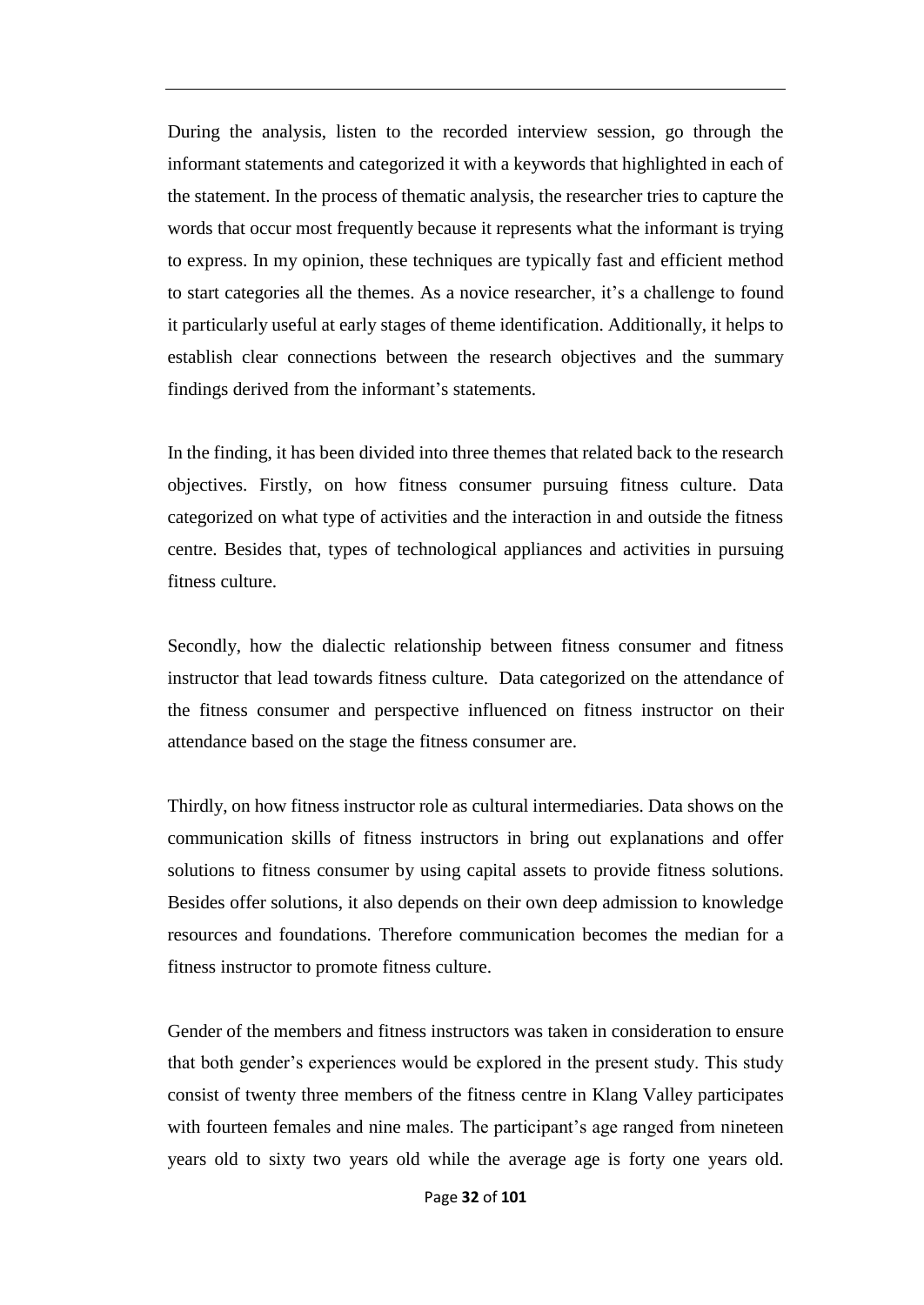Furthermore a total of fourteen fitness instructors participates in this research. It consists of ten male instructors and four female instructors with average years' experience in the field of six years and nine months.

### **3.7.1 Observation Analysis**

Observation methods are convenient to the researcher in a diversity of conducts. This method provides the researcher with conducts to spot for nonverbal expression of emotions, examine who interrelates with whom, understand how informants interact with each other. Informant's thought can be used to response descriptive research questions, to shape theory, or generate hypotheses (Barbara, 2015).

In this study, observation on the informant's displays on their fitness consumptions spending such as workout apparel, sports shoes and technological appliances such as Fit Bit, Garmin and Apple watch in pursuing fitness culture. Besides that, material investment on technology wearable boost consumer's sense of moral value and social acceptance in fitness community.

Besides that, personal observation of fitness members when asking them about their spending on fitness related product and services. Based on the observations, informant shows excitement and expressive on how they consume fitness in approaching fitness culture. Besides that, through conversation and discussion researcher able to identify and categorize consumers into 4 different groups which are fitness baby, fitness grower, fitness establisher and fitness expert. Moreover, when the researcher asks about the experience encounter with an instructor and do they feel that the instructor influence them to attend a session in the fitness centre. There are mix responses from the informants which mostly positive and a few of informants have negative reviews on it.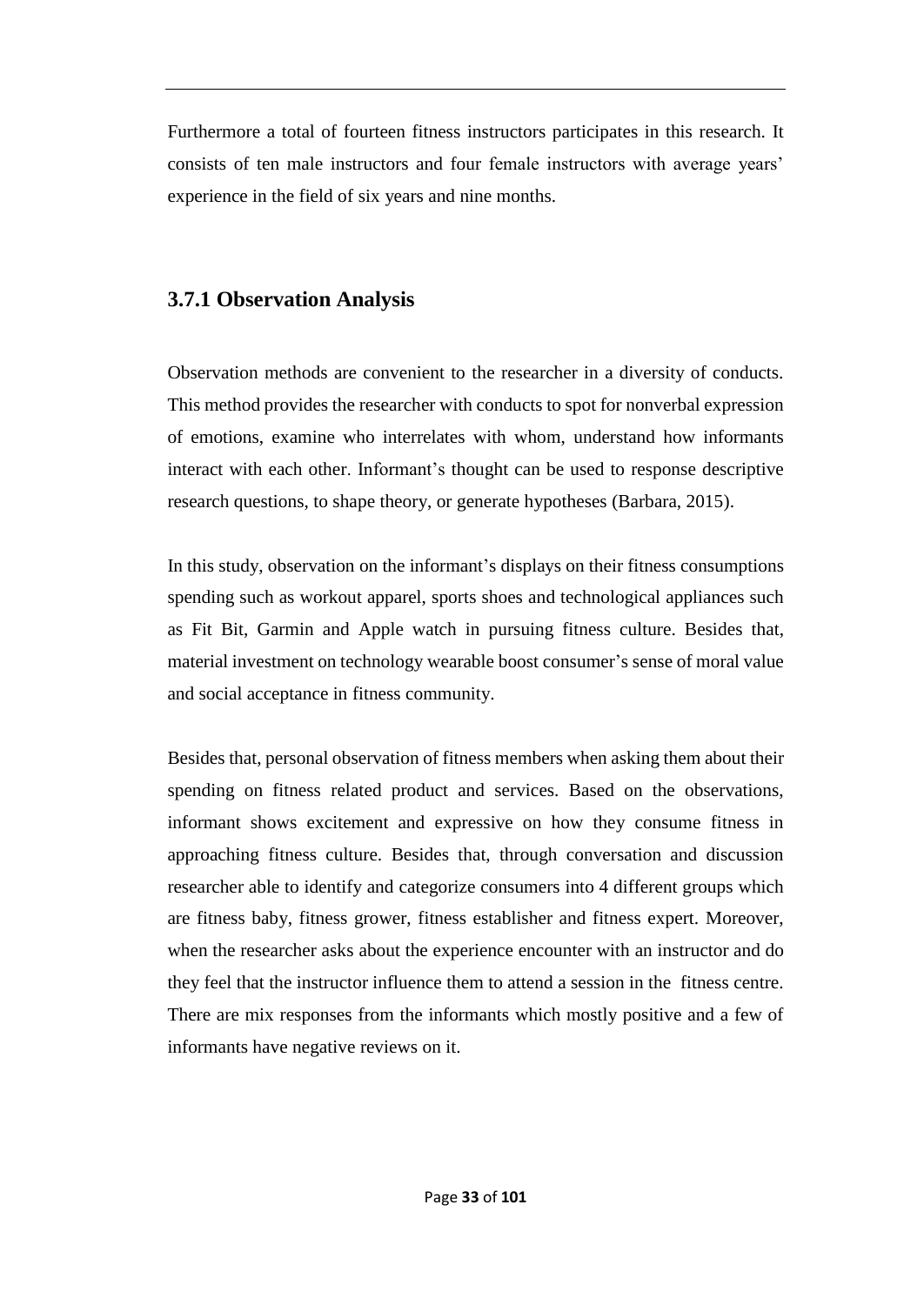In another side, observations on fitness instructor were much spontaneous as they are more confident and openness in expressing their view and experience on how they convey fitness information and how fitness instructor deals with fitness consumer. It shows that every instructor has their own way in communicating, educating and transferring fitness culture to the consumer. Based on the observations, all fitness instructor is willing and open to change their training offering based on consumer needs because at the end of the day fitness instructor want to help fitness consumer in changing their physical and psychologically state in pursuing fitness culture.

### **3.8 Conclusion**

The research methodology development allowed the researcher to carry out the study thoroughly and in an effective method. These involvements allowed the researcher to be conscious of the appropriate procedure to employ in this study. Focus group or group interview is used for data collection and thematic coding is used for data analysis. The determination of a suitable analysis that meets the study objectives helped the understanding of further interpretations. The following chapter will discuss the findings and discussions of the study.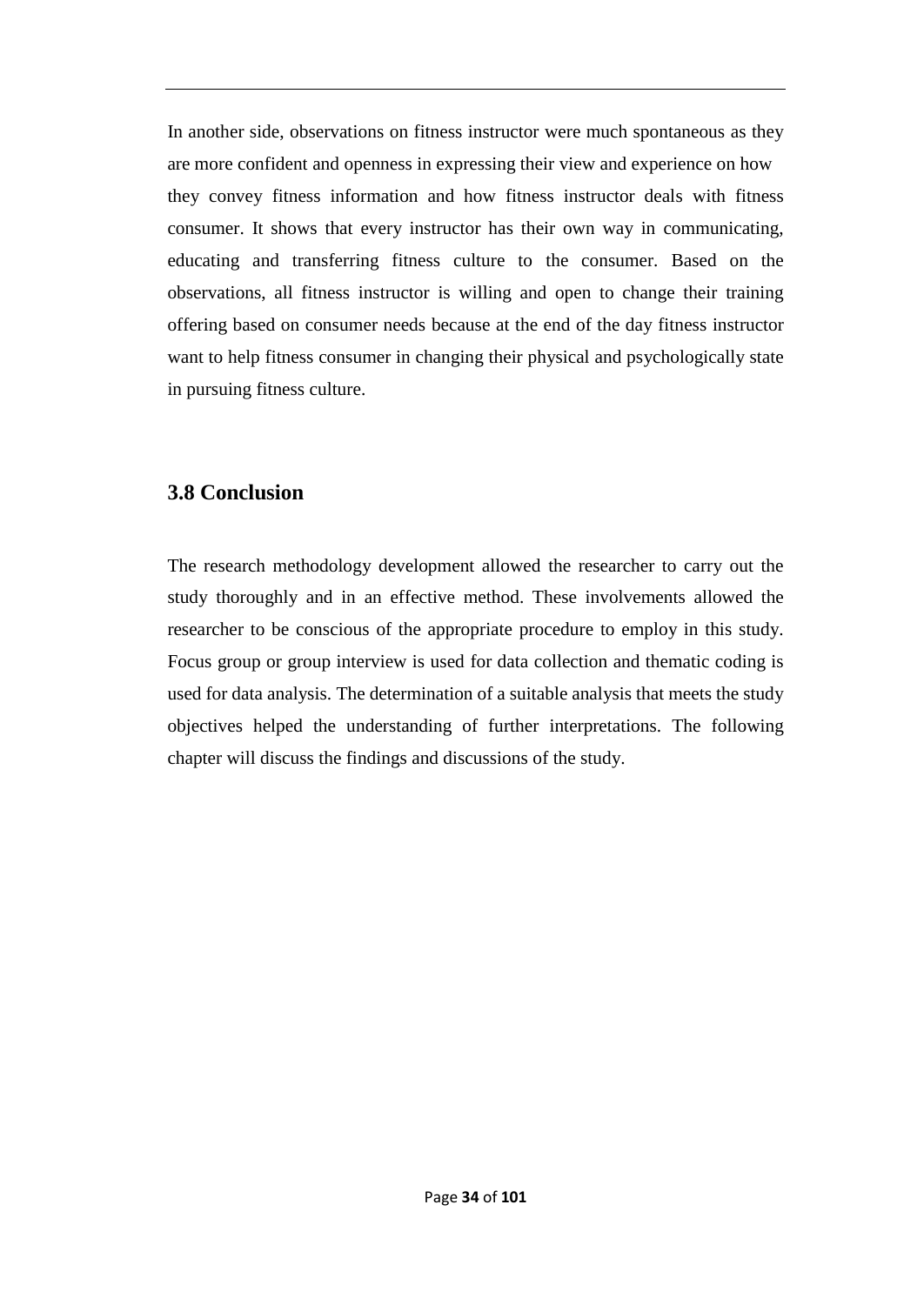## **CHAPTER 4**

## **DATA ANALYSIS AND INTERPRETATION**

#### **4.0 Introduction**

This chapter discusses the data findings and discussions from interview sessions completed by fitness consumers and fitness instructors. The purpose of this study how fitness consumer pursuing fitness culture. Furthermore, explore how the dialectic relationship between fitness consumer and fitness instructor that lead towards fitness culture and how fitness instructor role as cultural intermediaries. Research finding categorized into three themes which are core activities in fitness consumer, fitness consumer affects fitness instructor offerings and fitness instructors as cultural intermediaries. Following by research discussion on the above findings that related to fitness consumer in pursuing fitness culture and relationship of fitness consumer and fitness instructor.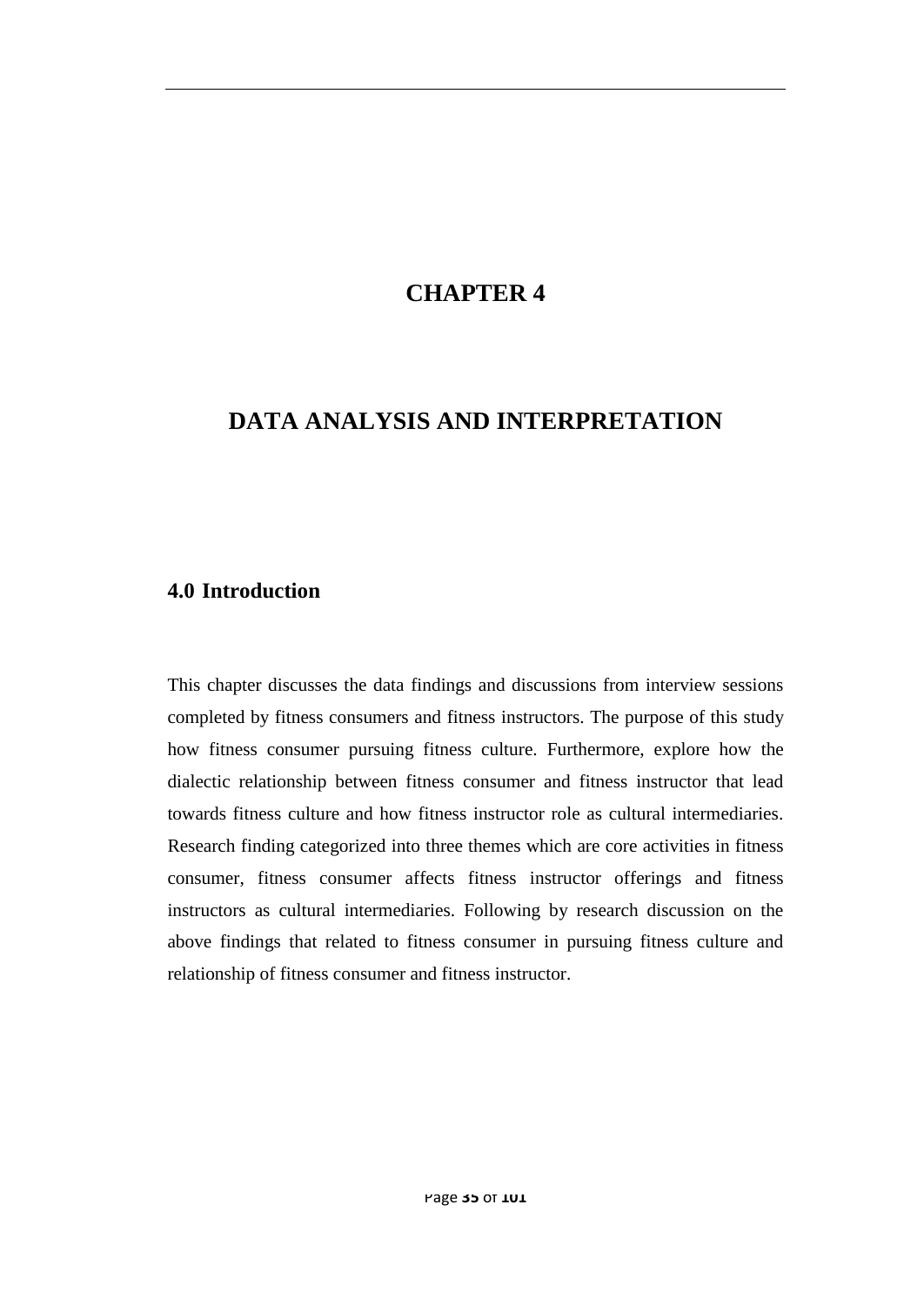### **4.1 Research Findings**

Research finding in this study related back to the research objectives which are core activities in fitness consumer, how fitness consumer affect fitness instructor offerings and fitness instructor as cultural intermediaries.

## **4.1.1 Core Activities in Fitness Consumer**

The finding can breakdown into three sections which is exercising, using facilities and socializing. Health and fitness centre have an important place in the social sporting facility and reflect the value of health and fitness lifestyle. Working out is used to improve body image, self-confident, improve health condition, fitness and muscular strength and to achieve proficiency challenges. Furthermore, there is a shift in popularity and trend of "pure aerobics" training. The devotion is transforming from aerobics, bodybuilding and traditional exercise techniques, into new trends of exercises such as Ariel flow yoga, [spinning](https://en.wikipedia.org/wiki/Indoor_cycling) cycle, [kickboxing,](https://en.wikipedia.org/wiki/Kickboxing) Zumba dance and outdoor boot camps training. Based on the finding shows that the informants attending the fitness centre are to exercising. For example: attending group exercise classes such as Body Attack, Body Pump and Yoga classes.

Exercising can lead to two major changes such as physical changes and mental changes. Below is the further explanations on the above changes from exercising:

- Physical change: Exercising helps in improve fitness consumer physical appearance in various ways. The dimension of physical change is beauty and purpose.
	- o Beauty refers to the various aesthetic objectives of the consumer in terms of physical appearance such as a weight watcher. Concern on tone up body shape with greater muscle mass, or a common healthier appearance.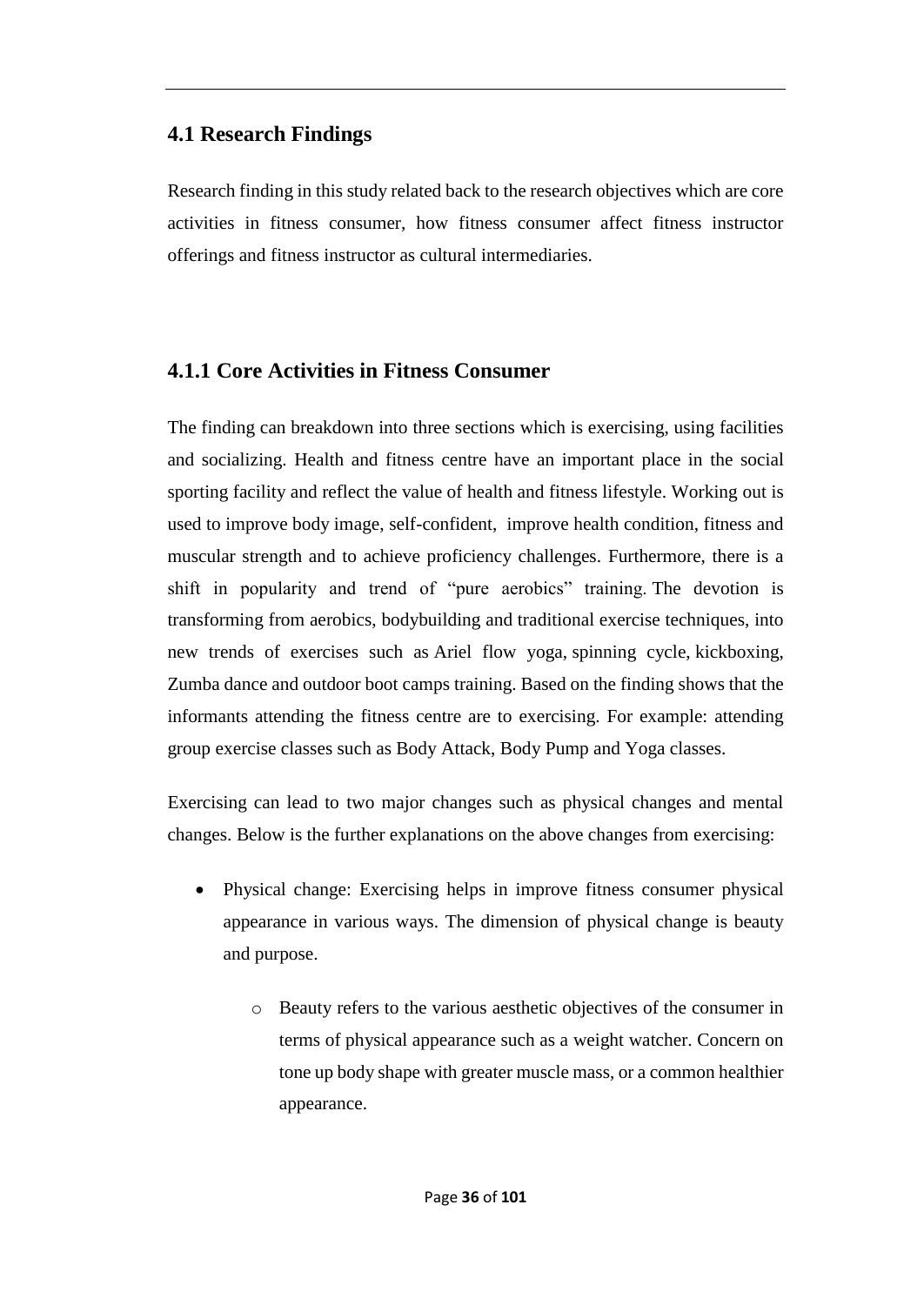- o Purpose refers to the consumer with several fitness objectives in terms of physical training such as improved muscular strength, increased muscular endurance, relieve from injuries pains or improve health and fitness conditions.
- Mental change: Several consumers utilise fitness centre to improve their psychological status through specific programs such as yoga and meditation and through the positive psychological effects of physical exercise in general. The benefits in pursued mind and body exercises included harmony, pleasure, serenity, mental easing, self-realisation, and enlightenment.

Additionally, eight informants also engaging in personal training sessions and eleven informants doing cardio exercises such as jogging on the treadmill, use cross trainer machine or rowing machines when they visited the fitness centre.

Besides that, the reason informants going to the fitness centre is for the usage of facilities such as powerlifting equipment, varieties of workout gym equipment, relaxation facilities such as sauna and steam room, refreshment bar and shower facilities. Physical pleasure can be obtained from such activities as relaxation treatments. In addition, some fitness consumer able to experience immediate enjoyment from strenuous physical exercise through relaxation facilities which allow long term benefits.

Lastly, informants going to the fitness centre for socializing purposes such a member to member interaction. By maintaining and improving social interaction among fitness consumer able to create a bond and commitment to attend gym classes. This contains the social pleasure of interaction with other consumers and staff in fitness centre, at the same time physical enjoyment of the activities. This helps to promote healthy lifestyle and social acceptance among fitness consumers through interaction and sharing of fitness experiences.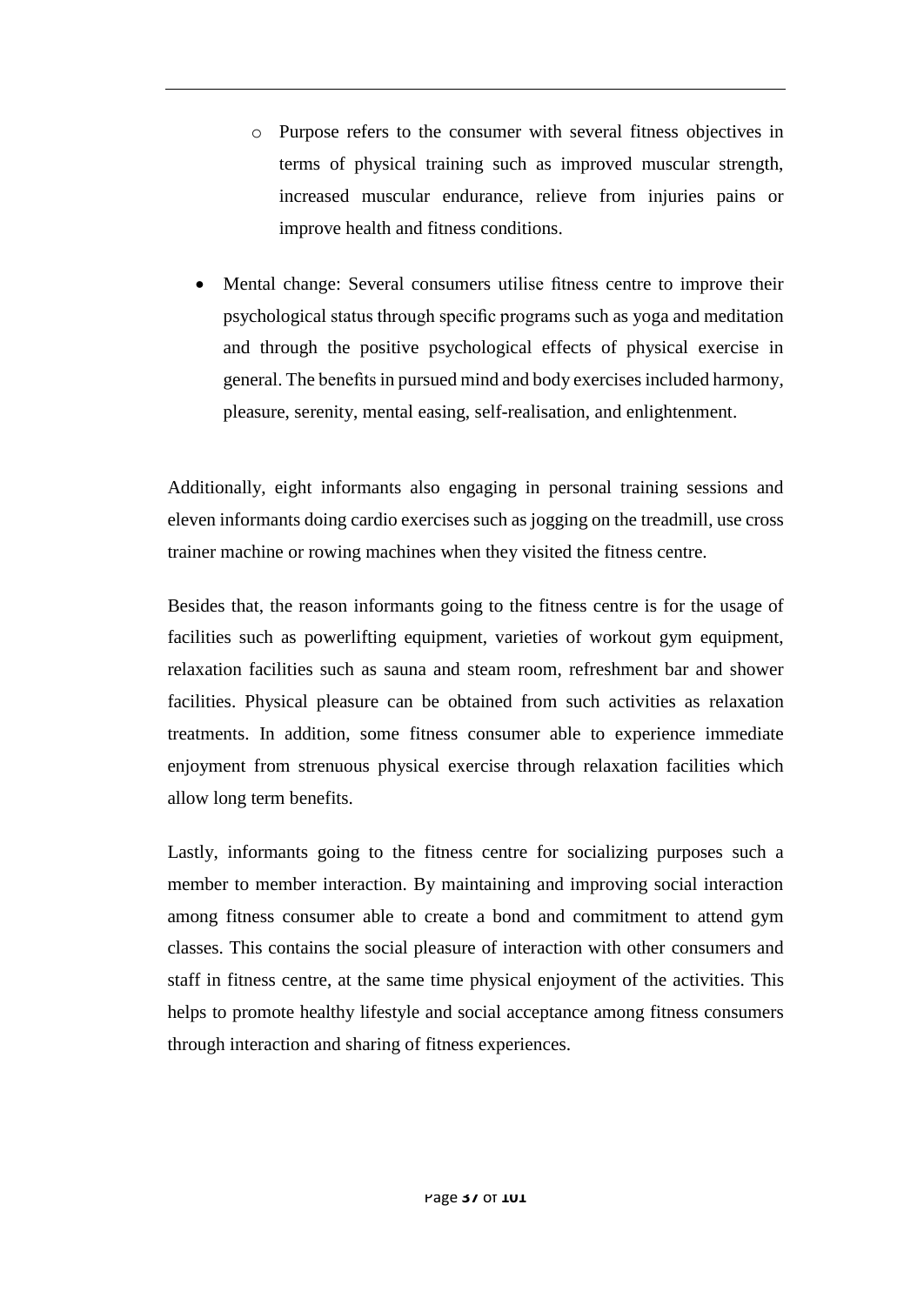### Figure 1: Core Activities of Fitness Consumer



Figure 2: Overlapping Relationship Between Exercising, Socializing, and Using of Facilities.



There is an overlapping relationship between exercising, socializing and using of facilities. There can be a time that fitness consumer simultaneously engages in these three domains for example, attending BodyPump class in group exercise studio with other fitness consumers. Fitness consumer experience positive motivation such as feeling more engaged and energized when exercising with others in group exercise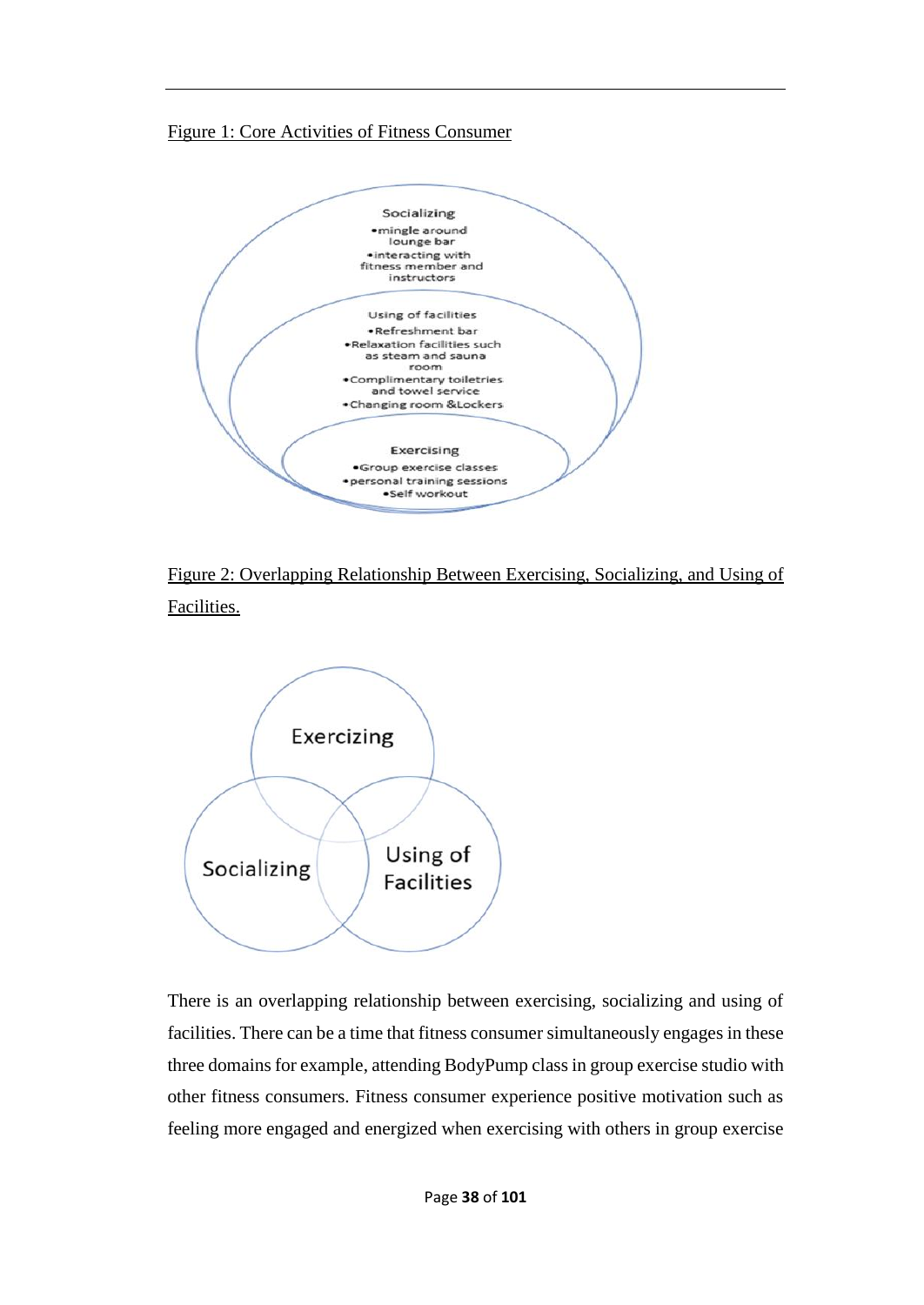classes or having a session with a fitness instructor. Social interaction between members and instructors during exercising or facilities using can contribute to better atmosphere and enjoyment in the exercise session, and this greater enjoyment of the exercise may lead to long-term engagement and commitment in exercise.

Exercising must be maintained over a period of time, in order consumer to achieve significant health benefits, building of exercise habits and consuming fitness culture. Furthermore, significant of habitual routine in exercise able to bring closer consumer with fitness culture. For example, once consumer makes exercising a habitual practice it will slowly allowing the habit to be prompted into fitness lifestyle that lead to fitness culture. Lastly, through interaction and sharing of fitness experiences with others fitness consumers and fitness instructors in fitness centre allows promotion of healthy lifestyle, sense of moral value and social acceptance among fitness consumers.

### **4.1.2 How Fitness Consumer Affect Fitness Instructor Offerings**

These findings show how different stage of fitness consumer affects fitness instructor training offerings. There are four stages of fitness offering for each stage of fitness consumer which include stability and mobility training, movement training, load training and performance-oriented training. Below is the explanations of the finding:

Stage one when fitness consumer is fresh, not aware of fitness culture and will serve as a blank canvas for an instructor. Usually, fitness consumer at this stage will face issues such as postural problems, muscle imbalances or core instability, low fitness level, no awareness on fitness knowledge and culture. All these issues will influence fitness instructor in the planning of training program to particular fitness consumer as objectives of the instructor in this stage are as following: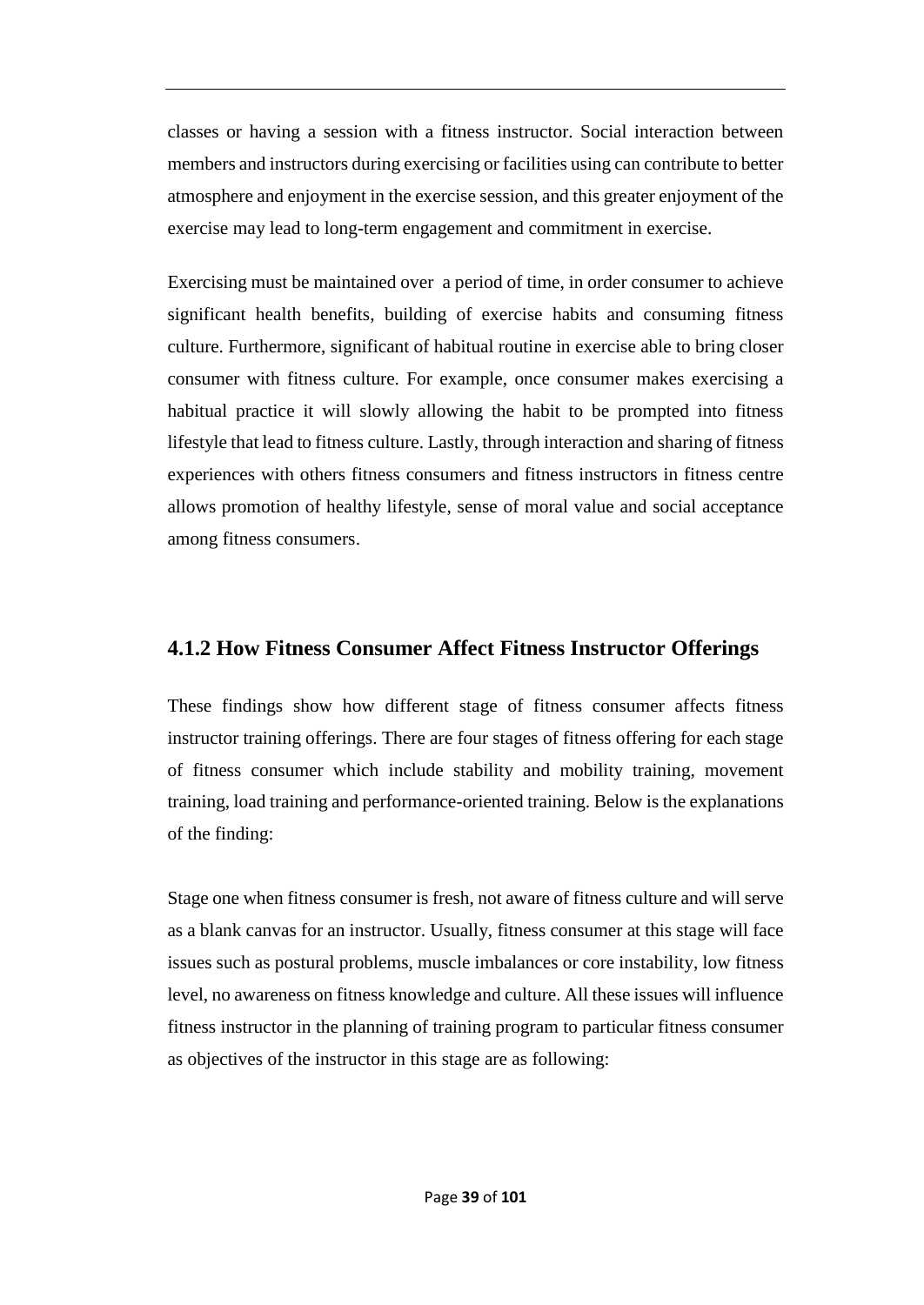- Improved posture through improved strength and endurance of postural powers
- Improved joint stability and mobility with basic exercises with consumer preferences exercise and intensity. Typically in this stage, the fitness instructor will plan low-intensity exercise program with long resting time allow consumer and instructor have a chance to interact during the rest time.
- Initial physiological adaptations to exercise which is essential as an instructor doesn't want to "scare away" consumer at this early stage.
- Slowly introduced health and fitness related information to consumer.

Stage two when fitness consumer is "READY" physically and psychologically adapting to training, proper movement patterns will be established prior to loading the movements by the instructor. Consumer's fitness progression and adaptation will be the factors that influenced the instructor in providing fitness related advice and training program intensity. Through interaction in stage one allow instructor have a basic understanding of consumer preferences and exercise behaviours. Furthermore, the intensity of the training will in between low and moderate intensity, therefore fitness consumer will not "shock" by the sudden increase of difficulties and increase their barrier to exercise. Objectives of the fitness instructor in this stage are as following:

- Creating stable flexibility movement and mobile stability
- More on interaction and observe the acceptance of fitness consumer on the particular training program
- Developing dynamic active balance
- Coaching essential movement design on five key movements:
	- o Squatting
	- o Lunges
	- o Pushing movements
	- o Pulling movements
	- o Twisting movements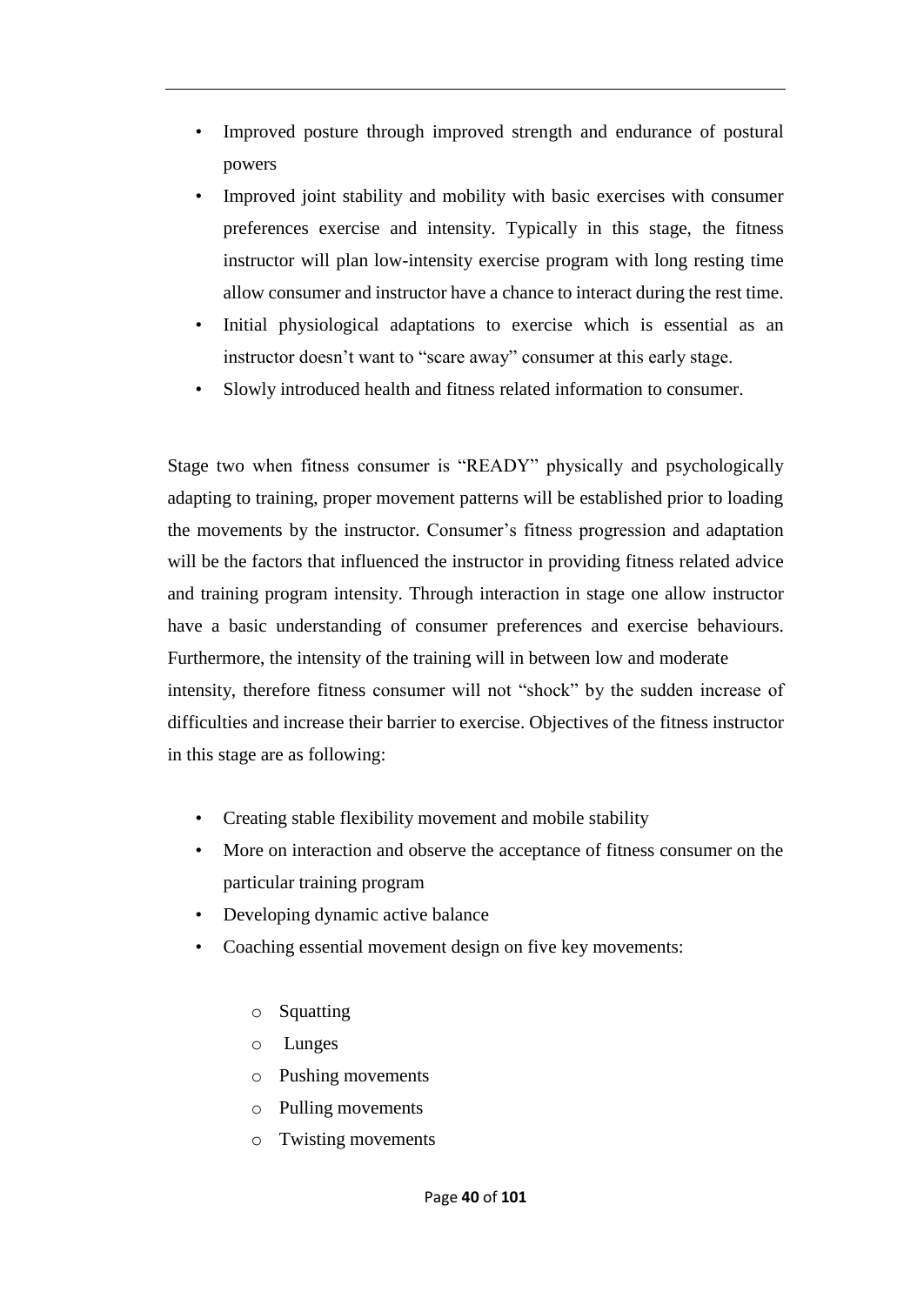Stage three which fitness lifestyle and habits been established in fitness consumer mindset and have a clear vision of their fitness goals. In this stage, consumer is well balanced and improvement in their fitness level. Many fitness enthusiasts or devotees will stay training in this phase for years. Based on the consumer progression, intensity planning for this stage will be changed from moderate to high intensity, the instructor will introduce various training methods in order to achieve consumer's fitness goal and stay engaged in the training program. Objectives of the fitness instructor in this stage will be as following:

- Application of external intensity to movements through resistance training to achieve client goals for:
	- o Muscular endurance
	- o Muscle strength
	- o Maximal strength such as power
- Body composition changes. In this stage, the consumer shall see results such as reduced in fat mass and an increase in muscle mass.
- Maintain stage two exercises as a dynamic warm-up routine.

Stage four only fitness consumer with competitive or performance-oriented objectives will train in this phase. Fitness consumer are knowledgeable on fitness related information, physically fit and confidence in practicing fitness culture in their daily routine. For example, consumer wants to participate in a marathon event, the consumer with this specific requirement for endurance competitive event require a specialized training program, supplement and diet advice in order to achieve the maximal result. In this stage, instructor is not focusing on health related training method but skill related training method as the consumer is performance oriented. Objectives of the fitness instructor in this stage are as following where instructor planning are based on consumer improvement for performance oriented goals.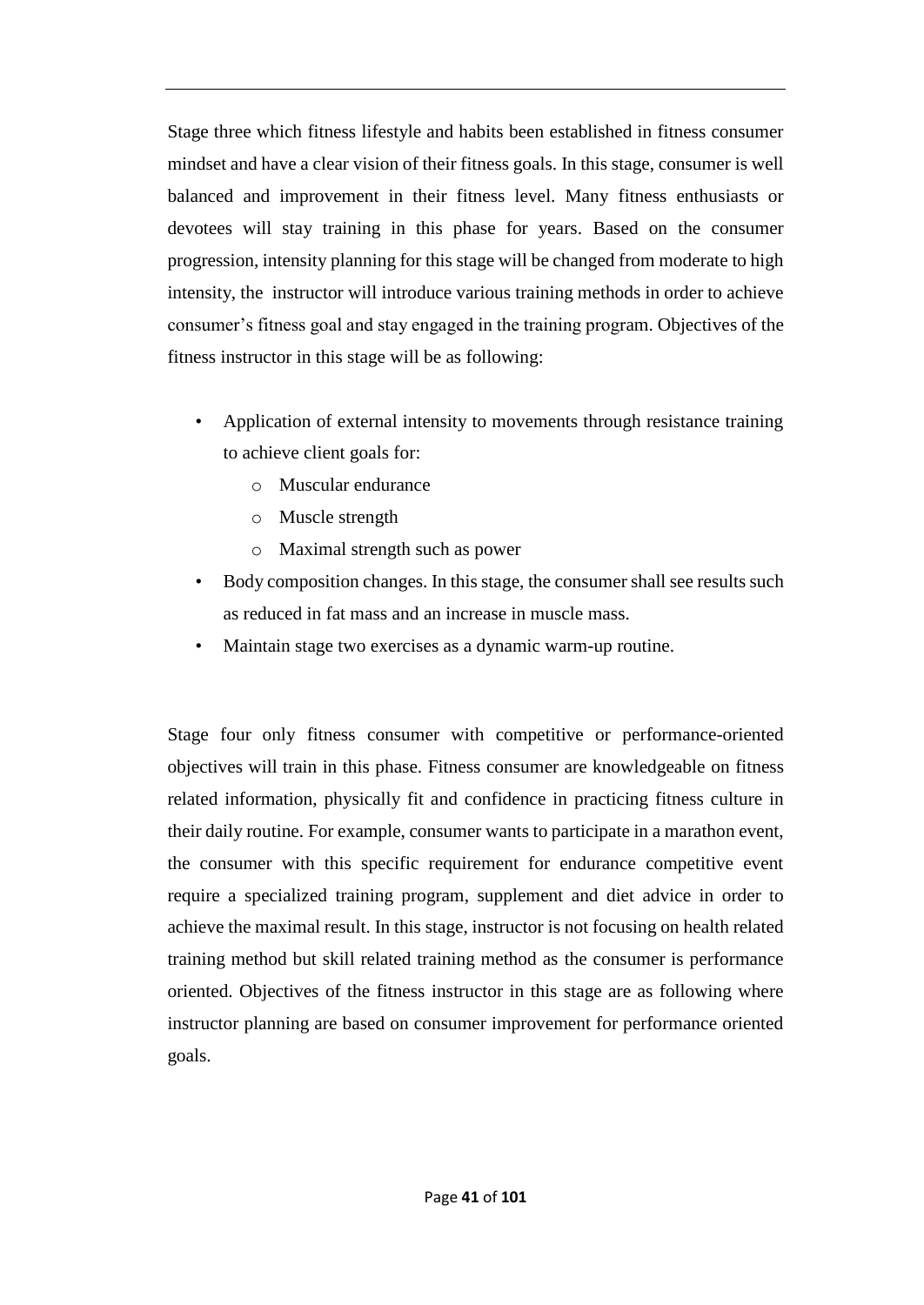- Introduction of power training such as plyometric that will benefit consumer during competition.
- Skill related training program such as speed, agility and reaction time training method.
- Introduction of stretching and recovering techniques such as self-myofascial release by using roller foam that's help the muscle recovery from fatigue faster and more efficient.

Figure 3: Fitness instructor offering changes when faced different stages of fitness consumer



Once exercising in the fitness centre, adopting healthy and balance diet, constantly searching fitness related information and investment on fitness related products became a consistent feature of fitness consumer lifestyle, it became more difficult to break the fitness routine. Therefore, the fitness instructor play a vital role that supports consumer in pursuing fitness culture such as providing consumer fitness knowledge, exercise experience, diet recommendations and motivations to stay in healthy lifestyle. Different stages of fitness consumer, the fitness instructor offers not only different training but also directions in achieving fitness culture and makes fitness part of consumer lifestyle.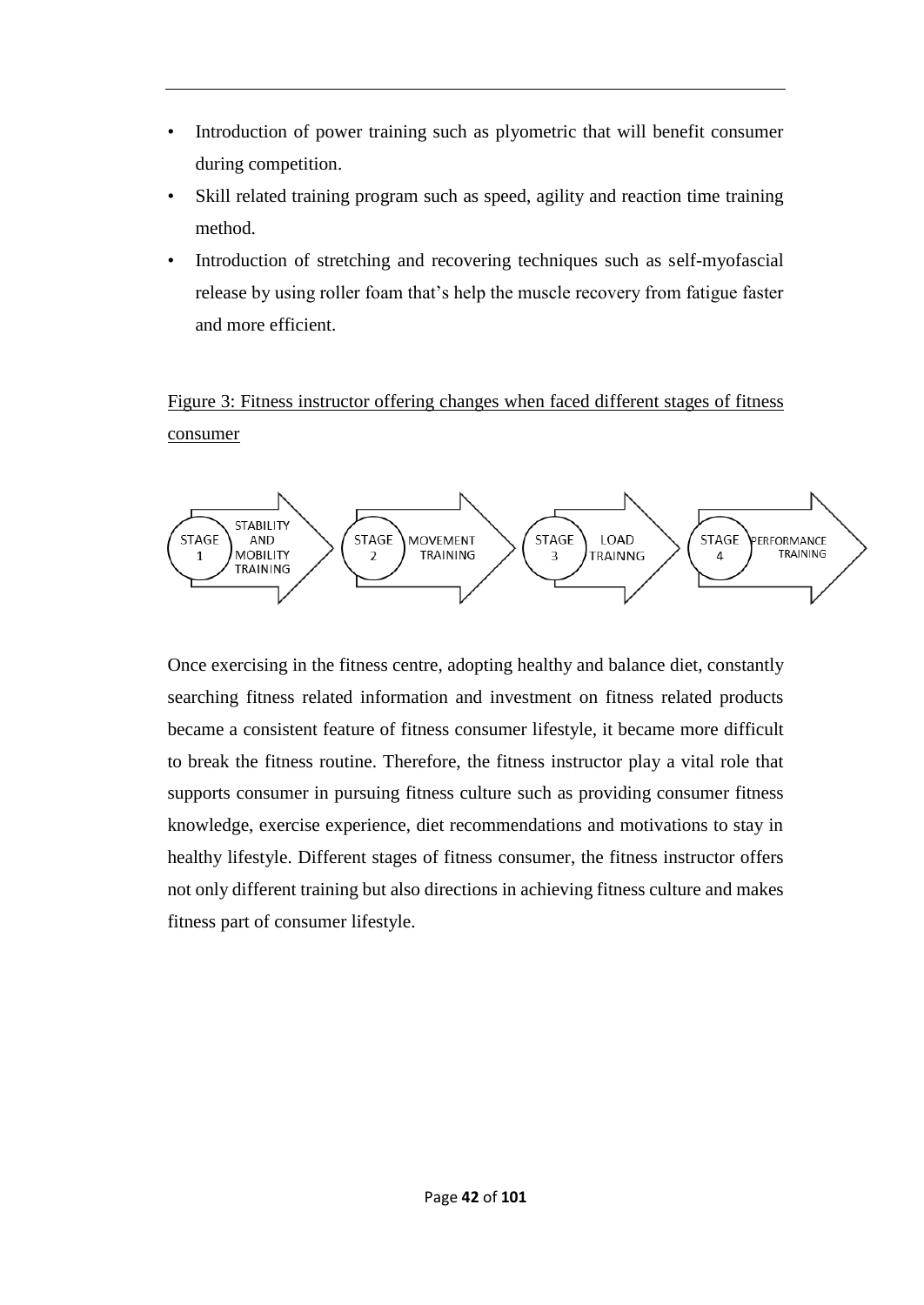### **4.1.3 Fitness Instructor as Cultural Intermediaries**

Nowadays the fitness industry is a cutthroat business that organizations are determined to achieve a high retention rate of personal training clients and fitness membership. Fitness instructor has significant responsibilities to engage in which is fitness instructors who persevering to build rapport and establish respectable working relations with fitness consumer are possible to have a better retaining rate. Fitness training programs or group exercise classes undertake voluntary participation from fitness members, exchanges as well as dependence-free relation between fitness instructor and fitness consumer. This type of structure relationship is typical for the service industry, where personal value is key during interaction with fitness consumer.

In the beginning, it is critical in using different types of communication skills when interacting with potential fitness consumer. The greatest impact of an instructor is to help fitness consumer to adopt new fitness-related behaviours and establish an encouraging relationship with exercise. In the area of commercial fitness, the instructor' communication skills strongly influences fitness consumer' determination in training, frequency of training sessions, understanding towards fitness culture and the fitness consumers' faithfulness towards instructors.

Based on the finding, one of the key ability mandatory for a fitness instructor is the capability to listen and effectively interact with fitness consumer and clear understanding of their fitness goals and current fitness conditions.

*Fitness instructor E says that fitness instructor should be flexible in handling client and understand what they need and how to achieve with a simple explanation so client is aware of the situation. Those who able to communicate well will quickly develop and establish rapport and personal bond with clients.*

*Listen to what fitness consumer express they wanted to achieve throughout the training. All the fitness consumer have different fitness goals, fitness background*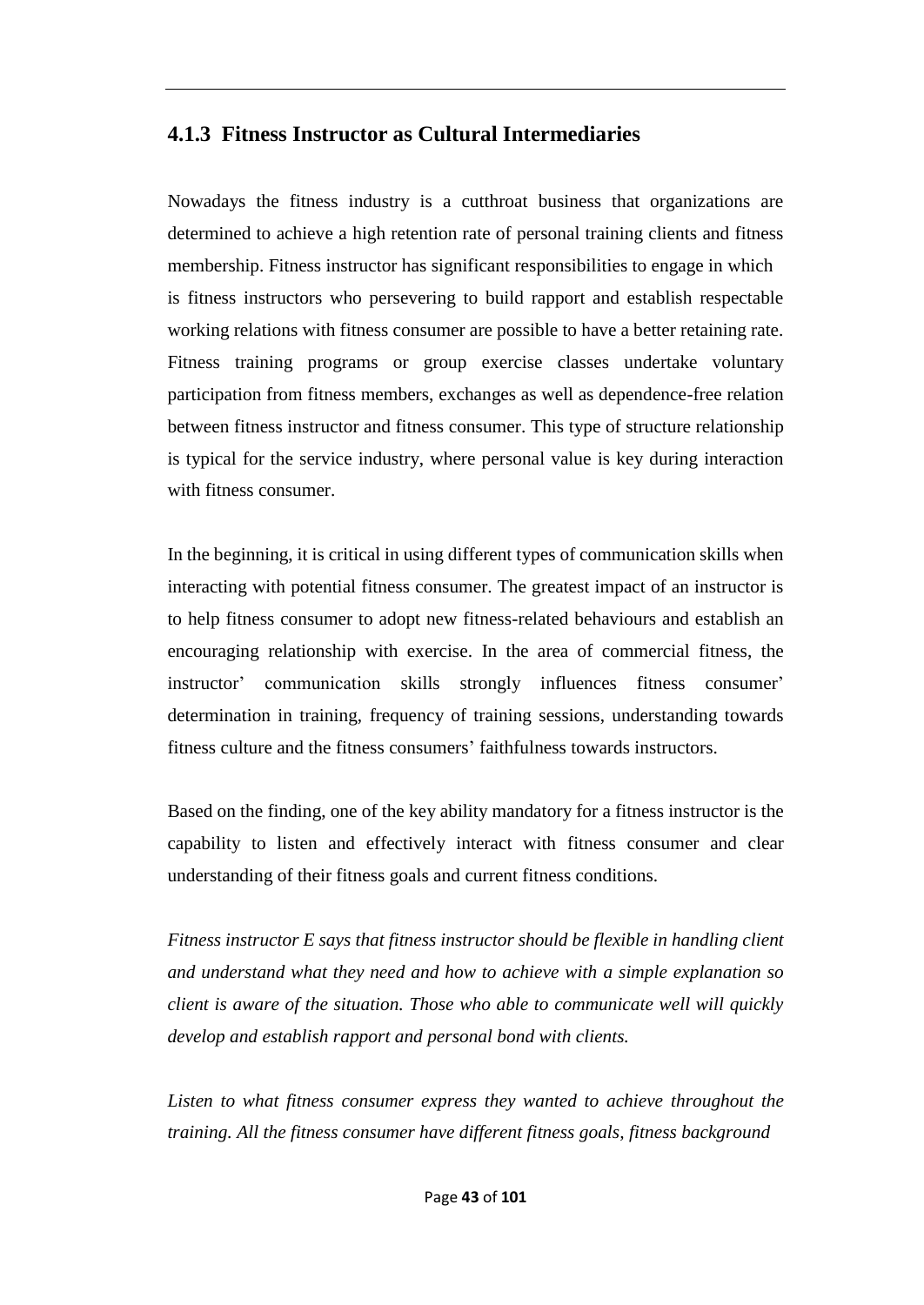*and needs that commit them into training. Fitness instructor just has to listen and understand fitness consumer by making consistent eye contact while listening to a particular consumer. Acknowledge every piece of information consumer express. Ask fitness consumer what their expectations from a training program, and describe what training plan to help consumer accomplish their fitness goals. Be specific in the training direction and objectives. This able to develop two ways communication and build trust between consumer and instructor.* 

In particular, sequence to enhance rapport with fitness consumer, it's compulsory to deliberate the following fundamentals of communication. Social interaction is based on body language, it is crucial to have a first good impression. Secondly, communication occurs via voice tone which is pitch, accent, character, emphasis and volume.

Lastly is an expression which means message conveys to the fitness consumer, it is an important component as fitness instructor have to choose appropriate phrases to communicate and trying to convey what kind of information. However, it will be more significant that the usage of body language and tone of voice are well matched with the message. The characteristic of fitness instructor being a broker are their capability to acquire and understand fitness knowledge and transfer it to fitness consumer by offering them effective personalized training program.

*Fitness instructor M says fitness instructor that able builds rapport through efficient and effective communication are in provident positioned to encourage their clients and provide them with realistic and yet challenging fitness plan in order to achieve it. Rapport is the fundamental tools to allow clients engages in a particular training program.* 

*Fitness instructor H believed that effective communication and interaction able to build a professional working relationship with the client will have higher chances of continuing the services of the fitness instructor. It is crucial to have a great first impression and how personal trainer presented ourselves in front of potential clients.*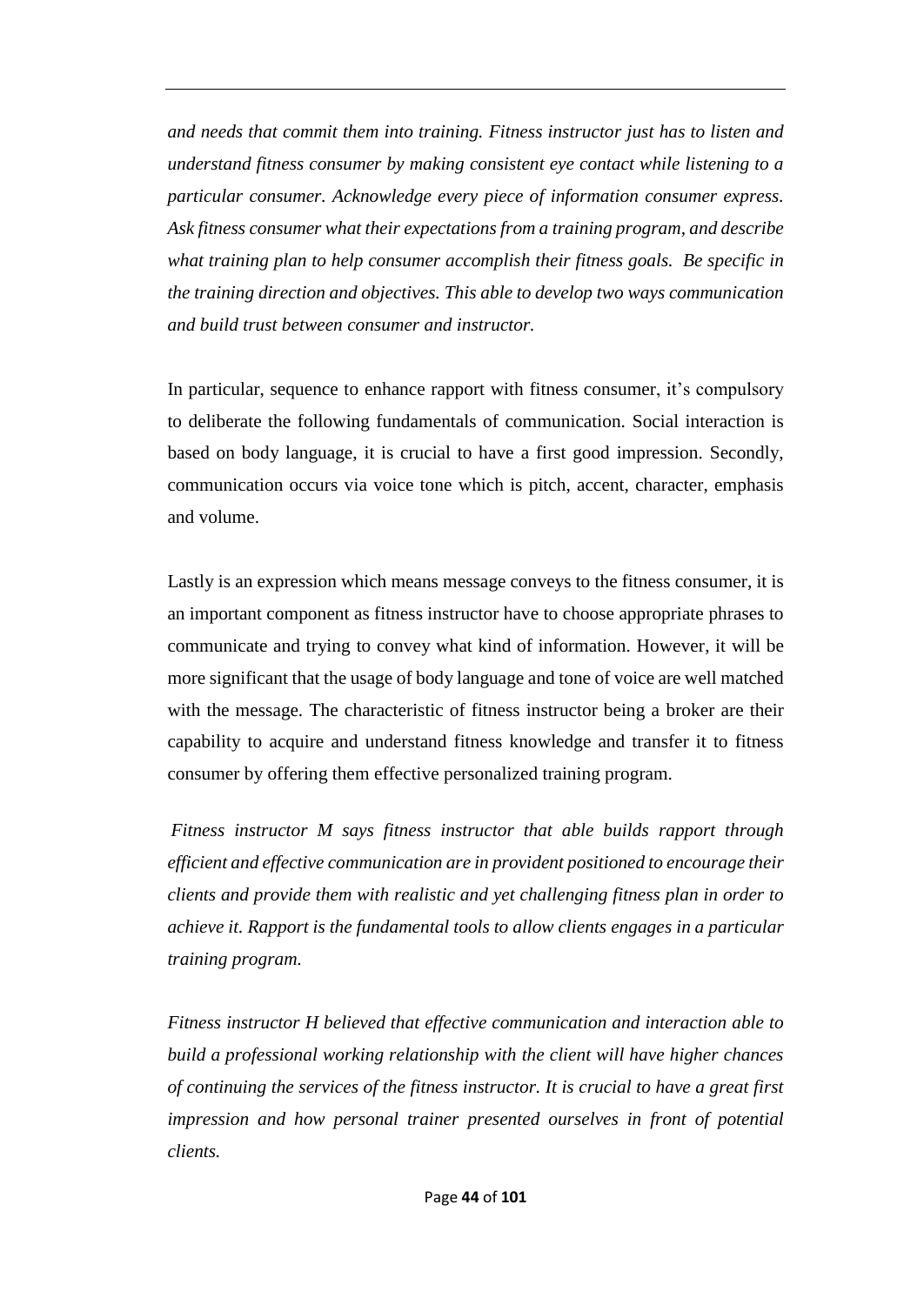At the beginning of the cycle, fitness instructor is more customer eccentric, effective listener and deliver basic health and fitness knowledge to the client. By building on working rapport with fitness consumer, fitness instructor placed themselves in a better position to help and assist them in training direction and the fitness purpose of the training. It is important that the fitness instructor able to motivate a consumer to achieve their fitness goals, increase varieties of a workout session, demonstrate exercises and improve mistake exercise postures. Without effective interaction with the consumer, all those dynamic characteristics of fitness instructor role couldn't be delivered and presented. Fitness instructors would make sure that whichever workout programs they plan and implement are specialized and address to diverse individual requirements.

*Fitness instructor M says that the instructor will communicate and establish a mutual understanding with the client on a training program. Individual attention received by clients are most likely to have achieved their long term and ultimate fitness goals, allow the client to experience a positive fitness adventure and benefit from their fitness centre membership.*

Fitness instructor identifies as intermediaries that bridge the gap between consumer and approaches towards fitness culture. The social life at fitness centre develops with a face-to-face interface between the fitness consumers with verbal or nonverbal communication. Communication is the ability to transfer fitness culture, fitness knowledge, exercise techniques, and the capability to use interpersonal influence are crucial in conducting a training session. Fitness instructor could have encourages consumer and build rapport through their appearances, sounding and portraying as a fitness expert in order fitness consumer is convinced to pursuing fitness culture. Therefore, besides the communication skills, the instructor' professional level of education, their comprehensive knowledge of skills that related to health and fitness serves as cultural assets. However, the awareness and consciousness of the most important abilities all have important characters. Cultural intermediaries such as fitness instructor use their expertise in order to establish their position as trendsetters and taste-shapers for fitness consumers.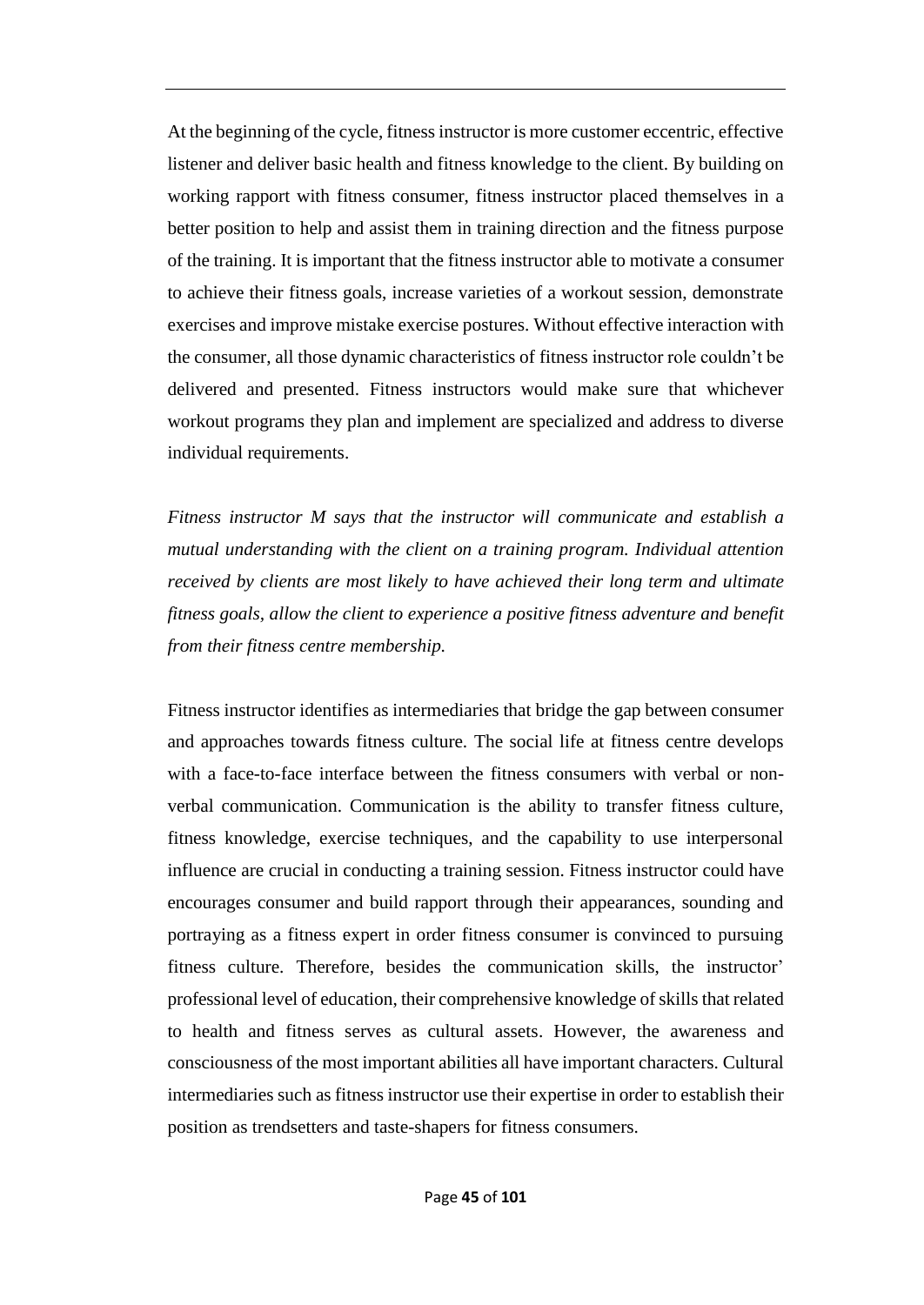### **4.2 Research Discussion**

Research discussion in this study related back to the research objectives which are fitness consumer approached to fitness culture, how fitness consumer affect fitness instructor offerings and process of fitness instructor's role changes as intermediaries.

### **4.2.1 Fitness Consumer Approaches Towards Fitness Culture**

There are four types of fitness consumer approaches in consuming fitness culture which is fitness baby, fitness grower, fitness establisher and fitness expert (performance oriented). Different types of activities occur in different types of fitness consumer such as membership, purchasing sports apparel, investing in technology appliances, hiring fitness instructor, searching for fitness related materials, planning meal and workout and participating in sports events (Zhang &Li, 2014). Below is the elaboration of each type of fitness consumer.

a.) Type one Fitness Consumer as Fitness baby (Novice)

Fitness consumer is conscious of their personal consequences of bad inactive habit and willing to find a solution to solve it. In this period, the consumer still unsure and indecisive about the changes but realizing the benefits of a fitness lifestyle. As in the finding, the consumer is more open in receiving information about their bad

habit, more likely to find educational knowledge of fitness and workout videos in social media platform such as YouTube, Instagram, Facebook and etc. Besides, the consumer will search for a fitness centre or gym to kick start a healthier active journey. As shown in the findings, consumer will join a fitness centre (membership) and it will take time to be committed in changing their lifestyle and incorporate fitness culture into their daily routine.

When consumer beginning to see a need for a healthy lifestyle, there is a change in spending expenses from other categories into sports active apparel. Primarily,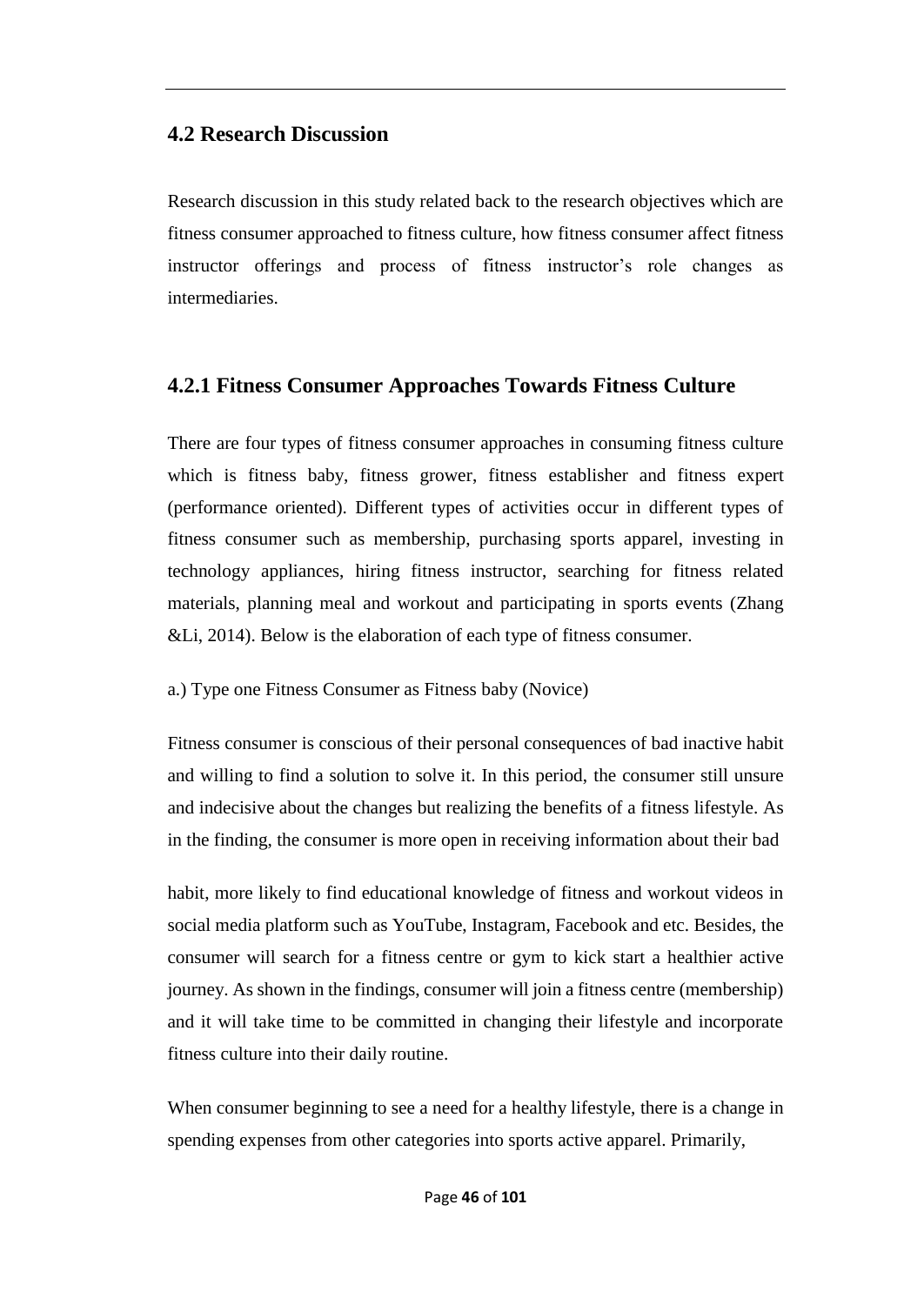purchasing of workout attires, sports shoes and fitness accessories will serve as motivation for consumer to kick-start their healthy lifestyle. In the finding, seven out of twenty three participants felt that purchasing sport wear apparel and accessories is not only worn during training or outdoor activities but also fashionable casual wear that can blends into daywear for leisure purposes.

#### b.) Type two Fitness Consumer as Fitness grower

When time passed, fitness consumer has made a commitment to make a change in pursuing fitness culture. Consumer becomes more serious and dedicated to make a change in their lifestyle and have some understanding of fitness culture. In this case, the changes can be included hiring a fitness instructor because the consumer is clearly outlining their commitment, setting goals to achieve and seeking professional help to achieve their fitness goals.

At this point, consumer invest in technology appliances such as Fitbit to tracks physical activity level by monitoring calories expenditure (burned), distances travelled (footstep), heart rate monitor and sleeping pattern. In addition, consumer might starts searching on the internet or magazines about nutritional information to learn how to have a balanced healthy diet. In these stages, consumer is well aware of the challenges ahead and slowly incorporate fitness culture into their daily practices.

In this stage, consumer perceived technology appliances and advance fitness information as usefulness in the extent which consumer believes that applying into

their usual routine would improve their fitness performance. In a way, consumer focused more on the improvement in feelings and attitude towards fitness culture that lifestyle had enabled them to experience.

c.) Type three Fitness Consumer as Fitness establisher

In this phase, fitness consumer establishes and implement indirect actions in order to maintain fitness culture in daily practice. This is the stage where fitness consumer from fitness practitioner turns into a devotee. This is the accomplishment phases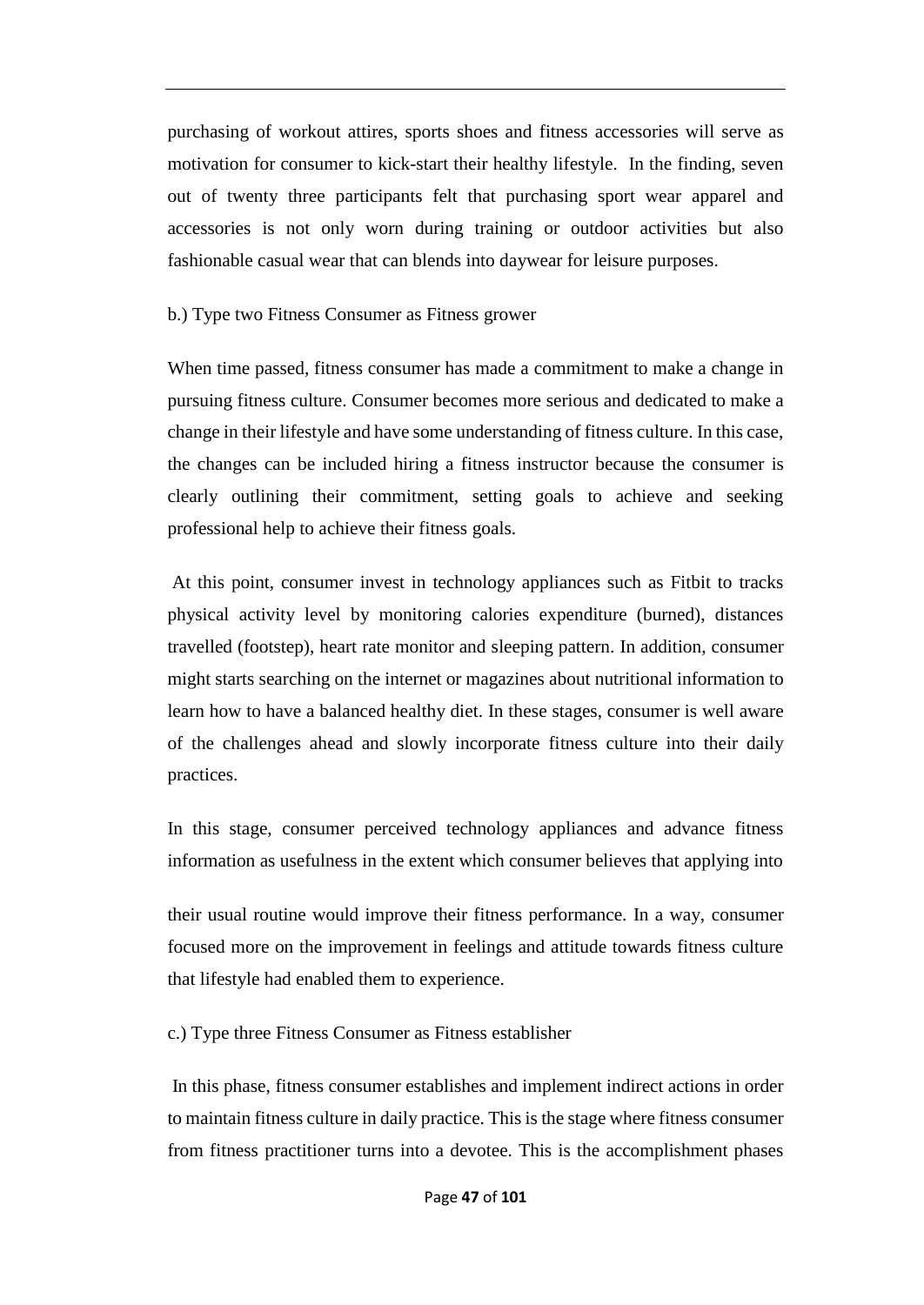where consumer are actively involved in taking steps to consume fitness culture by actively joining group exercise classes, commit into the personal training session, read through health and fitness related articles and start eating healthy balanced meal or supplements.

This type of fitness consumer is eager to try out more varieties of the training program, exercise and diet routine to challenge them. In this finding, consumer workout with friends, hiring fitness instructors, subscribe fitness application and celebrate small success (purchasing workout clothes or fitness tracking devices) in order to motivate themselves to engage in healthier lifestyle. Fitness instructor offers extra attention, support and knowledge regarding the information received from the fitness tracker and other online platforms this help them to improve their health and fitness awareness. This is a stage where consumer mostly depends on their own determination and self-discipline to pursue fitness culture.

#### d.) Type four Fitness Consumer known as the Fitness expert

In this cycle of pursuing fitness culture, the consumer is performance-oriented and driven by competition objectives that allow them committed to pursuing fitness culture. The consumer in this stage regularly redevelop the directions of their exercise routines and are acquiring new skills to deal with it. In this case, consumer learned new exercise technique or fitness trend in order to challenge themselves such as participate in marathon events, obstacles run, triathlon or outdoor boot camp. With participating in different sports activities, give consumer different dimension and commitment to fitness culture. Furthermore, the consumer will

regularly search for video or information content related to fitness and planning on their diet and workout routine. Dedication in pursuing fitness culture becomes part of the routine in consumer daily lifestyle.

In this finding it shows that not only fitness instructor as intermediaries, sportswear apparel, technology appliances gadgets such as Fitbit or MiBand, mobile fitness applications, online internet platform such as Google (the search engine), social media platform such a Facebook, Instagram and Youtube also play a role as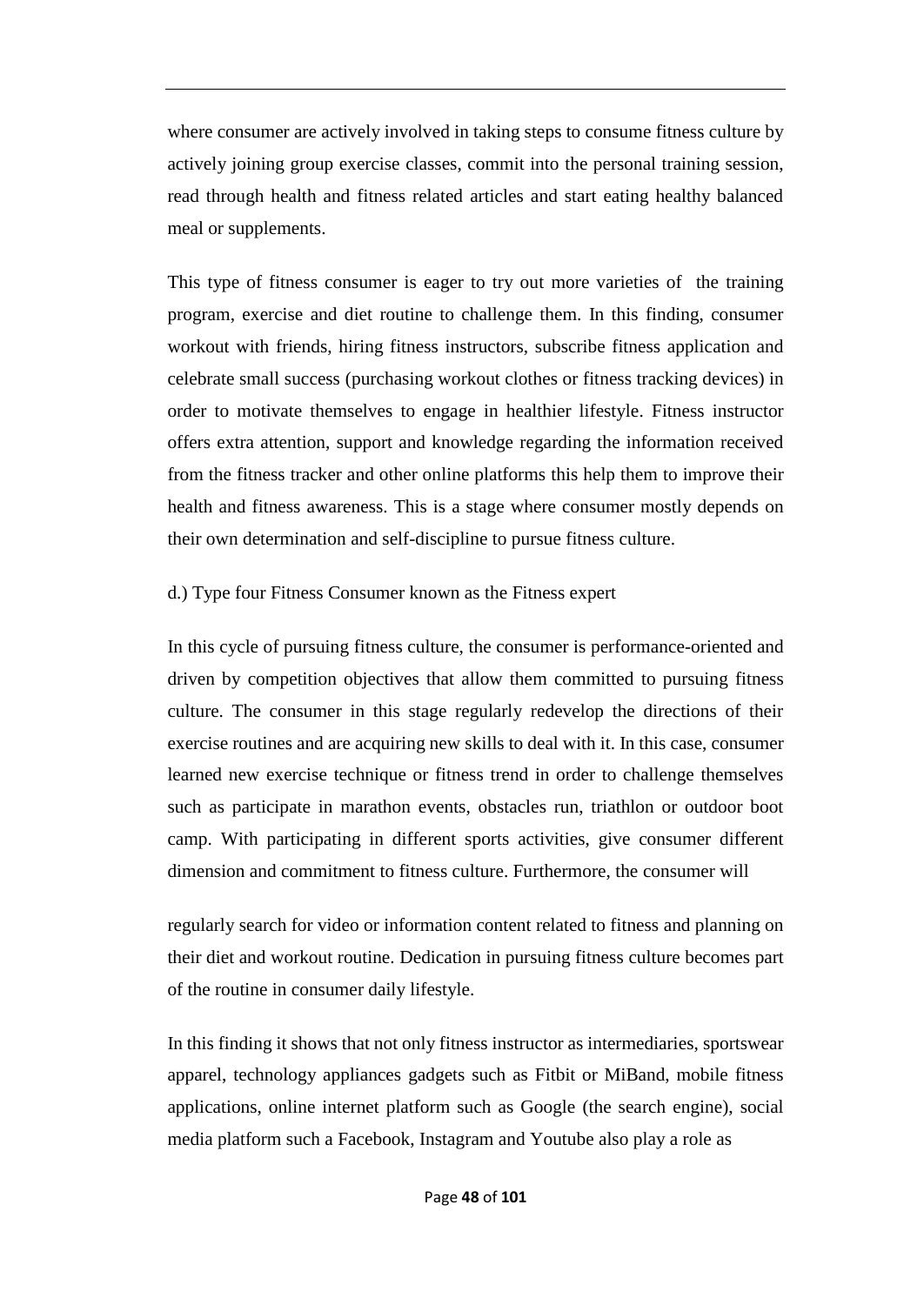intermediaries in promoting and connecting fitness culture to the fitness consumers. The activities can be changed from time to time or exist in different stages based on fitness consumer approaches towards fitness culture.

This explores that there is influences in mass media, peer influence, fitness instructor and sports fashions in promoting fitness culture to fitness consumers.

- Mass media: Plays an important role in shaping fitness culture because of the influential force of the messages and information about an ideal [body](https://en.wikipedia.org/wiki/Body_image)  [image](https://en.wikipedia.org/wiki/Body_image) they convey to the public. Mass media is promoting fit body that related to sense of moral value and social acceptance of consumer.
- Peer Influence: Fitness consumer who frequently attends the fitness centre has a tendency to make new friends at these places. Fitness consumer wants to feel being part of fitness group which also can be referred to community feeling, as the conduct, practices and behaviours of group connection is spread from consumer to consumer within a group. Support from peers was significant in maintaining motivation levels while at the fitness centre and also served as a catalyst to influence other consumer to start a healthy lifestyle.
- Fitness Instructor: Fitness instructor also act as brokers or mediator in creating a connection between fitness consumer and fitness culture. A fitness instructor can influence fitness consumer on the need for particular activities such as athletic shoes for specific training, sport wear apparels, or fitness equipment such as roller foam or boxing gloves. Instructors are also cheerleaders for the fitness consumer where they are required to have technical skills in order to provide professional fitness services to their consumer and they need to have good communication skills meant to persuade their customers how to achieve their fitness objectives.
- Sports Wear Apparel: Sport fashion is a product created by the commercialization of fitness culture. The trend in sports wear settings it is not only for sport and exercise activities usage but also as daywear or weekend wear. Sportswear apparel can serve as motivations for fitness consumer in pursuing fit, toned body appearance and fitness lifestyle.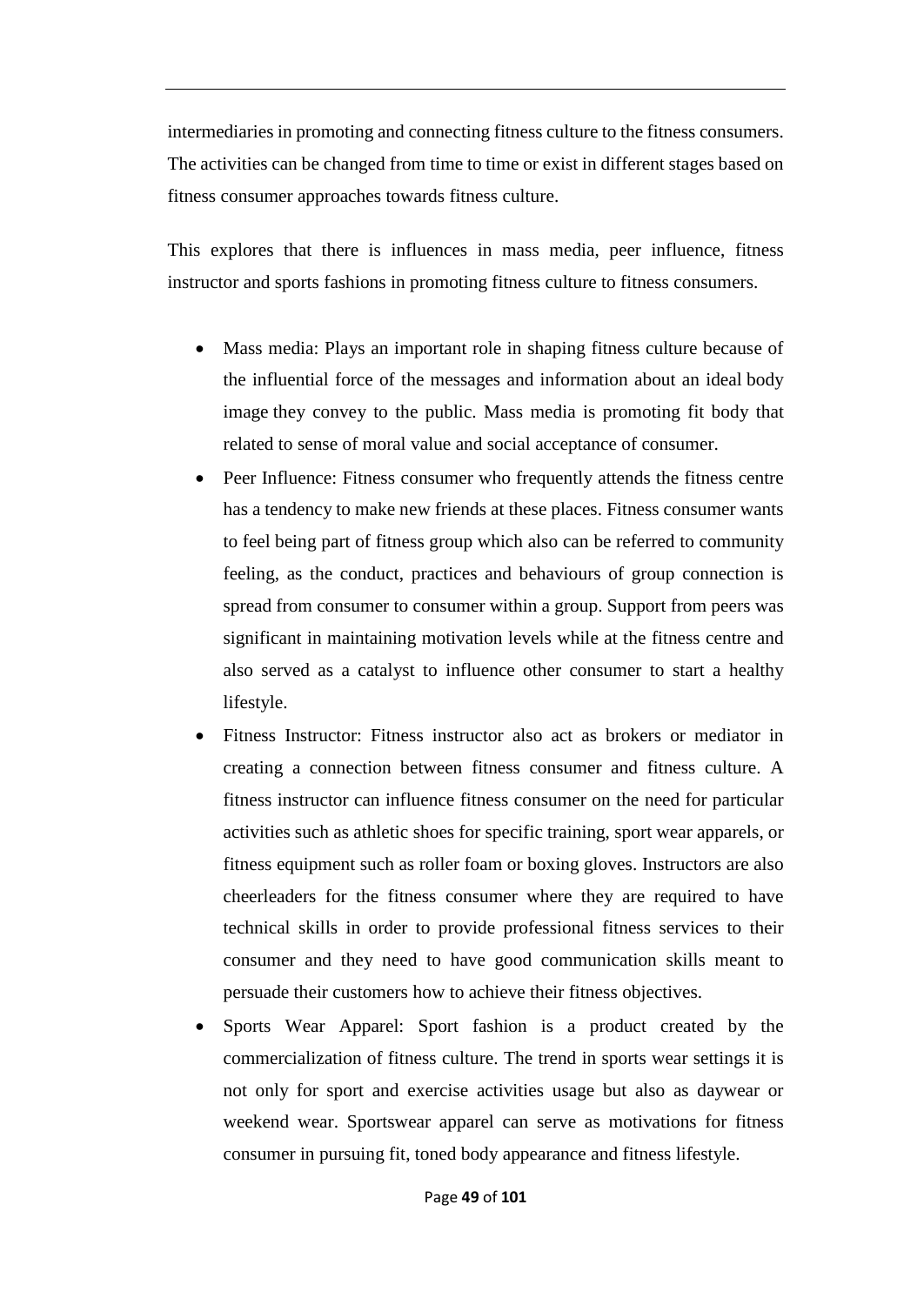Figure 4: Types of Fitness Consumer And Activities Towards Fitness Culture



### **4.2.2 The Power of Fitness Consumer**

In this finding, the researcher categorizes fitness consumers into four groups which is fitness baby, fitness grower, fitness establisher and fitness expert. The findings show how different types of fitness consumer affect fitness instructor training offerings. Below is the explanation of the finding.

Type one fitness consumer (Fitness baby) where fitness consumer is new, and have less knowledge related to fitness and uncertainty on their fitness journey. Usually, fitness consumer at this stage will have a low fitness level and less awareness on how to pursue fitness lifestyle. Fitness consumer background, fitness level, previous injury, level of understanding will have an impact on fitness instructor in the planning training program as an objective of the fitness instructor in this stage are as following: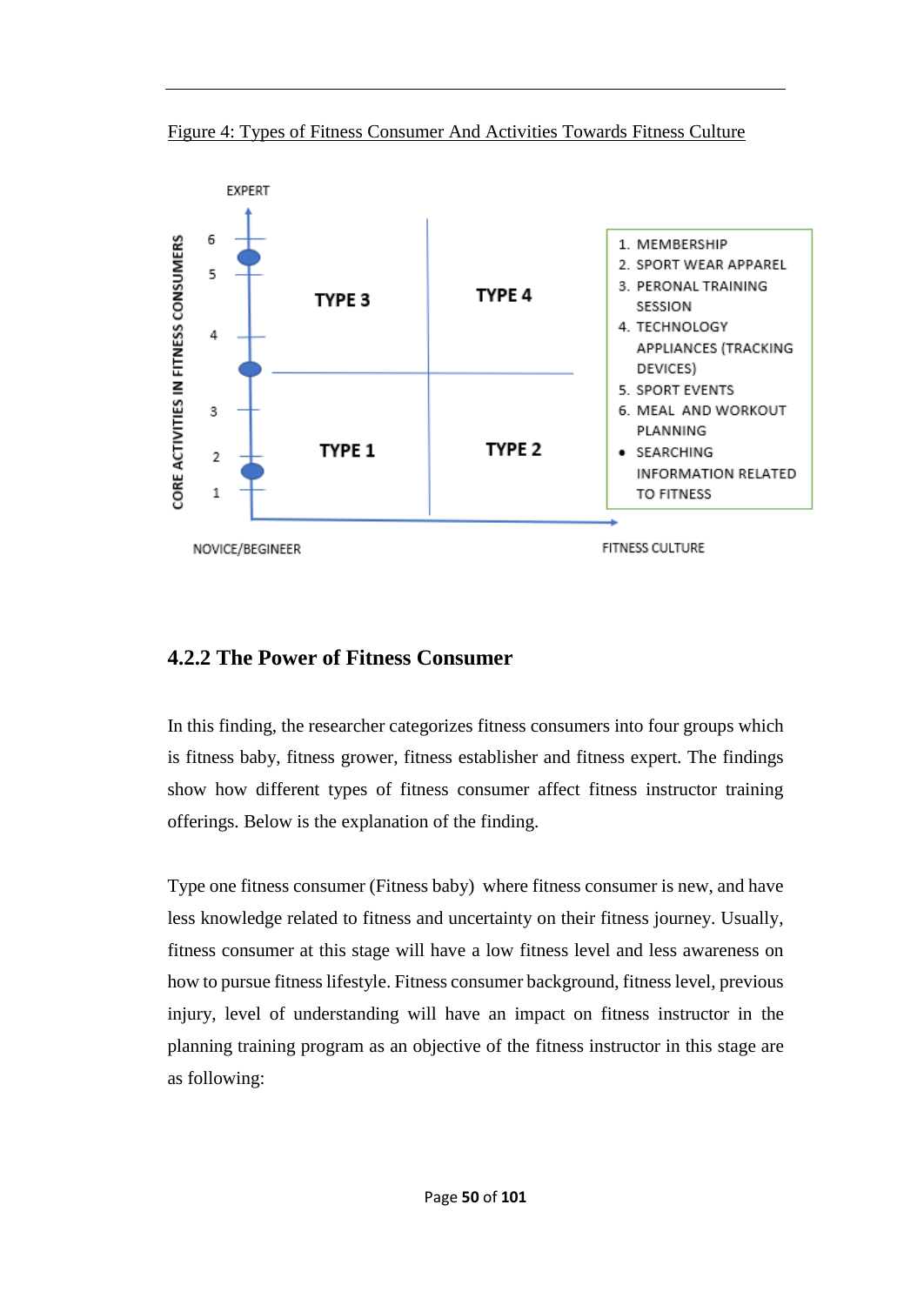- A fitness instructor is focused on positive exercise experiences and improved general health which will please and trigger fitness consumer interest in working out.
- Fitness assessments and goal setting are required so that fitness consumer understand the intention of the fitness instructor and the current fitness level of fitness consumer.
- Physiological adaptations to exercise which is important as fitness instructor doesn't want to "fright out" fitness consumer at this early stage. Motivation and patient is the key to help fitness consumer to go through the beginning phase of their fitness journey.

Type two fitness consumer (Fitness grower) when the consumer is committed and adapting well to training, proper basic exercise techniques will be established prior to new and complex movements by the fitness instructor. This type of fitness consumer have learned, experience and grow throughout stage one where fitness development and adaptation will be the influences that effect of a fitness instructor in providing fitness related information and method of the training program. Objectives of the fitness instructor in this stage are as following:

- Slowly increase the training intensity and exercise complexity.
- Adaptation and absorbing the knowledge of basic understanding of fitness through exercise and interaction with a fitness instructor.
- Focus on achieving consumer's short term fitness goals.

Type three fitness consumer (Fitness establisher), consumer mindset has recognized fitness culture as part of the living and consumer have a clearer vision of their fitness goals. In this stage, fitness consumer has been established and able to identify the benefits of exercise and instructor will share the latest fitness information to allow the consumer to explore. Fitness instructor will also introduce varieties of training methods and fitness trend in order to achieve fitness consumer's long term goal and stay involved committed in the training program. Objectives of the fitness instructor in this stage will be as following: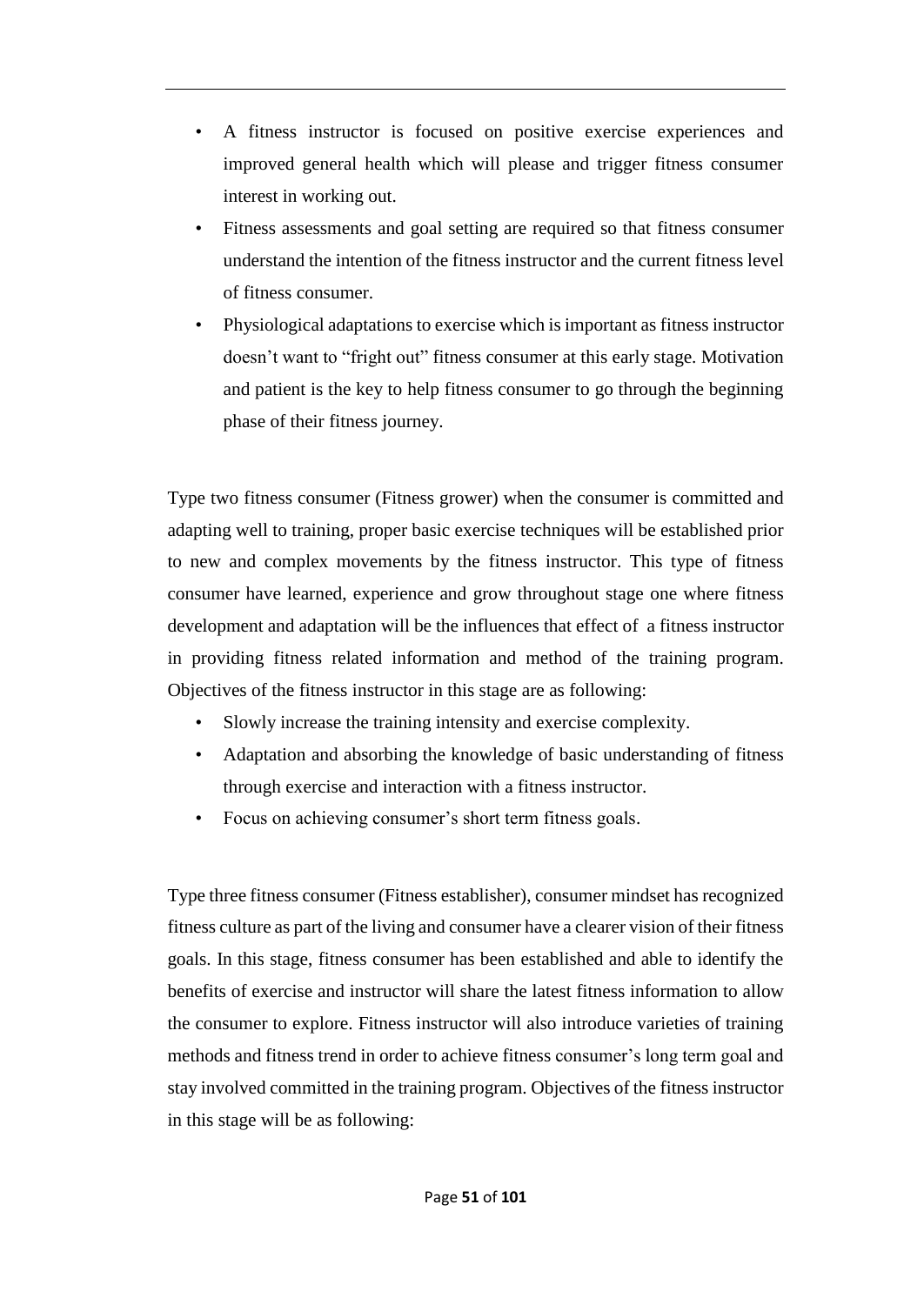- Application on varieties of training method such as:
	- o Powerlifting Training
	- o CrossFit Training
	- o Complex Training
	- o Plyometric Power Training
- Focus on achieving fitness consumer's long term fitness goals.
- Body composition changes. In this stage, fitness consumer shall see outcomes or results such as reduced in fat mass, increase in muscle mass, changes in body appearance and self-efficacy.

Type four fitness consumer (Fitness expert) that consumer devoted to fitness that "live and breathe" fitness and fitness become part of their lifestyle. For example, the fitness consumer is willing to try out a new workout trend, fitness instructor will look into it and plan specific training program that will challenge fitness consumer. In this stage, the fitness instructor is not focusing on health related training method but skill related training method as the consumer have been skilled. Furthermore, fitness consumer in this stage is willing to work hard to achieve performanceoriented goals. Objectives of the fitness instructor in this stage are as following where instructor planning are based on consumer improvement and stay enthusiastic:

- Introduction of new training methods or fitness trend.
- Changes of the training program that will benefit the consumer in an upcoming competition or fitness goal.
- Focused on sharing more in-depth fitness knowledge that will benefits fitness consumer. Besides, allow fitness consumer understand and applied the fitness knowledge into their daily practices.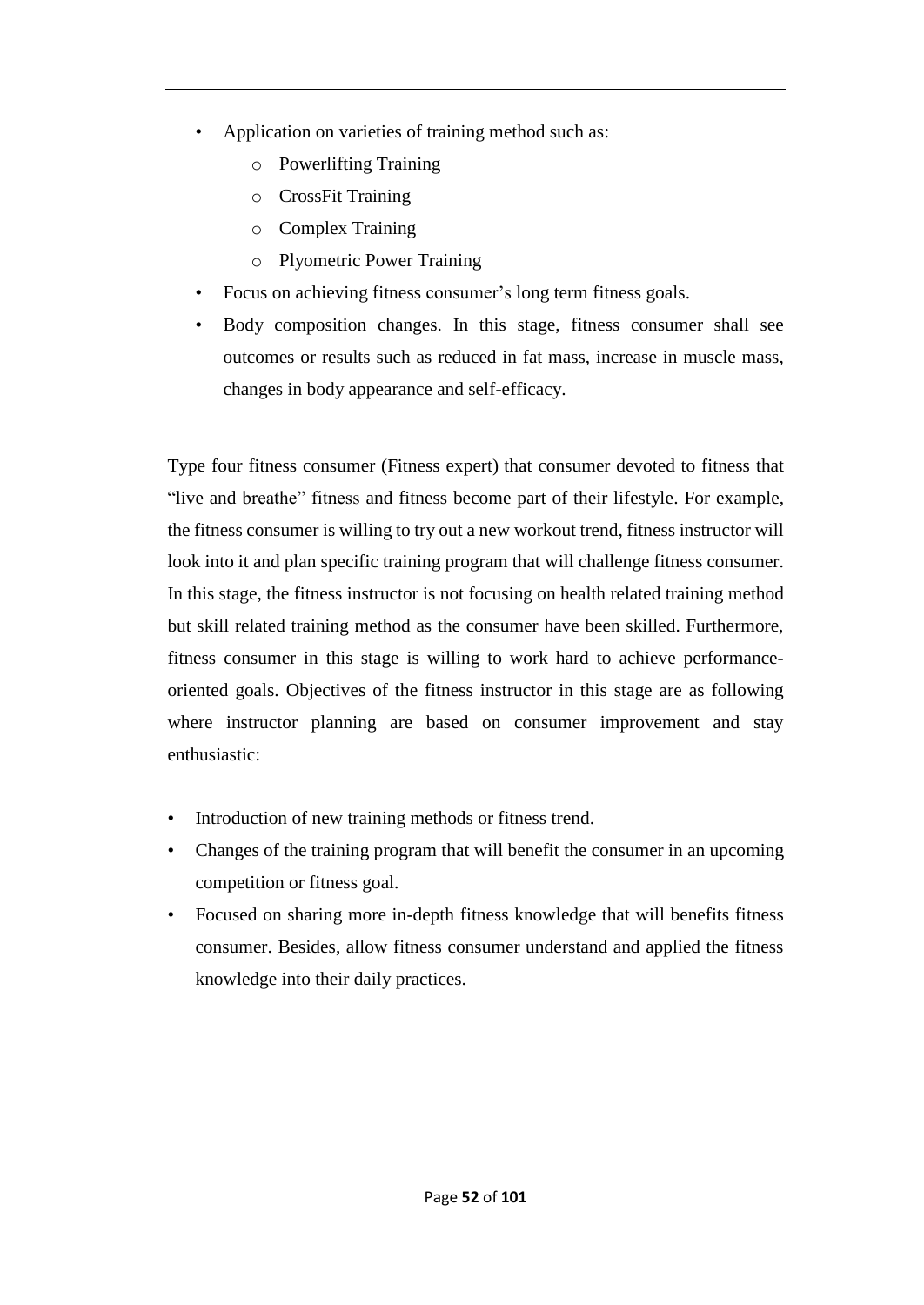Figure 5:Changes in Fitness Instructor Training Offerings When Encounter Different Types of Fitness Consumer



# **4.2.3 Process of Fitness Instructor's Role Changes as Intermediaries**

In the discussion, fitness instructor has been identified into four types of intermediaries which are broker, mediator, collector and connector (Colombo, Dell'Era & Frattini ,2015) facilitate a connection between fitness consumer and fitness culture. Below is the explanation on each role changes when instructor faced a different type of consumers.

a.) Broker

When fitness instructor meets type 1 fitness consumer, they will act as a broker at this stage. Instructor choose the most appropriate training program and fitness related advice to address the requirement of their fitness consumer based on a meticulous assessment through client screening questions, in body composition assessment and series of fitness tests. This help the fitness instructor to obtain valuable information from these assessments and to create a personalized training solution for fitness consumer.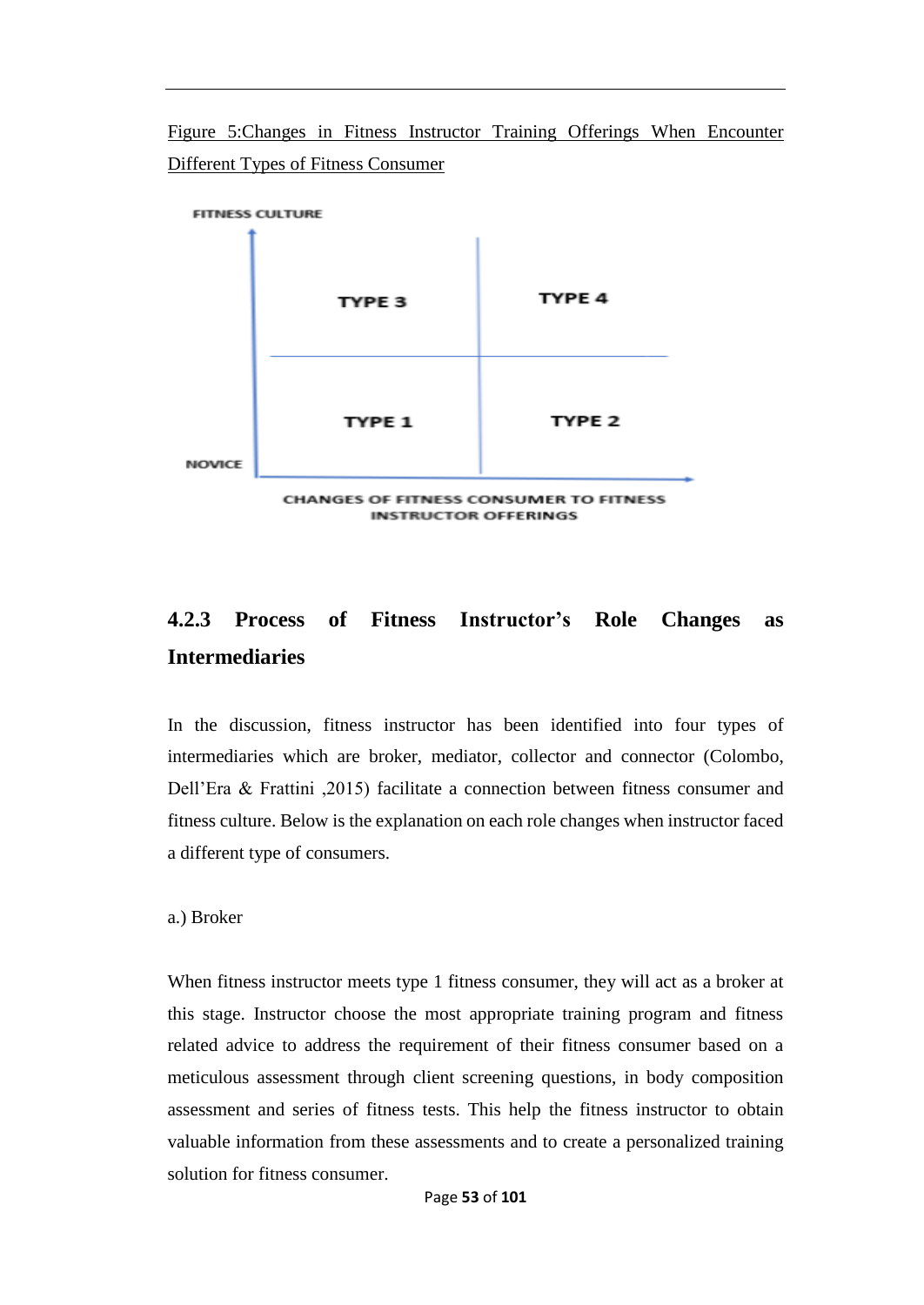*In this phase, a fitness instructor will deliver feedback and advice regarding related issues in an honest and open-minded approach with an emphasis on improving fitness consumer motivation and self-efficacy. Motivational interviewing methods are most suitable in inspecting individual's doubt towards their changes in lifestyle. Fitness instructor is customer eccentric in this stage, as they are trying to understand the needs and what type of barrier the consumer-facing, according to fitness instructor B.* 

The characteristic of fitness instructor being a broker are their capability to acquire and understand fitness knowledge and transfer it to fitness consumer by offering them effective personalized training program. Based on their understanding to the fitness consumer, fitness instructor identify precisely what is the effective training method compulsory and mandatory to discourse the fitness consumer's issues, and later fitness instructor able directly implement the foundations of exercise. In the analysis, it shows that in this stage with type one fitness consumer, the fitness instructor will "baby step" in helping fitness consumer to solve their fitness problems, characterized by basic techniques of exercise and fitness information sharing in the order they able to absorb the culture of fitness.

*When it depends on fitness instructor's experience and capability to be instinctive, to identify exercise forms, to conceptualize fitness concepts that are passionately relevant along with practical, and to convey it through the way of actions*.

For instance, in this phase fitness instructor focus on the development of basic exercise techniques to improve current fitness condition during the whole development instructor will use it as progression to uninterruptedly cooperate and understand fitness consumer. This is even more significant if one considers how instructor act as brokers perform to bring out an explanation and resolution to fitness consumer. They will understand the fitness consumer's requirements and select the most appropriate and effective foundations of fitness information between the diverse selections that instructor have the understanding and experience to. Among the vision and requirements of the fitness consumer, it also requires the necessity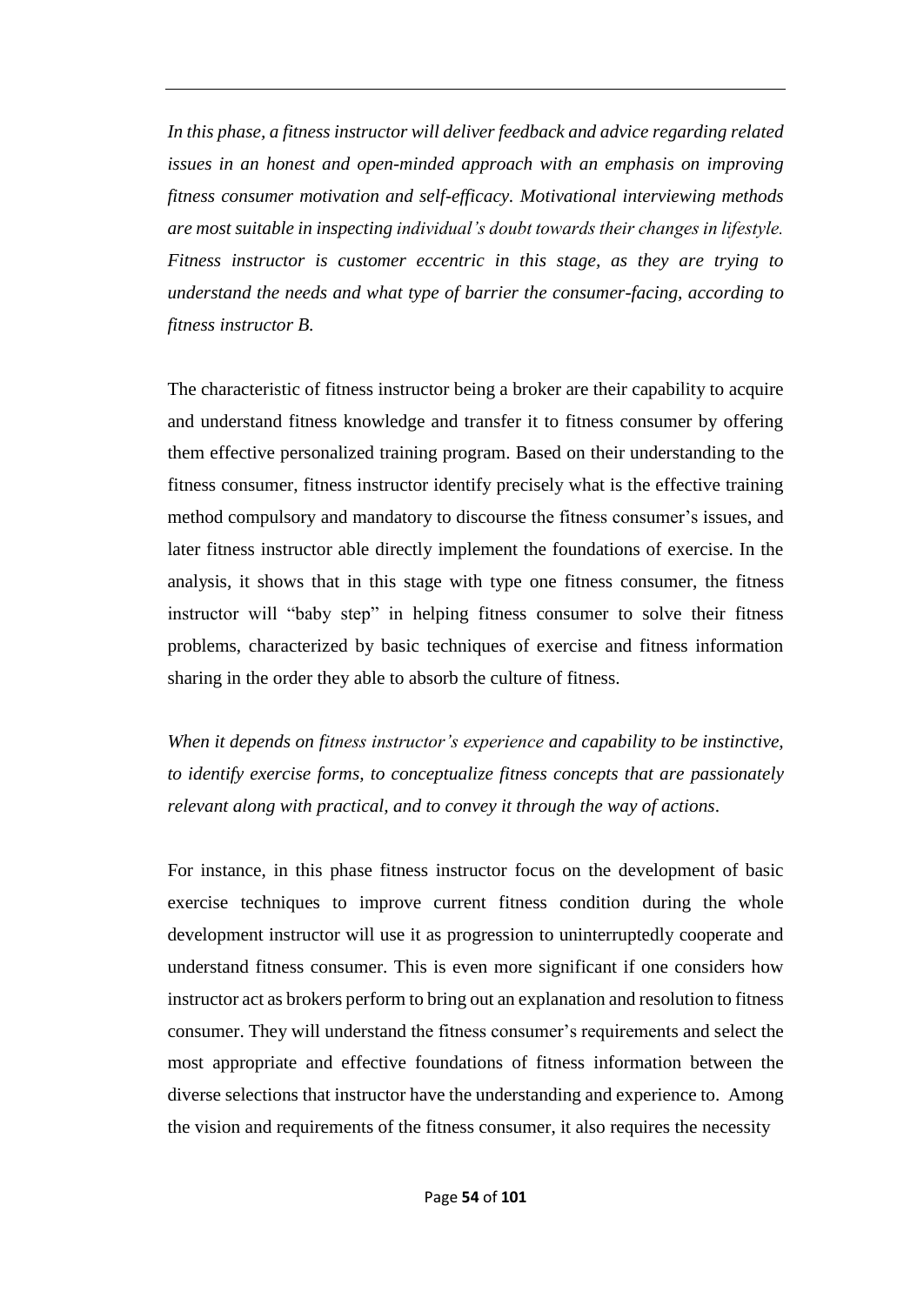for precise arrangement. Therefore broker activities are similar to fitness instructor as generally will begin with collective methods such as a goal setting and knowledge activity that designed at elaborate the objectives and deal with probable influences and changes to consumer. The goal setting and education stage are significant for producing belief between the instructor and fitness consumer. As noted by fitness instructor G:

*A fitness instructor is in a situation to acknowledge the client's requirements, desires and fitness objectives. The instructor who able to get through client requests to accomplish from a training program is in a better spot to effectively propose suitable advice and suggest them to progress in realistic but yet challenging expectations. Therefore goal setting is essential because the instructor becomes a navigator by proposing direction and guidance on how to achieve their fitness goals.* 

The first phase in building a working relationship is important for creating respectable and reliable rapport with fitness consumer. The most crucial aspects are the goal setting and education stage, it can be a platform in gaining belief and confidence in engaging to particular rapport with fitness consumer that doubt with the instructor and the goal sets.

#### b.) Mediator

When fitness consumer have been pursuing fitness culture for some time, instructor role changes from broker into a mediator which able to select more challenging training program based on the fitting between their capabilities and the fitness consumer's progression. The fitness instructor will recommend the consumer to access to their fitness resources on the internet or book materials, in doing so, it will favour potential further relationships. Similarly to the role of a broker, roles of mediator in fitness instructor are the capability to obtain fitness related knowledge and executed it into various areas through the phase of the fitness consumer transitional development. Unlike the role of a broker, mediator character offer the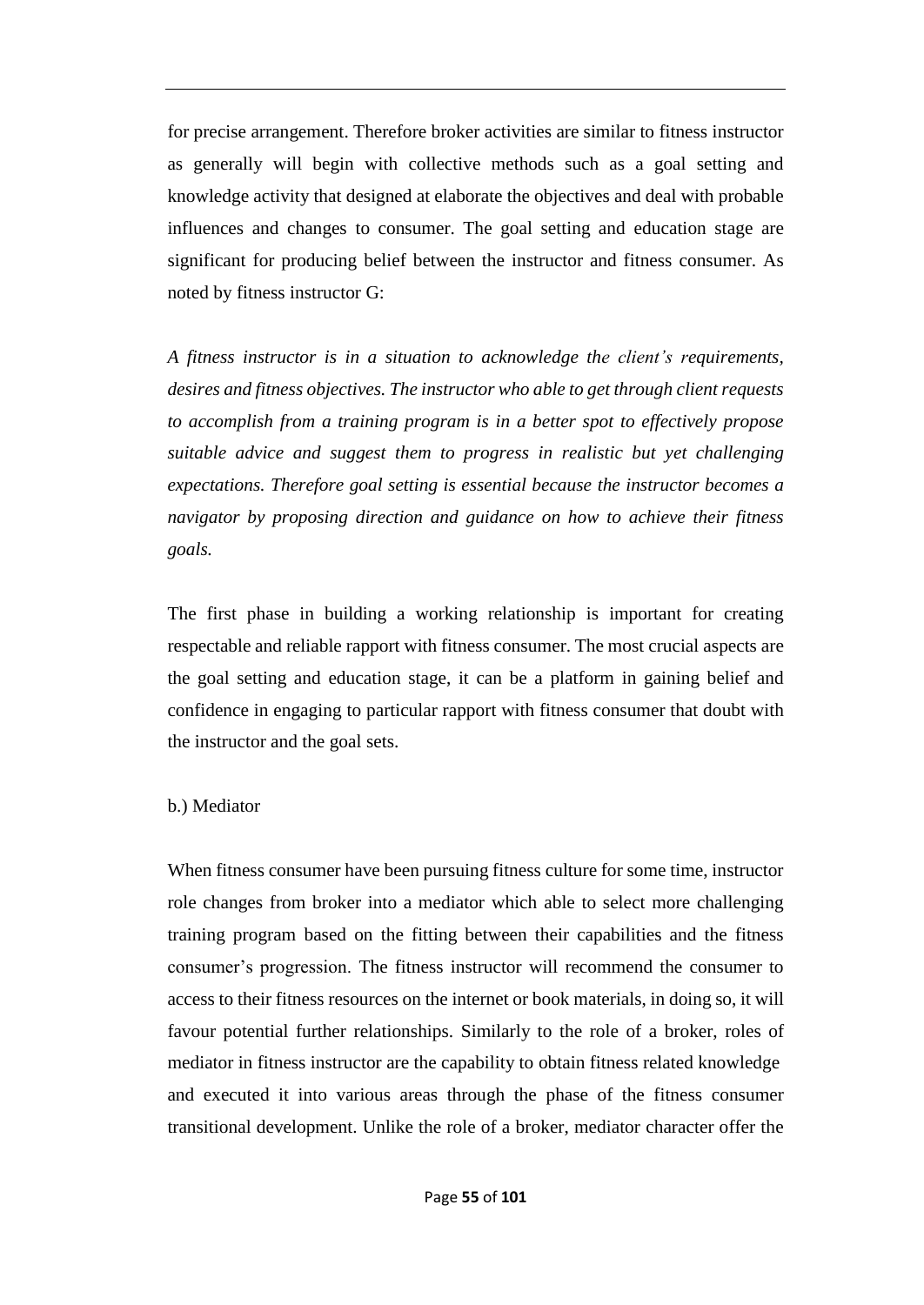consumer by sources and dealings with possibly respectable value knowledge sources.

Furthermore, fitness instructor introduces connected fitness information and training videos to consumer and ease communication and direction in the fitness culture (Dell'Era and Verganti, 2013). By influencing personal capabilities in the access and achieving fitness goals of the intermediation progression, role of fitness instructor generally helps the consumer in addressing fitness challenges that require specific fitness knowledge such as nutrition diet and continuous monitoring of progression.

*Fitness instructor N says sharing personal workout experience and allow client to understand the Personal Trainer intention helps them achieve their fitness goals faster. Besides that sharing of fitness related knowledge, videos able to motivates the client to follow or try out a new type of training. Therefore, the fitness instructor needs to know when and how to pursue clients to engage and commit in the training programs.* 

For example, fitness instructor identifies as intermediaries that bridge the gap between consumer and approaches towards fitness culture. Instructor becomes like a catalytic agent for new-fangled fitness concepts, exercise habits and training program. Besides that, the instructor also creates new opportunities for the consumer in developing their fitness condition and approaches in consume fitness culture. The significant part that symbolizes this group of intermediaries (mediator) is that they understand and intricate consumer difficulties and choose the best information, consequently involving consumer with the most appropriate knowledge based on their issues. Therefore, fitness consumer is prepared to cooperate with an instructor who capable to comprehensibly transfer what they require to address the specific fitness consumer problem. For example, instructor undergo a suitable and effective goal setting and education activity with consumer that allows instructor to identify the most suitable program to implement Furthermore, the fitness consumer should be with an open mind to evaluate and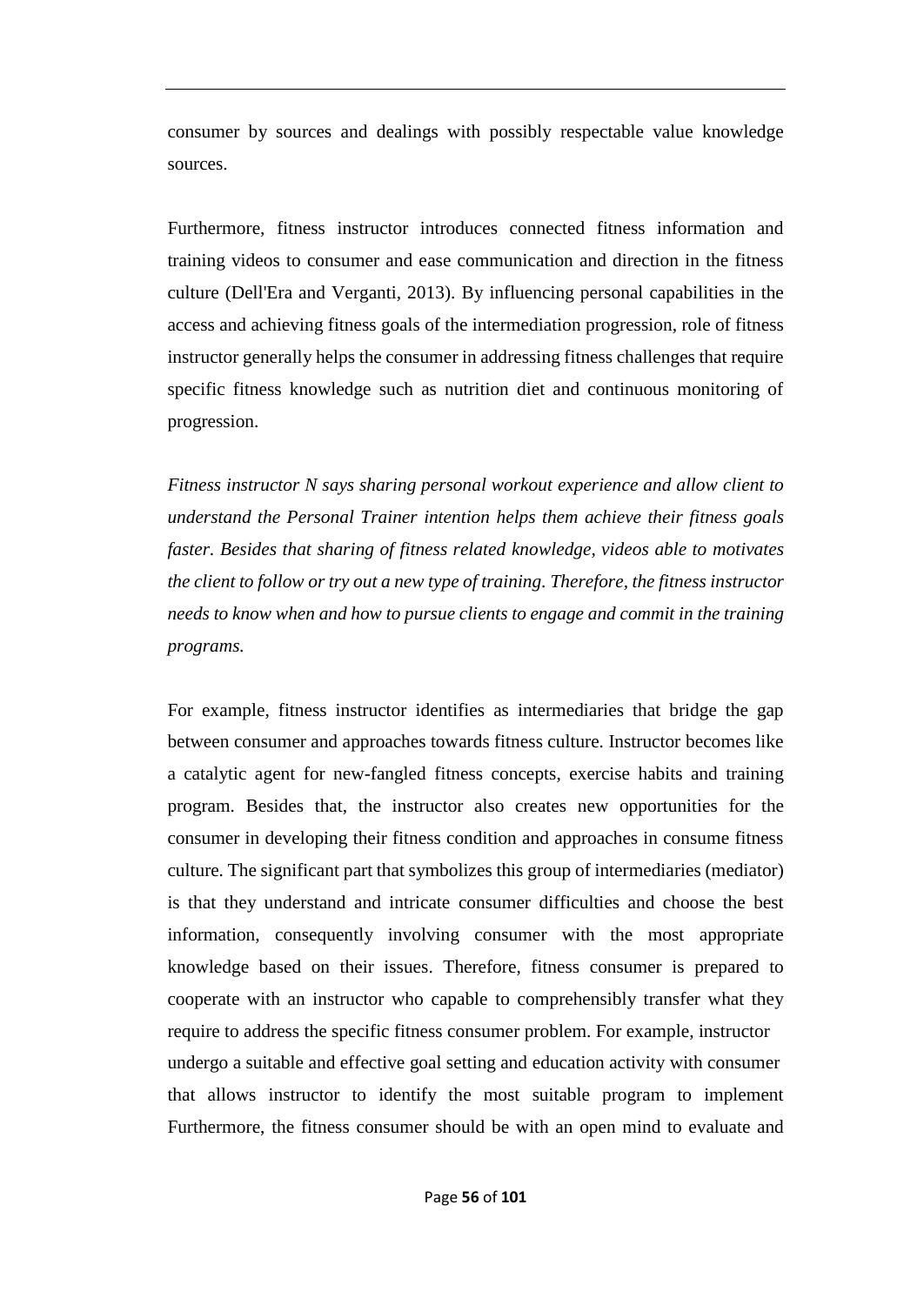understand the current issues, without cognitive perspective, and doubt of the potential outcome from the training program.

Intended for this purpose, the brief grow into an essential implement through which the intermediary such as instructor and consumer share mutual information and cooperate throughout the training sessions. Alike to the circumstance of the broker, the formation of positive collaboration with an instructor (mediator) needs that fitness consumer to change coordination capabilities that enable an operative and effective alignment with the instructor.

Particularly on the communication with new fitness consumer, it occurs when consumer likes to anticipated what exercises they prefer, but they have no knowledge of the particular exercises. Subsequently, after a few training sessions, consumer confidence on the exercise program instructor recommends and the fitness guidelines instructor proposed. Based on the findings suggests that consumer and instructor grow in interaction capabilities to fully utilize the most value from the training program. The existing literature show the consistency that identifies the importance of interaction skills in favouring the relationship with the consumer and enhancing the competence to accept the knowledge with the absent of cognitive perspectives, so that allow consumer fully absorb and understand fitness culture.

The findings are similar to Smith Maguire (2001) research that defined a personal trainer as a representative and broker of a fitness centre who attracts customers by carrying out frontline service work, motivating clients to consume fitness services, and performing emotional labour. Fitness instructor identifies as intermediaries that bridge the gap between consumer and approaches towards fitness culture.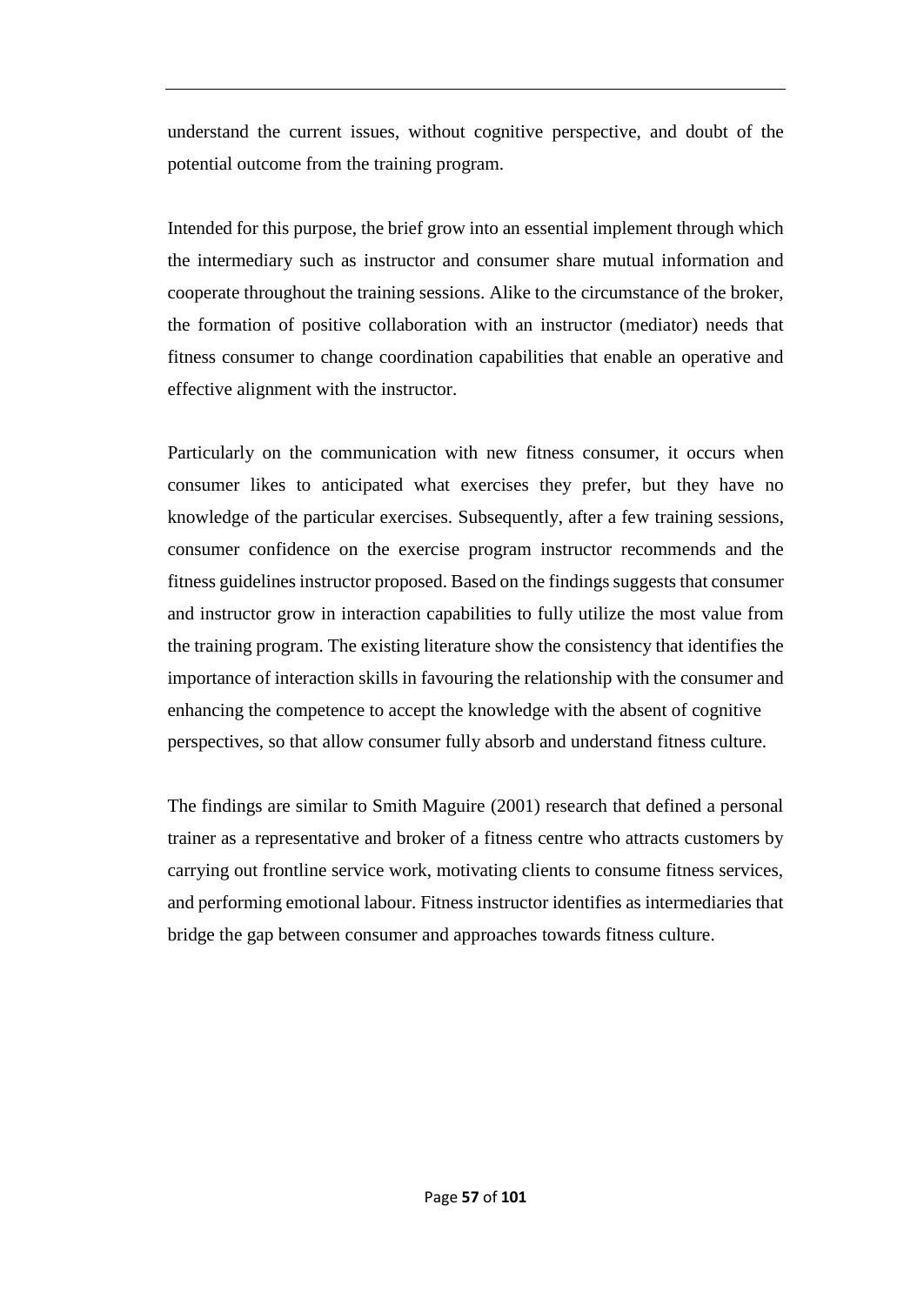#### c.) Collector

After the transition period, where consumer achieves the first term fitness goal and overall fitness level been improved. A fitness instructor will reassess consumer and will perform another level of goal setting session in order to keep the training interesting, engaging and challenging. In this stage, consumer is more independent and self-responsible on tracking their own fitness goals. From that onwards, instructor role will change from mediator to collector which instructor listen to the consumer opinion in provide solutions regarding specific difficulties faced by fitness consumer. Subsequently, the fitness instructor helps the consumer to select the most appropriate and new training program with different training intensity and complexity compared to type one and type two consumers. Mediator are not seeking for solutions, but interactions for consumer which they observe the relationship between resources and consumer.

More specifically, collector allows the consumer to search for different alternatives from other members (usual individuals), in this case participating in group classes or searching information from social media platforms such as Facebook, Youtube or Instagram. In particular, instructor (collector) doesn't recognize in advance which are the appropriate fitness knowledge areas to explore in provide solution on fitness consumer next challenges, nevertheless instructor aware and recognize the way to implore explanations from professionals in their fitness network and resources.

Lastly, the fitness instructor will let the fitness consumer know about the established resolution(s), and implement the most effective resolution(s). Put in a different way, instructor as a collector deliver solutions to the fitness consumer according to skills fitting to different knowledge domains. This features of an instructor (collector) give acknowledgement that they are principally suited to support fitness consumer in address challenges by recommend to other specialized domain knowledge, in which they are not specialized in it. At the beginning stage, the fitness instructor will help and guide consumer to achieve their fitness goals. When fitness consumer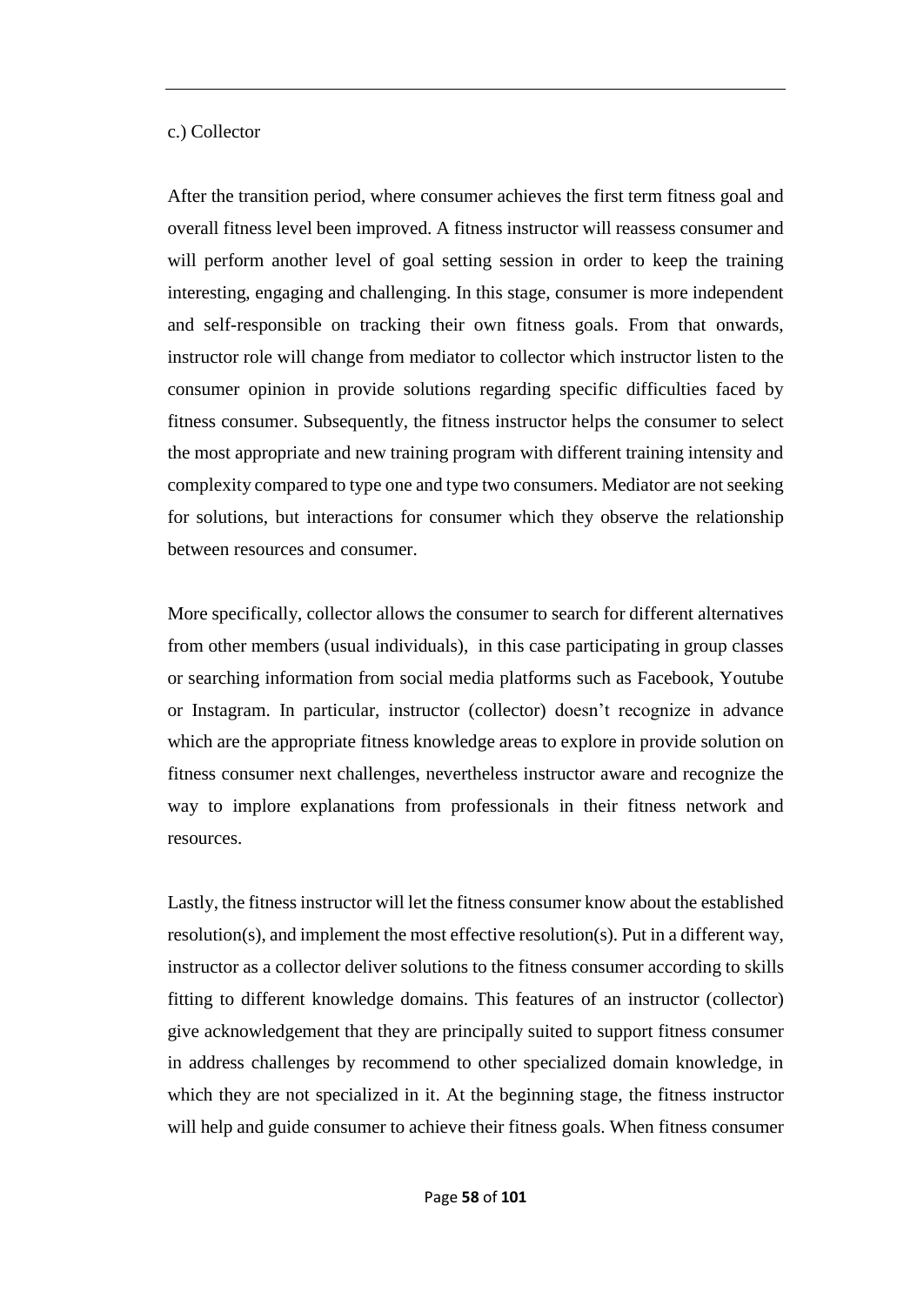is more established, instructor allows them to explore "outside the box".

For instance, instructor does not specialize in Yoga and kick-boxing however their fitness consumer is interested in learning it. In this situation, the fitness instructor will suggest to fitness consumer on the solutions according to capabilities fit into other knowledge domains such as joining group exercise yoga and engage in a personal training session on learning kick-boxing. In order to allow consumer consuming fitness culture, it is important to include in the learning process and explore new fitness knowledge.

#### d.) Connector

When fitness instructor facing type four fitness consumer who has been achieved and understand precisely what they want and practising fitness culture in their daily routine. Instructor role will change from collector to connector. In this stage, the instructor allows consumer to have the freedom to facilitate connection on how to maintain fitness culture in daily life. Connector role by receive information regarding the experience and are keen to cooperate with consumer and enable them to select from the resources to explore. Instructor offers links and fitness knowledge to the consumer meaning that the connector role just brings out the offerings, which do not involve any solutions and explanations.

Fitness instructor allows fitness consumer to explore in various suggestions from professionals that are dynamic in diverse knowledge fields, influencing the abilities of the connector about ways to achieve the next level goals in their network of experts. Correspondingly to the role of a collector, an instructor doesn't recognize which knowledge domains are required to explore into in addressing the consumer' revolution challenges, but they can effortlessly know ways to direct consumer with other professionals active in different fitness domain. Furthermore, fitness instructor undertakes various connecting responsibilities and some become more like an intermediary, others fulfil the role and responsibilities of a language negotiator, providing knowledge about fitness culture and knowledge (Verganti & Öberg, 2013).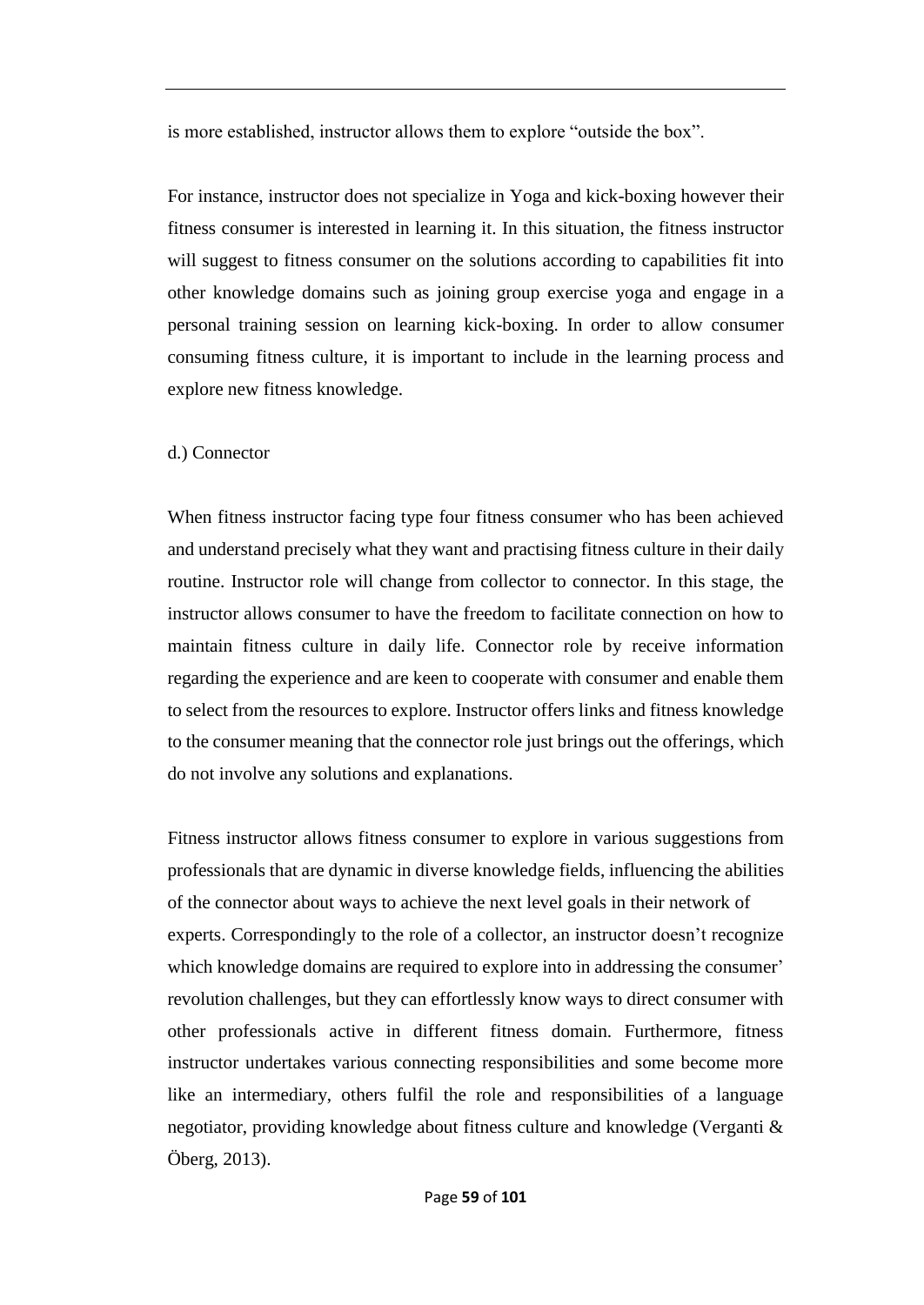Figure 6: Role Changes of Fitness Instructor as Intermediaries When Encounter Different Types of Fitness Consumers



Following, it displays that substantial practices of fitness instructor create the categories of culture and economy evident for example, fitness instructor uses their personality and interpersonal skills to engage and retain clients. This means when cultural knowledge is used as an instrument to achieve economic ends. Secondly, the logic of economics is applied to comprehensive cultural agendas such as the usage of training package agreement allows instructors to persuade clients to commit into fitness lifestyle and culture. Thirdly, the end of economic is established in cultural activities example instructor increase exposure and client engagement by participating and training at the fitness centre during their non-working hours. Last of all, cultural awareness is surrounded and transferred in the calculation of economics which means that instructor use their fitness experience with client's challenges to exercise in measure time and effort to dedicate to regaining client who has dropped out from exercising lifestyle. Fitness instructor included in the cultural intermediary effort is therefore intermediaries in both senses such as fitness instructors help to connect consumers to precise cultural products and services and essential in consuming mentality.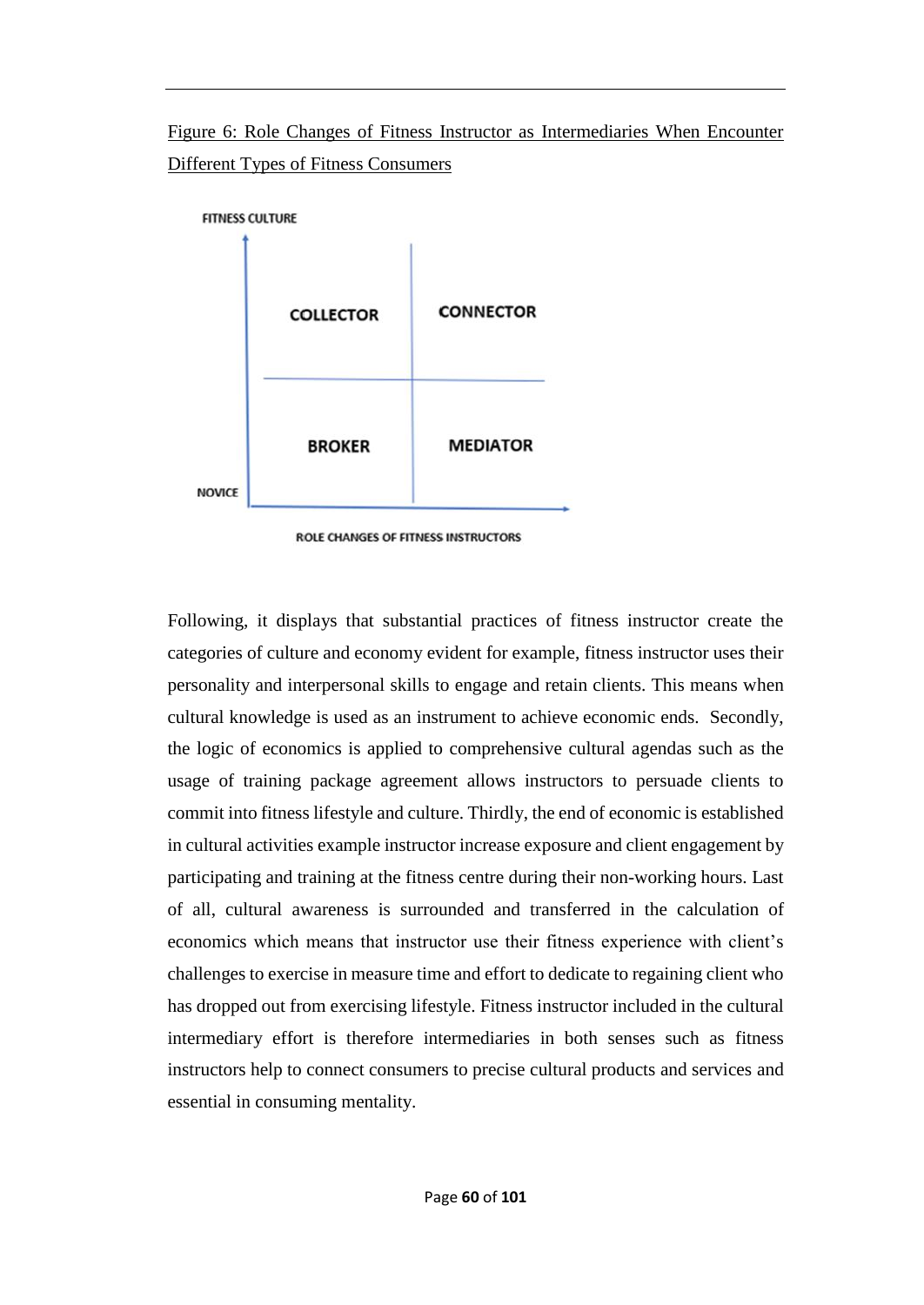## **4.8 Conclusion**

There is an overlapping relationship between core activities of fitness consumer which are exercising, using of facilities and socializing. Furthermore, different stages of fitness consumer will influence fitness instructor training offerings and approach. Communication becomes the median for the fitness instructor to promote fitness knowledge and culture.

At the beginning of the cycle, fitness instructor is more customer eccentric, effective listener and deliver basic health and fitness knowledge to the consumer. By building on working rapport with fitness consumer, fitness instructor placed themselves in a better position to help and assist them in training direction and the fitness purpose of the training. Fitness instructor helps consumer to build fitness habits such as exercise regularly, have basic knowledge and understanding on fitness, balanced healthy diet and investment on fitness technology wearable. Through fitness habits it allows consumer to gradually create fitness lifestyle through habitual practice.

Fitness consumers are categorized into four sectors which is Fitness baby, Fitness grower, Fitness Establisher and Fitness expert in pursuing fitness culture and activities towards achieving fitness culture. Giving to different types of fitness consumer have different influences in fitness instructor offerings. Lastly, fitness instructor will change role from broker to mediator then collector and connector when encountering different types of fitness consumers.

Effort of cultural intermediary in fitness culture context shows that fitness instructors help to connect consumers to precise cultural experience and essential in consuming fitness mentality into their daily practices. Furthermore, fitness instructor role and responsibilities such as language negotiator, fitness guidance and helps fitness consumer to find sense of moral value and social acceptance through practices of fitness lifestyle.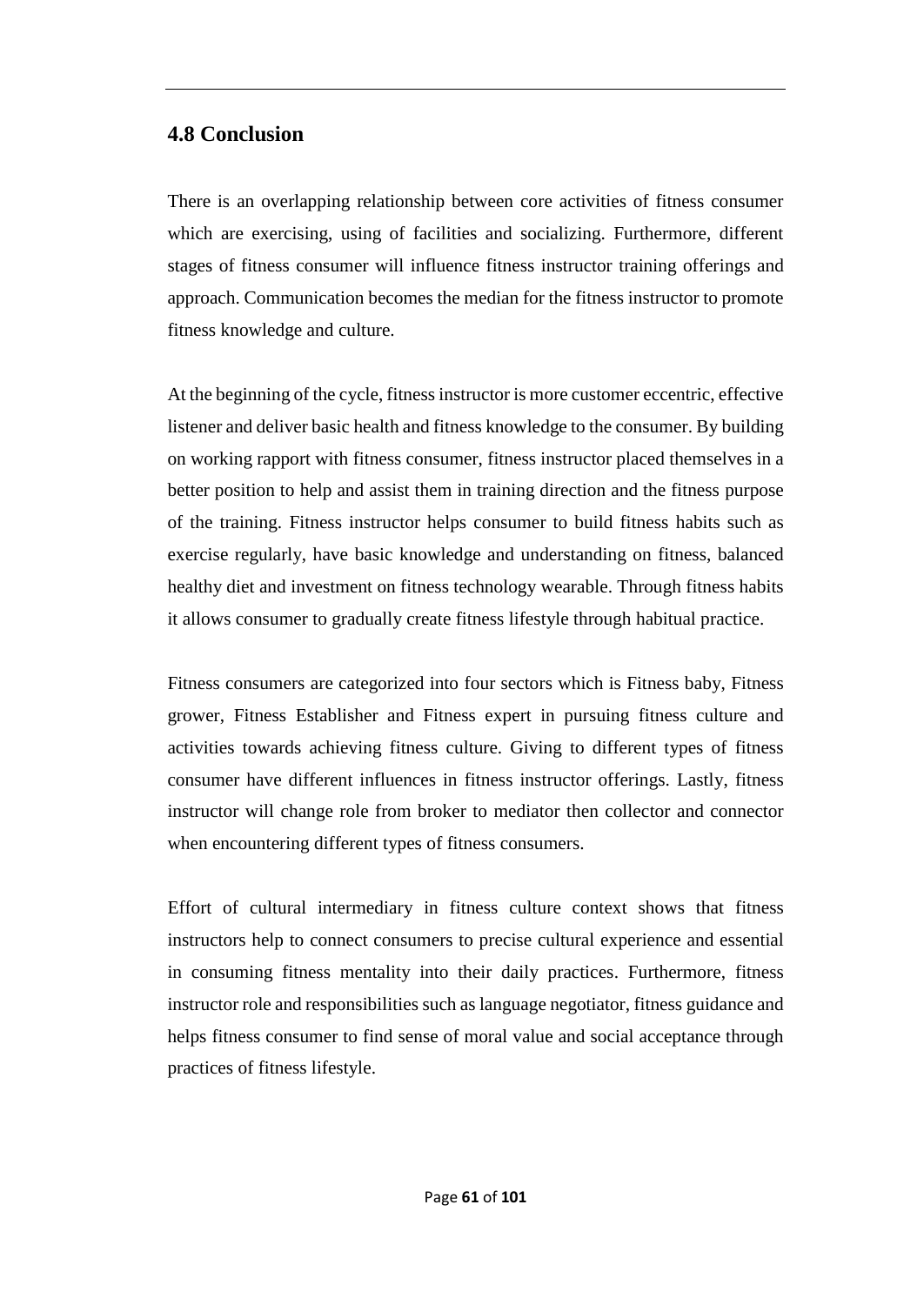# **CHAPTER 5**

# **CONCLUSION, LIMITATIONS AND RECOMMENDATIONS**

### **5.0 Introduction**

In Chapter 5, the limitations of the study and recommendations of future research will also be discussed in this chapter. Lastly, the study will conclude with a comprehensive conclusion.

### **5.1 Study Limitations**

This study has its own limitations, which are listed as follows:

Primary, analytic method and collecting in examining the research is deeply according to researchers' personal prejudgment on method in analyzing and categorize informants' answers into various subject matters. It is difficult to evade any research prejudice and preconception with qualitative practice because of researchers' presence during data collection procedure according to Malhotra and Birks (2008). However, adjusting to other supportive methods will guide towards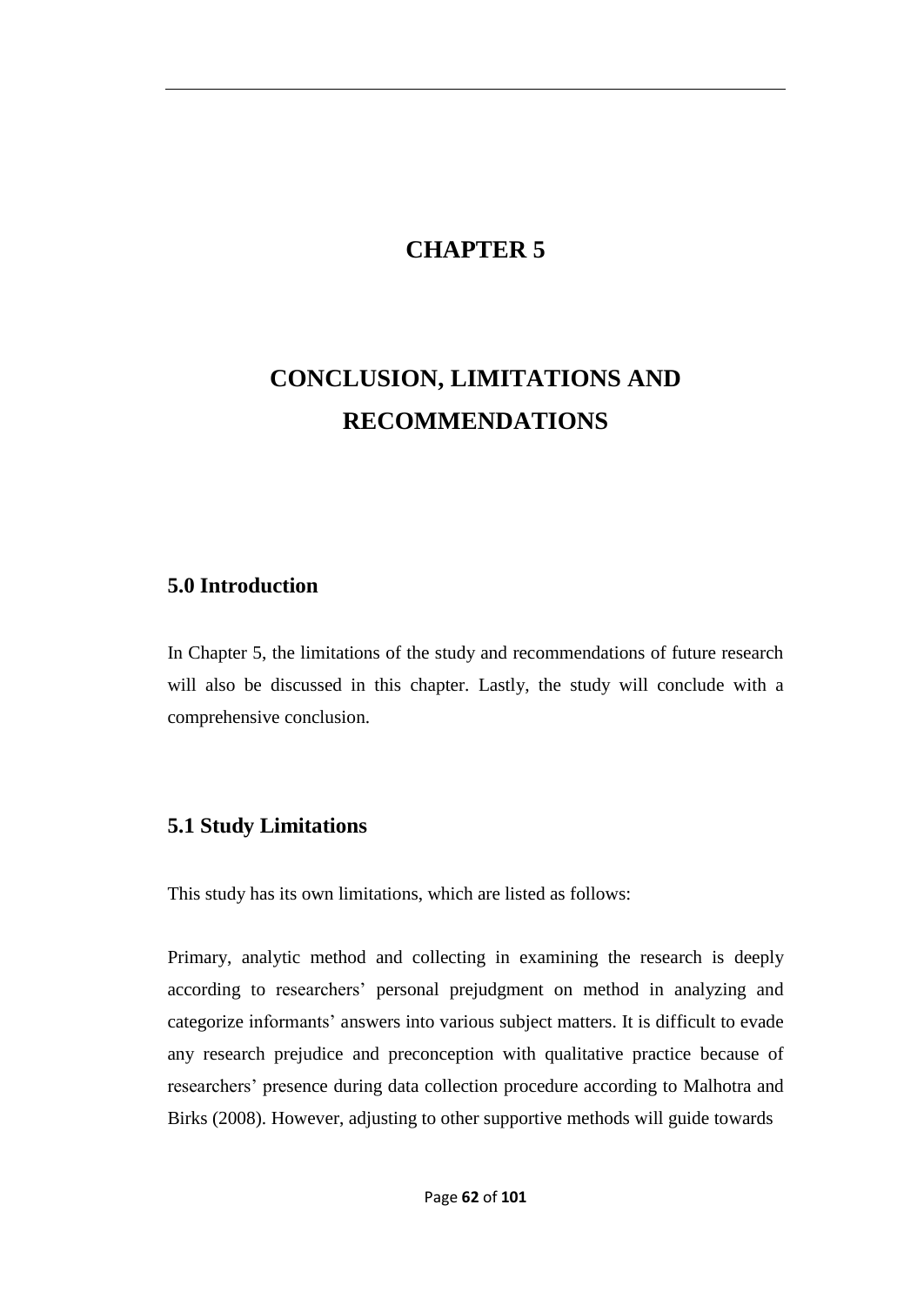better credibility and reliability of research with lesser the jeopardy of research prejudice. Besides that, the researcher is not familiar with the data analysis which may lead to non-consistent research outcome.

Additionally, other limitations of this study are researcher inexperience and lack of strong interview skills, which could limit collecting more useful information. For example in the first three focus group interviews sessions, the researcher can assist the informants to speak further and in details on some questions to gather more meaningful information. Moreover, absent of follow up interview may be required in order to track down some information more accuracy.

## **5.4 Recommendations For Future Research**

In this academic environment, this study will be an opening awareness for paying attention to the cultural intermediaries in Malaysia's fitness sectors. In future research could expand the studies with intermediaries include technological appliances gadgets, social media platform, technology and fitness instructor relationship between fitness consumer in promoting fitness culture. It is important to investigate whether these emerging technology intermediaries indeed do turn as tastemakers, in the sense, that is in shaping fitness consumer's conceptions of fitness and value. In addition, it can be involved in participants fitness consumption process and it will bring out richer content of the discussion.

As a method of basic, exploratory research, this study has focused on providing a better understanding of the nature of the fitness industry, which has revealed a variety of matters to explore for future study. Future researchers could take on larger scale research that compares cultural intermediaries role in fitness industry of several countries and contrasts the role on moderating and managing fitness consumer in promoting fitness culture.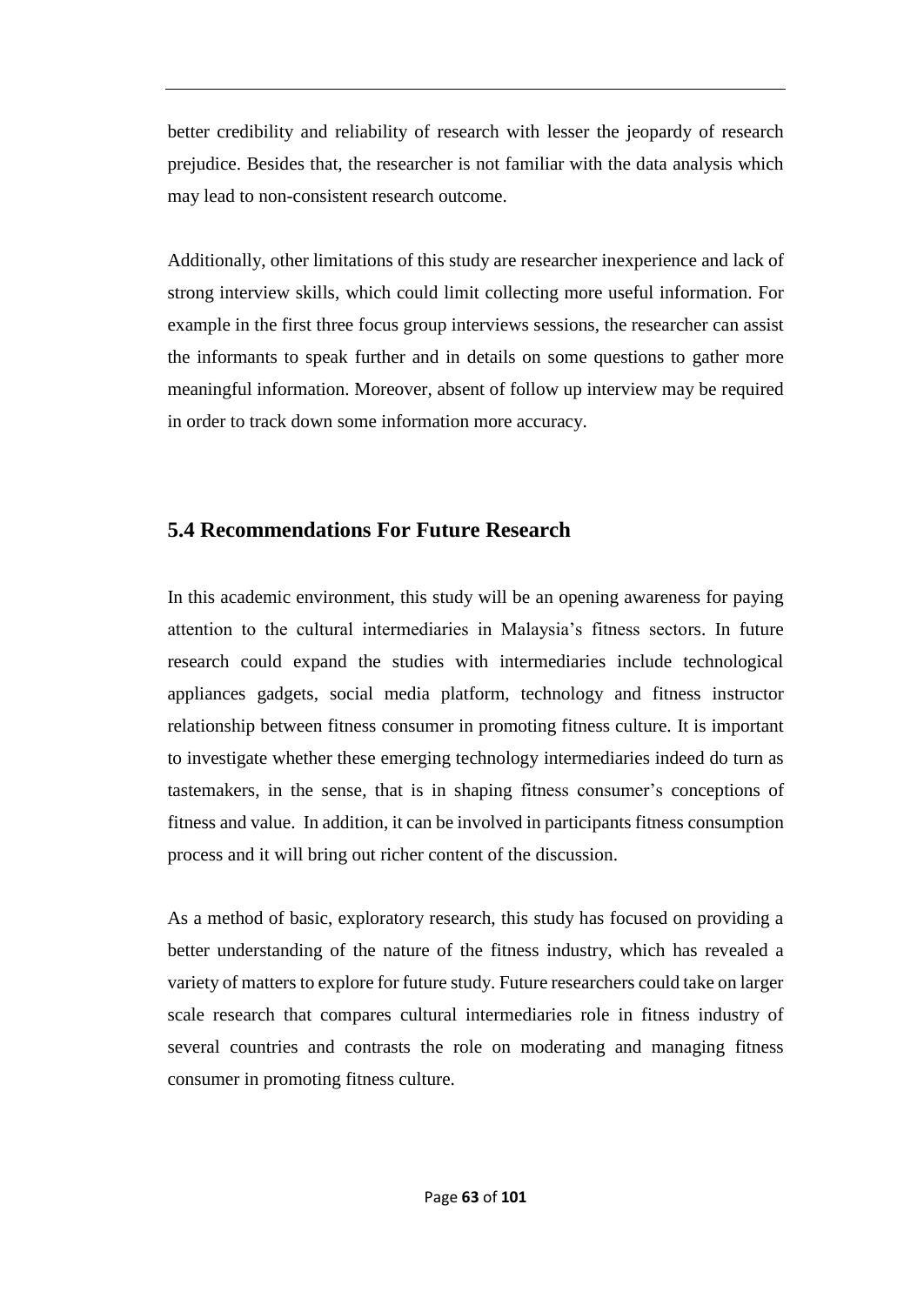Further research in the health-and-fitness area would also be welcome. Future qualitative studies could modify, verify, or elaborate on the current background. There are potential directions to better understand the fitness consumers' acceptance process and motivations to make fitness as their lifestyle can be categorised into evolving the existing research and new research methodologies.

Quantitative studies (for example, studies using structural equation modelling) could quantify the relationships between the various factors of cultural intermediaries, and develop the framework further. The most important point for future researchers is to apply both qualitative and quantitative type of researches on Malaysia fitness industry.

#### **5.3 Conclusion**

In this study, these intermediaries roles in the field of fitness context and elaborate on how their position in the field impacts on consumer in pursuing fitness culture and how the consumer able to influence instructor in their offerings.

Fitness instructors are known as cultural intermediaries for example instructors are known as expert, coordinator, broker or maintainer in fitness industry [\(Foster and](https://www.ncbi.nlm.nih.gov/pmc/articles/PMC6256716/#bibr14-1461444817711403)  [Ocejo, 2015;](https://www.ncbi.nlm.nih.gov/pmc/articles/PMC6256716/#bibr14-1461444817711403) [Bliss, 2016\)](https://www.ncbi.nlm.nih.gov/pmc/articles/PMC6256716/#bibr2-1461444817711403) that able to applied for their assigned position, connections, knowledge and abilities to position themselves in the nebulous space between production and consumption and in doing so play an active role in shaping the discourses and practices of both. It shows in the finding that fitness instructor implements specialized training program, fitness knowledge and allow clients to absorb and understand the fitness culture so that they could practice and become part of their daily routine. Besides, instructor motivated to engage fitness culture into daily practices in order to extract advantage and profit based on their position; to build and reinforce structures for collective good; and/or to translate, interpret and frame cultural products for an audience (Foster & [Ocejo, 2015\)](https://www.ncbi.nlm.nih.gov/pmc/articles/PMC6256716/#bibr14-1461444817711403) or, in many cases, a combination of all three. Fitness instructor role and responsibilities such as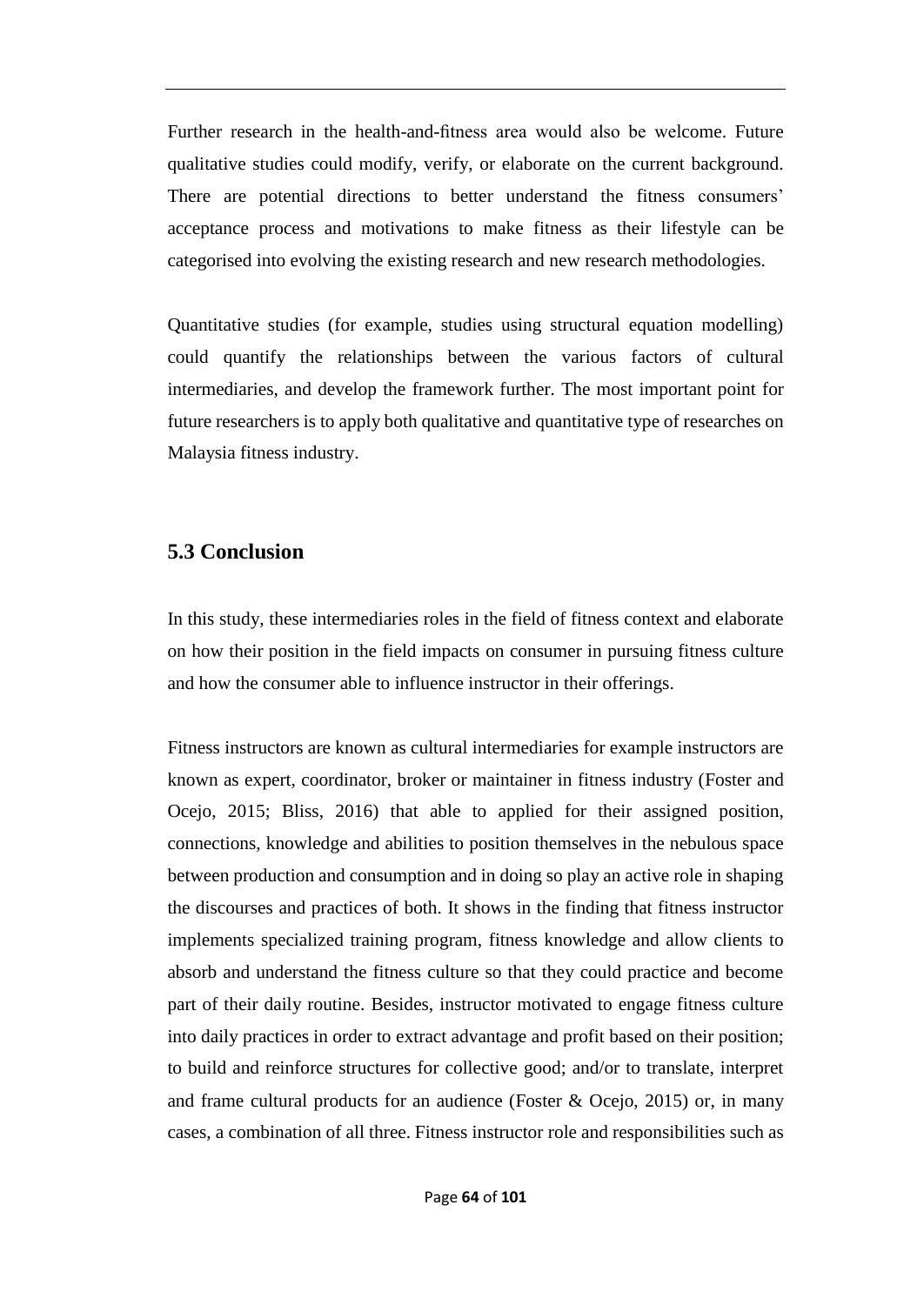language negotiator, fitness guidance and helps fitness consumer to find sense of moral value and social acceptance through practices of fitness lifestyle.

Fitness instructor also controls clients training routine according to their experience, knowledge of exercise and suitability of the training programs. For example, fitness instructor design, plan and lead an exercise program into warm up, workout contents, and warm down stretching routines in addition decide on the period of cardiovascular endurance workout for clients after the training session. Likewise, fitness instructor allocates underweight, overweight, and obese fitness consumer to different workout routines and usage of equipment in the fitness centre according on their technical knowledge and experience with types of training programs that helps to achieve maximum results for particular consumers. Besides that, fitness instructor also helps form fitness consumer body appearance with the source of comprehensive understandings about each of them through their improvement of unwanted exercising behaviours or habits and improve consumer sense of moral value and social acceptance. Thus, regularizing their overall workout routine is part of the concept to promote fitness culture. Through this process of transformation, fitness culture are gradually influences into consumer daily lifestyle and makes fitness as a routine practice. Besides, consumer increase sense of social acceptance and moral value when fitness become their daily lifestyle.

Furthermore, the main resource for fitness instructor is represented in fitness cultural intermediary are personal belief in the fitness lifestyle. Through the benefit of an open commitment to fitness, marketing is changed into preaching which means in order to fulfil a fitness instructor work, fitness instructors are believing and implementing fitness culture besides allows fitness consumer to absorb and understand it to implement into daily practices (Zhang &Li, 2014). Fitness instructor provides motivation and determination directions towards achieving a healthy lifestyle and fit appearance so that consumers boost not only self-efficacy but also moral value and social acceptance.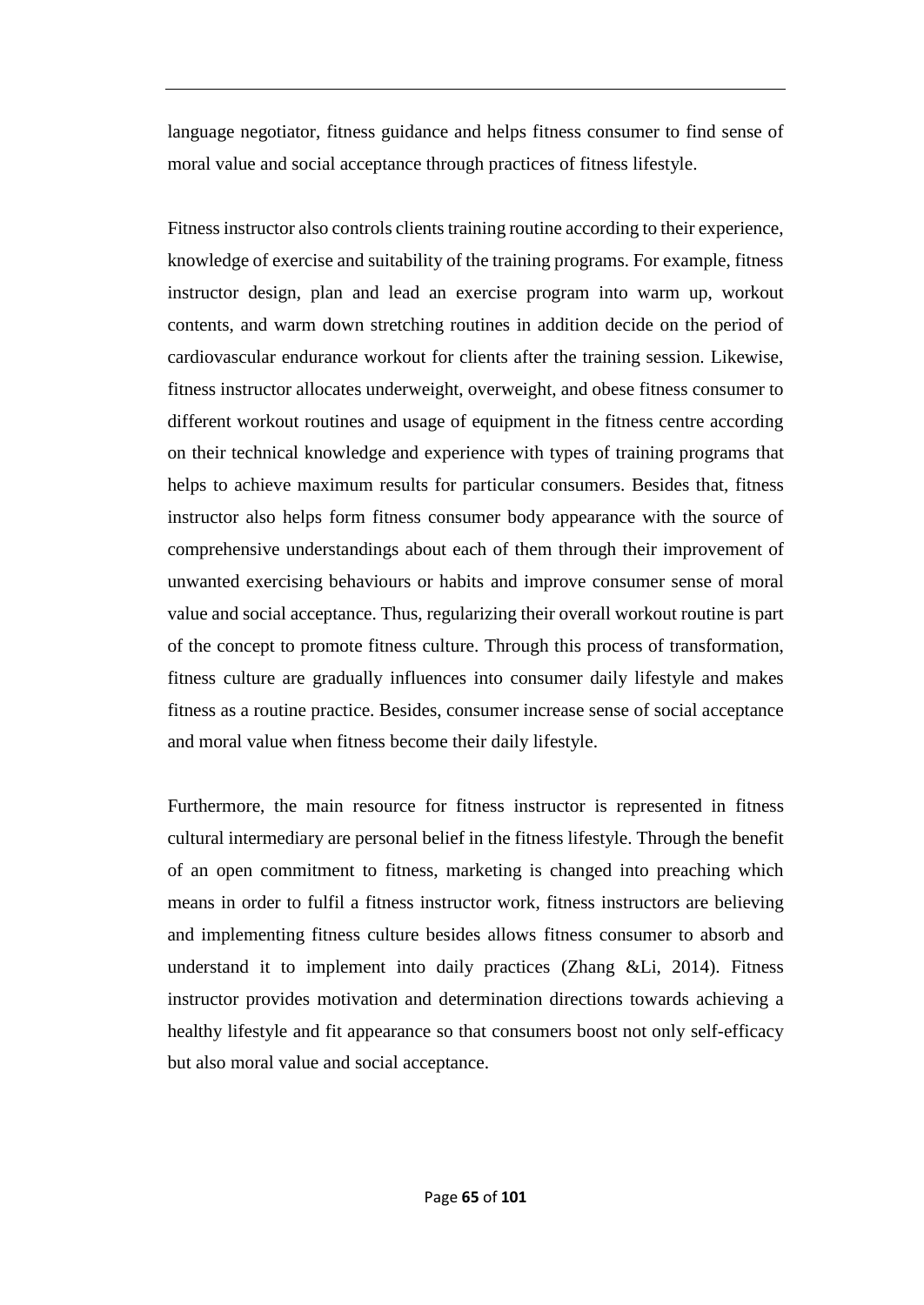There are four types of fitness consumers approach in consuming fitness culture which is fitness baby, fitness grower, fitness establisher and fitness expert (performance oriented). Different types of activities, behaviours and habitual practices occur in different types of fitness consumer such as membership, purchasing sports apparel, investing in technology appliances gadgets, hiring fitness instructor, searching for fitness related materials, interacting with fitness community, planning meal and workout and participating in sports events. All these activities can become intermediaries and motivation for fitness consumer in pursuing fitness culture.

This study highlighted the concepts of a fitness consumer participation experience in fitness, rituals and directions by interaction with fitness instructors that helps embodied revolutions that sustained in the negotiations between personalization and standardization in fitness training and fitness habitual practices. Consumers are persuaded to accept fitness culture on their own with the supports from social groups and fitness instructor guidance as motivation and acceptance.

Fitness culture as an effect is experiencing profound transformation in how it is perceived and experienced by fitness consumer. As technology is occupying our daily life every day, fitness consumers are addicted to try out and search from different social media platforms or search engine (Google), to get latest information and technology appliances that related to fitness. For example, fitness consumer will do a comparison between meal planning methods, exercise technique and the latest fitness trend from online platforms. Besides human interaction such as fitness instructor, these technology approaches are emerging as cultural intermediaries in promoting fitness culture.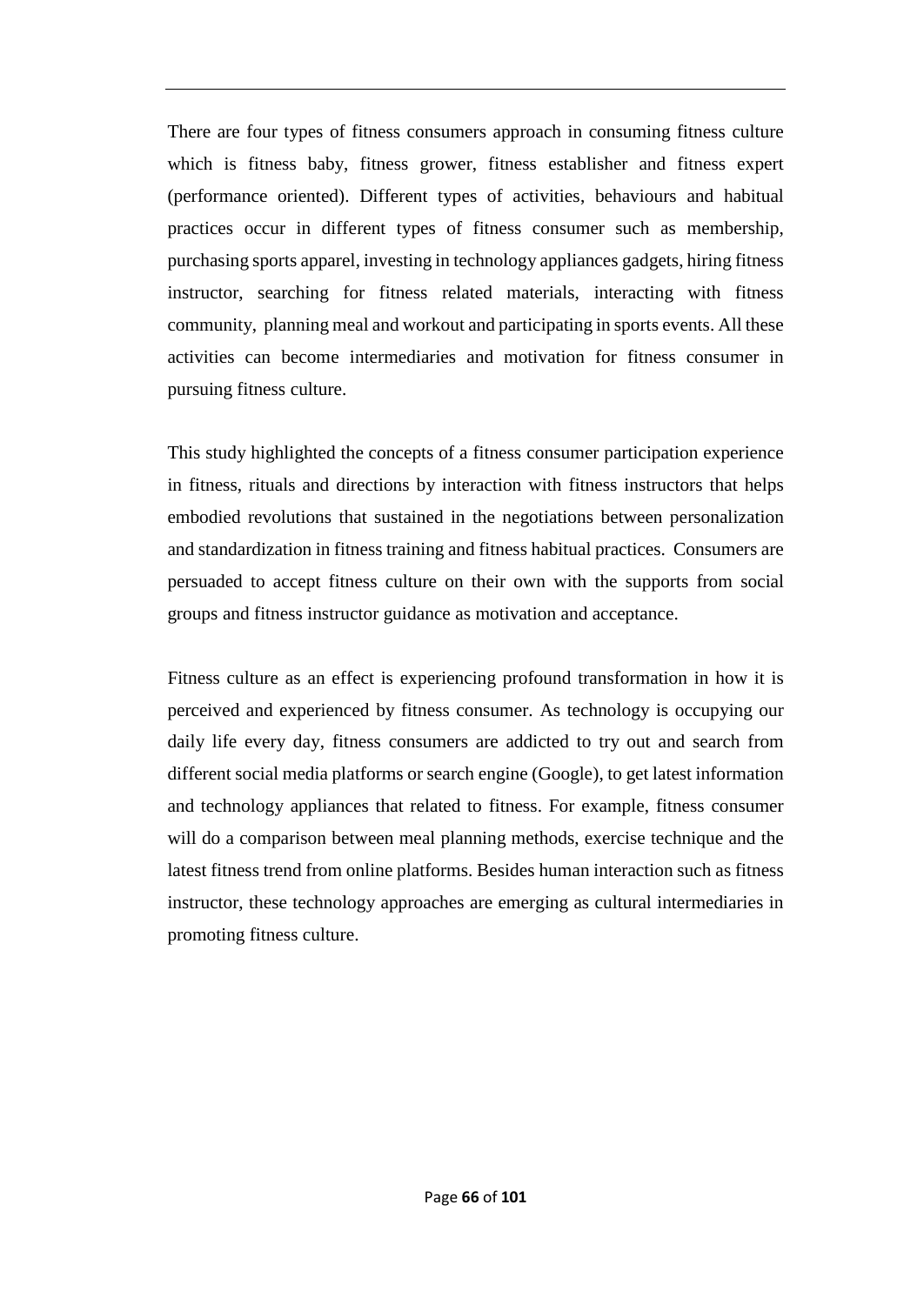# References

- Agogue, M., Ystrom, A., & Le masson, P. (2013). Rethinking the role of intermediaries as an architect of collective exploration and creation of knowledge in open innovation. *International Journal of Innovation management 17(2)*, 1-24.
- Andreasson, J., & Johansson, T. (2014). The Fitness Revolution. Historical Transformations in a Global Gym and Fitness Culture. . *Sport Science Review.* .
- Andreasson, J., & Johansson, T. (2015). The New Fitness Geography : The Globalization of Japanese Gym and Fitness Cultur. *Leisure Studies*, 1-12.
- *Anytime Fitness*. (2019). Retrieved from Find Your gym anytime fitness: https://www.anytimefitness.my/find-gym/
- Barbara, B. K. (2015). Participant Observation as a Data Collection Method . *Qualitative Social Research*.
- Berthoin Antal, A. (2014). When arts enter organizational spaces: implications for organizational learning. In *Knowledge and Space: Volume 6, Learning Organizations : Extending the Field* (pp. 177-201). Netherlands Dordrecht: Springer.
- Bliss, L. (2016). *How 'maintainers', not 'innovators', make the world turn.* Retrieved from City Lab: Available at: http://www.citylab.com/design/2016/04/how-maintainers-not-innovatorsmake-the-world-turn/477468/
- Bourdieu, P. ( (1993). ). *The field of cultural production: essays on art and literature, in Johnson, R. (ed.) .* New York: Columbia University Press.
- Bourdieu, P. (1984). *Distinction: A Social Critique of the Judgment of Taste.* Cambridge, MA: Harvard University Press.
- Bourdieu, P. (1984). *A Social Critique of the Judgement of Taste.* Cambridge: MA: Harvard University Press.
- Brehm, B. (2013). Group Exercise: Good teaching enhance adherence. . *Fitness Management*.
- Bryman, A. (2012). *Social Research Methods.* Oxford University Press.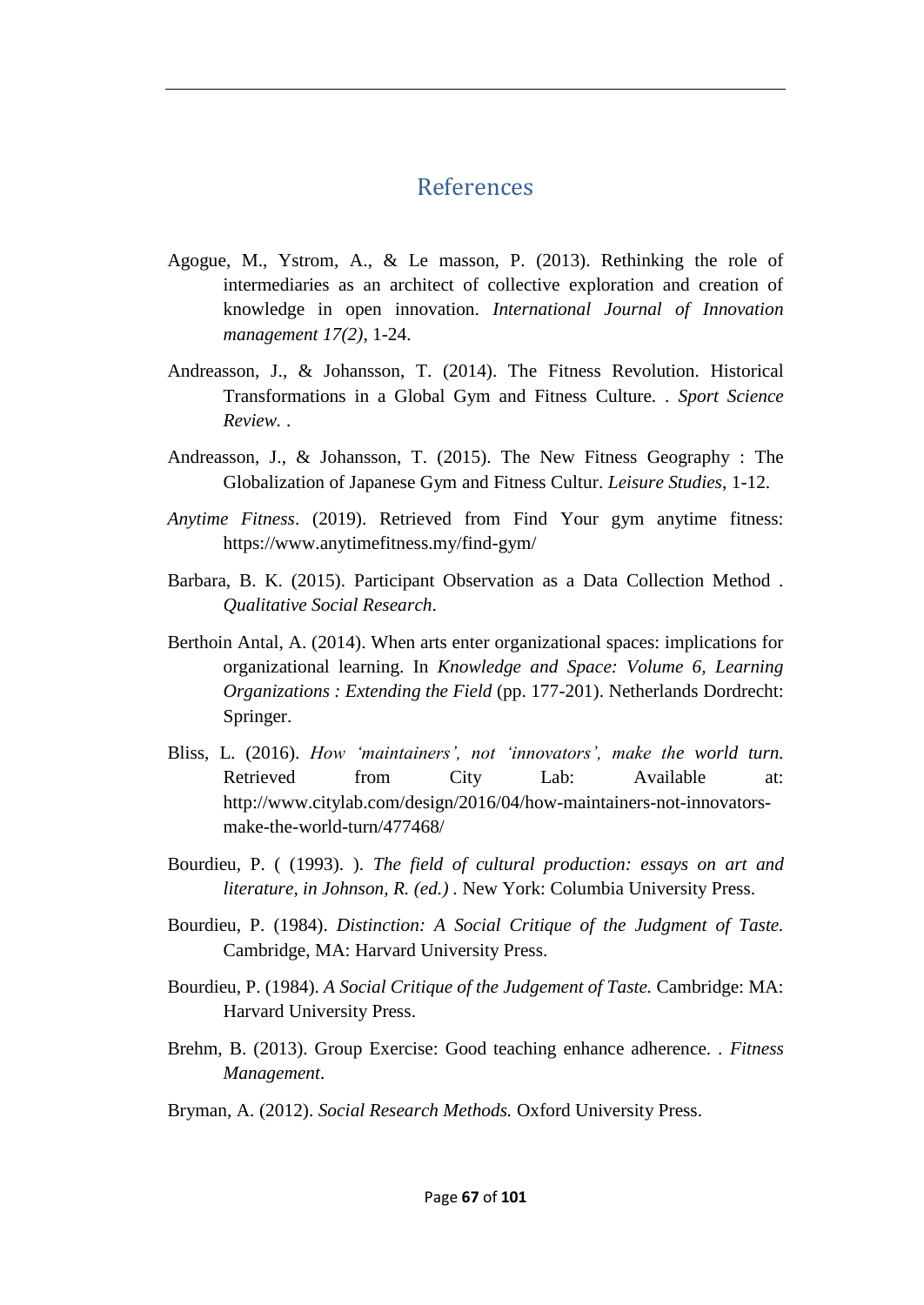- Buunk, B., & Gibbons, F. (2017). Social comparison: The end of a theory and the emergence of a field. *Organizational Behaviour and Human Decision Processes, 102*, 3-21.
- Clarke, V., & Braun, V. (2013). *Thematic analysis. In A. C. Michalos (Ed.), Encyclopaedia of quality of life research. .* New York: Springer.
- Colombo, G., Dell'Era, c., & Frattini , F. (2014). Exploring the Contribution of Innovation Intermediaries to the New Product Development (NPD) Process: a Typology and an Empirical Study. . *R&D Management*, 126-146.
- Creswell, J. (2007). *Qualitative inquiry & Research dessign: Choosing among five approaches.* London: SAGE publications Thousand Oaks.
- Dell'Era, C., & Verganti, R. (2013). Relational strategies to connect technology and design: technology brokering and mediating. . *International Journal of Technology and Intelligence Planning, Vol. 9, No. 1*, 10-25.
- DeLyon, Alex, N., Armour, R., & Kathleen. (20116). The Role of Fitness Professionals in Public Health ; . *A Review of the Literature. Quest*, 1-18.
- Denscombe, M. (2007). *The good research guide for small-scale social research projects. (3rd ed).* New York: McGraw-Hill.
- Derek, O. (2014). Need analysis and the role of engagement of commercial fitness centres in Malaysia. *Global Marketing Conference*, (pp. 1789-1809). Singapore.
- Dolan, S. (2008). *Benefits of Group Exercise.* ACSM Fit Society.
- du Gay, P. (2014). Devices and Dispositions : Promoting Consumptions. *Consumption, Markets and Culture*, 99-105.
- du Gay, P., & Pryke, M. (2004). Devices and dispositions: Promoting consumption. Consumption, Markets and Culture, 7(2),. 99-105.
- duGay, P., Hall, S., Janes, L., Mackay, H., & Negus, K. (1997). *Doing cultural studies the story of the Sony Walkman.* London: Open University Press.
- Edensor, T., Leslie, D., & Milington, S. (2010). *Spaces of Vernacular Creativity : Rethinking the Cultural Economy.* London: New York : Routledge.
- Ferguson, P. (1998). A Cultural Field In the Making: Gastronomy in 19th Century France. *The American Journal of Sociology*, 597-641.
- Ferrand, A., Robinson, L., & Valette, P. (2010). The intention to repurchase paradox: A case of the health and fitness industry. *J Sport Management*, 83- 105.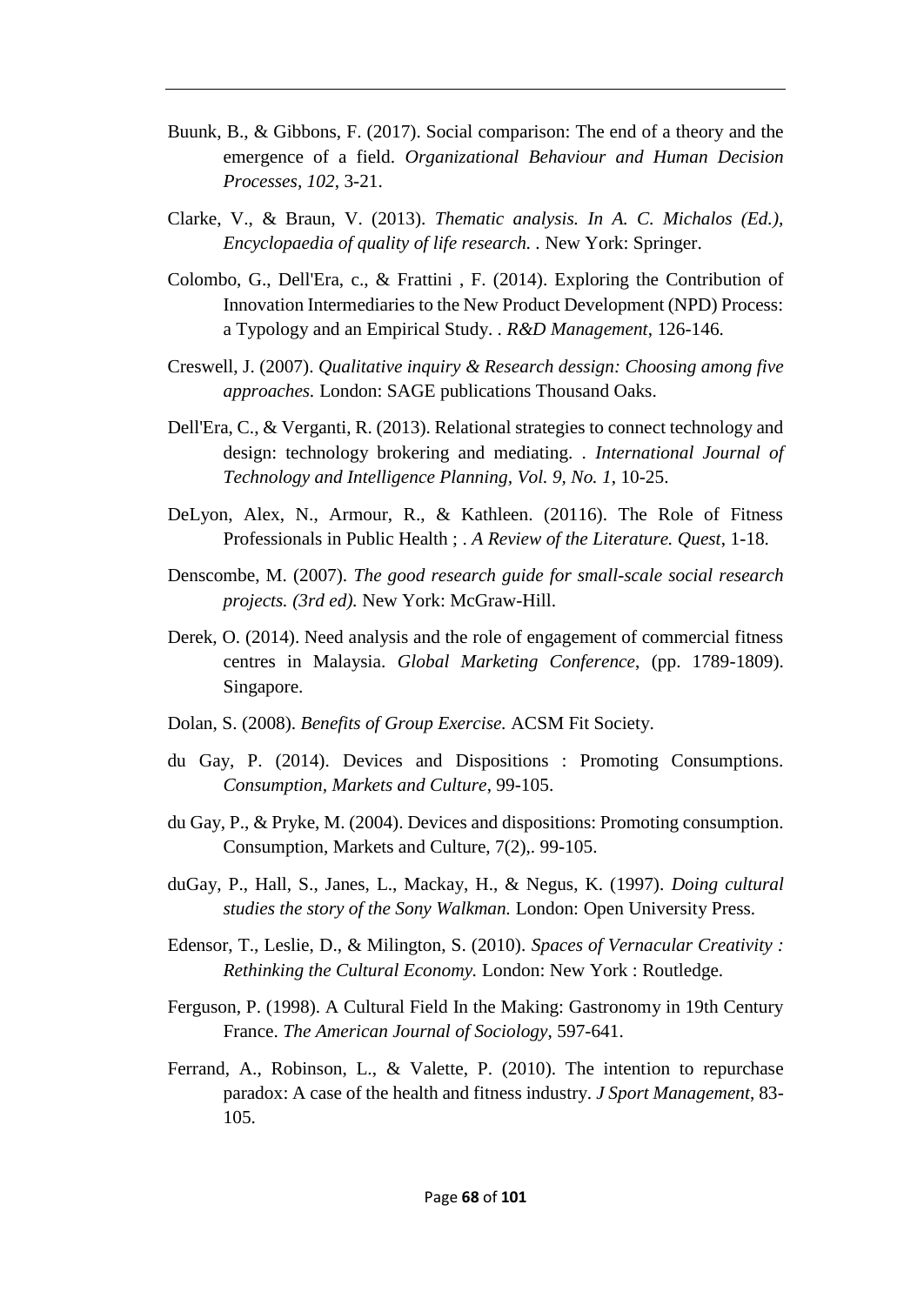- Fleck, S., & Kraemer, W. (2014). *Designing Resistance Training Programs, 4th Edition.* Human Kinetics.
- Flew, T. (2006). The new middle class meets the creative class. *International Journal Of Cultural Studies*, 419-429.
- Foo, K. (2014, June 20). *Rapidly growing gym chain hits Malaysian shores*. Retrieved from The Star Online: https://www.thestar.com.my/business/sme/2014/06/20/out-to-rule-thefitness-business-rapidly-growing-gym-chain-hits-malaysian-shores/
- Foster, P., & Ocejo, R. (2015). Brokerage, mediation and social media in the creative industries. In C. Jones , J. Sapsed, & M. Lorenzen, *The Oxford Handbook of Creative Industries.* Oxford: Oxford University Press.
- George, M. (2013). Seeking legitimacy: The professionalization of life coaching. *Sociological Inquiry, 83*, 179-208.
- Giorgi, A. (2012). The descriptive phenomenological psychological method. *Journal of Phenomenological psychology, 43(1)*, 3-12.
- Heuschneider , S., & Herstatt, C. (2016). *External Search for Exploration of Future Discontinuities and Trends: Implications from the Literature Using Co-Citation and Content Analysis.* Rochester, United States: Social Science Research Network.
- Horvath, N. (2019, May 7). *The 8 Best Online Exercise Classes of 2019*. Retrieved from verywellfit: https://www.verywellfit.com/best-online-exerciseclasses-4163381
- Howson, A. (2013). *The body in society : An Introduction.* United Kingdom : Cambridge: Polity Press.
- Hutchinson, J. (2015). From fringe to formalisation: An experiment in fostering interactive public service media. . *Media International Australia, 155(1)* , 5-15.
- Javadi, M., & Zarea, K. (2016). Understanding Thematic Analysis and its Pitfall. . *Journal of Client Care*.
- Kelly, A. (2014). Advertising. In J. Smith Maguire, & J. Matthews, *In The Cultural Intermediaries Reader* (pp. 67-76). London: Sage.
- Kennedy-Armbruster, C., & Yoke, M. (2009). *Methods of group exercise instruction (2nd ed.).* Champaign, IL: Human Kinetics.
- Kvale, S., & Brinkmann, S. (2009). *InterViews: Learning the craft of qualitative research interviewing. .* Los Angeles, CA: Sage Publications.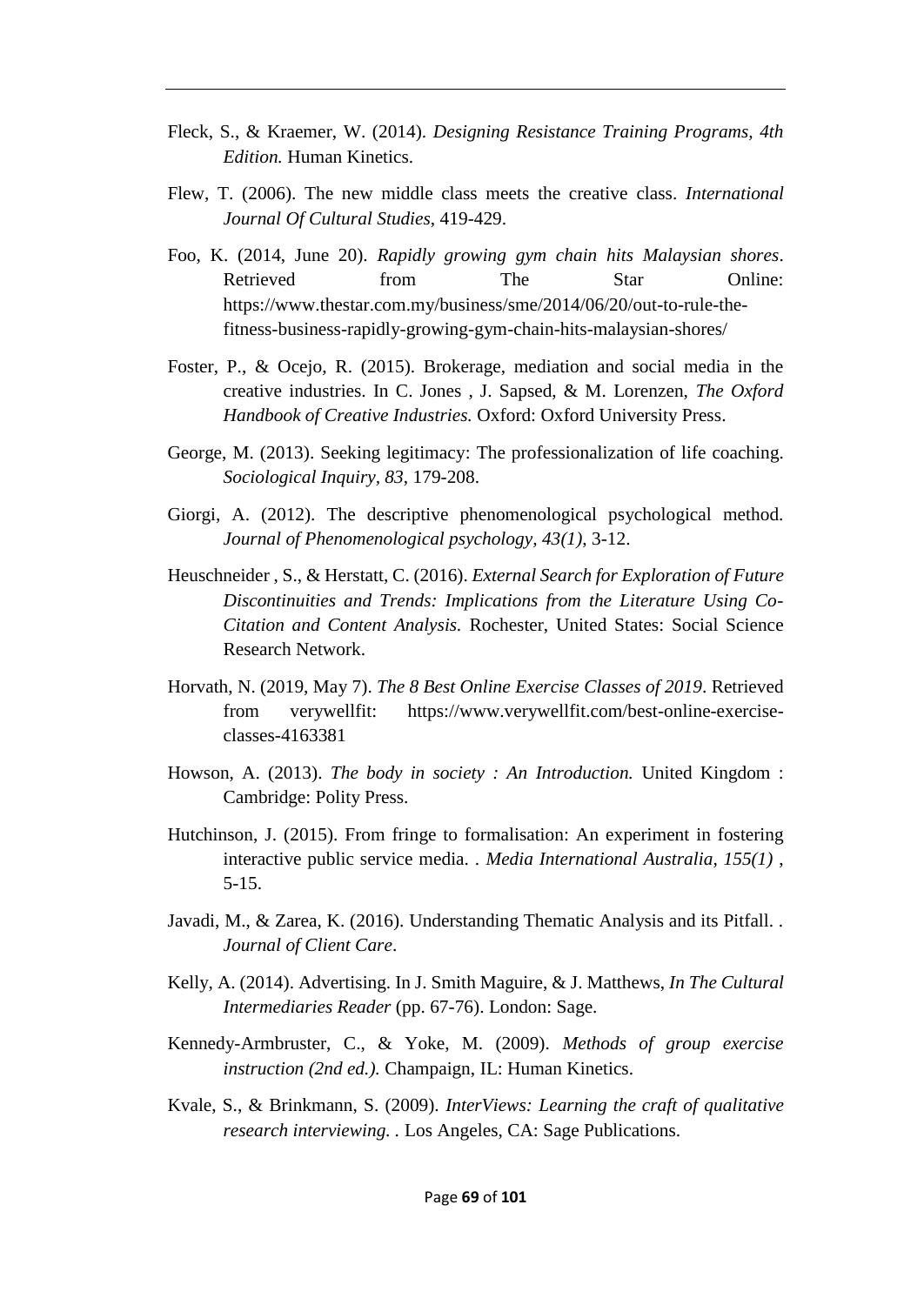- Lai, S. (2013). Balancing the inheritance and innovation of local cooking skills: A case study on home economics extension cultural intermediaries as cultural intermediaries. . *Mass Communication Research, 117*, 1-45.
- Lee, L. (2014). The mediation and intervention of the cultural intermediaries : The contradiction in the creativity production of the publishing industry. *Taiwanese Sociology, 28*, 97-147.
- Lewis, T. (2014). "Lifestyle Media". In J. Smith Maguire, & J. Matthews, *In the cultural intermediaries reader* (pp. 134-144). London: Sage.
- Maguire, J. (2001). Fit and flexible: The fitness industry, personal trainers and emotional service labor. . *Sociology of Sport Journal, 18,* , 379-402.
- Melton, D., Dail, t., Katula, J., & Mustian, K. (2010). The current state of personal training: Managers perspective. . *Journal of Strength and Conditioning Research, 24*, 3173-3179.
- Michael, M., & Formichelli, L. (2004). *Becoming a personal trainer for dummies.* Hoboken, NJ: Wiley.
- Midgley, B. (2018, September 26). *The Six Reasons The Fitness Industry Is Booming.* Retrieved from Forbes: https://www.forbes.com/sites/benmidgley/2018/09/26/the-six-reasons-thefitness-industry-is-booming/#9cc77b4506db
- Muzio, d., Hodgson, D., Faulconbridge, J., Beaverstock, J., & Hall, S. (2011). Towards corporate professionalization: The case of project management, management consultancy and executive search. *Current Sociology 59(4)*, 443–64.
- O'Connor, J. (2015). Intermediaries and imaginaries in cultural and creative industries. *Regional Studies 49(3)*, 374-387.
- Palinkas, L., Holloway, I., Rice, E., Fuentes , D., Wu , Q., & Chamberlain, P. (2011). Social networks and implementation of evidence-based practices in public youth-serving systems: A mixed methods study. 3. *Implementation Science*, 6-11.
- Peerson, A., & Saunders, M. (2009). Helath literacy revisited: What do we mean and why does it atter? *Health Promotion International, 24(3)*, 285-296.
- Punch, K. (1998). *Introduction to Social Research .* London: Sage.
- Ramesh, B. (2008). *Research Methadology in Social Science.* India concept publishing company.
- Sassateli, R. (2015). *Fitness Culture: Gyms and the Commercialisation of Discipline and Fun. .* London: Palgrave Macmillan.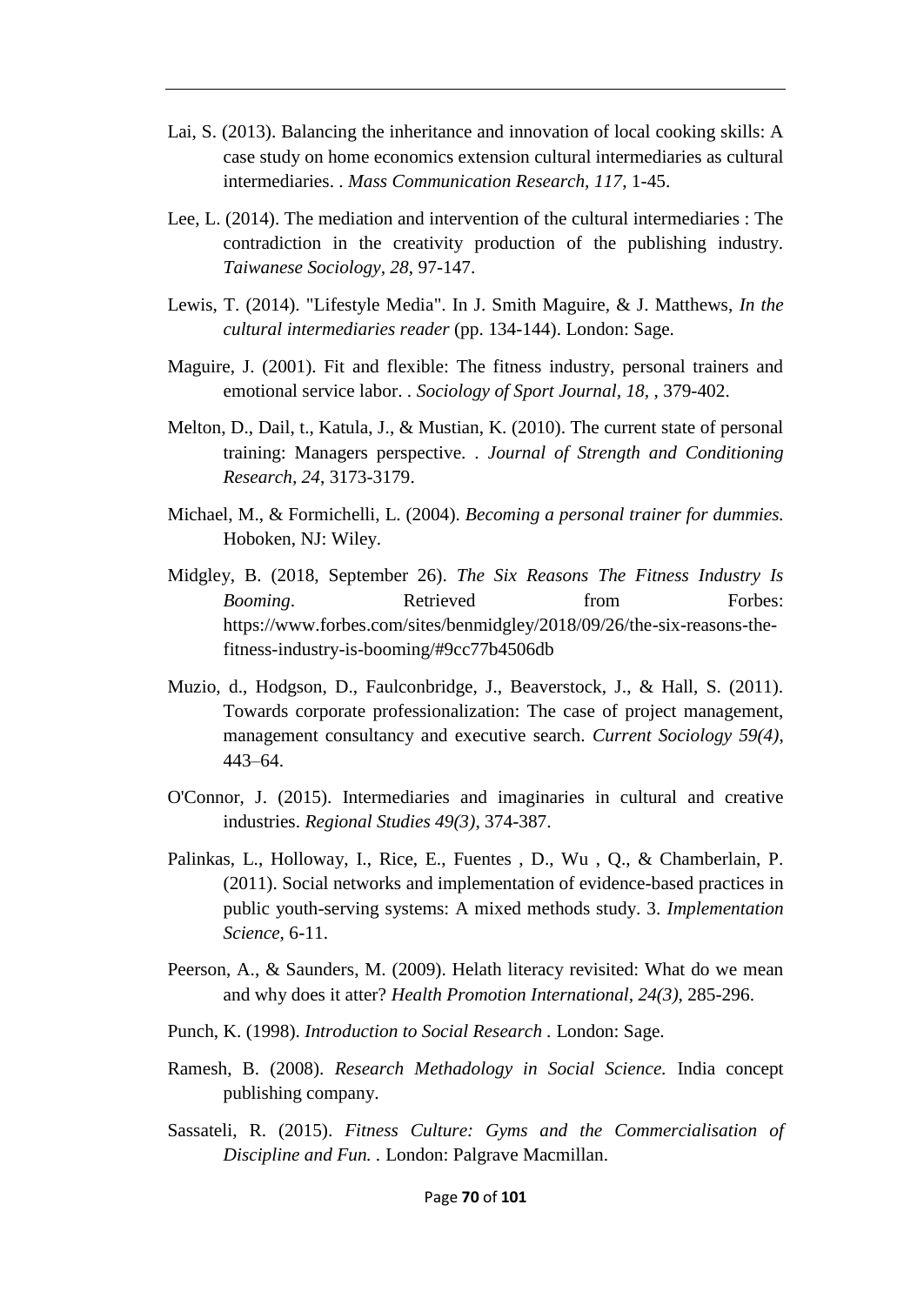- Saunder, M., Lewis, P., & Thornhill, A. (2015). *Research Methods For Business Students 5th Edition.* Pearson Education Limited.
- Skov, L. (2014). Cultural Intermediaries and Fashion. In J. Smith Maguire, & Toby Miller, *In the Cultural Intermediaries Reader* (pp. 113-124). London: Sage.
- Smith Maguire, J. (2008). *Fit for Consumption : Sociology and the Business of fitness.* New York : Routledge.
- Smith Maguire, J. (2008). *Fit for consumption: sociology and the business of fitness.* London: Routledge.
- Smith Maguire, J. (2014). Bourdieu on cultural intermediaries in Smith Maguire and Matthews (eds.). *The cultural intermediaries reader*.
- Smith Maguire, J., & Matthews, J. (2010). Cultural intermediaries and the media . *Sociology Compass*, 405-416.
- Smith Maguire, J., & Matthews, J. (2012). Are we all cultural intermediaries now? An introduction to cultural intermediaries in context. *European Journal of Cultural Studies*, 551-62.
- Smith Maguire, J., & Matthews, J. (2014). *The cultural intermediaries reader.* London: Sage.
- Spielvogel, L. (2002). The discipline of space in a Japanese fitness club. *Sociology of Sport Journal, 19(2)*, 189-205.
- Storer, T., Dolezal, B., Berenc, M., Timmins, J., & Cooper, C. (2014). Effect of supervised, periodized exercise training vs. self-directed training on lean body mass and other fitness variables in health club members. *Journal of Strength and Conditioning Research, 28*, 1995 -2006.
- Tsitsaki, E., Quick, S., & Tsakiraki, A. (2014). Measuring exercise involvement among fitness centers' members: is it related with their satisfaction? *Serv Mark Q*, 372-389.
- Ucar, Asli, A., Cakiroglu, F., & Aral, N. (2010). A Study on the Relationship between Body Image Acceptance and Self-esteem among Adolescents of Normal and Abnormal Body Weight. *International Journal of Learning 17*, 251-260.
- Verganti, R., & Öberg, A. (2013). Interpreting and envisioning- A hermeneutic framework to look at radical innovation of meanings. *Industrial Maketing Management42(1)*, 86-95.
- Xu, H. (2015). *Introduction to cultural intermediaries.* Beijing: Peking University Press.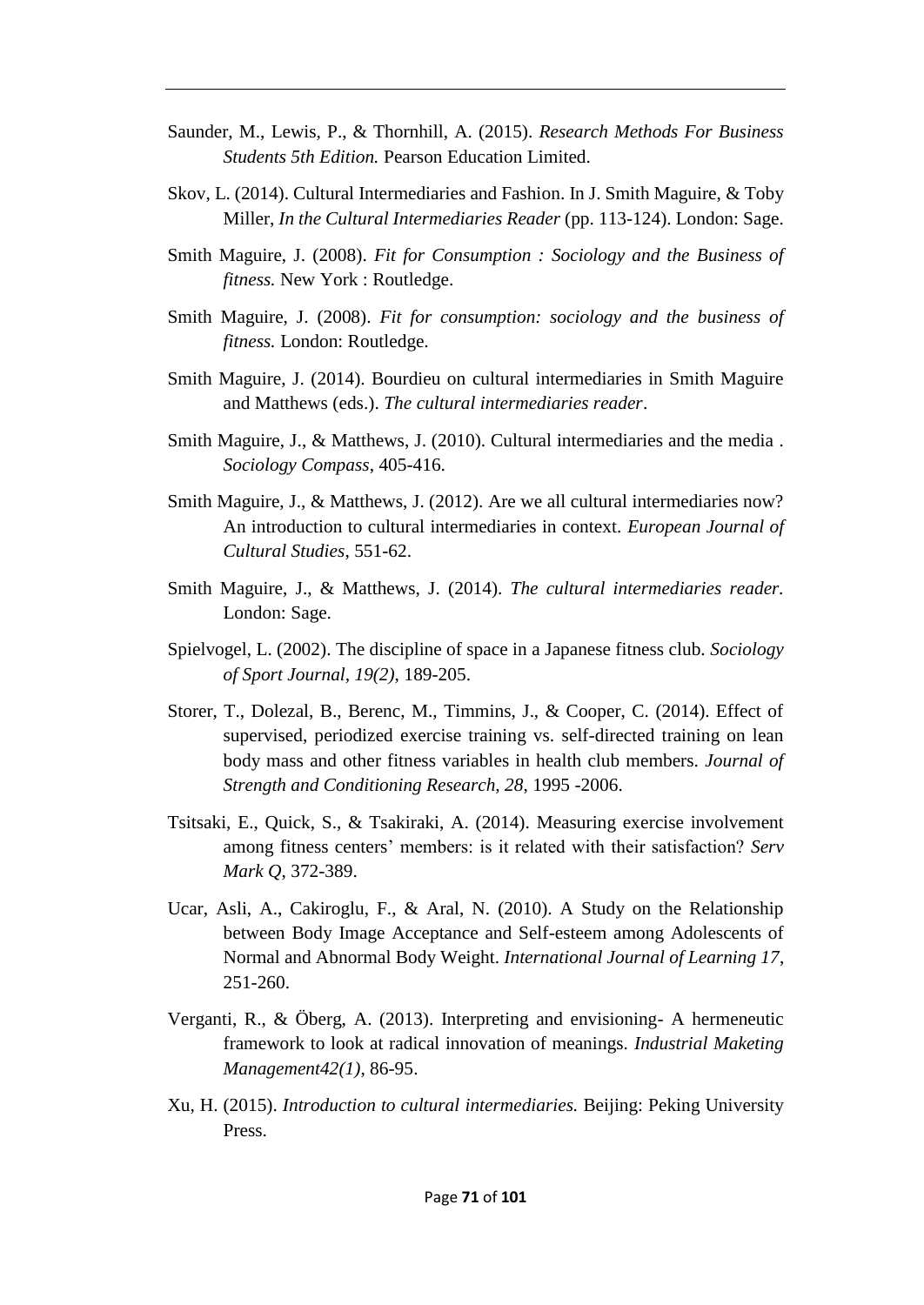Zhang, W., & Li, Y. (2014). A Study on Consumer Behavior of Commercial Health and Fitness Club—A Case of Consumers in Liverpool," . *American Journal of Industrial and Business Management, Vol. 4 No. 1*, 58-69.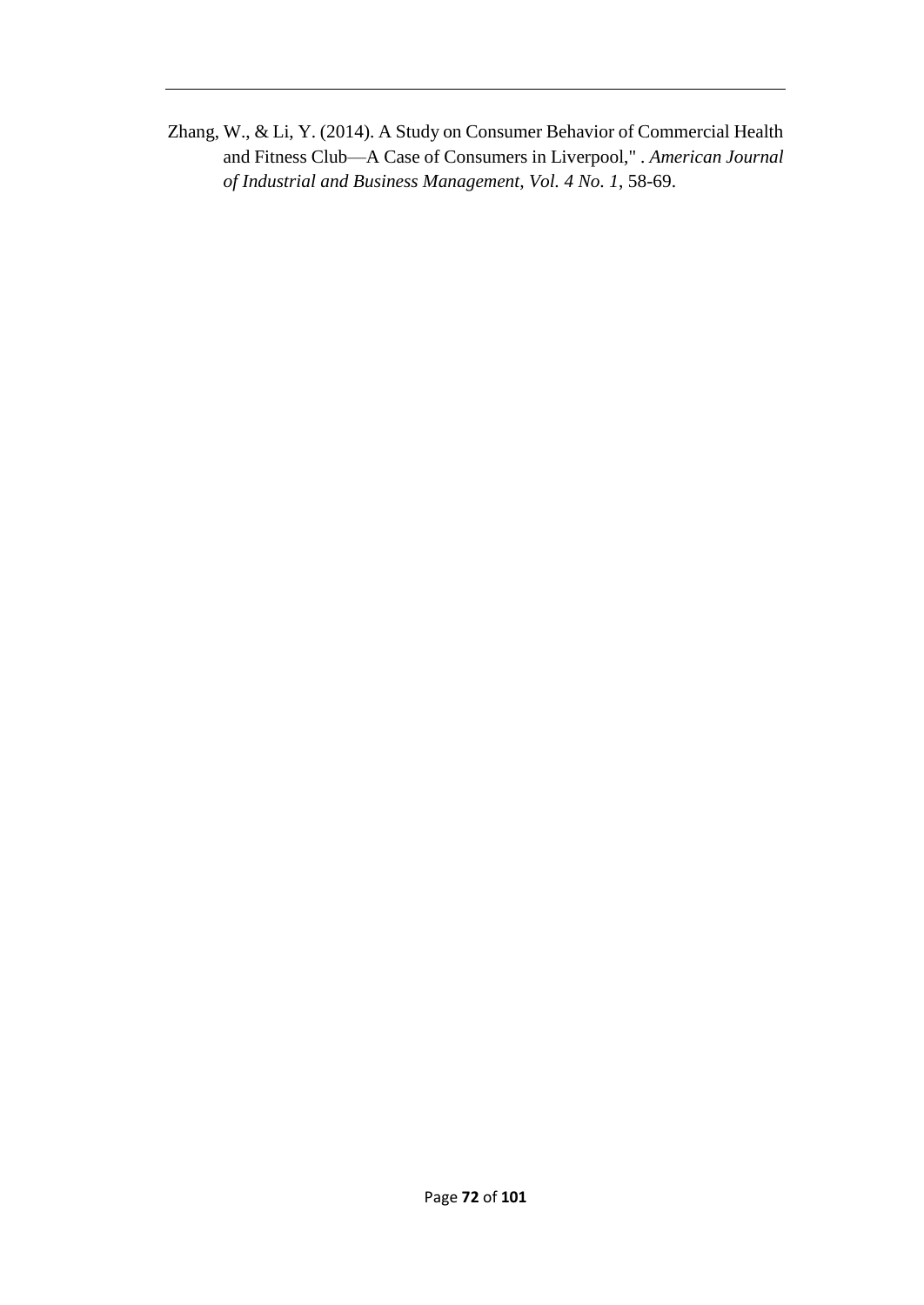# **Appendix A**

#### Guideline for group interview (fitness members)

#### **Welcome**

Introduce myself. I'm PS , personal trainer in this fitness centre. Thanks for coming participate in this group interview session.

The results will be used for my study on personal trainer as cultural intermediaries in promoting fitness culture.

There are 10 questions that need your sincere responses.

#### **Guidelines**

There are no right or wrong answers, only different points of view We're tape recording, so one person speaking at a time. You are anonymous in this study, as your privacy is confidential You don't have to agree with others participants opinion, but try to listen and don't interrupt when they voicing their opinion My role as interviewer will be to guide the discussion

#### **Opening questions**

Questionnaire for fitness member

- 1. What's the reason purchasing or searching fitness related products and services?
- 2. How do you consume fitness( types of fitness product and services)?
- 3. How often do you purchase or subscribe fitness related products and services?
- 4. What types of activities will you participate or doing in the gym?
- 5. How do you found the information, products and services that related to fitness?
- 6. In your opinion, how do fitness becoming a lifestyle?
- 7. What's your experience encounter with a personal trainer /group exercise instructor?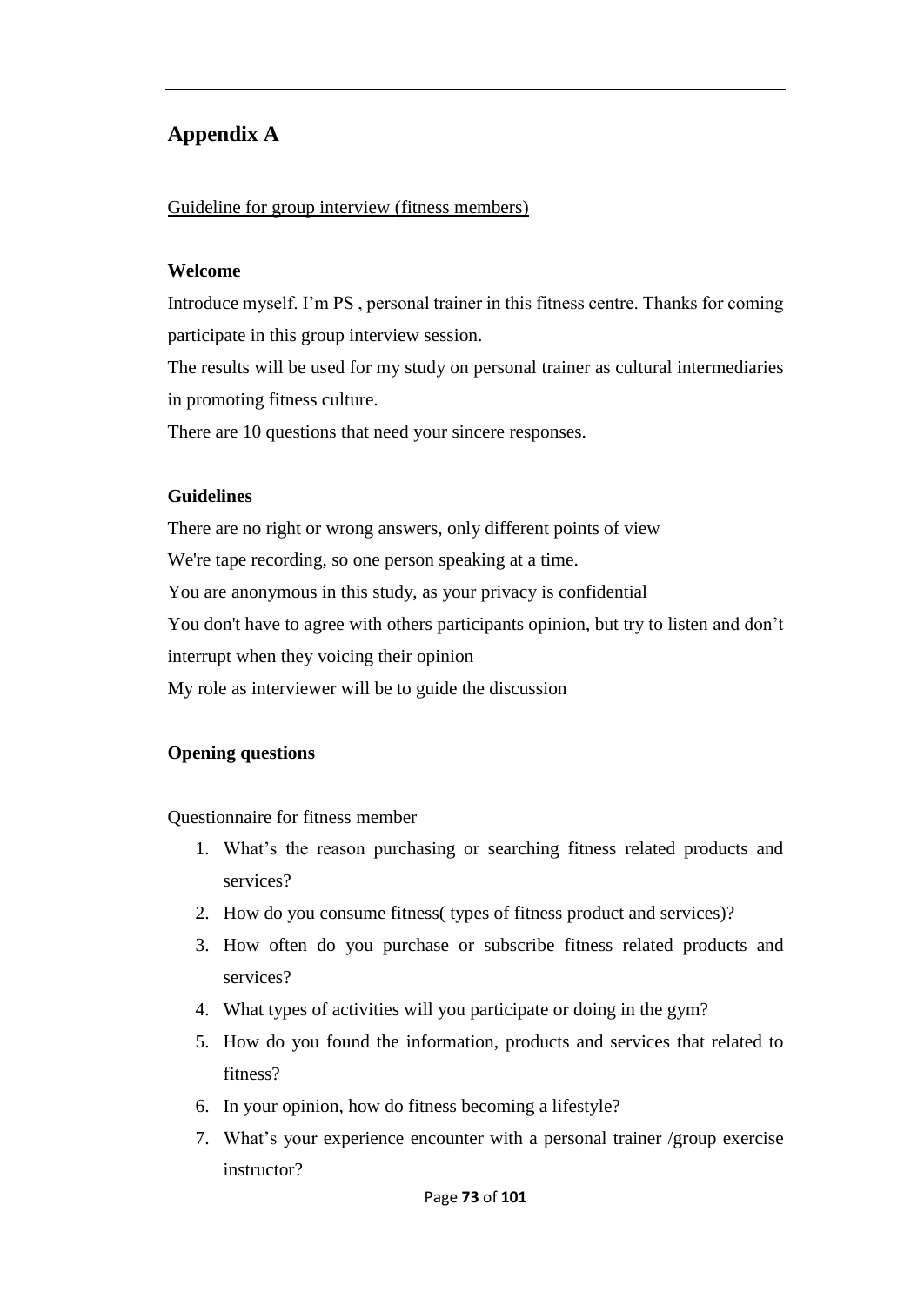- 8. How often do you go to gym?
- 9. Do you think personal trainer/group exercise instructor influence your attendance to gym?
- 10. How do you think personal trainer/group exercise instructor influence your attendance to gym?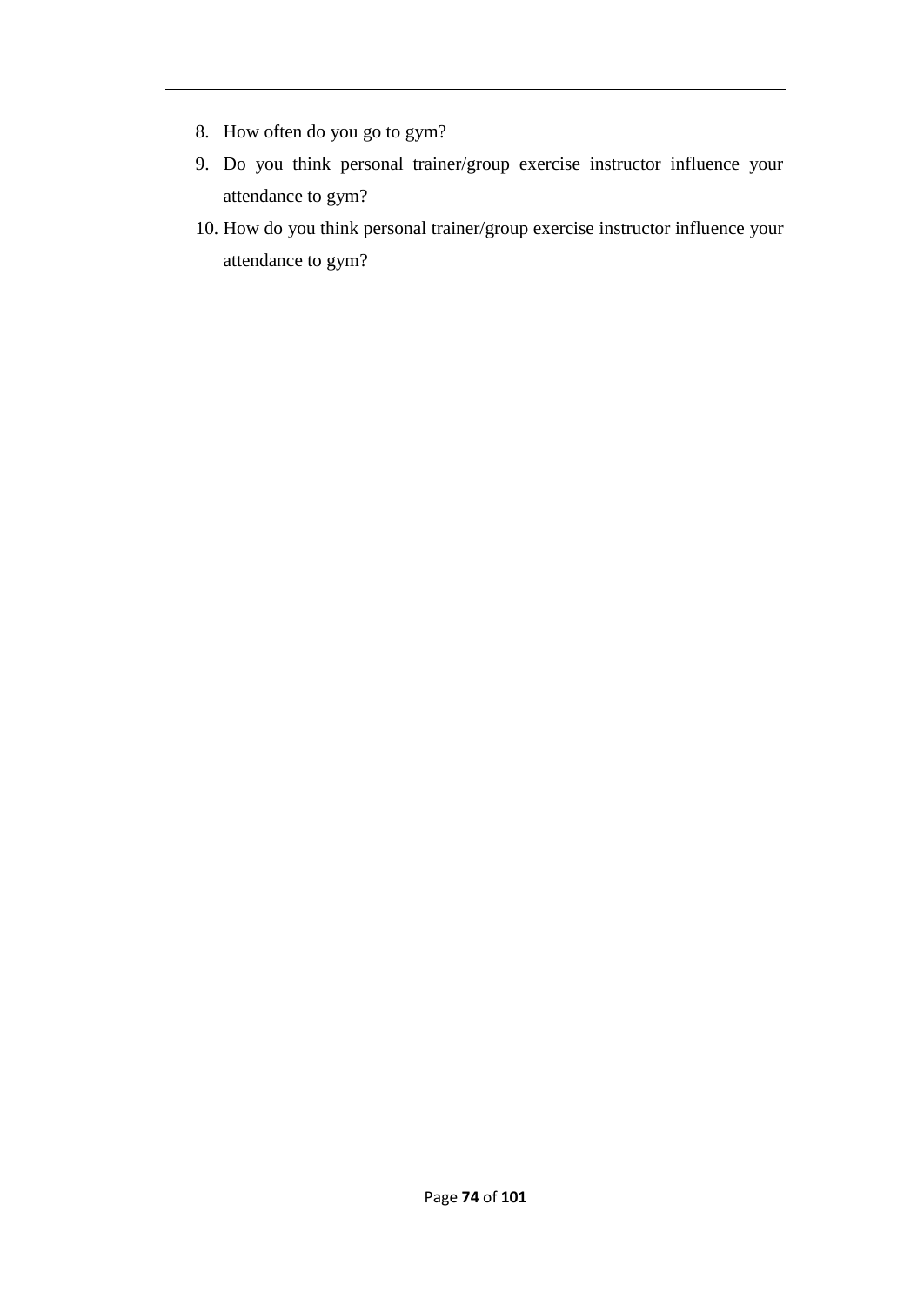# **Appendix B**

Guideline for group interview (fitness instructors)

### **Welcome**

Introduce myself. I'm PS , personal trainer in this fitness centre. Thanks for coming participate in this group interview session.

The results will be used for my study on personal trainer as cultural intermediaries in promoting fitness culture.

There are 6 questions that need your sincere responses.

### **Guidelines**

There are no right or wrong answers, only different points of view We're tape recording, so one person speaking at a time. You are anonymous in this study, as your privacy is confidential You don't have to agree with others participants opinion, but try to listen and don't interrupt when they voicing their opinion My role as interviewer will be to guide the discussion

# **Opening question**

Questionnaire for fitness instructor (personal trainer and group exercise instructor)

- 1. Will you change trainer program based on client's needs?
- 2. How clients /members can influence your training program offerings?
- 3. In your opinion, how fitness instructor can influenced members/clients to follow particular training program?
- 4. How to deal with clients/members requests?
- 5. How to create profile and categorizing clients/members?
- 6. How fitness instructors convey idea/concept of training to members/clients?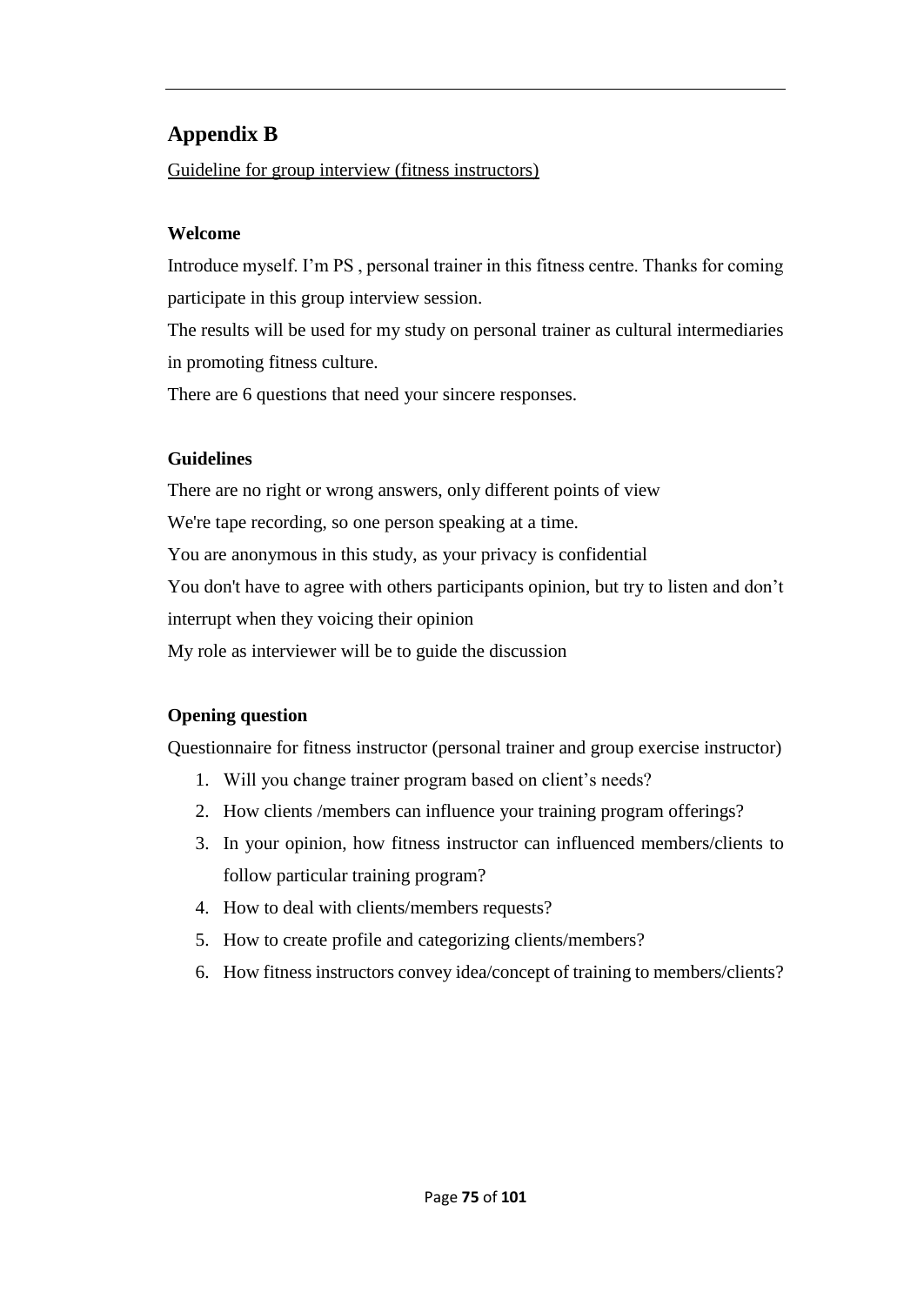# **APPENDIX C**

| Table 1: Data Collection of Fitness Consumers |
|-----------------------------------------------|
|-----------------------------------------------|

| Informants A                        | Reason pursuing fitness is because be part of the trend          |
|-------------------------------------|------------------------------------------------------------------|
| Female                              | (healthy lifestyle)                                              |
| 27 years old                        | Sport wear apparel-1months, Personal training-3months,           |
| 2 years' experience in<br>$\bullet$ | Membership-monthly                                               |
| joining gym                         | Personal training session, cardio and shower facilities are the  |
| 4 times a week to gym               | activities in fitness centre                                     |
|                                     | Fitness related information are based on facebook, Instagram     |
|                                     | as routine, positive influencing, getting fitter                 |
|                                     | Encounter with fitness instructor professional, knowledgeable    |
|                                     | Feel instructor influence to go gym because they able to         |
|                                     | transfer of workout guideline and able to commit and change      |
|                                     | to a better, healthier lifestyle                                 |
| <b>Informants B</b>                 | Reason pursuing fitness is because improve body condition        |
| Female                              | (running performance)                                            |
| 29 years old                        | Sport wear apparel-1months, Membership-monthly, Sports           |
| 2 years' experience in              | Event-2 weeks                                                    |
| joining gym                         | Group exercise class, sauna and shower are the activities in     |
| 2 times a week to gym               | fitness centre                                                   |
|                                     | Fitness related information are based on google, Yotube,         |
|                                     | Pinterest, Referral from friends as practice repeatedly, sense   |
|                                     | of accomplishment.                                               |
|                                     | Encounter with fitness instructor Friendly and good              |
|                                     | appearance (FIT)                                                 |
|                                     | Feel instructor influence to go gym because they are fun and     |
|                                     | have interesting class such as body attack                       |
| Informants C                        | Reason pursuing fitness is because Health reason                 |
| Male                                | Membership -monthly, Personal Training-3months, WT-              |
| 45 years old                        | 2years, supplements-2months                                      |
| 4 years' experience in              | Personal training session (weight training) is the activities in |
| joining gym                         | fitness centre                                                   |
| 3 times a week to gym               | Fitness related information are based on personal trainer,       |
|                                     | referral from friends as influences (motivation) and habits      |
|                                     | Encounter with fitness instructor passion and friendly           |
|                                     | (communication)                                                  |
|                                     | Feel instructor didn't influence to go gym because he believe    |
|                                     | more on self-discipline rather than trainer influences.          |
| Informants D                        | Reason pursuing fitness is because Be part of the trend (health) |
| Male                                | lifestyle)                                                       |
| 62 years old                        | Sport wear apparel-1months, Personal training-3months,           |
|                                     | Membership-monthly                                               |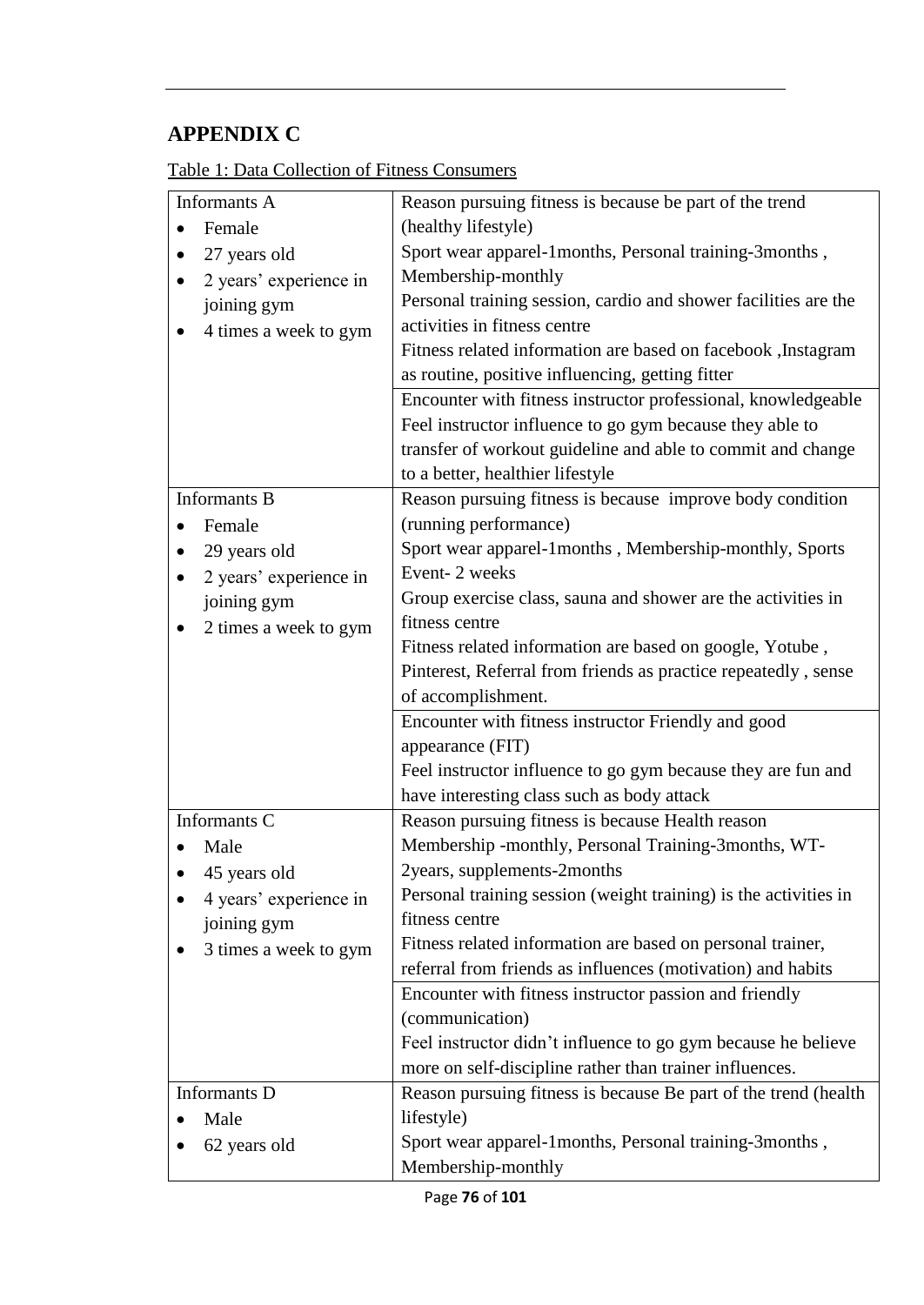| Personal training session, cardio and shower facilities are the<br>11 years' experience in<br>$\bullet$<br>activities in fitness centre<br>joining gym<br>Fitness related information are based on personal trainer and<br>2 times a week to gym<br>Facebook as routine, positive influencing, getting fitter |  |
|---------------------------------------------------------------------------------------------------------------------------------------------------------------------------------------------------------------------------------------------------------------------------------------------------------------|--|
|                                                                                                                                                                                                                                                                                                               |  |
|                                                                                                                                                                                                                                                                                                               |  |
|                                                                                                                                                                                                                                                                                                               |  |
|                                                                                                                                                                                                                                                                                                               |  |
| Encounter with fitness instructor Some not helpful ,Some                                                                                                                                                                                                                                                      |  |
| Good Motivator                                                                                                                                                                                                                                                                                                |  |
| Feel instructor didn't influence to go gym because he feel they                                                                                                                                                                                                                                               |  |
| didn't influence it.                                                                                                                                                                                                                                                                                          |  |
| Informant E<br>Reason pursuing fitness is because Social group (morning kaki                                                                                                                                                                                                                                  |  |
| group)<br>Female                                                                                                                                                                                                                                                                                              |  |
| supplement -3months, Membership-monthly<br>50 years old                                                                                                                                                                                                                                                       |  |
| group exercise class, socializing, shower facilities are the<br>5 years' experience in                                                                                                                                                                                                                        |  |
| activities in fitness centre<br>joining gym                                                                                                                                                                                                                                                                   |  |
| Fitness related information are based on group instructors and<br>4 times a week to gym                                                                                                                                                                                                                       |  |
| friends as sense of accompany                                                                                                                                                                                                                                                                                 |  |
| Encounter with fitness instructor is friendly, knowledgeable                                                                                                                                                                                                                                                  |  |
| Feel instructor influence to go gym because group exercise                                                                                                                                                                                                                                                    |  |
| instructor engagement to the class and personally                                                                                                                                                                                                                                                             |  |
| <b>Informant F</b><br>Reason pursuing fitness is because Social group (morning kaki                                                                                                                                                                                                                           |  |
| group)<br>Female                                                                                                                                                                                                                                                                                              |  |
| Membership-monthly<br>53 years old                                                                                                                                                                                                                                                                            |  |
| Personal training session, cardio and shower facilities are the<br>4 years' experience in                                                                                                                                                                                                                     |  |
| activities in fitness centre<br>joining gym                                                                                                                                                                                                                                                                   |  |
| Fitness related information are based on group instructor and<br>5 times a week to gym                                                                                                                                                                                                                        |  |
| friends as sense of accompany.                                                                                                                                                                                                                                                                                |  |
| Encounter with fitness instructor friendly, patient and helpful.                                                                                                                                                                                                                                              |  |
| Feel instructor influence to go gym because instructor care                                                                                                                                                                                                                                                   |  |
| about improvement and the training is fun                                                                                                                                                                                                                                                                     |  |
|                                                                                                                                                                                                                                                                                                               |  |
| Reason pursuing fitness is because Lifestyle<br>Informant G                                                                                                                                                                                                                                                   |  |
| OnlineApp-2.99USD monthly, Membership-monthly<br>Female                                                                                                                                                                                                                                                       |  |
| Personal training session, cardio and shower facilities are the<br>32 years old                                                                                                                                                                                                                               |  |
| activities in fitness centre                                                                                                                                                                                                                                                                                  |  |
| 5 years' experience in<br>Fitness related information are based on fitness application                                                                                                                                                                                                                        |  |
| joining gym<br>and google as routine, habits and guideline to improve current                                                                                                                                                                                                                                 |  |
| 2 times a week to gym<br>condition                                                                                                                                                                                                                                                                            |  |
| Encounter with fitness instructor outgoing and friendly                                                                                                                                                                                                                                                       |  |
| Feel instructor influence to go because gym fun and different                                                                                                                                                                                                                                                 |  |
| variation of exercise and current trend of training (different                                                                                                                                                                                                                                                |  |
| training every session)                                                                                                                                                                                                                                                                                       |  |
| Informant H<br>Reason pursuing fitness is because Social group (morning kaki                                                                                                                                                                                                                                  |  |
| group)<br>Female                                                                                                                                                                                                                                                                                              |  |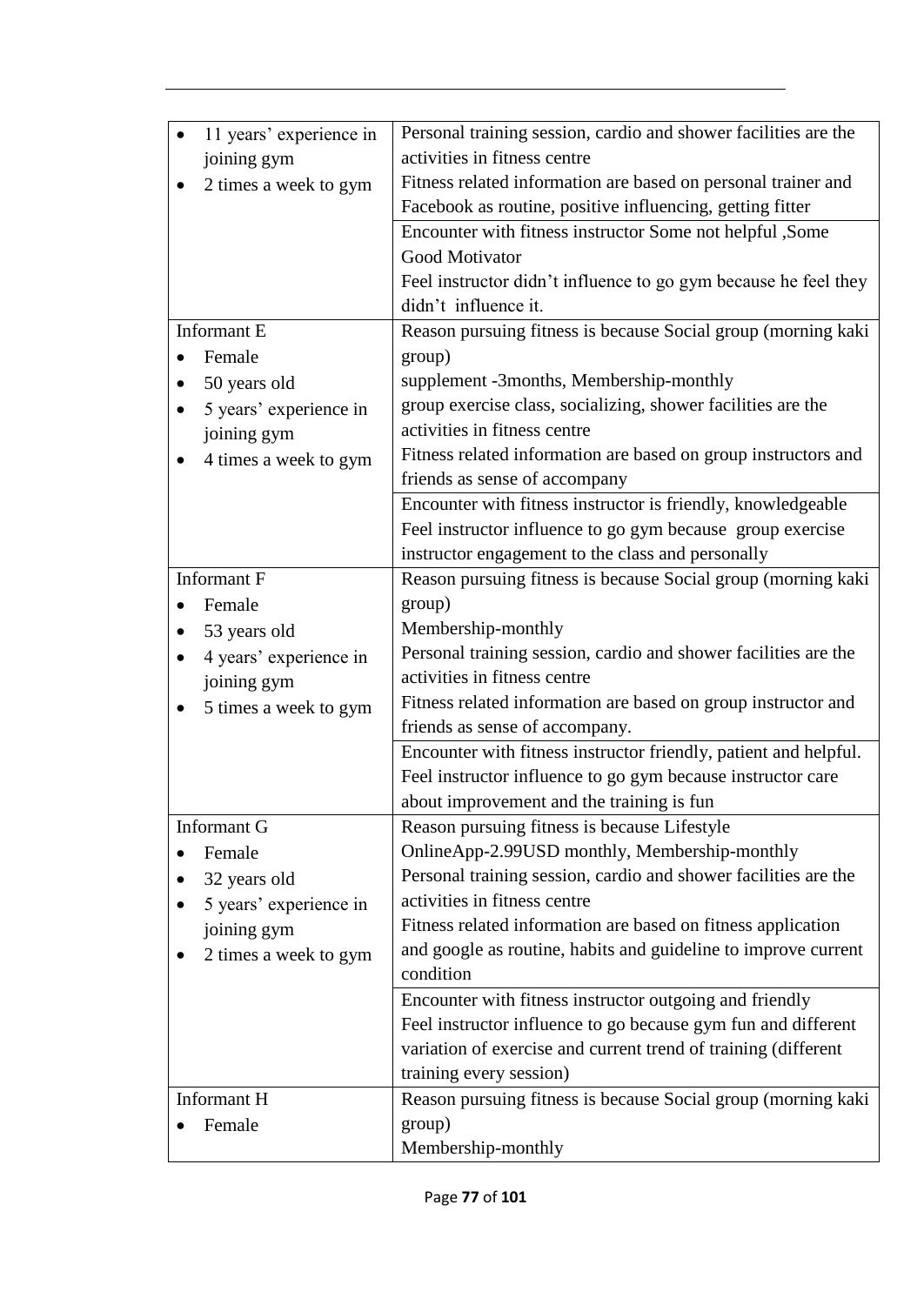| 47 years old                | Group exercise class, steam, sauna, shower facilities are the      |
|-----------------------------|--------------------------------------------------------------------|
| 5 years' experience in      | activities in fitness centre                                       |
| joining gym                 | Fitness related information are based on group instructor,         |
| 4 times a week to gym       | Facebook as interesting, fun and enjoyable with friends            |
|                             | Encounter with fitness instructor willing to help and              |
|                             | knowledgeable                                                      |
|                             | Feel instructor influence to go gym because instructor like        |
|                             | friends therefore becomes part of the engagement in going to       |
|                             | group exercise class                                               |
| Informant I                 | Reason pursuing fitness is because improve body condition          |
| Female                      | (lose weight)                                                      |
| 19 years old                | Sport wear apparel-1months, Personal Training-3months,             |
| 1 years' experience in<br>٠ | Membership - monthly, PT-2months, supplement -weekly               |
| joining gym                 | Personal training session and cardio are the activities in fitness |
|                             | centre                                                             |
| 5 times a week to gym       | Fitness related information are based on personal trainer, and     |
|                             | Instagram as positive influencing, achievement for me to lose      |
|                             | weight                                                             |
|                             | Encounter with fitness instructor professional, knowledgeable      |
|                             | Feel instructor influence to go gym because they provide           |
|                             | exercise, diet and recovery tips so I know what to do in the       |
|                             | gym and after session (motivation)                                 |
| Informant J                 | Reason pursuing fitness is because Lifestyle and improving         |
| Male                        | body performance                                                   |
| 28 years old                | Membership-monthly, Technology Appliances Gadget-3                 |
| 1 years' experience in      | years, SportsEvent-2 weeks                                         |
| joining gym                 | Cardio and strength training are the activities in fitness centre  |
| 3 times a week to gym       | Fitness related information are based on google and reading        |
|                             | materials as improving body condition (training), habits, sense    |
|                             | of achievement (improving)                                         |
|                             | Encounter with fitness instructor high energy and commitment       |
|                             | Feel instructor influence to go gym because they                   |
|                             | encouragement and have sense of belonging in gym                   |
| Informant K                 | Reason pursuing fitness is because Be part of the trend (health    |
| Female                      | community)                                                         |
|                             | Sport wear apparel-1months, Personal Training-3months,             |
| 27 years old                | Membership-monthly                                                 |
| 2 years' experience in      | Personal training session, cardio and shower facilities are the    |
| joining gym                 | activities in fitness centre                                       |
| 4 times a week to gym       | Fitness related information are based on Personal Trainer,         |
|                             |                                                                    |
|                             | Facebook , Instagram as routine, positive influencing, getting     |
|                             | fitter                                                             |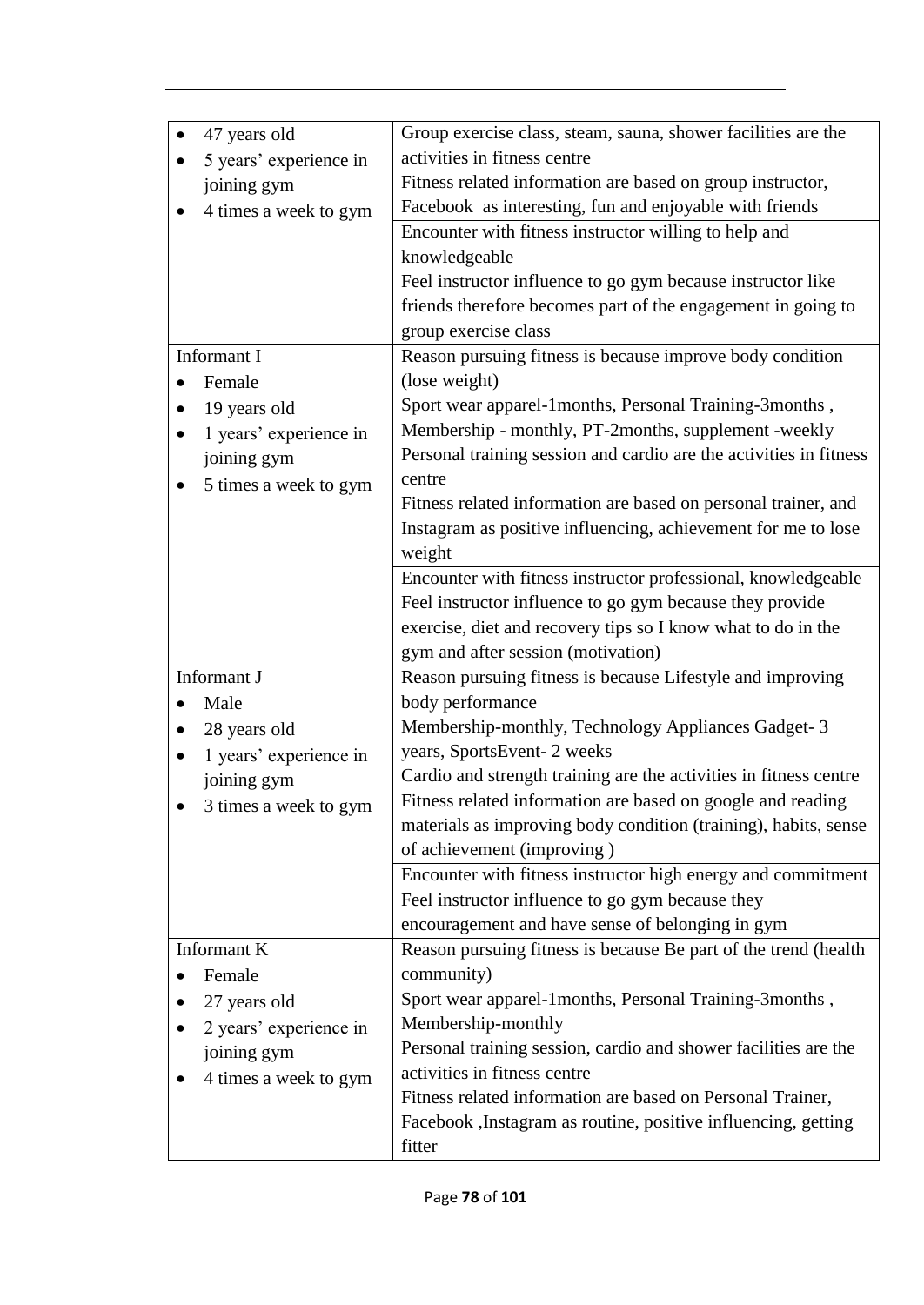|                        | Encounter with fitness instructor professional, knowledgeable<br>Feel instructor influence to go gym because they able to<br>transfer of workout guideline and able to commit and change<br>to a better, healthier lifestyle |
|------------------------|------------------------------------------------------------------------------------------------------------------------------------------------------------------------------------------------------------------------------|
| Informant L            | Reason pursuing fitness is because lifestyle and improve                                                                                                                                                                     |
| Female                 | current fitness(energy level)                                                                                                                                                                                                |
| 33 years old           | Membership - monthly, Sport wear apparel-2months                                                                                                                                                                             |
| 2 years' experience in | Cardio, group exercise class and shower are the activities in                                                                                                                                                                |
| joining gym            | fitness centre                                                                                                                                                                                                               |
| 5 times a week to gym  | Fitness related information are based on Youtube, Instagram                                                                                                                                                                  |
|                        | and fitness application because influence, feel good and habits                                                                                                                                                              |
|                        | Encounter with fitness instructor Good Physique and high                                                                                                                                                                     |
|                        | energy level                                                                                                                                                                                                                 |
|                        | Feel instructor influence to go gym because good rapport and                                                                                                                                                                 |
|                        | socializing                                                                                                                                                                                                                  |
| <b>Informant M</b>     | Reason pursuing fitness is because Improve current fitness                                                                                                                                                                   |
| Male                   | Membership - monthly, supplement- weekly                                                                                                                                                                                     |
| 25 years old           | weight training and cardio are the activities in fitness centre                                                                                                                                                              |
| 3 years' experience in | Fitness related information are based on Youtube, Facebook,                                                                                                                                                                  |
| joining gym            | and Instagram because healthier and stress relief through                                                                                                                                                                    |
| 2 times a week to gym  | workout. Beside it became part of my routine.                                                                                                                                                                                |
|                        | Encounter with fitness instructor friendly and helpful                                                                                                                                                                       |
|                        | Feel instructor didn't influence to go gym because it is based                                                                                                                                                               |
|                        | on time availability                                                                                                                                                                                                         |
| Informant O            | Reasons pursuing fitness are because want to change lifestyle                                                                                                                                                                |
| Male                   | and trend                                                                                                                                                                                                                    |
| 48 years old           | Membership - monthly, Sport wear apparel-2months                                                                                                                                                                             |
| 3 years' experience in | Cardio, group exercise class and shower are the activities in                                                                                                                                                                |
| joining gym            | fitness centre                                                                                                                                                                                                               |
| 1 times a week to gym  | Fitness related information are based on google because spend                                                                                                                                                                |
|                        | time after work                                                                                                                                                                                                              |
|                        | Encounter with fitness instructor knowledgeable                                                                                                                                                                              |
|                        | Feel instructor didn't influence to go gym because he didn't to                                                                                                                                                              |
|                        | come gym because busy schedule in working                                                                                                                                                                                    |
| <b>Informant P</b>     | Reason pursuing fitness is because Health concern and want to                                                                                                                                                                |
| Male                   | improve current fitness condition                                                                                                                                                                                            |
| 57 years old           | Personal Training-2months, membership -monthly                                                                                                                                                                               |
| 4 years' experience in | Personal training session and group exercise class are the                                                                                                                                                                   |
| joining gym            | activities in fitness centre                                                                                                                                                                                                 |
| 4 times a week to gym  | Fitness related information are based on personal trainer                                                                                                                                                                    |
|                        | because it change of mind set and self-discipline to come gym                                                                                                                                                                |
|                        | Encounter with fitness instructor professional and friendly                                                                                                                                                                  |
|                        |                                                                                                                                                                                                                              |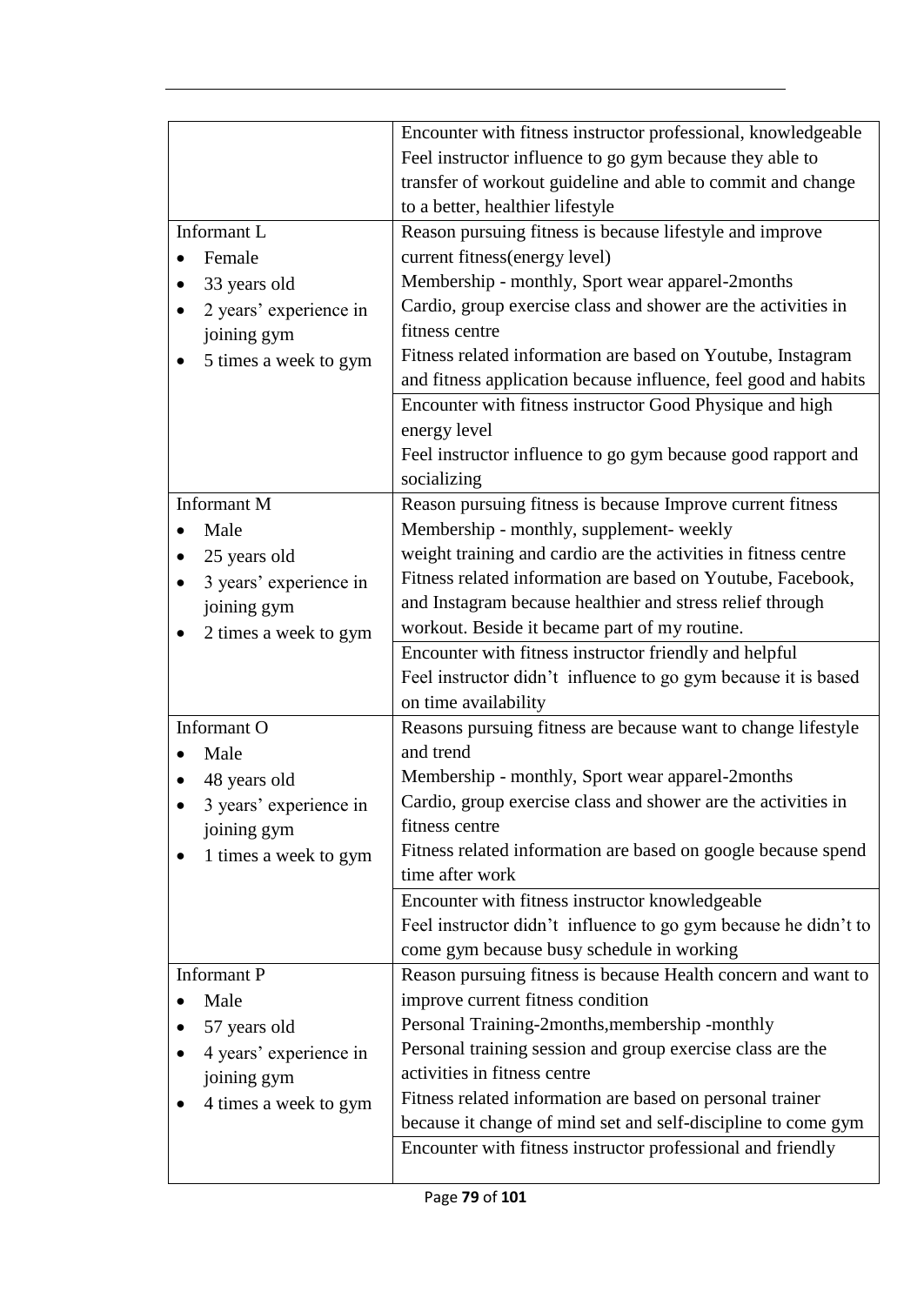| Feel instructor influence to go gym because commitment to<br>attend training sessions                                                                                                                                                                                                                                                                                                                                                                                             |
|-----------------------------------------------------------------------------------------------------------------------------------------------------------------------------------------------------------------------------------------------------------------------------------------------------------------------------------------------------------------------------------------------------------------------------------------------------------------------------------|
| Reason pursuing fitness is because Monitoring health<br>Technology appliances gadgets-3 years, Sport wear apparel-<br>6months, membership-monthly<br>Workout with friends and shower are the activities in fitness<br>centre<br>Fitness related information are based on magazine and fitness<br>applications because it gave sense of accompany and<br>relaxation<br>Encounter with fitness instructor helpful<br>Feel instructor didn't influence to go gym because didn't have |
| interaction with instructor<br>Reasons pursuing fitness are because habits , lifestyle and love<br>yoga                                                                                                                                                                                                                                                                                                                                                                           |
| Membership - monthly<br>group exercise class (Yoga) is the activity in fitness centre<br>Fitness related information are based on google and magazine<br>because it gave positive influence and stress relief                                                                                                                                                                                                                                                                     |
| Encounter with fitness instructor positive influence and high<br>energy during class<br>Feel instructor influence to go gym because Attending yoga<br>class, because instructor is good in teaching advanced yoga<br>stances                                                                                                                                                                                                                                                      |
| Reasons pursuing fitness are because Habits and lifestyle<br>Membership - monthly<br>group exercise class, sauna, shower facilities are the activities<br>in fitness centre<br>Fitness related information are based on google because it<br>became routine and self-motivation                                                                                                                                                                                                   |
| Encounter with fitness instructor great personality and<br>approachable<br>Feel instructor influence to go gym because helps in improve<br>self-confidence and stress relieve                                                                                                                                                                                                                                                                                                     |
| Reasons pursuing fitness are because Health and improve<br>current fitness<br>OnlineApp-0.99USD monthly, Membership-monthly<br>Cardio equipment and shower facilities are the activities in<br>fitness centre<br>Fitness related information are based on fitness applications<br>because feel self-accomplishment<br>Encounter with fitness instructor some intimidating and some<br>friendly                                                                                    |
|                                                                                                                                                                                                                                                                                                                                                                                                                                                                                   |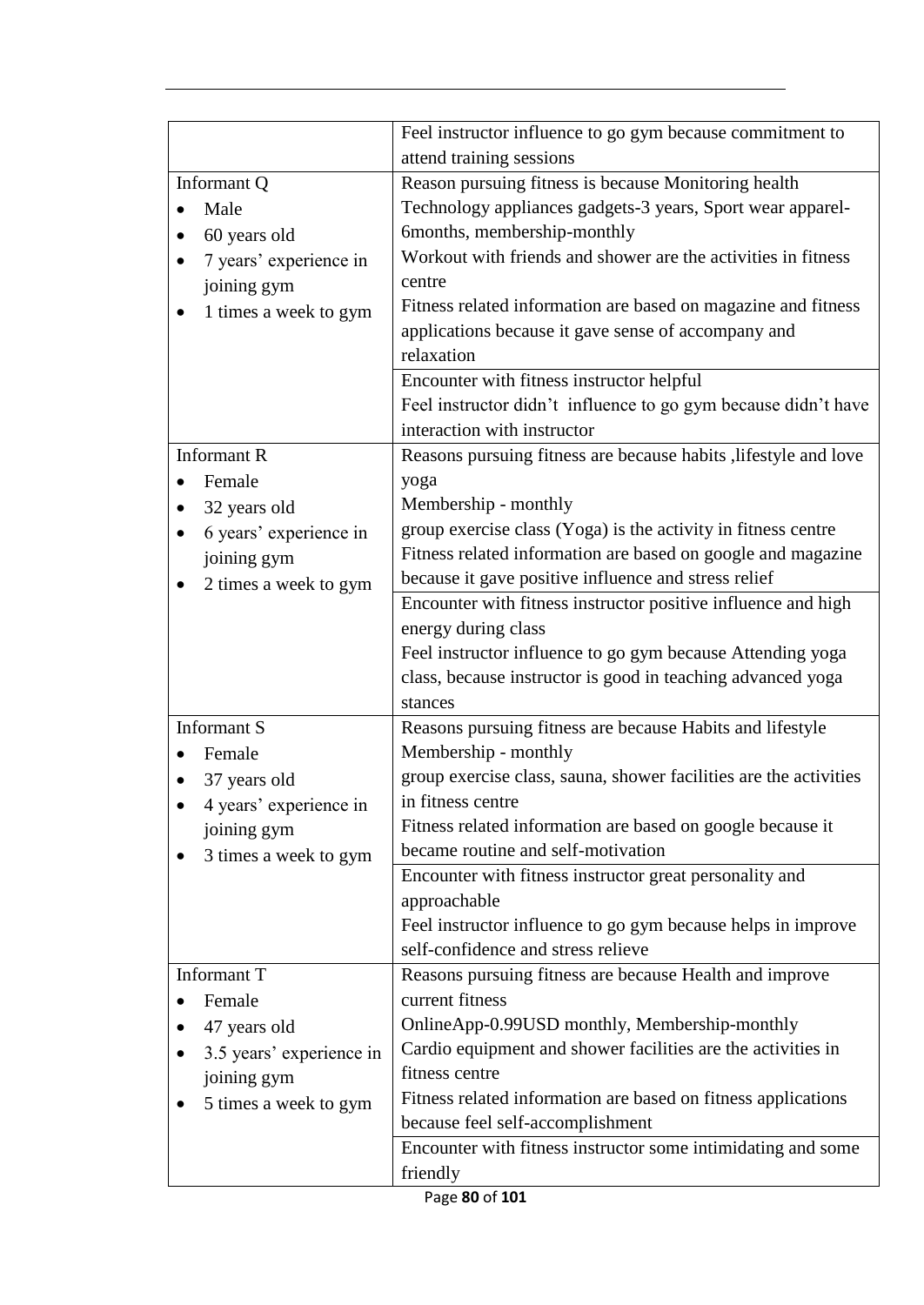|                           | Feel instructor didn't influence to go gym because self-          |
|---------------------------|-------------------------------------------------------------------|
|                           | workout based on online applications                              |
| Informant U               | Reasons pursuing fitness are because Health and lifestyle         |
| Female                    | Pt-monthly, Membership -monthly, SW-monthly, SA- 2 weeks          |
| 50 years old              | personal training session and cardio, sauna, shower facilities    |
| 4 years' experience in    | are the activities in fitness centre                              |
| joining gym               | Fitness related information are based on google and personal      |
| 4 times a week to gym     | trainer because it became health related and routine              |
|                           | Encounter with fitness instructor professional and                |
|                           | knowledgeable                                                     |
|                           | Feel instructor influence to go gym because improvement and       |
|                           | trainer set a realistic target to achieve improvement and trainer |
|                           | set a realistic target to achieve                                 |
| Informant V               | Reasons pursuing fitness are because Health and lifestyle         |
| Male                      | Pt-monthly, Membership -monthly                                   |
| 50 years old<br>$\bullet$ | Personal training session and cardio, sauna, shower facilities    |
| 4 years' experience in    | are the activities in fitness centre                              |
| joining gym               | Fitness related information are based on Personal trainer         |
| 4 times a week to gym     | because it became health related and routine                      |
|                           | Encounter with fitness instructor professional, good listener     |
|                           | and knowledgeable                                                 |
|                           | Feel instructor influence to go gym because looking forward       |
|                           | every session (what training, equipment to use)                   |
| Informant W               | Reason pursuing fitness is because want to Improve fitness        |
| Female                    | level                                                             |
| 38 years old              | Personal training-monthly, Membership-monthly, Sport wear         |
| 2 years' experience in    | apparel-monthly, Supplement-monthly                               |
| joining gym               | Personal training session is the activities in gym are the        |
| 3 times a week to gym     | activities in fitness centre                                      |
|                           | Fitness related information are based on Personal Trainer,        |
|                           | Instagram, and google because commitment to change                |
|                           | Encounter with fitness instructor qualified and skilled           |
|                           | Feel instructor influence to go gym because attending personal    |
|                           | trainer sessions.                                                 |
| Informant X               | Reason pursuing fitness is because of Following current           |
| Female                    | motivation of healthy lifestyle                                   |
| 26 years old              | Personal Training-2months, membership -monthly                    |
| 1 years' experience in    | personal training session, cardio and shower activities in        |
| joining gym               | fitness centre.                                                   |
| 3 times a week to gym     | Fitness related information are based on Personal Trainer, and    |
|                           | colleague because change in health condition.                     |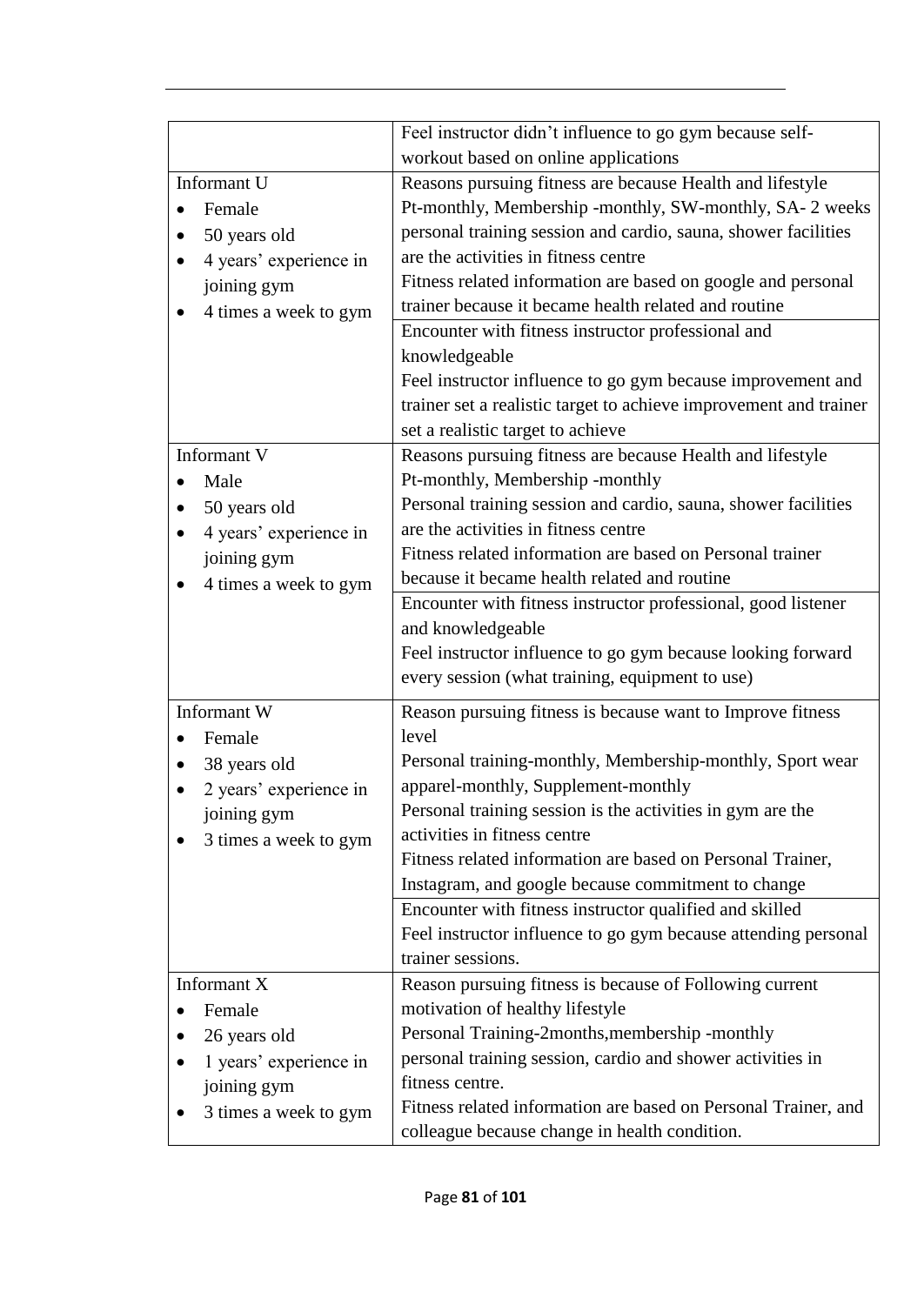|                                    | Encounter with fitness instructor helpful and supportive<br>Feel instructor influence to go gym because help improve<br>health and fitness and provide guide |
|------------------------------------|--------------------------------------------------------------------------------------------------------------------------------------------------------------|
| Informant Y                        | Reason pursuing fitness is because of Routine                                                                                                                |
| Female                             | Personal Training Sessions-2months, membership -monthly                                                                                                      |
| 26 years old                       | Personal training session, cardio and shower are activities in                                                                                               |
| 1 years' experience in             | fitness centre.                                                                                                                                              |
| joining gym                        | Fitness related information are based on Personal trainer, and                                                                                               |
| 3 times a week to gym<br>$\bullet$ | colleague because helps change in health condition (bad                                                                                                      |
|                                    | cholesterol).                                                                                                                                                |
|                                    | Encounter with fitness instructor is helpful.                                                                                                                |
|                                    | Feel instructor influence to go gym because join favourite                                                                                                   |
|                                    | group exercise classes (following instructor classes)                                                                                                        |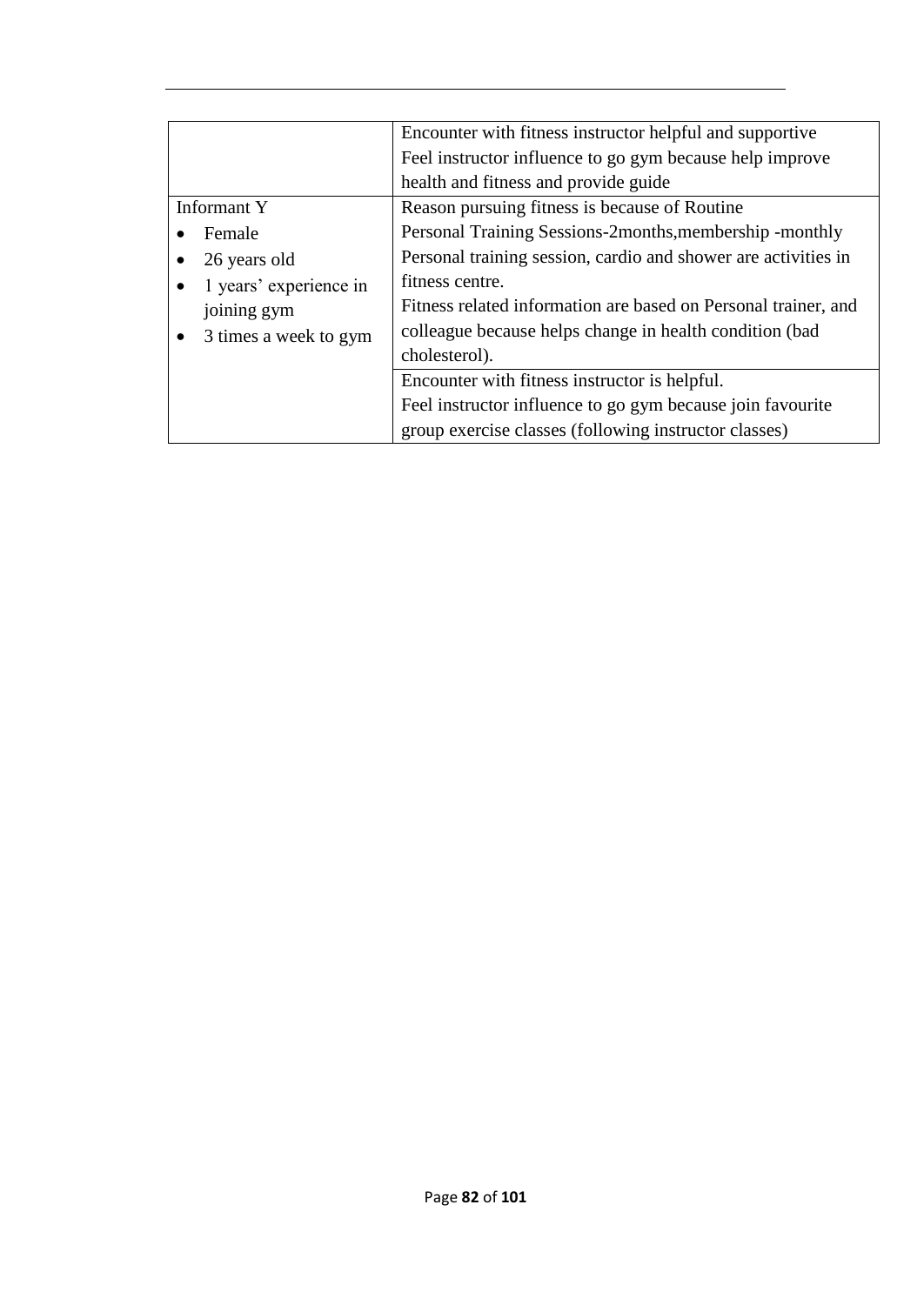# **Appendix D**

Table 2: Data collection of fitness instructors

| <b>Fitness Instructor A</b><br>Male<br>30 years old<br>5 years' experience<br>in fitness industry   | Instructor will change training program based<br>on client request.<br>Factors influence by consumer on training<br>offering are fitness level of the member, fitness<br>background.<br>Instructor influence consumer through repetition<br>and transfer of knowledge (exercise technique),<br>communication. Besides that, boost client<br>motivation through his/her improvement, share<br>experiences through social media<br>Crucial in listen and ask question about<br>consumer fitness goal<br>Through company guide to categorize and<br>create client profile(client screening questions)                      |
|-----------------------------------------------------------------------------------------------------|-------------------------------------------------------------------------------------------------------------------------------------------------------------------------------------------------------------------------------------------------------------------------------------------------------------------------------------------------------------------------------------------------------------------------------------------------------------------------------------------------------------------------------------------------------------------------------------------------------------------------|
| <b>Fitness Instructor B</b><br>Female<br>29 years old<br>5 years' experience<br>in fitness industry | Instructor will change training program based<br>on client request.<br>Factors influence by consumer on training<br>offering are any medical history and how<br>familiar consumer on gym equipment<br>Instructor influence consumer through allow<br>client to understand about the progression of<br>training and educate them. Besides that discuss<br>with client and set attainable goals and<br>constantly offer something new.<br>By identify their weakness and maximize their<br>strength to achieve objectives<br>Through company guide to categorize and<br>create client profile(client screening questions) |
| <b>Fitness Instructor C</b><br>Male<br>45 years old<br>9 years' experience<br>in fitness industry   | Instructor will change training program based<br>$\bullet$<br>on client request.<br>Factors influence by consumer on training<br>offering are current fitness level and previous<br>injuries.<br>Instructor influence consumer through<br>explanation of the provided training program<br>and ways to achieve goals in the time frame.<br>Besides find common ground through<br>communication and plan accordingly.                                                                                                                                                                                                     |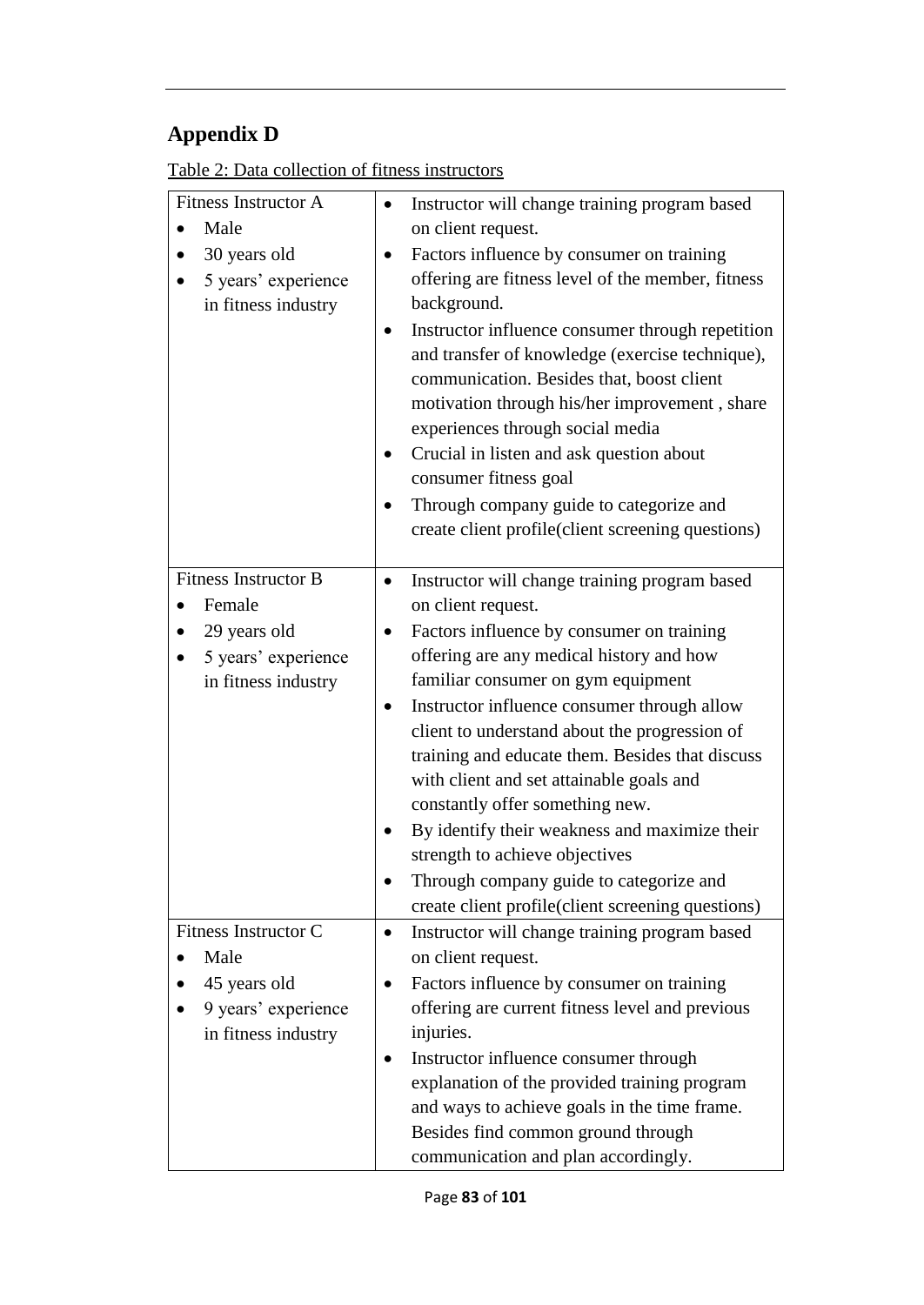|                             | By adapt to consumer demand and offer                      |
|-----------------------------|------------------------------------------------------------|
|                             | alternatives                                               |
|                             | Through company guide to categorize and                    |
|                             | create client profile(client screening questions)          |
|                             |                                                            |
| <b>Fitness Instructor D</b> | Instructor will change training program based              |
| Male                        | on client request.                                         |
| 58 years old                | Factors influence by consumer on training                  |
| 20 years' experience        | offering are goals ,objectives, preferences of             |
| in fitness industry         | exercises and fitness background.                          |
|                             | Instructor influence consumer through planning             |
|                             | interested and stimulated program which help               |
|                             | ensure consumer follow the training, personality           |
|                             | Besides provide solution and fun at the same.              |
|                             | time.                                                      |
|                             | By challenge client with fitness achievement               |
|                             | and motivate their accomplishment.                         |
|                             | Through company guide to categorize and                    |
|                             | create client profile(client screening questions).         |
| <b>Fitness Instructor E</b> | Instructor will change training program based              |
| Male                        | on client request.                                         |
| 32 years old                | Factors influence by consumer on training                  |
| 7 years' experience         | offering are experience of using gym equipment,            |
| in fitness industry         | medical history and target to achieve.                     |
|                             | Instructor influence consumer through educating            |
|                             | the benefits, progress of training and outcome of          |
|                             | the training. Besides be flexible in handling              |
|                             | client and understand(explain) what they need              |
|                             | and how to achieve.                                        |
|                             | Through mutual understanding and brief                     |
|                             | introduction before the training starts                    |
|                             | Through company guide to categorize and                    |
|                             | create client profile (client screening questions).        |
| <b>Fitness Instructor F</b> | Instructor will change training program based<br>$\bullet$ |
| Male                        | on client request.                                         |
| 34 years old                | Factors influence by consumer on training                  |
| 10 years' experience        | offering are any injuries or previous injuries,            |
| in fitness industry         | medical history and fitness level                          |
|                             | Instructor influence consumer through<br>٠                 |
|                             | experience and knowledge , make the session not            |
|                             | boring and interactive. Besides control their              |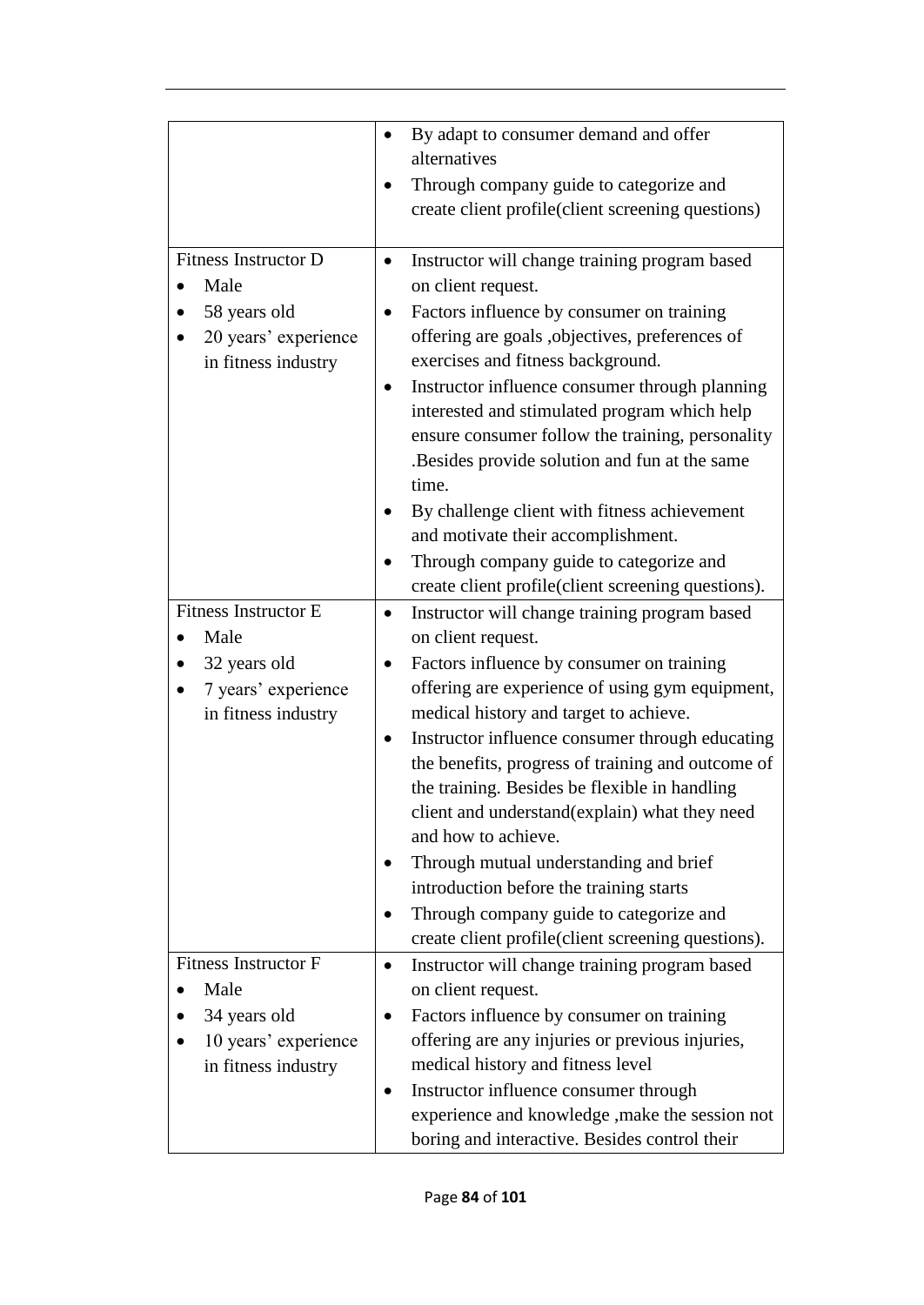|                             | progression and regression of training and                 |
|-----------------------------|------------------------------------------------------------|
|                             | understand their needs.                                    |
|                             | Through sharing of video and experience able to            |
|                             | let client understand the PT intention                     |
|                             | Through company guide to categorize and                    |
|                             | create client profile(client screening questions).         |
| <b>Fitness Instructor G</b> | Instructor will change training program based<br>$\bullet$ |
| Male                        | on client request.                                         |
|                             |                                                            |
| 27 years old                | Factors influence by consumer on training                  |
| 3 years' experience         | offering are client exercise preferences, training         |
| in fitness industry         | intensity and goal to achieve                              |
|                             | Instructor influence consumer through planning             |
|                             | customized training program that will allow                |
|                             | consumer to follow and get interested with.                |
|                             | Besides lay out PT expectation and how PT                  |
|                             | helps to improve their condition and develop 2             |
|                             | ways communication                                         |
|                             | Through screening what client needs, create a              |
|                             | challenging yet realistic goals then explain to            |
|                             | client hos to achieve with particular trainng              |
|                             | Through company guide to categorize and                    |
|                             | create client profile(client screening questions).         |
| <b>Fitness Instructor H</b> | Instructor will change training program based              |
| Female                      | on client request.                                         |
| 28 years old                | Factors influence by consumer on training                  |
| 3 years' experience         | offering are fitness level and medical history             |
| in fitness industry         | and what to achieve                                        |
|                             | Instructor influence consumer through describe             |
|                             | the training program and plan exercise program             |
|                             | accordingly to their fitness level. Besides build          |
|                             | professional working relationship with client              |
|                             | (building rapport through communication).                  |
|                             |                                                            |
|                             | Through develop plan and what client need and              |
|                             | time frame to accomplish (benefit), feedback               |
|                             | Through company guide to categorize and                    |
|                             | create client profile(client screening questions).         |
| <b>Fitness Instructor I</b> | Instructor will change training program based<br>$\bullet$ |
| Female                      | on client request.                                         |
| 31 years old                | Factors influence by consumer on training                  |
| 5 years' experience         | offering are commitment of the client, fitness             |
| in fitness industry         | level and injuries history                                 |
|                             |                                                            |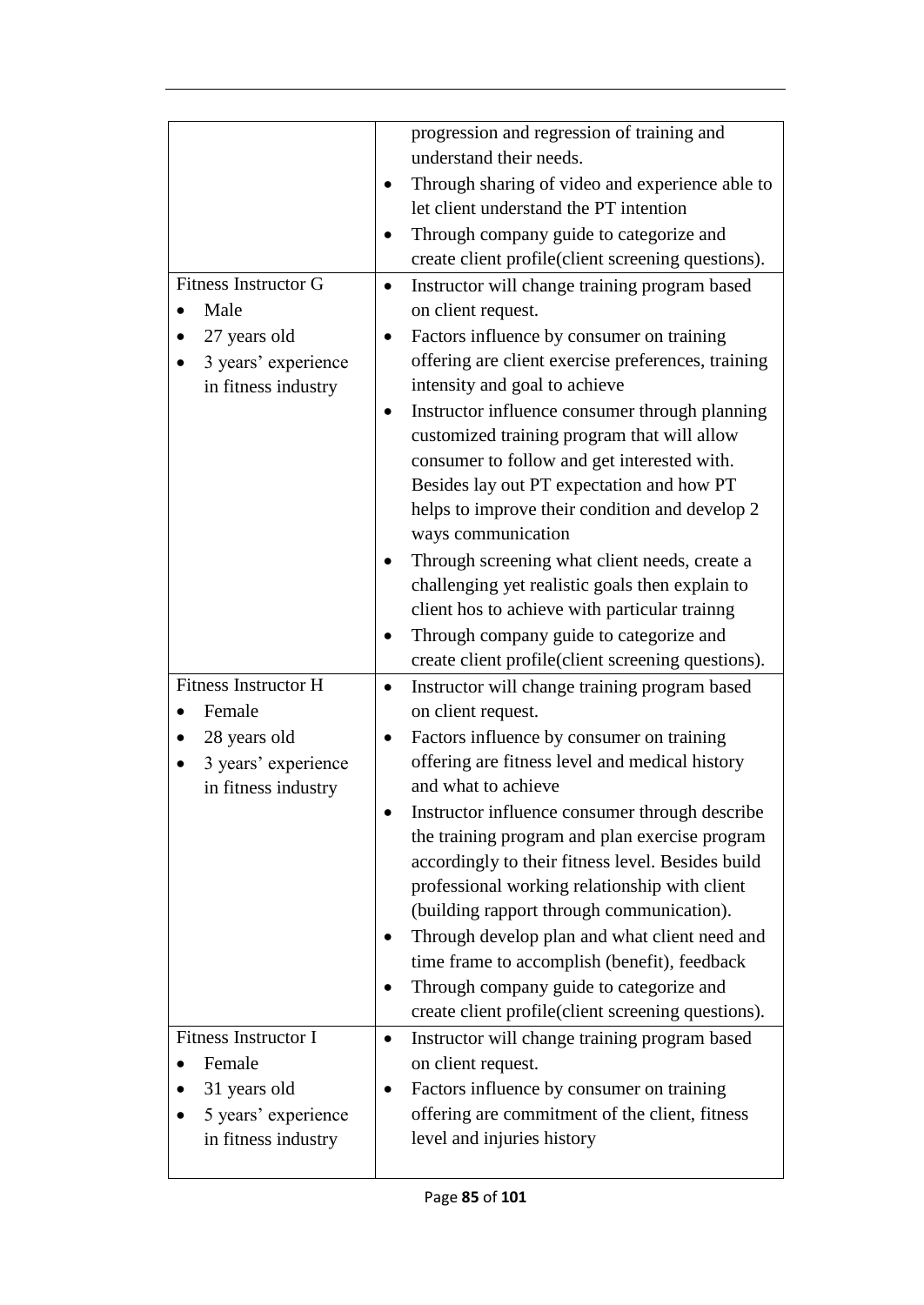|                                       | Instructor influence consumer by delivers safe,<br>effective, fun and interesting workouts to all<br>fitness-training clients (to spark interest).<br>Besides motivation and positive communication<br>and make the exercise program that ae realistic<br>yet challenging for them to achieve.<br>Through identify client fitness level and ways to<br>improve , constantly update client progress,<br>positive reinforcement<br>Through company guide to categorize and<br>create client profile(client screening questions). |
|---------------------------------------|--------------------------------------------------------------------------------------------------------------------------------------------------------------------------------------------------------------------------------------------------------------------------------------------------------------------------------------------------------------------------------------------------------------------------------------------------------------------------------------------------------------------------------|
| Fitness Instructor J                  | Instructor will change training program based<br>$\bullet$                                                                                                                                                                                                                                                                                                                                                                                                                                                                     |
| Male                                  | on client request.                                                                                                                                                                                                                                                                                                                                                                                                                                                                                                             |
| 29 years old                          | Factors influence by consumer on training                                                                                                                                                                                                                                                                                                                                                                                                                                                                                      |
| 6 years' experience                   | offering are preferences of exercise and                                                                                                                                                                                                                                                                                                                                                                                                                                                                                       |
| in fitness industry                   | background of the client                                                                                                                                                                                                                                                                                                                                                                                                                                                                                                       |
|                                       | Instructor influence consumer plan training<br>programs that varied and progressive, and                                                                                                                                                                                                                                                                                                                                                                                                                                       |
|                                       | geared toward improving clients' health and                                                                                                                                                                                                                                                                                                                                                                                                                                                                                    |
|                                       | wellness. Besides, sometime give client the                                                                                                                                                                                                                                                                                                                                                                                                                                                                                    |
|                                       | chance to perform something they're good at                                                                                                                                                                                                                                                                                                                                                                                                                                                                                    |
|                                       | can greatly improve the mood and attitude in the                                                                                                                                                                                                                                                                                                                                                                                                                                                                               |
|                                       | session. Not only helps in achieving goals but                                                                                                                                                                                                                                                                                                                                                                                                                                                                                 |
|                                       | retention as well.                                                                                                                                                                                                                                                                                                                                                                                                                                                                                                             |
|                                       | Through offer another perspective and share                                                                                                                                                                                                                                                                                                                                                                                                                                                                                    |
|                                       | your experience (through Instagram)                                                                                                                                                                                                                                                                                                                                                                                                                                                                                            |
|                                       | Through company guide to categorize and                                                                                                                                                                                                                                                                                                                                                                                                                                                                                        |
|                                       | create client profile(client screening questions).                                                                                                                                                                                                                                                                                                                                                                                                                                                                             |
| <b>Fitness Instructor K</b><br>Female | Instructor will change training program based                                                                                                                                                                                                                                                                                                                                                                                                                                                                                  |
| 33 years old                          | on client request.<br>Factors influence by consumer on training                                                                                                                                                                                                                                                                                                                                                                                                                                                                |
| 8 years' experience                   | offering are goals, time frame to achieve and                                                                                                                                                                                                                                                                                                                                                                                                                                                                                  |
| in fitness industry                   | fitness level (commitment)                                                                                                                                                                                                                                                                                                                                                                                                                                                                                                     |
|                                       | Instructor influence consumer through                                                                                                                                                                                                                                                                                                                                                                                                                                                                                          |
|                                       | personality and experience in educating client                                                                                                                                                                                                                                                                                                                                                                                                                                                                                 |
|                                       | about benefit and progression of exercises.                                                                                                                                                                                                                                                                                                                                                                                                                                                                                    |
|                                       | Besides, create an interesting and customized                                                                                                                                                                                                                                                                                                                                                                                                                                                                                  |
|                                       | training program, motivate and encourage client.                                                                                                                                                                                                                                                                                                                                                                                                                                                                               |
|                                       | Through educating client and developed mutual                                                                                                                                                                                                                                                                                                                                                                                                                                                                                  |
|                                       | understanding to achieve goals                                                                                                                                                                                                                                                                                                                                                                                                                                                                                                 |
|                                       | Through company guide to categorize and<br>create client profile(client screening questions).                                                                                                                                                                                                                                                                                                                                                                                                                                  |
|                                       |                                                                                                                                                                                                                                                                                                                                                                                                                                                                                                                                |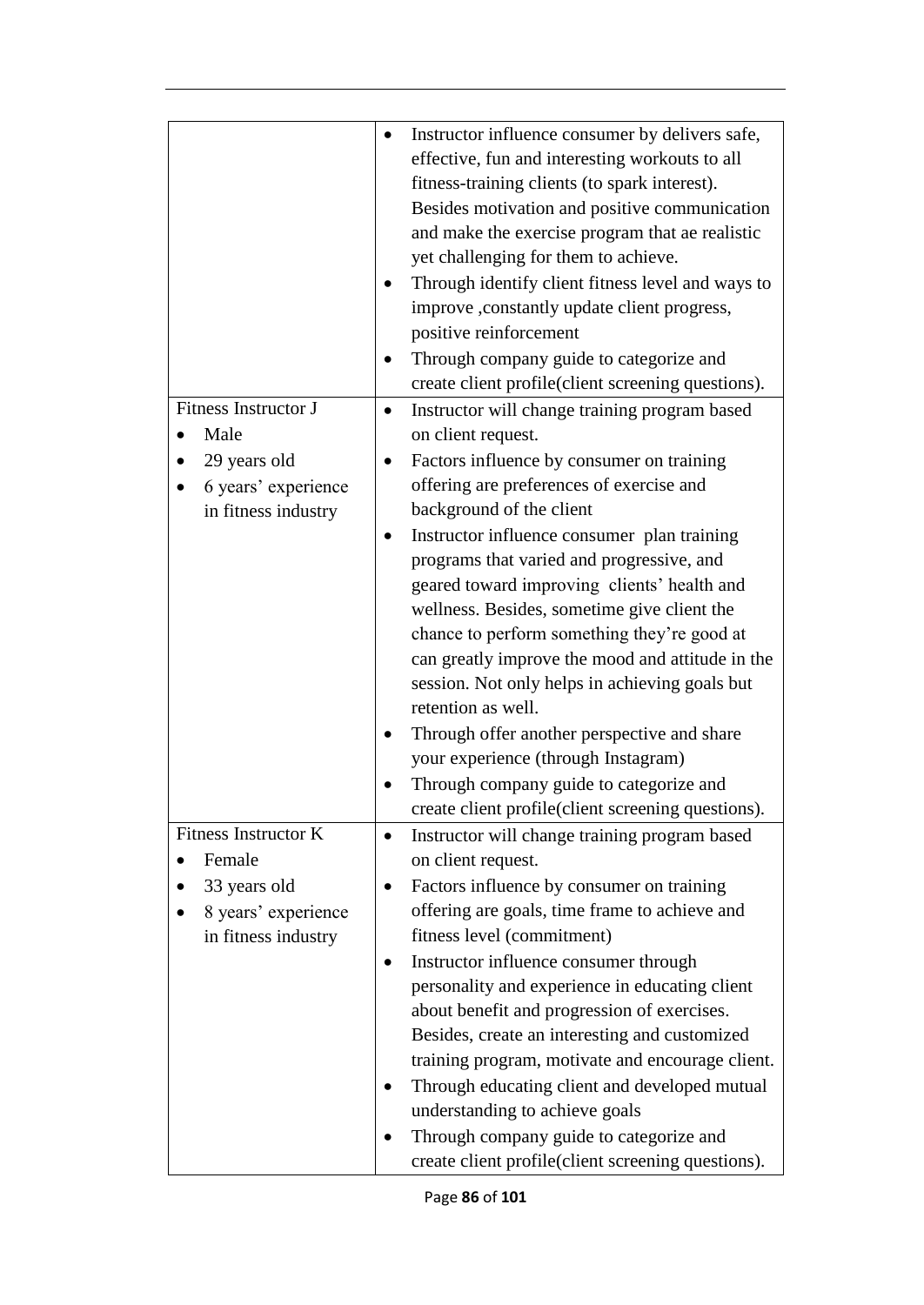| Fitness Instructor L<br>Instructor will change training program based<br>Male<br>on client request.<br>27 years old<br>Factors influence by consumer on training<br>offering are fitness level, medical history and<br>5 years' experience<br>progress of training<br>in fitness industry<br>Instructor influence consumer through<br>understanding of the client needs and develop a<br>suitable training program that client interested<br>in. Besides, communication and discussion with<br>client and member, feedback of the program<br>Through explain benefits of training and show<br>them technique and ways to do it<br>Through company guide to categorize and<br>create client profile(client screening questions).<br><b>Fitness Instructor L</b><br>Instructor will change training program based<br>٠<br>Male<br>on client request.<br>25 years old<br>Factors influence by consumer on training<br>offering are absorptions of exercise movement<br>2 years' experience<br>(duration), learning progress and fitness level<br>in fitness industry<br>Instructor influence consumer through making<br>sure client understand the goals to achieve and<br>benefits of following training program,<br>personality. Besides, plan training that client<br>prefer and mix it with other training<br>,communication and understanding of what<br>client wants<br>Through communication and find mutual<br>understanding on training program<br>Through company guide to categorize and<br>create client profile(client screening questions).<br><b>Fitness Instructor L</b><br>Instructor will change training program based<br>$\bullet$<br>Male<br>on client request.<br>27 years old<br>Factors influence by consumer on training<br>offering are medical and injury history with<br>4 years' experience<br>target to accomplish<br>in fitness industry<br>Instructor influence consumer through program<br>mixture (exercise and intensity) so client don't<br>get bored. Besides, provide feedback and<br>alternative for client, always open for feedback<br>so can alter the training accordingly<br>Through share knowledge, video and motivates |  |
|--------------------------------------------------------------------------------------------------------------------------------------------------------------------------------------------------------------------------------------------------------------------------------------------------------------------------------------------------------------------------------------------------------------------------------------------------------------------------------------------------------------------------------------------------------------------------------------------------------------------------------------------------------------------------------------------------------------------------------------------------------------------------------------------------------------------------------------------------------------------------------------------------------------------------------------------------------------------------------------------------------------------------------------------------------------------------------------------------------------------------------------------------------------------------------------------------------------------------------------------------------------------------------------------------------------------------------------------------------------------------------------------------------------------------------------------------------------------------------------------------------------------------------------------------------------------------------------------------------------------------------------------------------------------------------------------------------------------------------------------------------------------------------------------------------------------------------------------------------------------------------------------------------------------------------------------------------------------------------------------------------------------------------------------------------------------------------------------------------------------------------------------------------------------|--|
|                                                                                                                                                                                                                                                                                                                                                                                                                                                                                                                                                                                                                                                                                                                                                                                                                                                                                                                                                                                                                                                                                                                                                                                                                                                                                                                                                                                                                                                                                                                                                                                                                                                                                                                                                                                                                                                                                                                                                                                                                                                                                                                                                                    |  |
|                                                                                                                                                                                                                                                                                                                                                                                                                                                                                                                                                                                                                                                                                                                                                                                                                                                                                                                                                                                                                                                                                                                                                                                                                                                                                                                                                                                                                                                                                                                                                                                                                                                                                                                                                                                                                                                                                                                                                                                                                                                                                                                                                                    |  |
|                                                                                                                                                                                                                                                                                                                                                                                                                                                                                                                                                                                                                                                                                                                                                                                                                                                                                                                                                                                                                                                                                                                                                                                                                                                                                                                                                                                                                                                                                                                                                                                                                                                                                                                                                                                                                                                                                                                                                                                                                                                                                                                                                                    |  |
|                                                                                                                                                                                                                                                                                                                                                                                                                                                                                                                                                                                                                                                                                                                                                                                                                                                                                                                                                                                                                                                                                                                                                                                                                                                                                                                                                                                                                                                                                                                                                                                                                                                                                                                                                                                                                                                                                                                                                                                                                                                                                                                                                                    |  |
|                                                                                                                                                                                                                                                                                                                                                                                                                                                                                                                                                                                                                                                                                                                                                                                                                                                                                                                                                                                                                                                                                                                                                                                                                                                                                                                                                                                                                                                                                                                                                                                                                                                                                                                                                                                                                                                                                                                                                                                                                                                                                                                                                                    |  |
|                                                                                                                                                                                                                                                                                                                                                                                                                                                                                                                                                                                                                                                                                                                                                                                                                                                                                                                                                                                                                                                                                                                                                                                                                                                                                                                                                                                                                                                                                                                                                                                                                                                                                                                                                                                                                                                                                                                                                                                                                                                                                                                                                                    |  |
|                                                                                                                                                                                                                                                                                                                                                                                                                                                                                                                                                                                                                                                                                                                                                                                                                                                                                                                                                                                                                                                                                                                                                                                                                                                                                                                                                                                                                                                                                                                                                                                                                                                                                                                                                                                                                                                                                                                                                                                                                                                                                                                                                                    |  |
|                                                                                                                                                                                                                                                                                                                                                                                                                                                                                                                                                                                                                                                                                                                                                                                                                                                                                                                                                                                                                                                                                                                                                                                                                                                                                                                                                                                                                                                                                                                                                                                                                                                                                                                                                                                                                                                                                                                                                                                                                                                                                                                                                                    |  |
|                                                                                                                                                                                                                                                                                                                                                                                                                                                                                                                                                                                                                                                                                                                                                                                                                                                                                                                                                                                                                                                                                                                                                                                                                                                                                                                                                                                                                                                                                                                                                                                                                                                                                                                                                                                                                                                                                                                                                                                                                                                                                                                                                                    |  |
|                                                                                                                                                                                                                                                                                                                                                                                                                                                                                                                                                                                                                                                                                                                                                                                                                                                                                                                                                                                                                                                                                                                                                                                                                                                                                                                                                                                                                                                                                                                                                                                                                                                                                                                                                                                                                                                                                                                                                                                                                                                                                                                                                                    |  |
|                                                                                                                                                                                                                                                                                                                                                                                                                                                                                                                                                                                                                                                                                                                                                                                                                                                                                                                                                                                                                                                                                                                                                                                                                                                                                                                                                                                                                                                                                                                                                                                                                                                                                                                                                                                                                                                                                                                                                                                                                                                                                                                                                                    |  |
|                                                                                                                                                                                                                                                                                                                                                                                                                                                                                                                                                                                                                                                                                                                                                                                                                                                                                                                                                                                                                                                                                                                                                                                                                                                                                                                                                                                                                                                                                                                                                                                                                                                                                                                                                                                                                                                                                                                                                                                                                                                                                                                                                                    |  |
|                                                                                                                                                                                                                                                                                                                                                                                                                                                                                                                                                                                                                                                                                                                                                                                                                                                                                                                                                                                                                                                                                                                                                                                                                                                                                                                                                                                                                                                                                                                                                                                                                                                                                                                                                                                                                                                                                                                                                                                                                                                                                                                                                                    |  |
|                                                                                                                                                                                                                                                                                                                                                                                                                                                                                                                                                                                                                                                                                                                                                                                                                                                                                                                                                                                                                                                                                                                                                                                                                                                                                                                                                                                                                                                                                                                                                                                                                                                                                                                                                                                                                                                                                                                                                                                                                                                                                                                                                                    |  |
|                                                                                                                                                                                                                                                                                                                                                                                                                                                                                                                                                                                                                                                                                                                                                                                                                                                                                                                                                                                                                                                                                                                                                                                                                                                                                                                                                                                                                                                                                                                                                                                                                                                                                                                                                                                                                                                                                                                                                                                                                                                                                                                                                                    |  |
|                                                                                                                                                                                                                                                                                                                                                                                                                                                                                                                                                                                                                                                                                                                                                                                                                                                                                                                                                                                                                                                                                                                                                                                                                                                                                                                                                                                                                                                                                                                                                                                                                                                                                                                                                                                                                                                                                                                                                                                                                                                                                                                                                                    |  |
|                                                                                                                                                                                                                                                                                                                                                                                                                                                                                                                                                                                                                                                                                                                                                                                                                                                                                                                                                                                                                                                                                                                                                                                                                                                                                                                                                                                                                                                                                                                                                                                                                                                                                                                                                                                                                                                                                                                                                                                                                                                                                                                                                                    |  |
|                                                                                                                                                                                                                                                                                                                                                                                                                                                                                                                                                                                                                                                                                                                                                                                                                                                                                                                                                                                                                                                                                                                                                                                                                                                                                                                                                                                                                                                                                                                                                                                                                                                                                                                                                                                                                                                                                                                                                                                                                                                                                                                                                                    |  |
|                                                                                                                                                                                                                                                                                                                                                                                                                                                                                                                                                                                                                                                                                                                                                                                                                                                                                                                                                                                                                                                                                                                                                                                                                                                                                                                                                                                                                                                                                                                                                                                                                                                                                                                                                                                                                                                                                                                                                                                                                                                                                                                                                                    |  |
|                                                                                                                                                                                                                                                                                                                                                                                                                                                                                                                                                                                                                                                                                                                                                                                                                                                                                                                                                                                                                                                                                                                                                                                                                                                                                                                                                                                                                                                                                                                                                                                                                                                                                                                                                                                                                                                                                                                                                                                                                                                                                                                                                                    |  |
|                                                                                                                                                                                                                                                                                                                                                                                                                                                                                                                                                                                                                                                                                                                                                                                                                                                                                                                                                                                                                                                                                                                                                                                                                                                                                                                                                                                                                                                                                                                                                                                                                                                                                                                                                                                                                                                                                                                                                                                                                                                                                                                                                                    |  |
|                                                                                                                                                                                                                                                                                                                                                                                                                                                                                                                                                                                                                                                                                                                                                                                                                                                                                                                                                                                                                                                                                                                                                                                                                                                                                                                                                                                                                                                                                                                                                                                                                                                                                                                                                                                                                                                                                                                                                                                                                                                                                                                                                                    |  |
|                                                                                                                                                                                                                                                                                                                                                                                                                                                                                                                                                                                                                                                                                                                                                                                                                                                                                                                                                                                                                                                                                                                                                                                                                                                                                                                                                                                                                                                                                                                                                                                                                                                                                                                                                                                                                                                                                                                                                                                                                                                                                                                                                                    |  |
|                                                                                                                                                                                                                                                                                                                                                                                                                                                                                                                                                                                                                                                                                                                                                                                                                                                                                                                                                                                                                                                                                                                                                                                                                                                                                                                                                                                                                                                                                                                                                                                                                                                                                                                                                                                                                                                                                                                                                                                                                                                                                                                                                                    |  |
|                                                                                                                                                                                                                                                                                                                                                                                                                                                                                                                                                                                                                                                                                                                                                                                                                                                                                                                                                                                                                                                                                                                                                                                                                                                                                                                                                                                                                                                                                                                                                                                                                                                                                                                                                                                                                                                                                                                                                                                                                                                                                                                                                                    |  |
|                                                                                                                                                                                                                                                                                                                                                                                                                                                                                                                                                                                                                                                                                                                                                                                                                                                                                                                                                                                                                                                                                                                                                                                                                                                                                                                                                                                                                                                                                                                                                                                                                                                                                                                                                                                                                                                                                                                                                                                                                                                                                                                                                                    |  |
|                                                                                                                                                                                                                                                                                                                                                                                                                                                                                                                                                                                                                                                                                                                                                                                                                                                                                                                                                                                                                                                                                                                                                                                                                                                                                                                                                                                                                                                                                                                                                                                                                                                                                                                                                                                                                                                                                                                                                                                                                                                                                                                                                                    |  |
|                                                                                                                                                                                                                                                                                                                                                                                                                                                                                                                                                                                                                                                                                                                                                                                                                                                                                                                                                                                                                                                                                                                                                                                                                                                                                                                                                                                                                                                                                                                                                                                                                                                                                                                                                                                                                                                                                                                                                                                                                                                                                                                                                                    |  |
|                                                                                                                                                                                                                                                                                                                                                                                                                                                                                                                                                                                                                                                                                                                                                                                                                                                                                                                                                                                                                                                                                                                                                                                                                                                                                                                                                                                                                                                                                                                                                                                                                                                                                                                                                                                                                                                                                                                                                                                                                                                                                                                                                                    |  |
|                                                                                                                                                                                                                                                                                                                                                                                                                                                                                                                                                                                                                                                                                                                                                                                                                                                                                                                                                                                                                                                                                                                                                                                                                                                                                                                                                                                                                                                                                                                                                                                                                                                                                                                                                                                                                                                                                                                                                                                                                                                                                                                                                                    |  |
|                                                                                                                                                                                                                                                                                                                                                                                                                                                                                                                                                                                                                                                                                                                                                                                                                                                                                                                                                                                                                                                                                                                                                                                                                                                                                                                                                                                                                                                                                                                                                                                                                                                                                                                                                                                                                                                                                                                                                                                                                                                                                                                                                                    |  |
|                                                                                                                                                                                                                                                                                                                                                                                                                                                                                                                                                                                                                                                                                                                                                                                                                                                                                                                                                                                                                                                                                                                                                                                                                                                                                                                                                                                                                                                                                                                                                                                                                                                                                                                                                                                                                                                                                                                                                                                                                                                                                                                                                                    |  |
|                                                                                                                                                                                                                                                                                                                                                                                                                                                                                                                                                                                                                                                                                                                                                                                                                                                                                                                                                                                                                                                                                                                                                                                                                                                                                                                                                                                                                                                                                                                                                                                                                                                                                                                                                                                                                                                                                                                                                                                                                                                                                                                                                                    |  |
|                                                                                                                                                                                                                                                                                                                                                                                                                                                                                                                                                                                                                                                                                                                                                                                                                                                                                                                                                                                                                                                                                                                                                                                                                                                                                                                                                                                                                                                                                                                                                                                                                                                                                                                                                                                                                                                                                                                                                                                                                                                                                                                                                                    |  |
|                                                                                                                                                                                                                                                                                                                                                                                                                                                                                                                                                                                                                                                                                                                                                                                                                                                                                                                                                                                                                                                                                                                                                                                                                                                                                                                                                                                                                                                                                                                                                                                                                                                                                                                                                                                                                                                                                                                                                                                                                                                                                                                                                                    |  |
|                                                                                                                                                                                                                                                                                                                                                                                                                                                                                                                                                                                                                                                                                                                                                                                                                                                                                                                                                                                                                                                                                                                                                                                                                                                                                                                                                                                                                                                                                                                                                                                                                                                                                                                                                                                                                                                                                                                                                                                                                                                                                                                                                                    |  |
|                                                                                                                                                                                                                                                                                                                                                                                                                                                                                                                                                                                                                                                                                                                                                                                                                                                                                                                                                                                                                                                                                                                                                                                                                                                                                                                                                                                                                                                                                                                                                                                                                                                                                                                                                                                                                                                                                                                                                                                                                                                                                                                                                                    |  |
|                                                                                                                                                                                                                                                                                                                                                                                                                                                                                                                                                                                                                                                                                                                                                                                                                                                                                                                                                                                                                                                                                                                                                                                                                                                                                                                                                                                                                                                                                                                                                                                                                                                                                                                                                                                                                                                                                                                                                                                                                                                                                                                                                                    |  |
|                                                                                                                                                                                                                                                                                                                                                                                                                                                                                                                                                                                                                                                                                                                                                                                                                                                                                                                                                                                                                                                                                                                                                                                                                                                                                                                                                                                                                                                                                                                                                                                                                                                                                                                                                                                                                                                                                                                                                                                                                                                                                                                                                                    |  |
|                                                                                                                                                                                                                                                                                                                                                                                                                                                                                                                                                                                                                                                                                                                                                                                                                                                                                                                                                                                                                                                                                                                                                                                                                                                                                                                                                                                                                                                                                                                                                                                                                                                                                                                                                                                                                                                                                                                                                                                                                                                                                                                                                                    |  |
|                                                                                                                                                                                                                                                                                                                                                                                                                                                                                                                                                                                                                                                                                                                                                                                                                                                                                                                                                                                                                                                                                                                                                                                                                                                                                                                                                                                                                                                                                                                                                                                                                                                                                                                                                                                                                                                                                                                                                                                                                                                                                                                                                                    |  |
|                                                                                                                                                                                                                                                                                                                                                                                                                                                                                                                                                                                                                                                                                                                                                                                                                                                                                                                                                                                                                                                                                                                                                                                                                                                                                                                                                                                                                                                                                                                                                                                                                                                                                                                                                                                                                                                                                                                                                                                                                                                                                                                                                                    |  |
| client to follow X type of training                                                                                                                                                                                                                                                                                                                                                                                                                                                                                                                                                                                                                                                                                                                                                                                                                                                                                                                                                                                                                                                                                                                                                                                                                                                                                                                                                                                                                                                                                                                                                                                                                                                                                                                                                                                                                                                                                                                                                                                                                                                                                                                                |  |